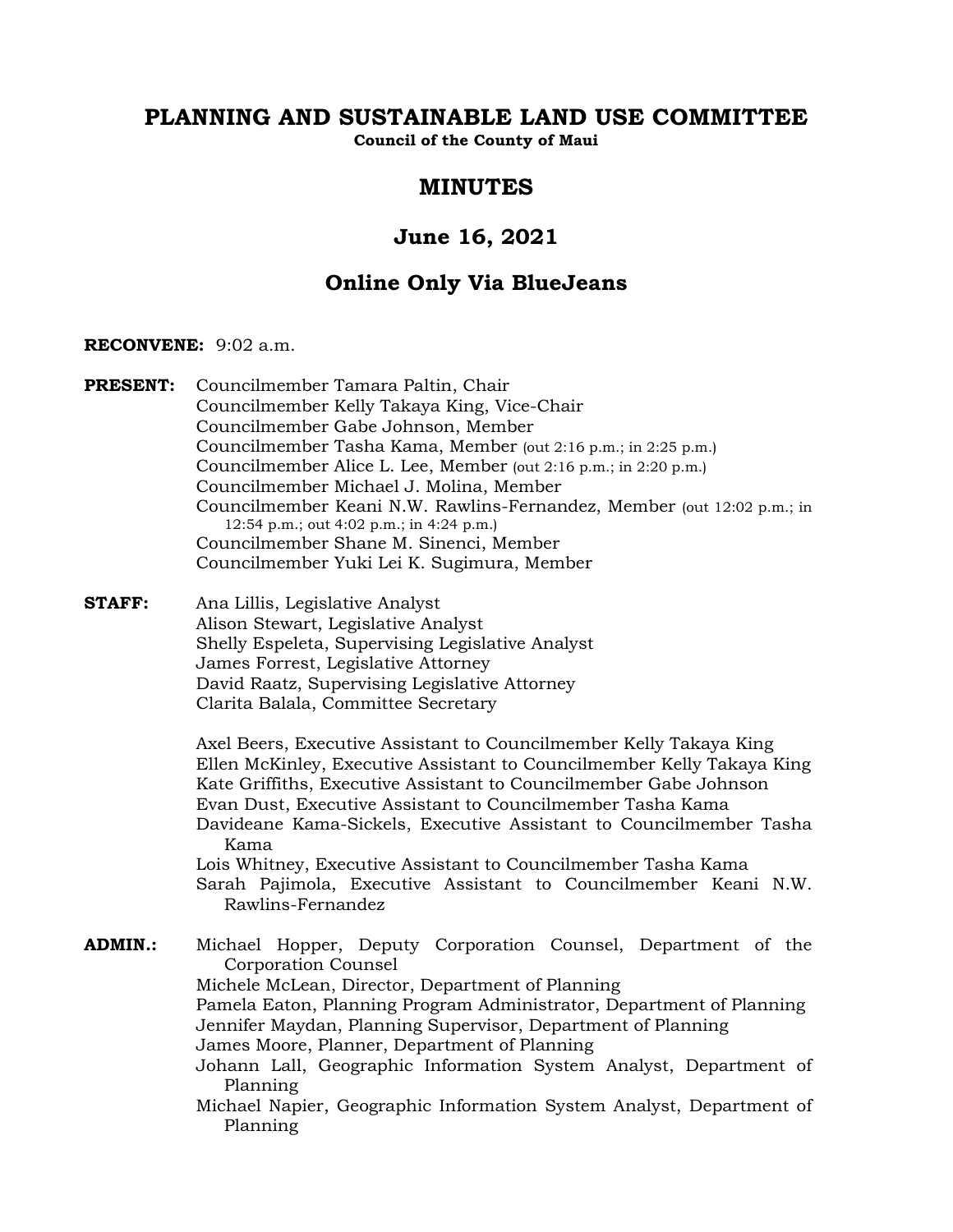#### **June 16, 2021**

**OTHERS:** Albert Perez

**PRESS:** *Akakū: Maui Community Television, Inc.*

#### **PSLU-1 WEST MAUI COMMUNITY PLAN** (CC 21-70)

CHAIR PALTIN: . . .*(gavel)*. . . Will the Planning and Sustainable Land Use reconvened meeting of June 16th return to order. The time is now 9:03. And I am Tamara Paltin, your Chair of the Planning and Sustainable Land Use Committee. If everyone can please silence their cell phones or any noisemaking devices. Our greeting of the day is from Nepal, and it's namaskar. I believe that's how you say it. Let's see. So namaskar to our Committee Vice-Chair Member King, and aloha kakahiaka.

----------------------------------------------------------------------------------------------------------------

- VICE-CHAIR KING: Aloha kakahiaka, Chair, and namaskar, not namaste I guess, which is how we're all used to. I saw the thing in chat, you just said greeting from Nepal, but you didn't put what it was in the chat.
- CHAIR PALTIN: Oh, namaskar.
- VICE-CHAIR KING: Yeah. Okay.

CHAIR PALTIN: Okay.

VICE-CHAIR KING: All right. Looking forward to another productive day.

- CHAIR PALTIN: And with us from Lāna'i, namaskar and aloha kakahiaka, Gabe Johnson.
- COUNCILMEMBER JOHNSON: Namaskar. Good morning, Chair. Good morning, Councilmembers. Looking forward to an in-depth discussion and great meeting. Mahalo.
- CHAIR PALTIN: Thank you. From the neighborhood we have Member Tasha Kama. Namaskar.
- COUNCILMEMBER KAMA: Aloha kakahiaka, Chair, and namaskar to each and every one of you.
- CHAIR PALTIN: Namaskar. And we have Chair Lee, our greeting maven. Namaskar.
- COUNCILMEMBER LEE: Madam Chair, just in case over the weekend you're climbing Mount Everest and you run across other people, you say namaskar. That's the greeting. Okay.
- CHAIR PALTIN: Thank you. And from Makawao we have Councilmember Mike Molina. Namaskar.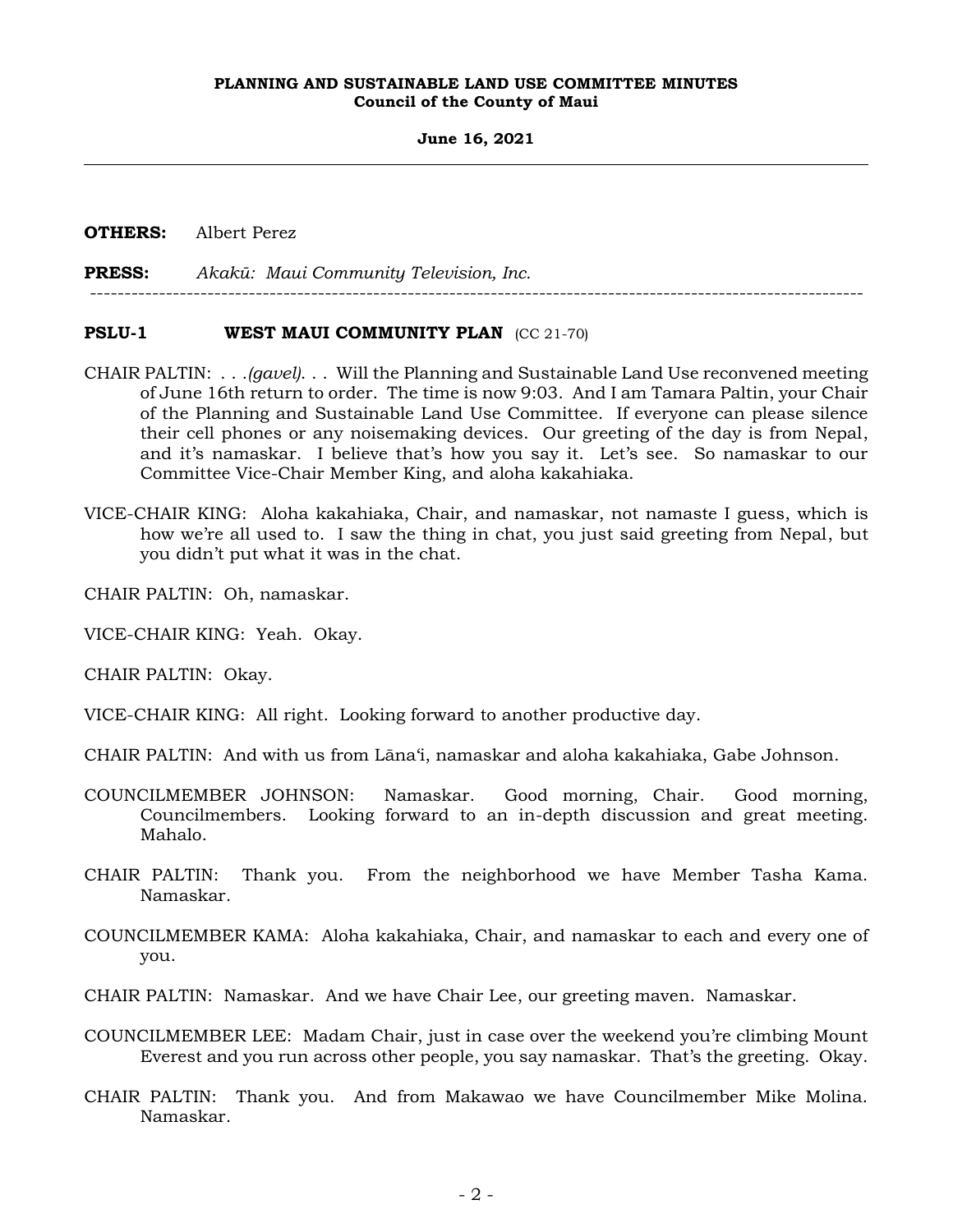- COUNCILMEMBER MOLINA: Namaskar to you, Madam Chair. It sounds like one of my favorite words, namasu. But namaskar to you and aloha kakahiaka to everyone joining us on this Wednesday. Aloha.
- CHAIR PALTIN: Aloha. And from the Island of Moloka'i we have Keani Rawlins-Fernandez. Namaskar and aloha kakahiaka.
- COUNCILMEMBER RAWLINS-FERNANDEZ: Aloha kakahiaka, Chair, mai Moloka'i nui a Hina, and namaskar kākou.
- CHAIR PALTIN: And from East Maui with another beautiful background we have Councilmember Shane Sinenci.
- COUNCILMEMBER SINENCI: Namaskar, Chair and to my fellow colleagues, and aloha nui kākou, Maui Hikina.
- CHAIR PALTIN: Aloha. And last but not least, from jacaranda country we have Councilmember Yuki Lei Sugimura.
- COUNCILMEMBER SUGIMURA: Namaskar. Good morning, everybody.
- CHAIR PALTIN: Namaskar. With us from the Administration today we have Deputy Corp. Counsel Michael Hopper. From the Administration we have Director Michele McLean, Planning Program Administrator Pam Eaton, Senior Planner Jennifer Maydan, GIS extraordinaire Johann Lall. And Committee Staff, we have Committee Secretary Clarita Balala, Assistant Clerk Lei Dineen, Legislative Attorney David Raatz filling in for Mr. Mitchell, and Legislative Analysts Ana Lillis and Alison Stewart. One item we're continuing on with the agenda today is West Maui Community Plan. We're going to be finishing up Section 3 and then moving on to Section 5. Oral testimony is closed at this time, but public testimony is still accepted via eComment. And if you are having trouble uploading documents onto eComment, you can email the Committee at pslu.committee@mauicounty.us. Although I have seen some people be successful with uploading documents, so it is possible, but some of us, including myself, is not that computer literate, so no shame in emailing as well. Okay. So one logistical matter that I wanted to see if we could arrive to a consensus on, two of our colleagues have appointments today. One is at 11:00 and one is at 1:30, and I was wondering if we could agree to make an effort to accommodate them. Maybe we can try and take a lunch break at 11:00, from 11:00 to 12:00, and then a longer afternoon break from 1:30 to like 2:00, 2:15. Just wondering your thoughts on that, if that would be acceptable to accommodate our colleagues.
- VICE-CHAIR KING: Chair?
- CHAIR PALTIN: Member King?
- VICE-CHAIR KING: Yeah, I don't have a problem with that, I just have a hard stop time at 4:30. So however that ends up, I would need to leave by 4:30 today.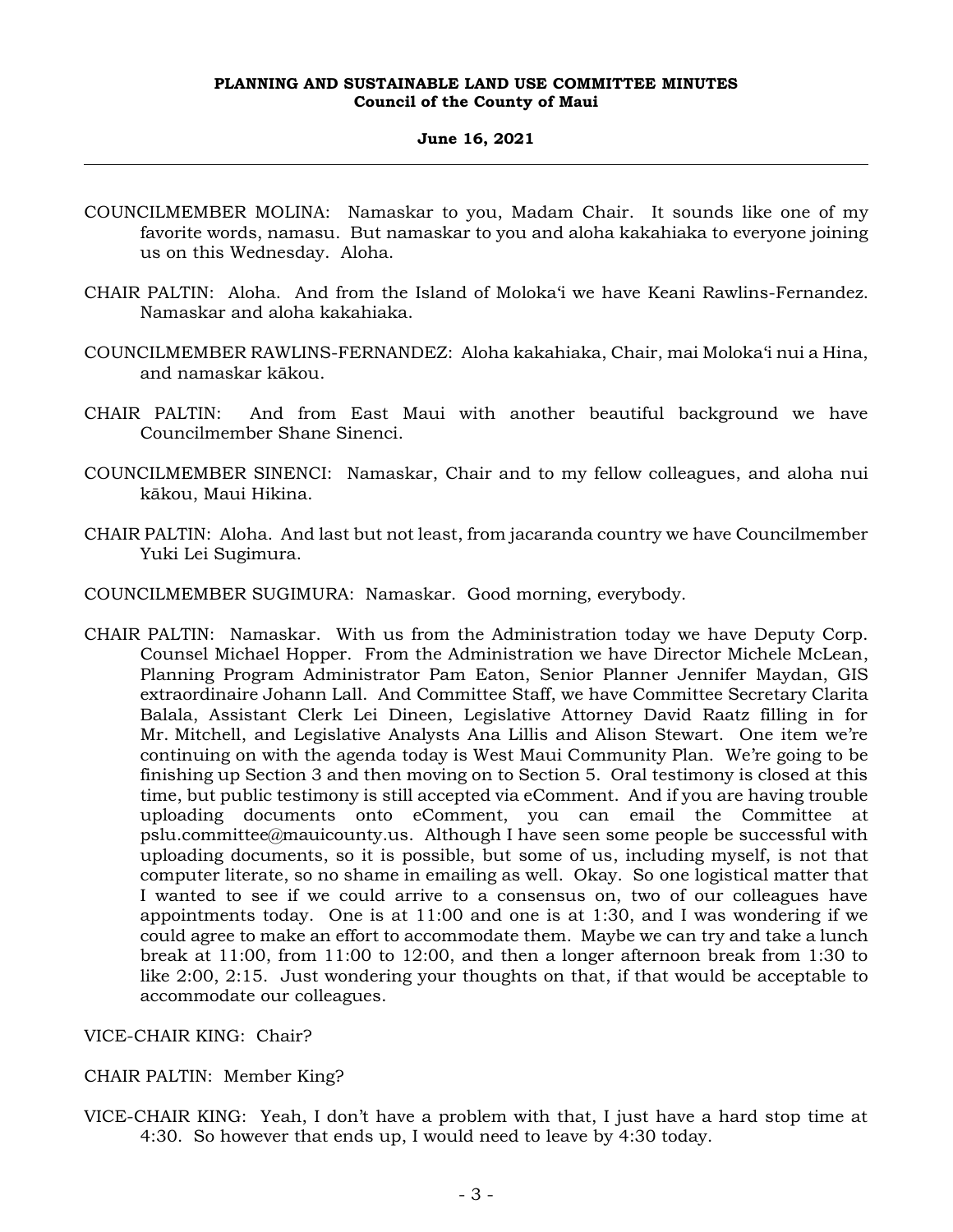- CHAIR PALTIN: Okay. So for the plan we'll take a one-hour lunch break at 11:00 to 12:00, and then an afternoon break 1:30 to 2:15. So we'll try and stick to that. And if I miss it, just say hey, it's 11:00. Okay. All right. So let's...I think where we left off yesterday, we had just a couple of designations that we were going to go back over, and I came up with like a sentence that I feel is...could help our situation in the four community plan designations that we mentioned yesterday of Neighborhood Center, Small Town Center, Employment Center, and I believe Transit Oriented Corridor. And I'll just run it by you folks and see what you guys think. And it's development in, and then you would put either Small Town Center, transit-oriented...any of those four designations, must follow the scale and character of the surrounding area. So it's not...it's not unclear because they must follow. So any thoughts or comments? Member King?
- VICE-CHAIR KING: So who...who would decide if they are following it? Because I mean that's one of the things that's not clear to me is, with the scale and character, you know, many of us thought that going six feet high for a hotel in Central Maui, or six stories high, is out of character. But who makes that decision, I guess, is the...
- CHAIR PALTIN: Okay. Member...or sorry, Ms. Maydan or Director McLean?
- MS. MCLEAN: Sorry, Chair, I was just getting a refill of my coffee. Could you repeat the question?
- CHAIR PALTIN: Sure thing. The question was from Member King. Did you get a chance to hear my proposed sentence?
- MS. MCLEAN: About the scale and character of the area?
- CHAIR PALTIN: Yeah.
- MS. MCLEAN: Uh-huh.
- CHAIR PALTIN: So the question from Member King was, who decides what the scale and character of the surrounding area is that must be followed?
- MS. MCLEAN: That would really depend on what process was going on. The Planning Department would be the first ones to look, but if it's an SMA permit, for example, it would be the Commission to make that determination. If it was a Change in Zoning or a conditional permit, it would be the Council that makes that call. If it's a building permit that has a discretionary review element, like an SMA minor permit, it would be the Planning Department.
- VICE-CHAIR KING: So but that...I think...I think the point was that there's no...there's no definition of what the scale and character is of any community, and so how do we...how do we make it...you know, with all these different folks deciding on different circumstances, there's really no clear directive of what does meet that scale and character.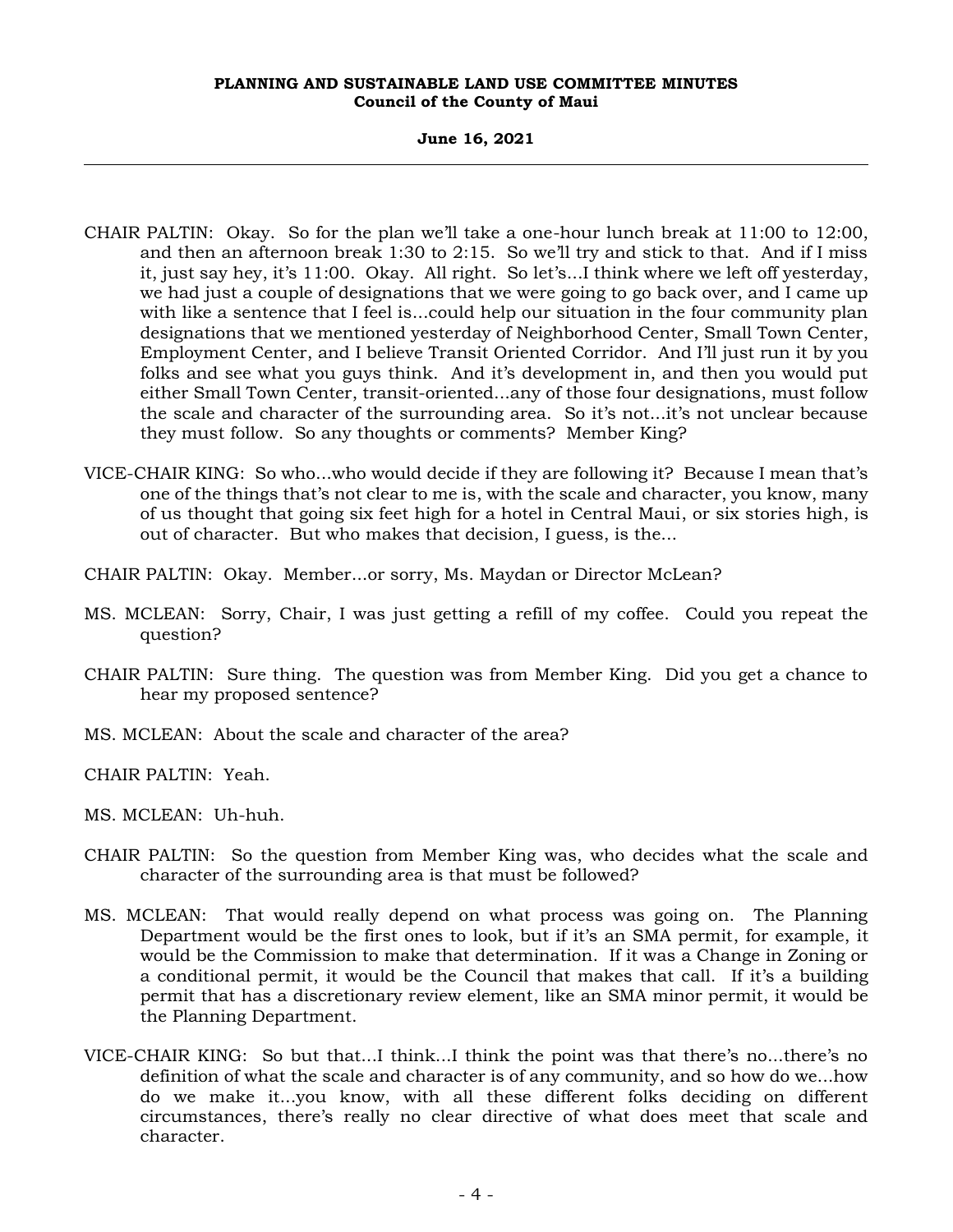**June 16, 2021**

MS. MCLEAN: Yeah. That...that's --

CHAIR PALTIN: Director McLean?

- MS. MCLEAN: -- that's very important to bring up, not only in the context of these new designations, but also in what will likely be a component of the new zoning code. It will require training certainly for the Planning Department for planners, for plans examiners, for commissioners, for Councilmembers to understand how this...how it works. I mean, we love when things are black and white because then it's clear, no questions; but black and white doesn't really facilitate mixed use. It doesn't facilitate modifications that might be needed to fit in. It is a very different way of...of regulating land use and...and the built environment.
- VICE-CHAIR KING: Yeah, I mean we don't have any...there's so many areas especially in West Maui and South Maui that don't have that, you know, building design code like --
- MS. MCLEAN: Exactly.
- VICE-CHAIR KING: -- *(audio interference)* has that...some kind of a code that they could follow, but we don't have that. So it's basically just whatever...whatever body is arbitrarily deciding that yes, that fits the...the scale and character, and I don't think that's really clear. And I think that's one of the things the Planning Commission was telling...was saying when they...when they decided on the Maui Coast Hotel, is that they don't have any guidance in that so they just decided to go ahead and approve it.
- MS. MCLEAN: Right. We do also have the Urban Design Review Board, so in the case of the Maui Coast Hotel, because that was an SMA major permit, they did review that. But you're right, they didn't have guidelines to review it against.
- VICE-CHAIR KING: Yeah. So...so we have a community who thinks it's out of scale and then, you know, these commissions that think it's...fits within the scale but aren't necessarily people who reside in the community. So that's why I think that we're getting into trouble when we use subjective words like that.
- MS. MCLEAN: Right. Yeah. I...I don't have a great answer to address that. Just that this is one step on getting us where I think we all want to be, but it's...you know, it's new, it's going to take training on our part more than any other to make sure that this is administered, and probably the adoption of design guidelines for areas that don't have them.

VICE-CHAIR KING: Okay.

- CHAIR PALTIN: Member Kama?
- COUNCILMEMBER KAMA: Thank you, Chair. You know, I was just thinking about some of the discussions we've had over the past few days, but also these past few months, and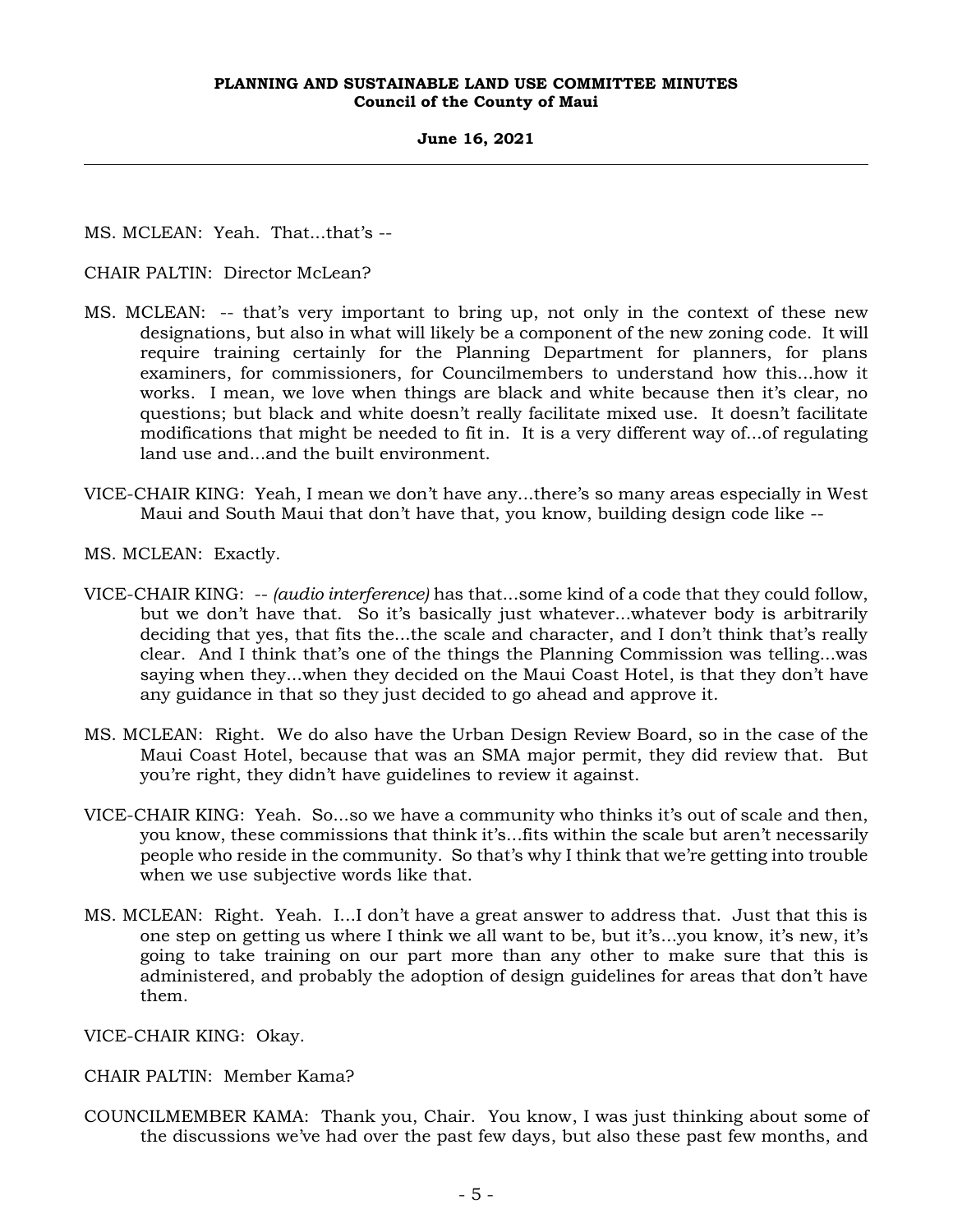**June 16, 2021**

it...so I just want to be sure that I understood what I think somebody said yesterday. That it almost seems like the Maui Island Plan and this community plans, when you...when you put them together, they would actually supposed to constitute the General Plan. And if that's the case to me, then in many ways we're almost amending the General Plan to a degree of sorts. And in doing what we're doing today is kind of like...I think the example I said is like somebody has a plot of land and says, here's the land. And somebody builds a house and says, well, here's the house. And then somebody says okay, this is the bedroom, this is the bathroom, this is the living room. And then somebody says, now go and...and put those things in there that should be there. So you're going to go and put all the kitchen stuff in the kitchen and the bathroom things, but you wouldn't put pots and pans in a kitchen [*sic*], right? You wouldn't put a toilet bowl in the living room, right? But...so in many ways, when I think what we're doing with these community plans is we're trying to put some...put things in perspective, or put things where they actually belong. But we would argue over a paper towel holder; bathroom, living room, or kitchen? And we could fight all day about it. Why not put it in all three? And I think when I think about what we're doing and going through this process, that's what I think about, that it's okay to put a paper towel in the kitchen and the living room and the bathroom. And if it...and it's not okay to put a toilet in a living room, but it is okay to keep it in a bathroom and maybe in another bedroom in...in...in another bathroom. But so if I'm understanding what we're doing in this process, that the community plans, or the last person in that house gets to set that house up, bathroom, kitchen, living room. The last persons in this house to me is your community, and these are the people who are saying this is what I want where I want it, will you please let me do that. Is that what we're doing here? Because to me that makes good sense, and everybody else kind of needs to fall in line with that. So that's my question, Chair, and I wasn't...I was kind of bothered by that over these past couple of days and months.

- CHAIR PALTIN: Yeah. I agree because, you know, when they come up with the General Plan and the Maui Island Plan, it was people...General Plan throughout the entire County, Maui Island Plan throughout the entire island, and now West Maui is the people who are actually going to live in the house. So yes, that's a great analogy, I think. I...oh, Member Rawlins-Fernandez? Go ahead.
- COUNCILMEMBER RAWLINS-FERNANDEZ: Mahalo, Chair. And I think the process that I, you know, kind of proposed yesterday would help to address, you know, that analogy and this discussion. So I've got some questions for Director McLean. The first question is regarding planning...training for the planners. Oh, Pro Tem Kama, you're not muted. So how...are there...are there ways that you would be able to train planners so that any potential pressure that came from the Administration to influence the process one way or the other wouldn't happen?
- MS. MCLEAN: Gosh. Well, the training that we know will happen will be from the contractor who is drafting the...the new zoning code. They have experience with form-based codes and other hybrid codes in other municipalities and how to administer them. And...and that training is straightforward, it's this is the code, this is how you administer it, regardless of any outside forces. In terms of Administration pressure, I can only speak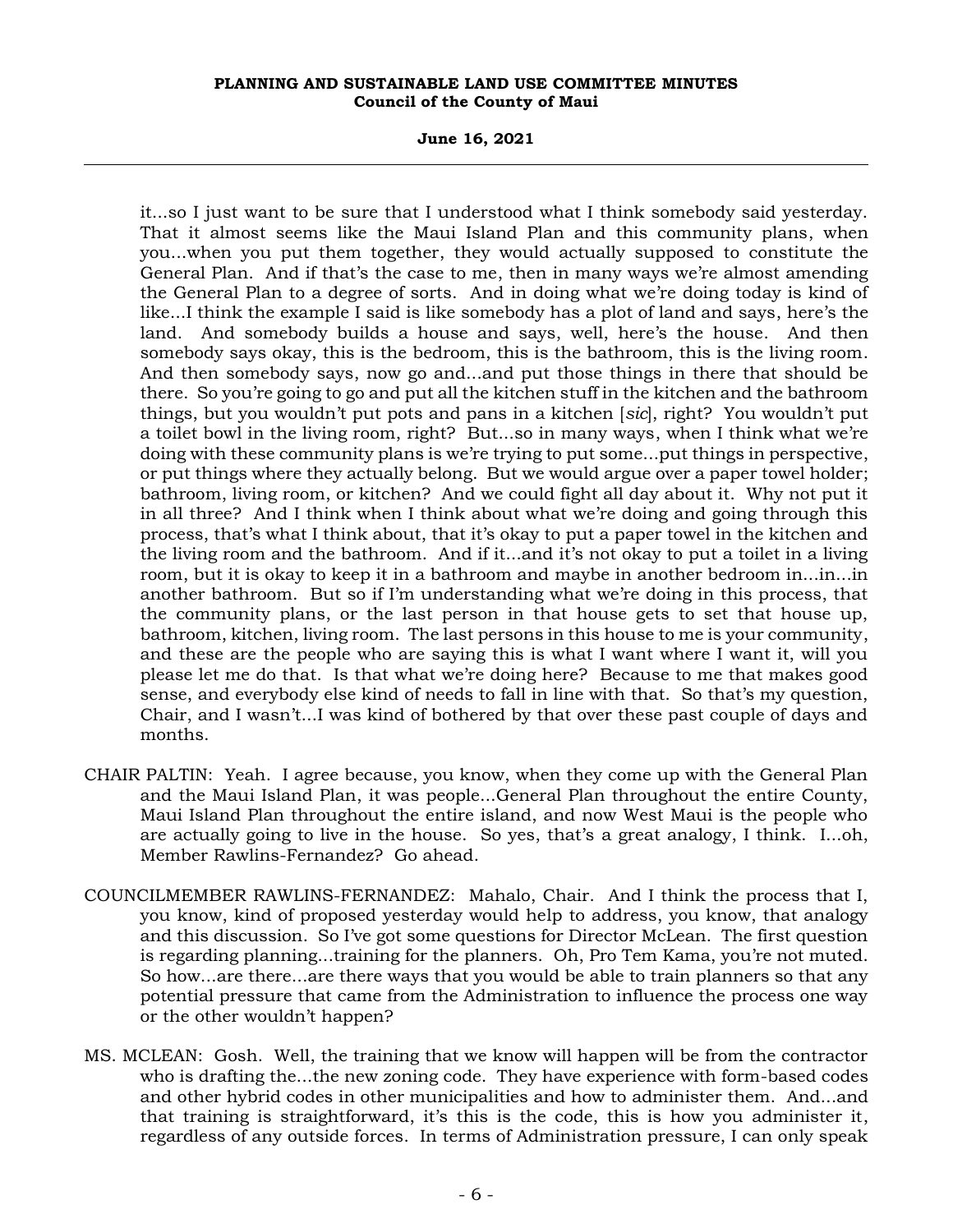**June 16, 2021**

from my experience working under two Administrations. And when I'm asked about something, I give a straight answer of, you know, no, we can't do that, or that's not my recommendation. And really only where there's a grey area is there a discretion. And like I said before, we really love black and white, and we...we seek the black and white wherever we can find it. And it's that grey area where there...where there's discretion, and that discretion can be exercised at the Staff level or the division chief level. It's really the judgment of those individuals. And we've been digging right into this with the Nāpili house situation, where decisions were made at Staff and division levels for right or wrong. But there needs to be that allowance because there's no way that a director can review, you know, 100 or 150 building permits every month. So there...can Staff be trained not to be influenced by Administration? Well, they're going to have a boss, and that boss is going to be appointed and confirmed. So when things have to be brought to the boss, those decisions are going to be made. So you know, the...are they going to defy that because they think it's a politically-influenced decision? I guess they could, but I don't know. Can they be trained? I guess they can be. You know, lock me away and let someone say, don't listen to political influence. I'd be fine with that. But then it comes to question when I make decisions, is that a politically-influenced decision? And most of the time it's not, very rarely is it. But you know, there have been other directors who perhaps do things differently, other mayors who perhaps do things differently.

- COUNCILMEMBER RAWLINS-FERNANDEZ: Mahalo, Director. And then my second question is just for clarification. So is it your understanding that outside the SMA, the building permits would not need to comply with the...the scale and character requirements?
- MS. MCLEAN: Under our current regime, in most cases...if there is a scale and character requirement in the community plan, in most cases with building permits outside the SMA, if there isn't an accompanying discretionary permit like, you know, like SMA, most likely not unless that were also in the Zoning Code.

COUNCILMEMBER RAWLINS-FERNANDEZ: Mahalo, Director. Mahalo, Chair.

- CHAIR PALTIN: Okay. We have a limited amount of time, so we do want to stick to Small Town Center, Neighborhood Center, Transit Oriented Corridor, and possibly Employment Center. Member Sugimura?
- COUNCILMEMBER SUGIMURA: So I wanted to continue on with that conversation, if you would allow me to.
- CHAIR PALTIN: Okay. Just try keep it tight.
- COUNCILMEMBER SUGIMURA: One...one quick question then.
- CHAIR PALTIN: Okay.
- COUNCILMEMBER SUGIMURA: So the community plan process, Director, if I could, what we're doing is we're establishing land use. And if the Maui Island Plan is contrary to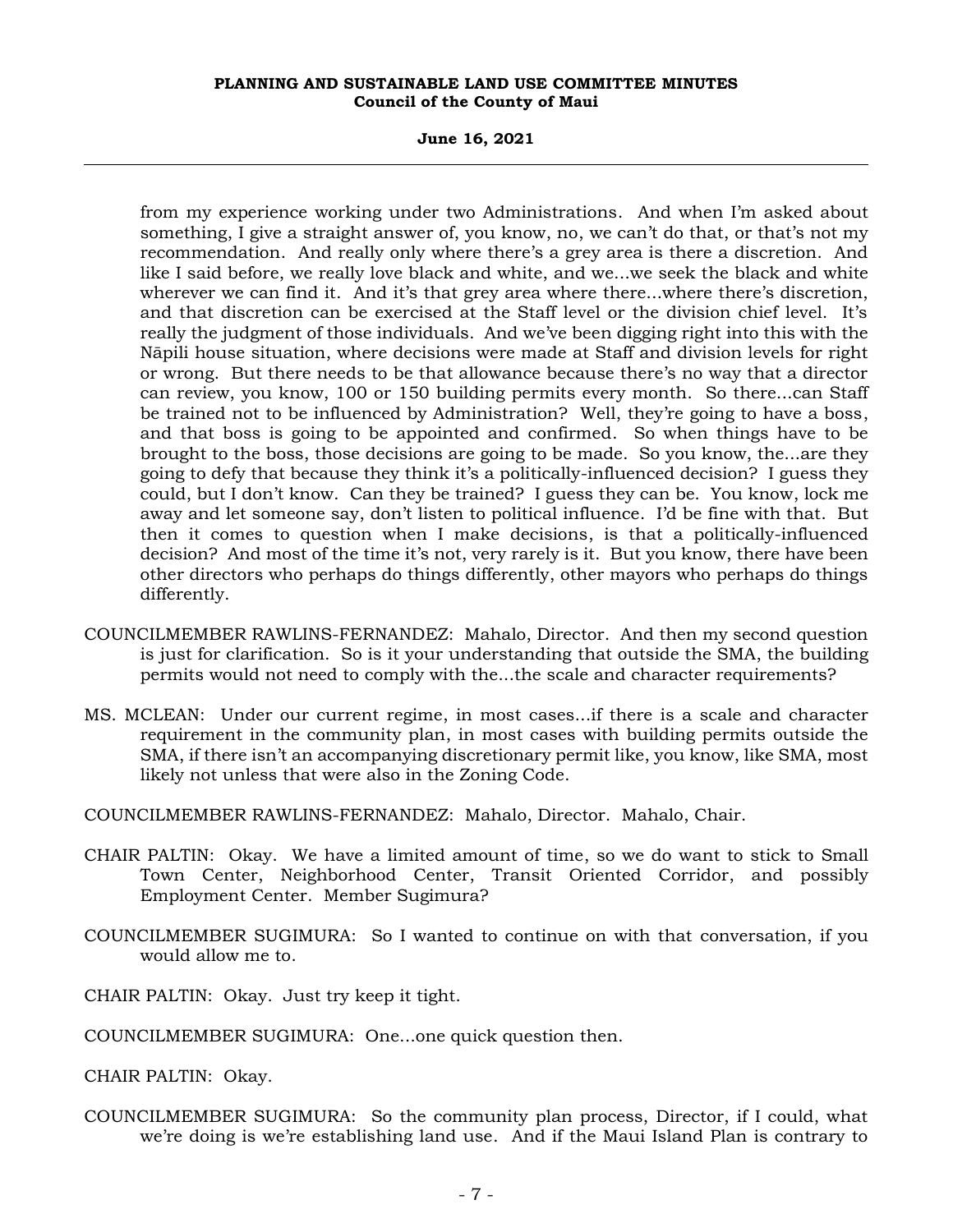#### **June 16, 2021**

that, what is the...the Department's position on it? I know it's supposed to...we're...you know, the out...the...the big picture is to...for them to be aligned, but we're not. So what are we saying about the Maui Island Plan? I've been getting comments about that.

MS. MCLEAN: Right. And...and I will try to keep my answer brief. It's important to know what the existing community plan designations are now. If those are going to be changed with this community plan update, those changes need to be consistent with the Maui Island Plan. Being left alone, for example if the land is currently Ag, and it's in the Urban Growth Boundary but you're leaving it Ag, I don't see that as being inconsistent.

COUNCILMEMBER SUGIMURA: Thank you.

- MS. MCLEAN: And also, there are --
- CHAIR PALTIN: Member Sinenci?
- MS. MCLEAN: -- *(audio interference)* that you might not instinctively say oh, that's Urban; like Park, but there are parks in urban areas, so Park all by itself isn't necessarily inconsistent with the MIP urban growth.
- CHAIR PALTIN: Thank you. Member Sinenci?
- COUNCILMEMBER SINENCI: Thank you, Chair. And I'm generally supportive of your general statement in all of these different areas. My question for Director McLean is, is there language in other sections of the plan where it says maybe to include similar building heights, similar architectural styles and details, maybe the same setbacks, similar tree sizes, or...or paint colors? You know, just when...when she says that it's going to copy the same character, maybe putting some of these details that we're...we don't have those, whether it be gaudy bright neon colors or anything like that, to keep the character of the...is there other places in the plan that have...has these things?
- MS. MCLEAN: I see that Jen Maydan popped up, so I think she wants to respond to that, if that's okay?
- CHAIR PALTIN: Sure. Go ahead, Ms. Maydan.
- MS. MAYDAN: Mahalo, Chair. Mahalo, Michele. And thank you, Member Sinenci, for your question. Yes, absolutely. In the draft plan, particularly in reference to the historic districts, there are strong policies and actions regarding design and character and scale and massing. Very much so for the historic districts in Lāhainā. One of the actions is to develop design guidelines for the National Historic Landmark District. Outside of the Historic District, there are policies that speak to...especially for infill and redevelopment, where you are developing an area that is surrounded by an existing community, there...there are policies that speak to respecting the character and scale and massing of the surrounding community.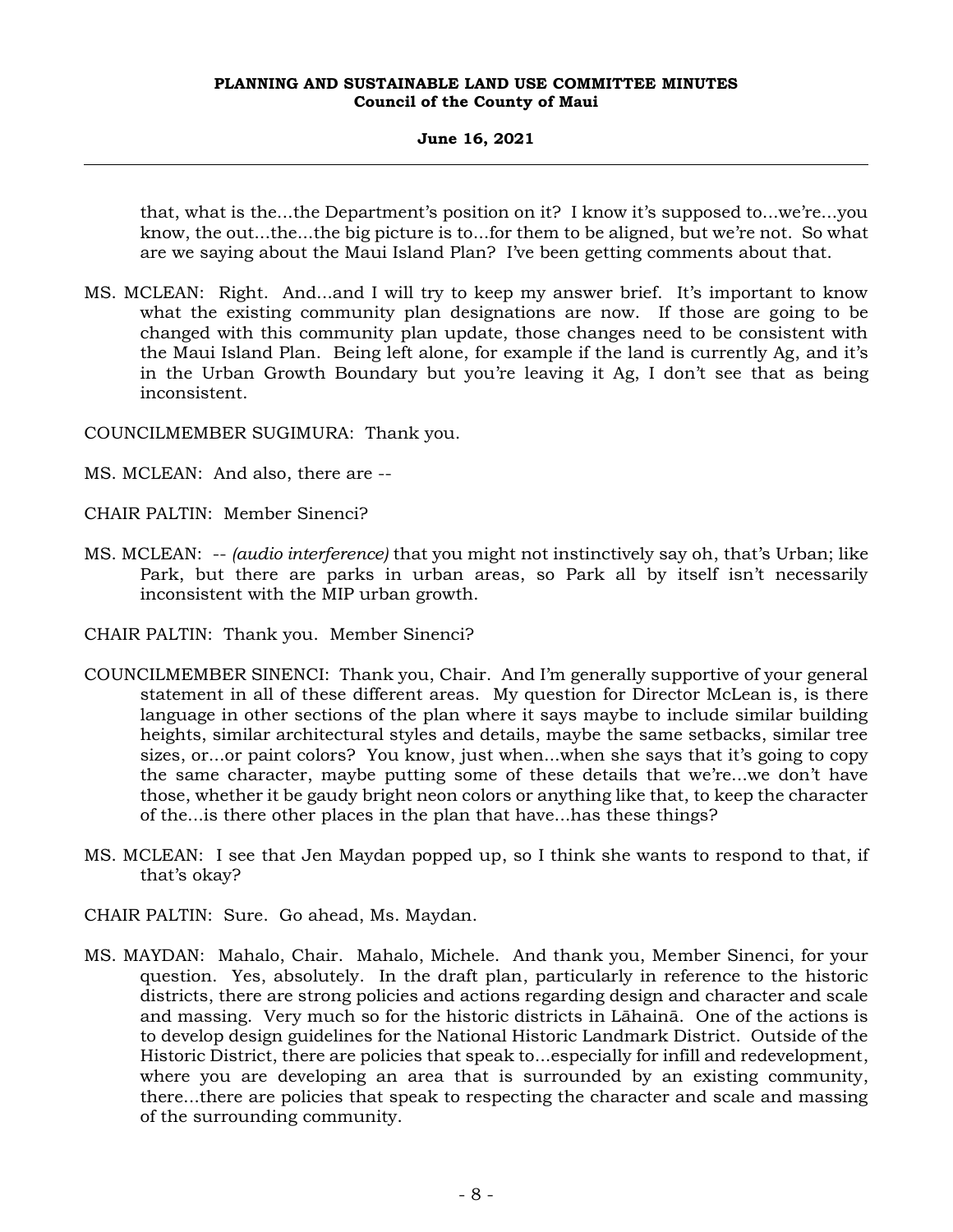#### **June 16, 2021**

COUNCILMEMBER SINENCI: Great. Thank you, Ms. Maydan. Thank you, Chair.

- CHAIR PALTIN: Thank you, Member Sinenci. Member Lee?
- COUNCILMEMBER LEE: Chair, could we ask the question of either Planning or our Staff to point out any of our proposals that run contrary to the Maui Island Plan?
- CHAIR PALTIN: We can...I don't think any of our proposals run contrary to the Maui Island Plan. I would say none, zero.
- COUNCILMEMBER LEE: Okay. But just in case, can we have the Planning Department point out anything that may be contrary? Okay?
- CHAIR PALTIN: How about we do that like as a transmittal or something? Or we can --

COUNCILMEMBER LEE: Okay.

- CHAIR PALTIN: -- get a written response on that because that's not the subject we're on right now.
- COUNCILMEMBER LEE: Yeah, no, no, not...not...well, it is the subject we're on because we're on the whole West Maui Community Plan. And so as we proceed, I...I really would like to to have that information. Thanks
- CHAIR PALTIN: Okay. Planning Department or our Staff, can you provide that answer for us in writing? Because we're...we're trying to get through Small Town Center, Neighborhood Center, and Transit Oriented Corridor right now.

MS. LILLIS: Chair?

- CHAIR PALTIN: Yes, Ms. Lillis?
- MS. LILLIS: This is Staff.
- MS. MAYDAN: Thank you, Chair.
- MS. LILLIS: We can...
- MS. MAYDAN: I would say it would be helpful to receive that request in writing to know exactly what the Committee is looking for, just a little more guidance, and then we could absolutely respond.
- CHAIR PALTIN: Okay. Ms. Lillis?
- MS. MAYDAN: As...
- CHAIR PALTIN: Oh, sorry. Go ahead, Ms. Maydan.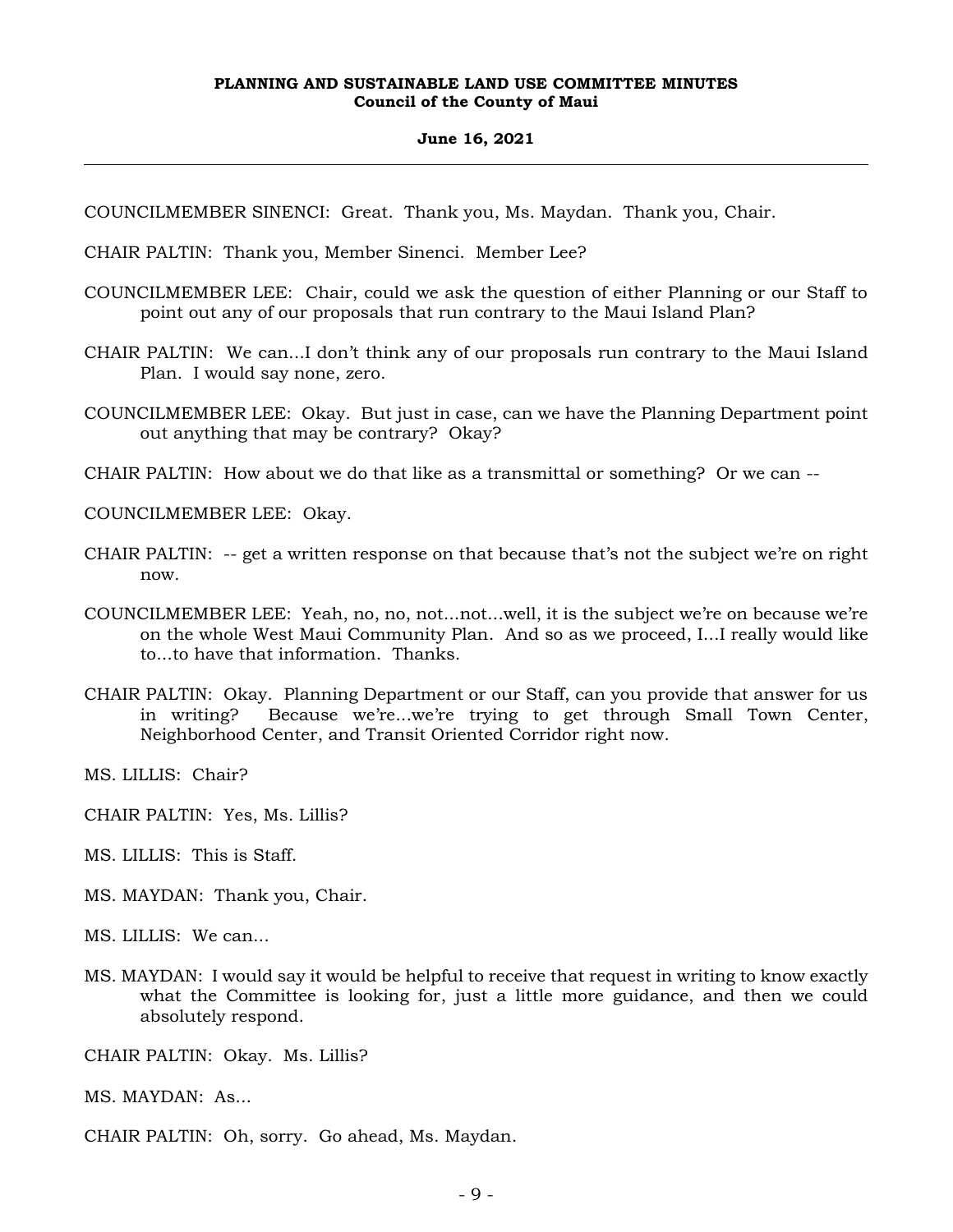# **June 16, 2021**

# UNIDENTIFIED SPEAKER: Chair?

MS. LILLIS: Absolutely. We'll get the correspondence to capture the Committee's intent and provide that guidance to the Planning Department. Thank you.

CHAIR PALTIN: Thank you. Ms. Maydan, is that satisfactory?

MS. MAYDAN: Yes. Chair, if I may, as far as...I think this discussion here with character and height, I think the concern is more potential conflict between the community plan and zoning rather than the community plan and the Maui Island Plan. The concern we have with *(audio interference)* as far as --

CHAIR PALTIN: Oh, you're breaking up --

MS. MAYDAN: -- increasing height...

CHAIR PALTIN: -- Ms. Maydan. We were...you're like kind of --

MS. MAYDAN: Oh, darn it.

CHAIR PALTIN: -- robotic sounding.

MS. MAYDAN: Robotic. Is it any better right now or still --

CHAIR PALTIN: Yeah.

MS. MAYDAN: -- the same?

CHAIR PALTIN: Yes, it's better.

MS. MAYDAN: Better? Okay. My apologies. So I think the concern, our concern is certainly the conflict between zoning and community plan if height restrictions are added to the community plan designations. When we developed these updated designations, of course they are an evolution from what we are used to in the existing community plans, which provide essentially one sentence and are very focused on use. When it says single-family or multifamily, it's very focused on use. And as you've all seen through looking at these designations, the updated designations provide a lot more information as far as the mix of use, the type of place or community that's intended to be created out of these designations, their connection with mobility and transportation and parks. In doing our research, we did see that some communities who use...sometimes these are called place types, these designations. Some communities take it quite far, and they do provide performance standards which are getting closer to providing a little more guidance similar to zoning, where they have height ranges, massing and density ranges, public space information, parking information. We did not take it that far. That, especially with the Zoning Code rewrite going on right now, we felt that there was enough evolution going to the designations that you have before you today. And if the County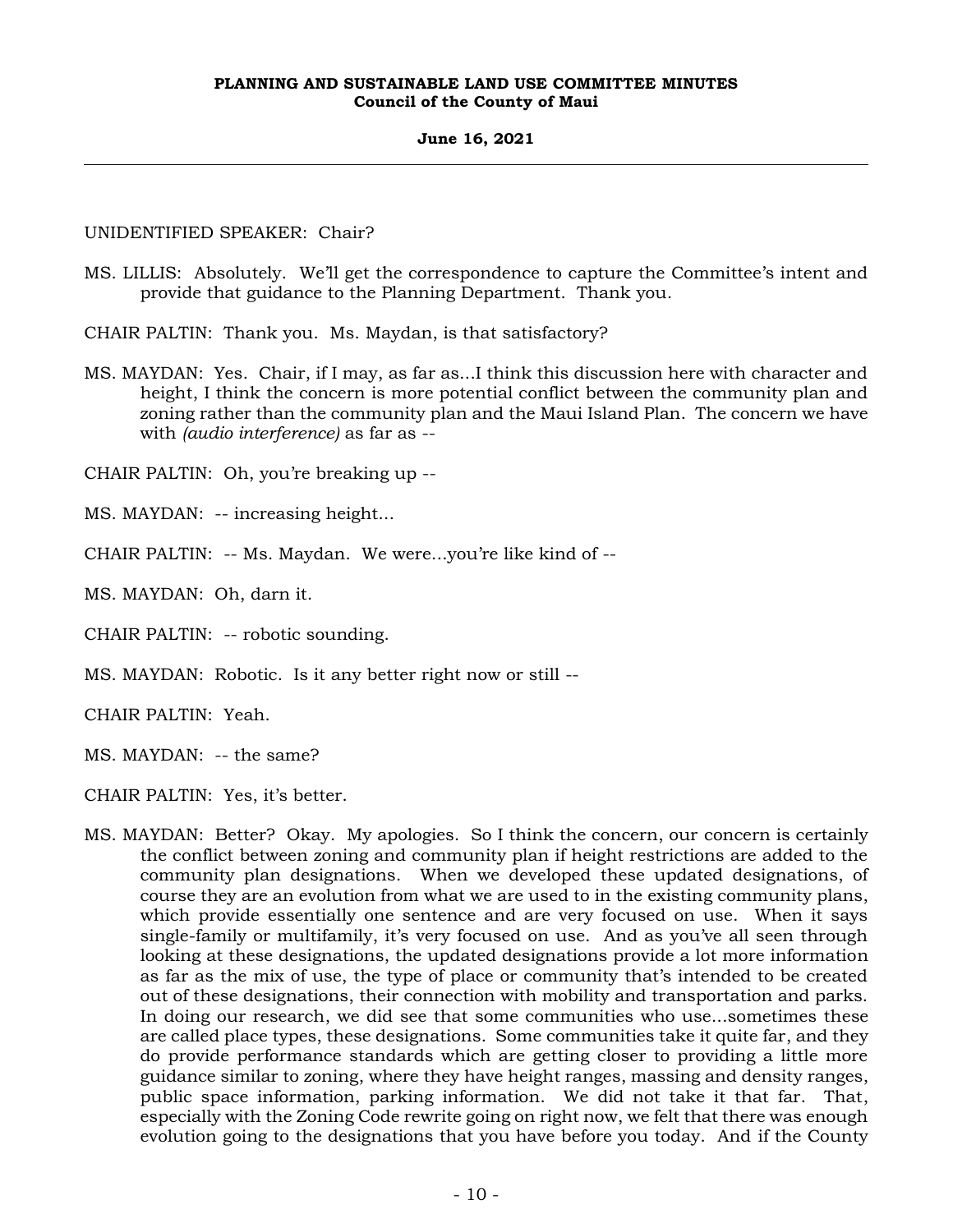#### **June 16, 2021**

chose to...to go to the level of including height restrictions or more performance standards, like massing and density, that would have to be very meticulously thought through to make sure that there are not conflicts or really unintended consequences with the Zoning Code. So I just want to put that forth as some of our thought process of putting these together, and really, where we are at with the community plan designations. I appreciate Member Kama's comments regarding the Maui Island Plan and building a house and where we're at, and I would say yes, the Maui Island Plan is kind of telling us where all those houses are going to be, where that broader area is. The plan is saying yeah, here's...maybe here's the house lot. But then when you get into zoning is where you're really getting into the size of that bedroom and the color of the bed sheets; and the community plan we're not quite at that level of picking out the color of the carpet.

- CHAIR PALTIN: And just to follow up, is there anywhere in any of these, I guess, the Code or anything like how there was definition of buffer. Is there an already set definition of scale or character or architectural design? Is there a definition of those in the Code currently?
- MS. MAYDAN: Great question. Perhaps Director knows quicker than I do. I know there's a definition of height in the Zoning Code, but I would have to look it up. I do not know off the top of my head.
- CHAIR PALTIN: So like are you saying that we should use height instead of scale?
- MS. MAYDAN: You were asking me if there's a definition of character, I don't know if there is. I don't believe there...I don't believe we define character in this plan. I don't know if the Zoning Code touches upon scale or character as far as the definition. I know height is a very technical definition, and it is in Title 19 definitions.
- CHAIR PALTIN: Oh, okay. Director McLean?
- MS. MCLEAN: Thank you, Chair. I don't think those terms are defined in the Zoning Code. There are some zoning districts that refer to design guidelines, like the Business Country Town District. Some project district...and those design guidelines might have those kinds of definitions, or might simply describe the character in...in more specific terms, including things like height and color and architectural style. But you know, broadly Countywide, I'm not aware that those terms are defined or that examples are given to illustrate them.
- CHAIR PALTIN: Okay. So since we're going to the appendices next, where we have definitions, would it be okay to just put what we mean, or what we intend by scale? That, you know, surrounding buildings shouldn't be more than like say five to ten feet higher or something like that. No more than five feet higher. And you know, the square footage shouldn't be like too much more than the surrounding buildings. Something along those lines.
- MS. MCLEAN: Yeah, I'm...I'm trying to think of how putting that language in the community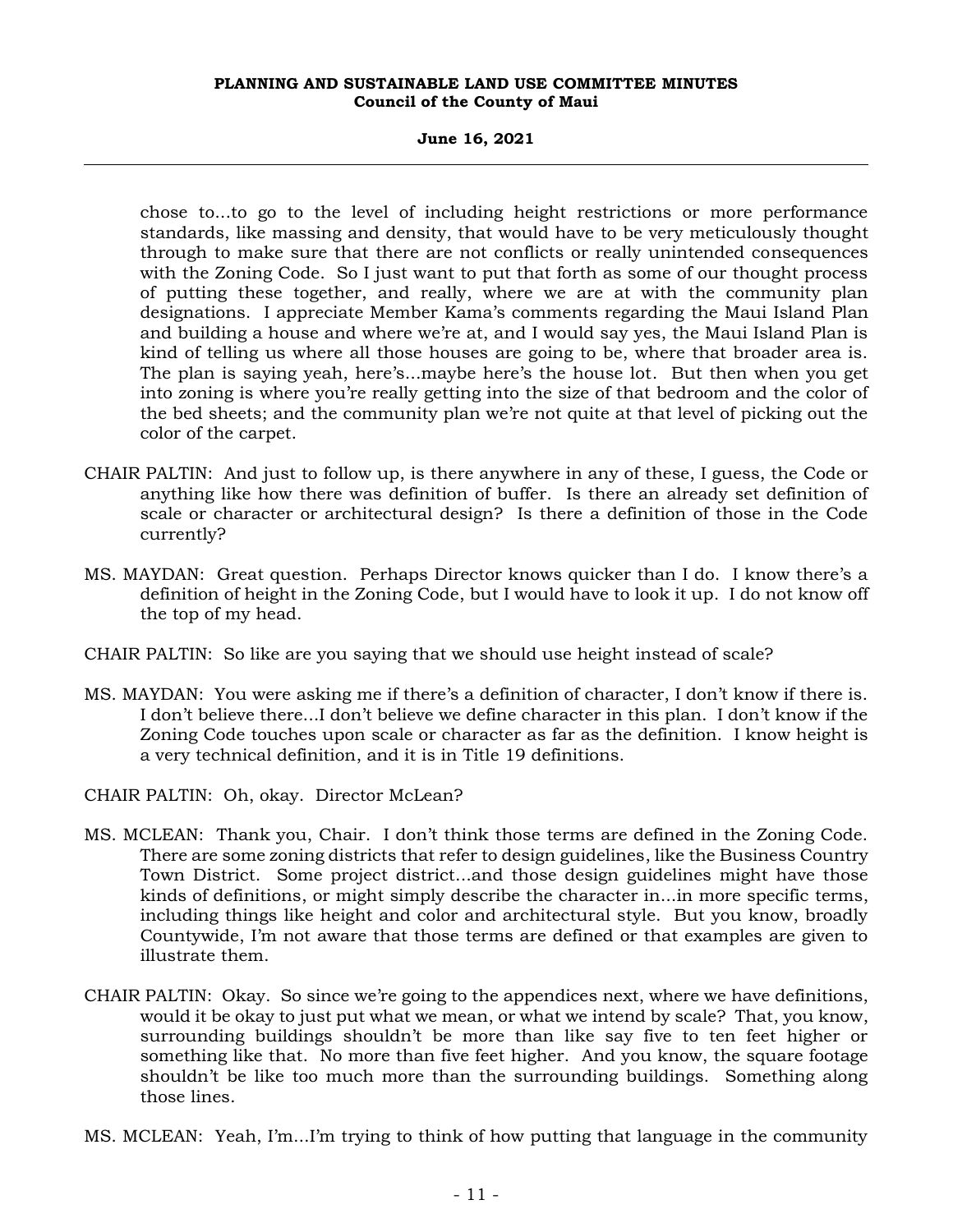#### **June 16, 2021**

plan could be administered beyond just discretionary reviews. I need...I need to think about that some more because clearly, that's what the Council was looking for. So let me...let me brainstorm on that a little bit with...with Staff, and see if we can propose something. The...the reasoning is that we have a handful of building plans examiners who process between 100 and 150 building permits each month, or...and they look for compliance with the Zoning Code. And for them to also have to check with community plan is...is something they don't currently do. So I'm trying to figure out how to include that into their review process in a way that isn't overly burdensome, and that they can do in a black and white way. You know, they deal with black and white, so...

- CHAIR PALTIN: Then in that case, maybe it may be better for us to include that definitions in the Zoning Code or something? Scale and character or architectural as a...
- MS. MCLEAN: Right. I mean yeah, easy...easy peasy if it's in the Zoning Code, but we're talking about these community plan designations that might have a variety of zoning codes currently underneath them.

CHAIR PALTIN: Oh, okay.

MS. MCLEAN: So you have to check all these zoning districts, right? Where --

CHAIR PALTIN: Yeah.

- MS. MCLEAN: -- in these cases, it would make sense; but in other areas of the County, it might not make sense. So let me...let me think about that and see if I can come up with...with a way for this to...to take effect.
- CHAIR PALTIN: Okay. Thank you. Member King?
- VICE-CHAIR KING: Thank you. So Director, the other thing that I was looking at in the Small Town Center is it talks about medium...low to medium density. Is there a definition of low to medium density somewhere in the Zoning Code?
- MS. MCLEAN: I would see if Jen wants to respond to that as one of the authors of these new designations.
- CHAIR PALTIN: Ms. Maydan?
- MS. MAYDAN: Thank you, Chair. Thank you, Member King, for your question. It is not specifically defined in the community plan, and I do not believe it's defined in the Zoning Code, responding to your question specifically. The description of densities and intensities in these designations are very much comparing them to each other, saying lower density, medium-range density, higher density. When we worked on these designations, we used the existing zoning districts as a base, as far as you have the matrix that shows the community plan designations and how they may be compatible with various zoning districts. And we looked at the lowest and the highest height ranges and densities within those districts, and they are quite a broad range. Like in the Small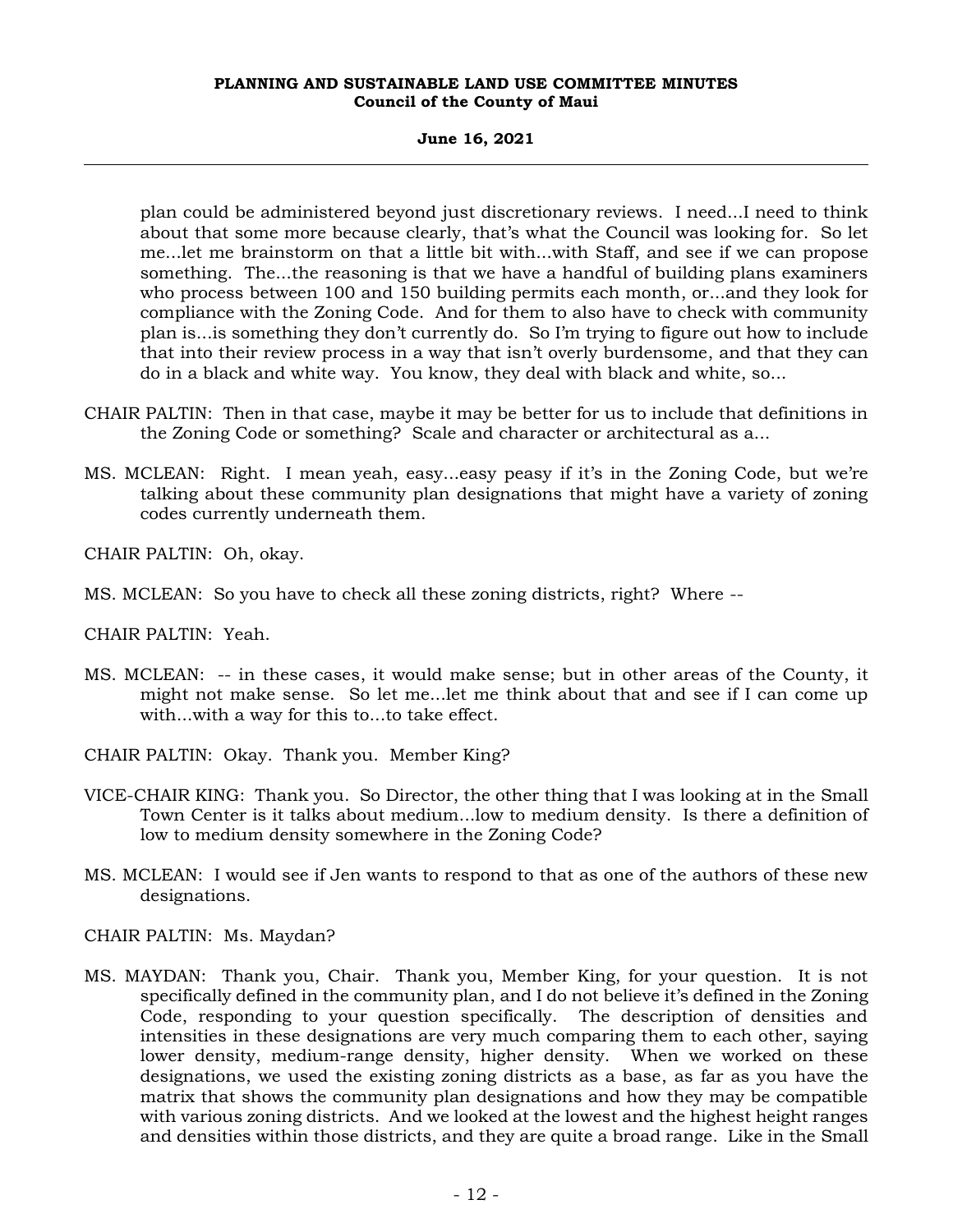**June 16, 2021**

Town Center one, you could have small lot single-family and you could also have some denser higher Apartment District. So it is quite a broad range, and it is important to place buildings that are appropriate within individual communities. I think it is continually important to remember where we are at in the community plan versus zoning, that we really are talking about larger areas, not particular buildings on lots, and that comes in at the zoning standards. So I don't have a specific definition for low to moderate.

VICE-CHAIR KING: Because it's --

MS. MAYDAN: I could look that...

- VICE-CHAIR KING: -- it's a little disconcerting that the planners who approve these permits are not looking at the community plans when they're approving, that they're just strictly doing it on zoning. Because there are things in the community plan that call out specific areas, like that one for that, you know, oceanfront inn that says it cannot...it cannot build any higher or, you know, extend their footprint or capacity. So there are things that are allowed...being allowed to put into the community plan as far as restrictions on specific projects or specific areas that will supersede the zoning, I believe. So that...you know, just...in trying to get clarity, it just seems like there's a lot of room for interpretation from whoever is making that decision at the time. I also wanted to point out that what I see in...and I've talked to a lot of people who were involved in the Maui Island Plan is that those were broad stroke parameters. You know, they defined the urban growth areas, but it doesn't mean that when we get to the community plan, that the community necessary...necessarily has to build out to all those borders. The community takes the parameters of the Maui Island Plan and says okay, within those parameters, we only want to see this much growth in the next five years or ten years, and that's the prerogative of the community. So that's why I think it doesn't conflict with the Maui Island Plan, but it...it...it...you know, I don't think any of the community plans are...are intended to fulfill everything that's allowed in the Maui Island Plan. It's...you know, we have...we have choices within the Maui Island Plan. And that's what...what worries me about these...
- CHAIR PALTIN: The Maui Island Plan we're...we're...we're not really on the Maui Island Plan, we're trying to stick to...
- VICE-CHAIR KING: I understand that, Chair, but what I'm trying to point out is that's what worries me about these arbitrary, you know, descriptions, is that there's...they're open for interpretation so that the community...I don't know if the community can get what it wants from these...these types of wording eventually because we don't know who's going to be making those decisions when we get there. So that's my concern...that was my concern about bringing up the height limitations, is that that's something that is black and white versus, you know, some of these descriptions, which may be different for...for the various different communities.
- MS. MAYDAN: Member King, that is a great point. And I think what's important to remember is really this height and massing conversation really is about the Zoning Code and things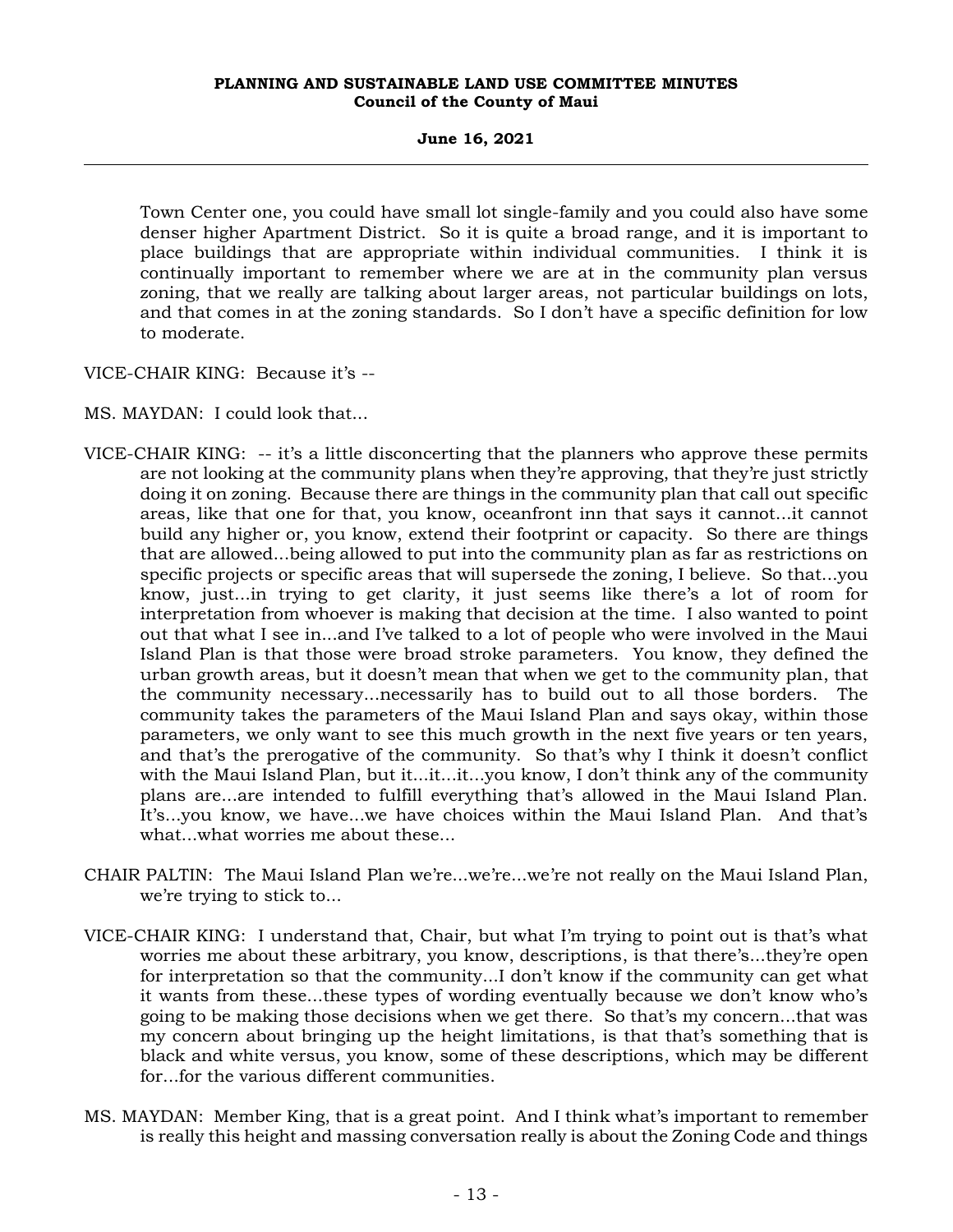#### **June 16, 2021**

that need to be addressed in the Zoning Code. And it is so opportunistic that our community right now, our County is going through the process of updating our very out-of-date Zoning Code, and that they are bringing in the considerations of design far more than our existing Zoning Code has ever covered. And so I think this is a great opportunity for our community to really have zoning districts with design parameters that are capable of building the communities that our residents want.

- VICE-CHAIR KING: So do you feel like we could put these...you know, these descriptive terms in there even if they're not defined, and then the goal would be to define them in the Zoning Code?
- MS. MAYDAN: Thank you. Yes, I think a lot more of the clarity and specificity will come in the Zoning Code. I will also...you mentioned some communities do not...or many communities do not have design guidelines, and that was absolutely called out in the Maui Island Plan as an action to create design guidelines in some of our existing communities that could really benefit from them. I think that would be a great followthrough action for the Department. Because to create design guidelines, you really got to dive into some detail of what's appropriate in that community. Annalise Kehler on our Staff worked with the Lāna'i community in the past several years to work on those design guidelines, and man, what a project that was, but what a benefit that has come out of it. So it is...it is tricky because you've got to get it right. So yeah, that...I think with the Zoning Code and design guidelines in communities where that would really benefit from it, I think those would be some great things to work on.
- VICE-CHAIR KING: Okay. Well, that's...that's good information because I think those...the terminologies will be different for different communities, so what might be medium...low to medium density in South Maui is going to be very different in East Maui when you talk about low to medium density.
- CHAIR PALTIN: Thank you. And as a follow up, Ms. Maydan, it wasn't made clear that the descriptions of density was in relationship to one another. Do you think we should add a statement at the beginning of the community plan designation, or maybe in the appendix, that when we refer to density in the new community plan designations, it's in relationship to the other community plan designations? And that there isn't a black and white definition of low, medium, or high density, that it's just intended to be in relationship to the density in Small Town Center versus the density in Neighborhood Center so that people are aware.
- MS. MAYDAN: Thank you, Chair. Yeah, that perhaps would be a very good suggestion because of course, yeah, we're not comparing this to New York or Honolulu, this is Maui communities. This is what, you know, our zoning districts allow for, and comparing the designations to each other for what's appropriate here, absolutely. So perhaps that would be a good change.
- CHAIR PALTIN: So do you think that kind of statement as Member Rawlins-Fernandez typed in the chat relative to other designation, would that be more appropriate in the appendix in definitions, or would it be more appropriate in like, say, the preamble that Corp.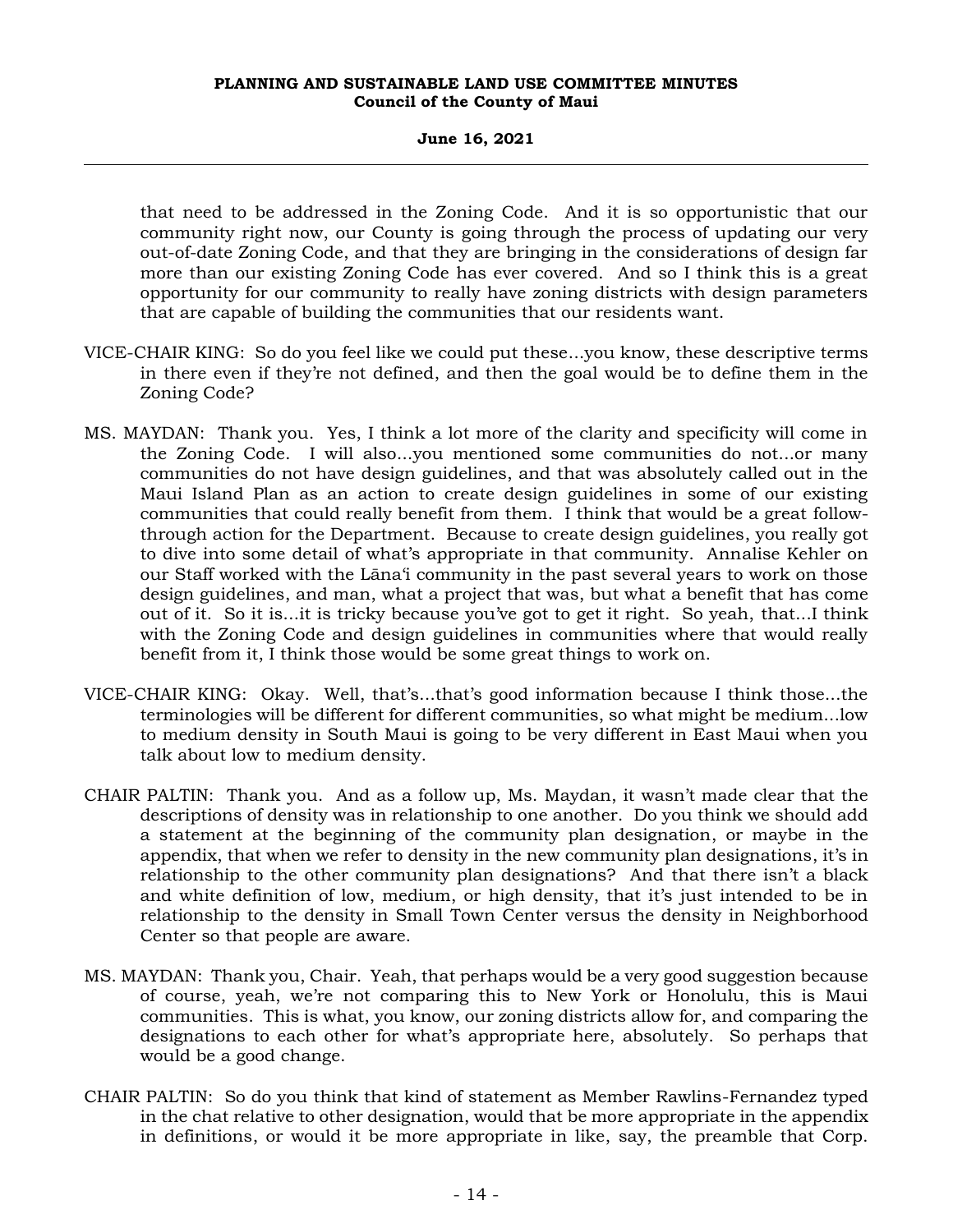#### **June 16, 2021**

Counsel and Director or the Planning Department was going to work on for us?

- MS. MAYDAN: I think perhaps in the preamble, in the intro before it, I think would give people the context. They read that, and then they say okay, as I'm going through this, I can understand that the comparison is from designation to designation. I think that's a good suggestion.
- CHAIR PALTIN: Okay. Okay. So we'll just make a note of that, that we do want to explain that density refers to in relation...relative to other designations, not a hard and fast definition of what low, medium, or high density is, but density in terms of relative to the other designations. Staff, you got that, right?
- MS. LILLIS: Chair, yes. Thank you.
- CHAIR PALTIN: Cool, cool. Okay. So we really need to come to some agreement for Neighborhood Center, Small Town Center, Employment Center, and Transit Oriented Corridor. We could put a definition of scale and character in the Section 5 appendices. But at this time, I'd like to entertain a motion to include that statement that development in whatever of those four designations must follow the character and scale of the surrounding area. Moved by Member Sinenci, seconded by Member Rawlins-Fernandez. I think we've discussed it, but if anybody needs more discussion I'll put a minute clock on it. Okay. Member King, one minute, go ahead.
- VICE-CHAIR KING: Just a point that if there are design standards set, then shouldn't that prevail?
- CHAIR PALTIN: Yes. I would imagine, but we don't yet have that.
- VICE-CHAIR KING: So maybe we put something in there until design standards are approved by the Council or something like that.
- CHAIR PALTIN: Okay. I'll take that as a friendly amendment. It would read for example, in Small Town Center, development in Small Town Center must follow the scale and character of the surrounding area until design standards are created.
- VICE-CHAIR KING: Approved by the Council.
- COUNCILMEMBER RAWLINS-FERNANDEZ: Yeah, established.
- CHAIR PALTIN: Created...established by the Council.
- VICE-CHAIR KING: Established by the Council. That's good. That's better wording.
- CHAIR PALTIN: And as the movant and the seconder, you're okay with that friendly amendments? Mr. Sinenci? Okay. Any further discussion? Member Sinenci, one minute, go ahead.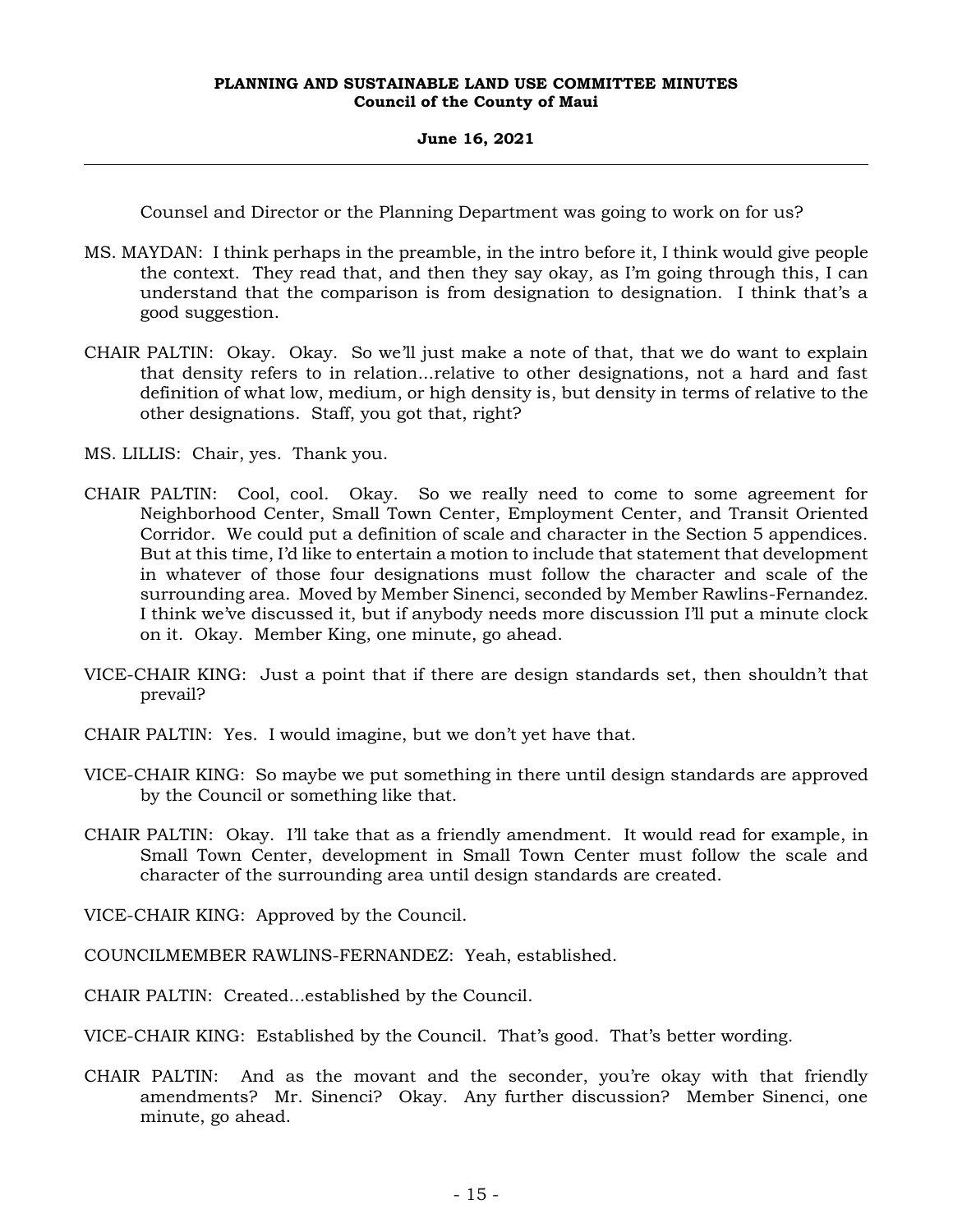# **June 16, 2021**

COUNCILMEMBER SINENCI: Yeah, thank you. I think this is important, and especially looking, you know, 20 years down the road when we consider what types of construction or the types of materials that we can afford to...you know, in building more affordable homes. I think through this process, we can...we can help the industry and affect how building and how design in the next 20 years. So just thinking about...thinking ahead, and making these statements in the plan now is...

CHAIR PALTIN: Thank you.

COUNCILMEMBER SINENCI: Thank you.

- CHAIR PALTIN: Member Rawlins-Fernandez, your minute.
- COUNCILMEMBER RAWLINS-FERNANDEZ: Mahalo, Chair. Just for clarification, so when you repeated the motion, you limited it to Small Town Center. Was that the intention, or did you want that statement to also apply in Neighborhood Center, any of the other designations that would make sense? Or is it...
- CHAIR PALTIN: Yeah, I think it would be good to take it up all at one time since we're on a clock. I had intended to do the same thing for Neighborhood Center, Employment Center, and Transit Oriented Corridor, but if we can do it all at once, and Members are amenable to it, I think that would save us some time.

COUNCILMEMBER RAWLINS-FERNANDEZ: No objection.

- CHAIR PALTIN: All right. So this vote refers to those four designations. Member Molina?
- COUNCILMEMBER MOLINA: Yeah. Sorry, Madam Chair, just one quick question for the Planning Department. You know, with establishing the design guidelines by Council, where does the Urban Design Review Board factor into this?
- CHAIR PALTIN: Director McLean?
- MS. MCLEAN: Great minds think alike, Councilmember Molina. I have up on my screen right now Chapter 2.26 of the Maui County Code, which spells out the Urban Design Review Board's power and duties. Typically they review proposed design guidelines for our Business Country Towns or project districts, other areas that have them. We always ask them to review projects that come in for a Special Management Area major permit, and then other...we ask them to do other reviews as...as we feel are...is justified. So they would have a role in this. What I'm...what I'm imagining at this point is that we, the Planning Department, initiate design guidelines for these new...for these four new community plan designations, which the Urban Design Review Board would review, and those are public meetings.
- COUNCILMEMBER MOLINA: So would you recommend additional language into what we're considering?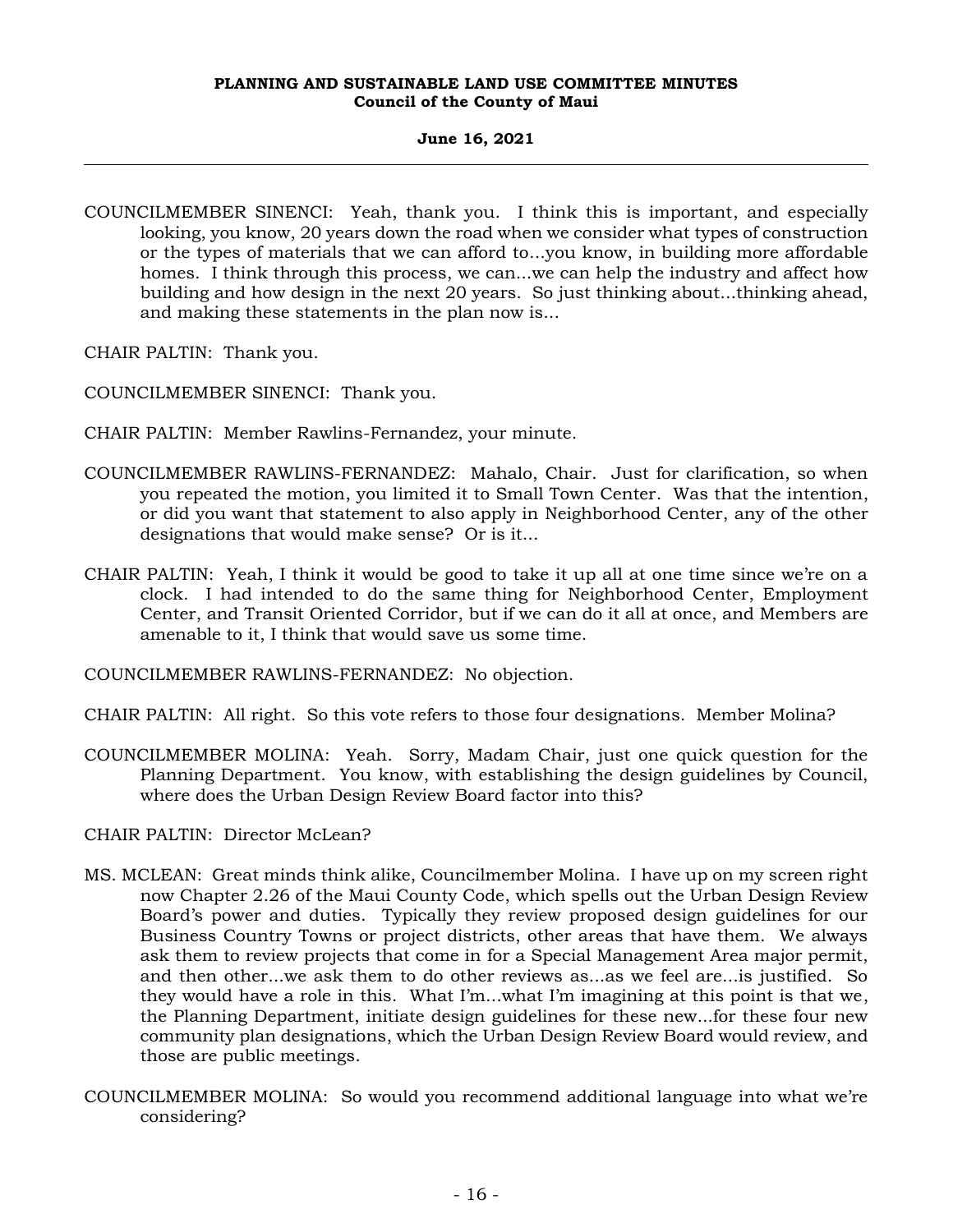#### **June 16, 2021**

MS. MCLEAN: That could be an action item for the Planning Department. And then we'd have to figure out how those design guidelines get incorporated into the building permit process when there's...when there's not a discretionary permit.

COUNCILMEMBER MOLINA: Okay. Thank you.

CHAIR PALTIN: Thank you --

COUNCILMEMBER MOLINA: Thank you, Madam Chair.

- CHAIR PALTIN: -- Member Molina. All right. I'll call for the question. All those in...oh, is that a question or a vote, Member Rawlins-Fernandez?
- COUNCILMEMBER RAWLINS-FERNANDEZ: Mahalo, Chair. Should we also include Rural Village in the designations?
- CHAIR PALTIN: If the rest of the Members are amenable to that, I'm okay. Do Members want to include Rural Village as well? Yeah? Okay. All right. So this vote will include Small Town Center, Neighborhood Center, Employment Center, Transit Oriented Corridor, and Rural Village. Okay. All those in favor, raise your hand and say "aye."

COUNCILMEMBERS: Aye.

CHAIR PALTIN: Okay. The motion passes unanimously.

- **VOTE: AYES: Chair Paltin, Vice-Chair King, Councilmembers Johnson, Kama, Lee, Molina, Rawlins-Fernandez, Sinenci, and Sugimura.**
	- **NOES: None.**
	- **ABSTAIN: None.**
	- **ABSENT: None.**
		- **EXC.: None.**
- **MOTION CARRIED.**

# **ACTION: APPROVED AMENDMENT.**

CHAIR PALTIN: All right. So now I guess that's all I had. We could try and say...you know, with our multimodal theme that we had going on yesterday, we could just ask Staff to continue on with that type of wording where it says pedestrian and bicycle where appropriate, to amend it that we mean, you know, different forms of transportation to accommodate persons that are differently abled as well. I...I had gotten word that, you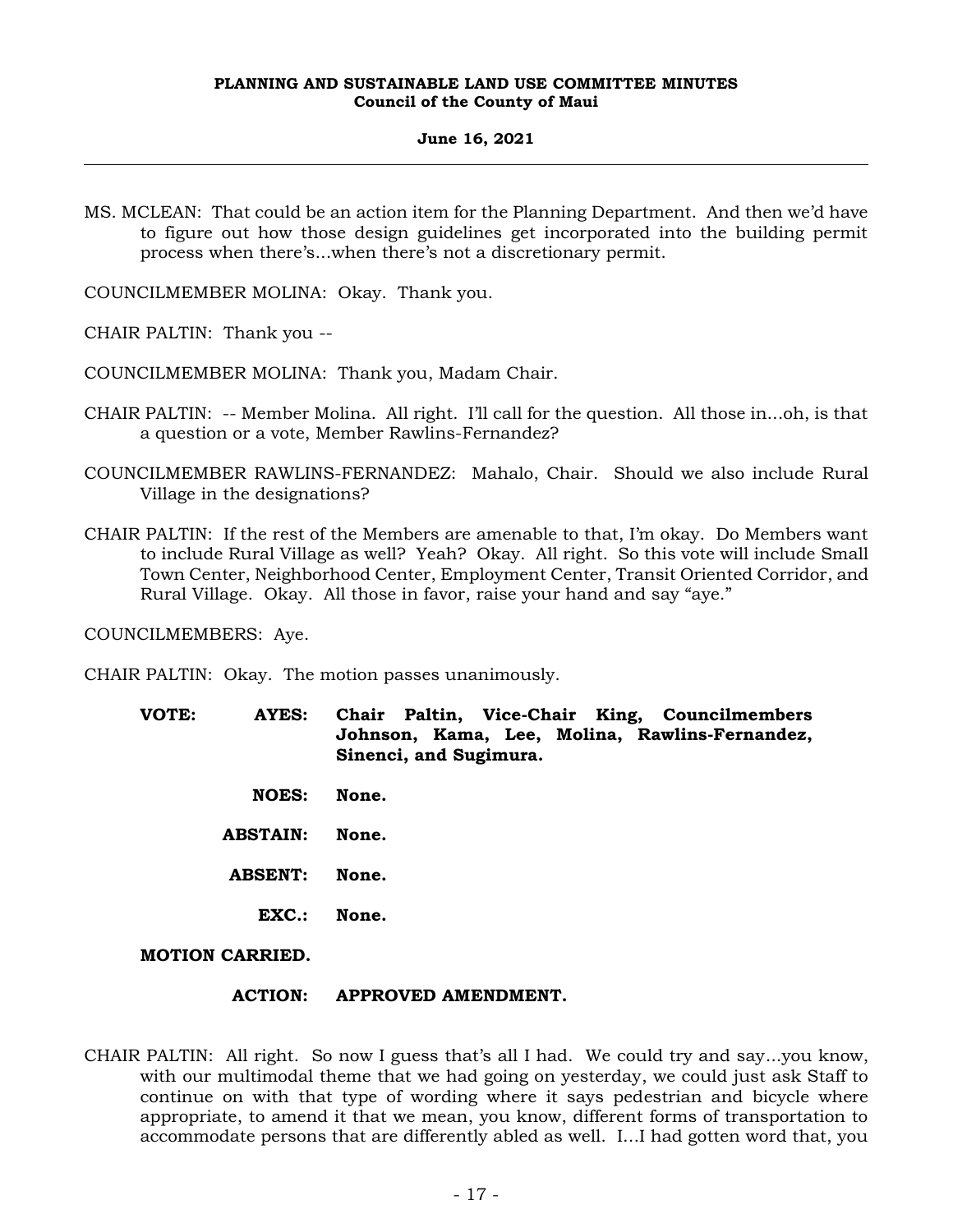# **June 16, 2021**

know, with all of our wordsmithing and like that, the legislative intent is the most important thing, because once we get done, Staff will go through and clean it up with good grammar and legislative ease for us. So it could save time if we maybe entertain a motion that we want to include our differently abled persons in areas where it talks about pedestrian and bicycle, and...and that would save us some time. So I'll entertain a motion like that if people would like that.

COUNCILMEMBER MOLINA: No objections.

COUNCILMEMBER SUGIMURA: So move.

CHAIR PALTIN: Okay. Moved by Member Kama to include our differently abled persons, second by Member Sugimura. The legislative intent is that we go through and...and scrub walking and biking and include our...our differently abled friends. All those in favor, raise your hand and say "aye."

COUNCILMEMBERS: Aye.

CHAIR PALTIN: Okay. We're good with that. Motion passes unanimously.

| VOTE: | <b>AYES:</b>    | Chair Paltin, Vice-Chair King, Councilmembers<br>Johnson, Kama, Lee, Molina, Rawlins-Fernandez,<br>Sinenci, and Sugimura. |
|-------|-----------------|---------------------------------------------------------------------------------------------------------------------------|
|       | <b>NOES:</b>    | None.                                                                                                                     |
|       | <b>ABSTAIN:</b> | None.                                                                                                                     |
|       | <b>ABSENT:</b>  | None.                                                                                                                     |
|       | EXC.            | None.                                                                                                                     |

**MOTION CARRIED.**

#### **ACTION: APPROVED AMENDMENT.**

- CHAIR PALTIN: I didn't have anything else for these four, Neighborhood Center, Small Town Center, Employment Center, or Transit Oriented Corridor. Does anyone have any other amendments to suggest? Member Rawlins-Fernandez?
- COUNCILMEMBER RAWLINS-FERNANDEZ: Mahalo, Chair. For these areas, or for the designations, we had discussed Mr. Perez's testimony, and I wanted to check with the Director to see if...so part of the testimony included language that explicitly states permitted uses within each designation, and it seemed to be something that would be really helpful to the public at large. And so I wanted to get feedback from the Director to see if that's something that would make sense, and see if the Members would like to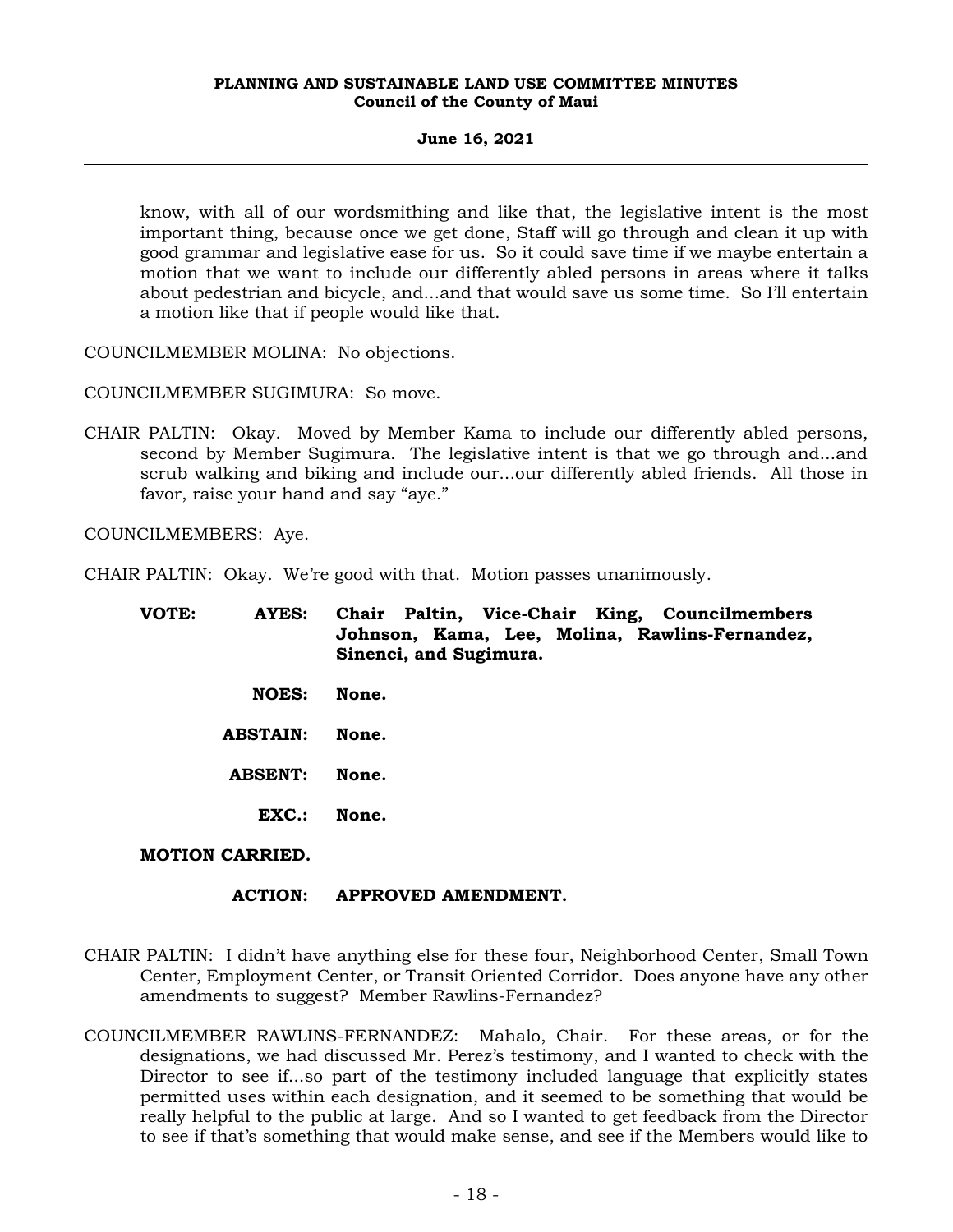#### **June 16, 2021**

include that as well.

- CHAIR PALTIN: Okay. Before we call on Director McLean, my...my recollection when we were discussing this yesterday, her hesitancy was that she didn't want it to be interpreted as those are the only things allowed. So I guess to add on to your question to Director McLean or to clarify for you, if you're okay with it, would it be okay to say like examples of permitted uses? Maybe that would be more acceptable based on the conversation the Director had with us yesterday. Is that what you're intending, Member Rawlins-Fernandez, or totally off the mark?
- COUNCILMEMBER RAWLINS-FERNANDEZ: Yeah. I mean, examples would be okay if it would be helpful in making things a little more black and white for enforceability.
- CHAIR PALTIN: Okay. Director McLean, did you get the gist of that?
- MS. MCLEAN: I did. Thank you, Chair. And I've been emailing with Mike Hopper. As we discussed yesterday, he and I are trying to work on language that give the community plans more heft, but also make it clear what their...what the role is. So we're still working on that. We'll try to get something wrapped up during the course of today's meeting. We don't have it finalized just yet.
- CHAIR PALTIN: Okay. Nice, nice. And then I guess as to the question about examples of permitted uses, were you...I think that's a little bit different. The...the part that you just mentioned I think was like the preamble and...and that. But --
- MS. MCLEAN: Right.
- CHAIR PALTIN: -- in Mr. Perez's testimony to the Members, he had listed permitted uses, and I think yesterday you said you didn't like that format because you didn't want folks to think those were the only permitted uses. So if we put something like examples of permitted uses and list them, would that be more acceptable?
- MS. MCLEAN: Sure. Sure. Examples of uses include, but aren't limited to, and then go with that list. I thought that was already in the descriptions though.
- CHAIR PALTIN: Yeah, it...it was. I guess in Mr. Perez's testimony to the Committee, he pulled them out so it was easier for...for members of the community to...to understand. And I think in some cases, he might have added on more.
- MS. MCLEAN: Okay. If you want us to look at those and let you know, you know, in detail through all of his recommendations, we can do that.
- CHAIR PALTIN: Okay. Member Rawlins-Fernandez, does that address your question adequately?
- COUNCILMEMBER RAWLINS-FERNANDEZ: Yeah, I think for my purposes right now. I think we can move forward.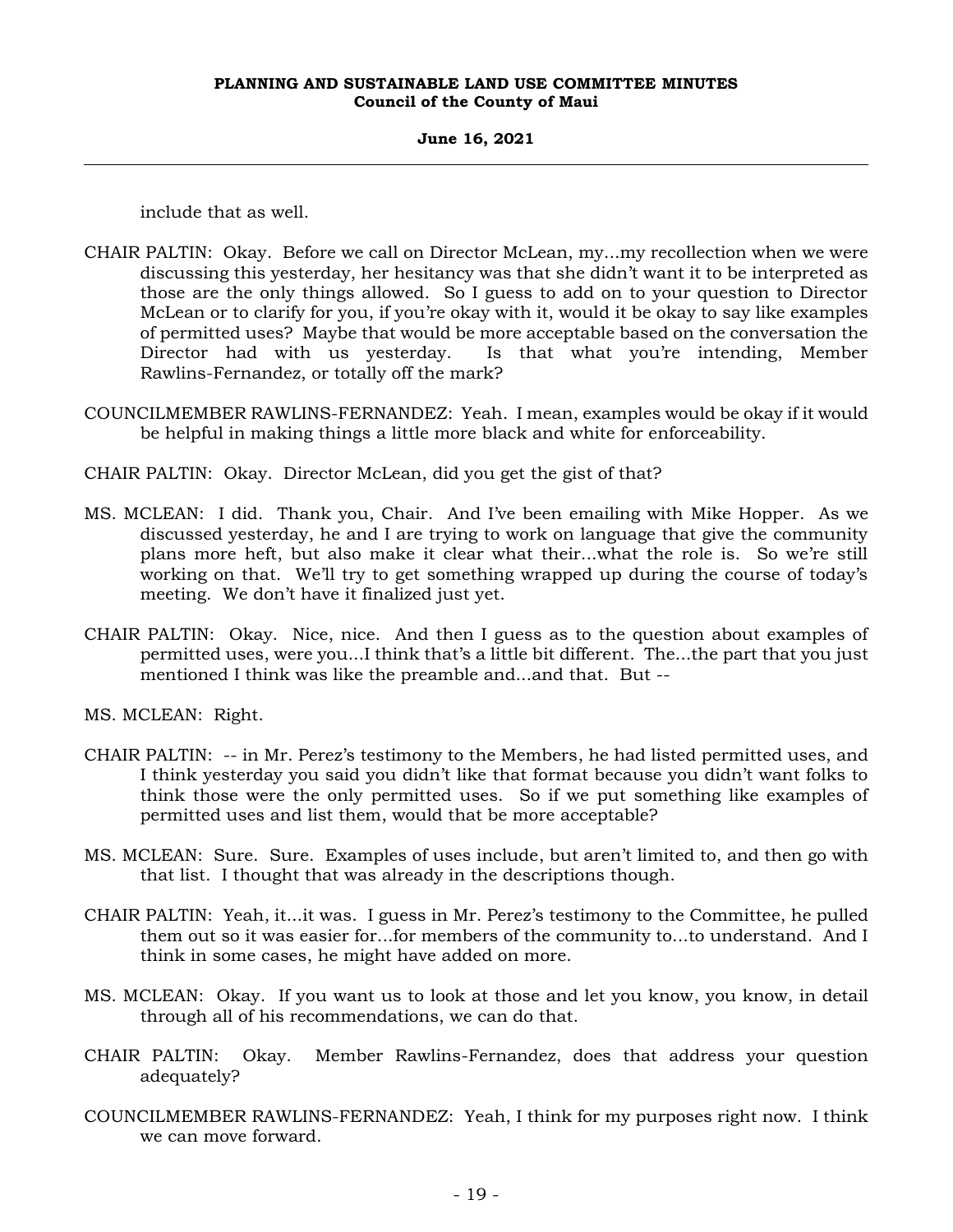#### **June 16, 2021**

CHAIR PALTIN: Okay. And you didn't intend to put forward any motion or anything?

- COUNCILMEMBER RAWLINS-FERNANDEZ: If Director and Deputy Corporation Counsel are working on language, then I can wait to see what they propose.
- CHAIR PALTIN: Okay. And...and the language...to clarify, the language that they are working on is that opening page on 144, so it's not going to be examples on each community plan...new community plan designation of permitting.
- COUNCILMEMBER RAWLINS-FERNANDEZ: Okay. Yeah. Yeah, I...well, the examples that are used are...are general, I think; park, schools, like farming, you know, churches, stores.
- CHAIR PALTIN: Yeah. So...so the difference between what Mr. Perez sent us and the way that it's laid out is he kind of pulls out the permitted uses from the intent and separates them. We didn't take that action yesterday because Director McLean had said that she didn't like the way that it was saying permitted uses because people may wrongly interpret that as being the only permitted uses. But then today, she said it would be acceptable if we put it as examples of permitted uses.
- COUNCILMEMBER RAWLINS-FERNANDEZ: Well, I think also, you know, using the correspondence that we received that lists the --

CHAIR PALTIN: The...the --

- COUNCILMEMBER RAWLINS-FERNANDEZ: -- zoning.
- CHAIR PALTIN: -- . . .*(inaudible)*. . . Yeah.
- COUNCILMEMBER RAWLINS-FERNANDEZ: Yeah. And then it says exactly what is allowed in that zoning.
- CHAIR PALTIN: Yeah. I was...I was going to make a suggestion that we add that table to the appendices later on at the --
- COUNCILMEMBER RAWLINS-FERNANDEZ: Okay.
- CHAIR PALTIN: -- appropriate time. Okay. So any --
- COUNCILMEMBER RAWLINS-FERNANDEZ: Okay.
- CHAIR PALTIN: -- further motions to amend the community plan designations, descriptions, or what have you? Oh, Ms. Maydan, you want to speak to us?
- MS. MAYDAN: Mahalo, Chair. There is something that we noticed in Neighborhood Center, under the example imagery on the left-hand side, the picture for Olowalu General Store,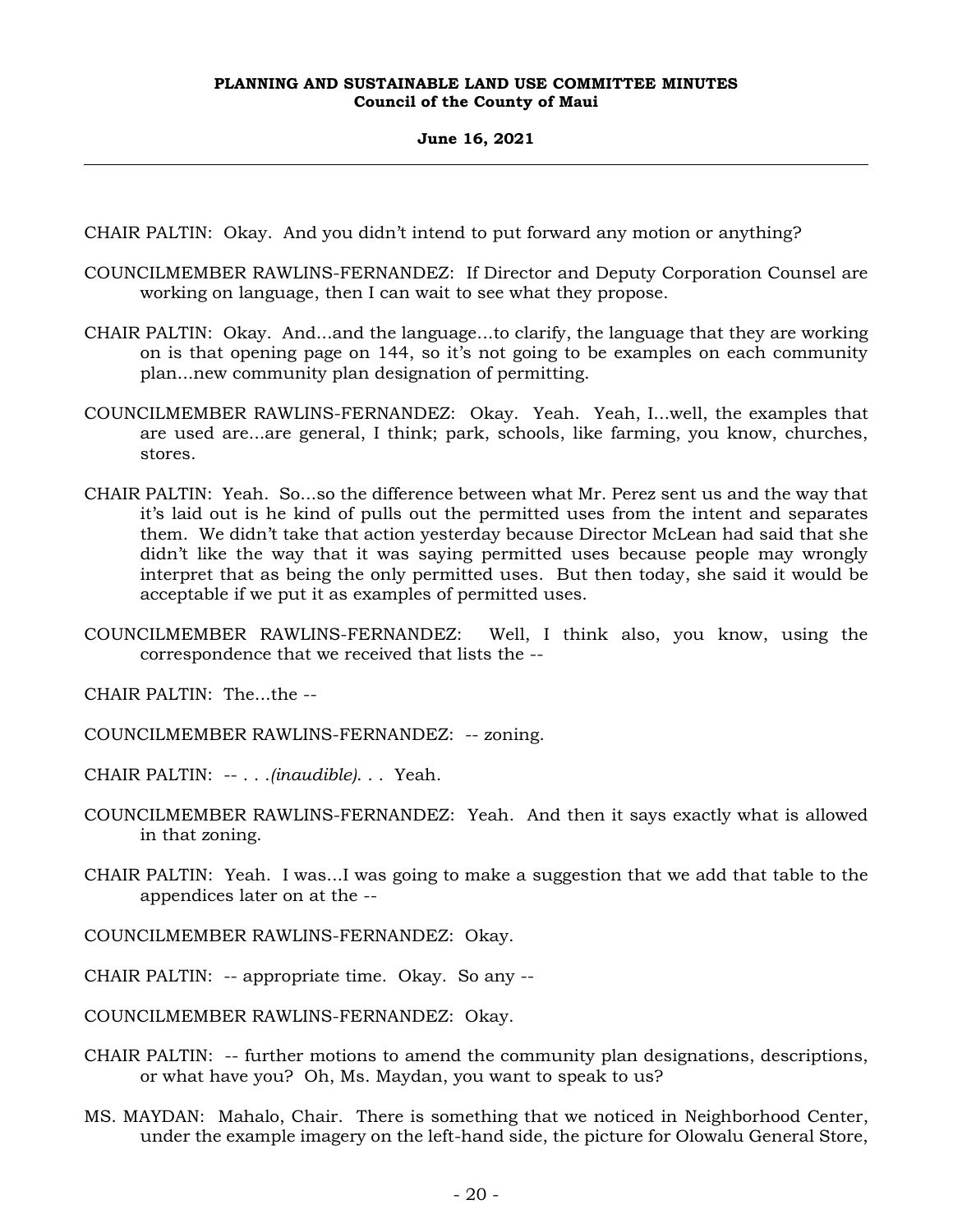#### **June 16, 2021**

in the community plan, that area is designated Rural Village. So we don't want to have any confusion with having this image in here. So we have a better picture of the Honokowai Farmers Market, which is designated Neighborhood Center, and we would recommend swapping that image out.

CHAIR PALTIN: Okay. I'll entertain a motion to swap that image out.

COUNCILMEMBER RAWLINS-FERNANDEZ: So move.

CHAIR PALTIN: Moved by Member Sinenci, seconded by Member Rawlins-Fernandez. Members, any discussion? Seeing none. All those in favor, raise your hand and say "aye."

COUNCILMEMBERS: Aye.

CHAIR PALTIN: Motion passes unanimously.

- **VOTE: AYES: Chair Paltin, Vice-Chair King, Councilmembers Johnson, Kama, Lee, Molina, Rawlins-Fernandez, Sinenci, and Sugimura.**
	- **NOES: None.**
	- **ABSTAIN: None.**
	- **ABSENT: None.**
		- **EXC.: None.**

**MOTION CARRIED.**

#### **ACTION: APPROVED AMENDMENT.**

CHAIR PALTIN: Any other motions for our new community plan designation wording or otherwise, imagery, anything? Looks like we're good here unless somebody raises their hand. Okay. Looking good, looking good. Members, at this time, we're just about done with Section 3. Wow, that's big. If Members are okay with it, I noticed a revision for 3.2 that was on my list that didn't make it. It's on page 64, and in the testimony about community plans having some weight and stuff, I just wanted to propose there's a...should is the weakest version of...of a word in a community plan, and in that second-to-last sentence, it says, likewise developers and landowners should use this map. So I'd...if...if Members would allow, I'd like to entertain a motion to change that "should" to "must."

VICE-CHAIR KING: So moved.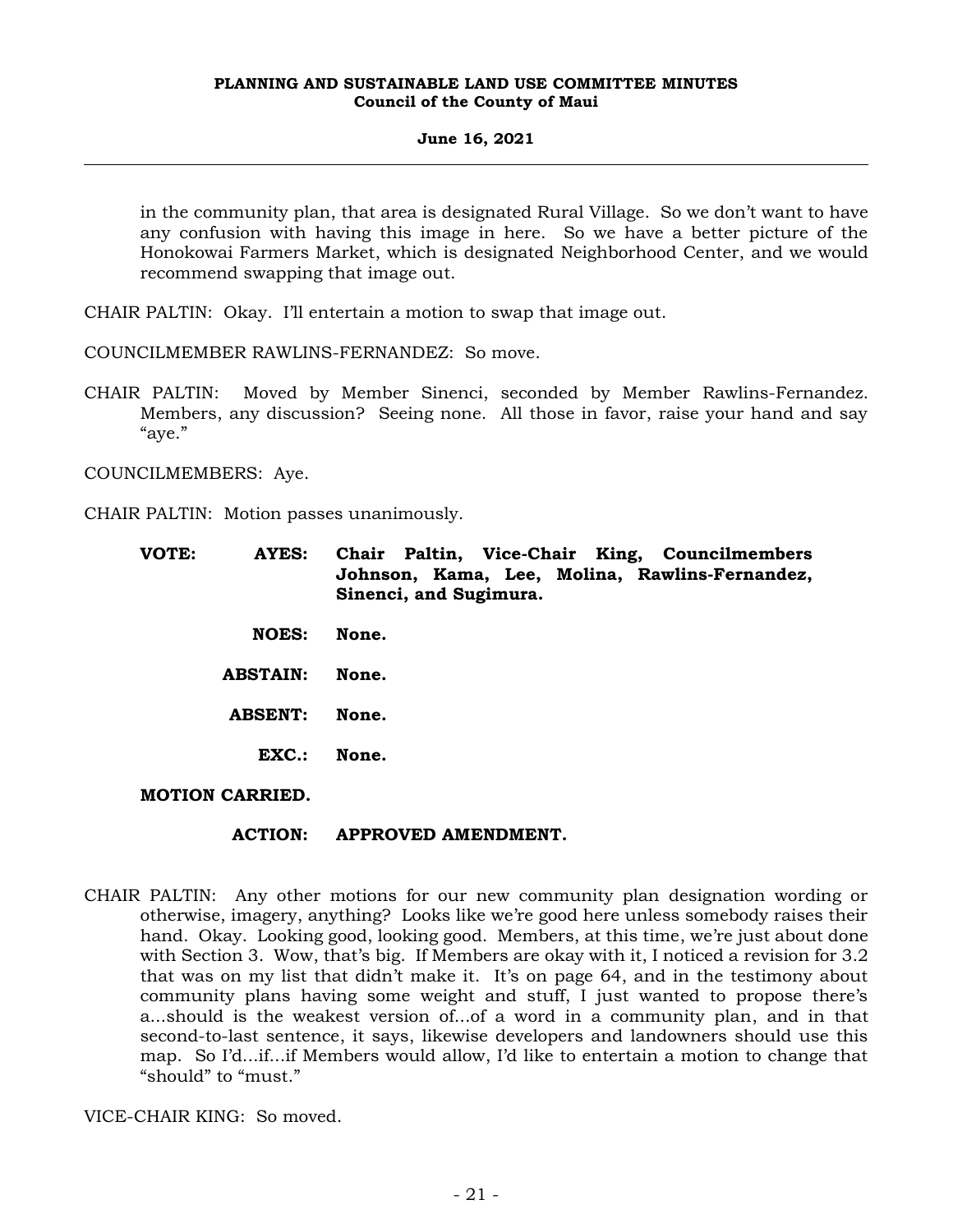#### **June 16, 2021**

COUNCILMEMBER KAMA: Second.

COUNCILMEMBER RAWLINS-FERNANDEZ: Second.

CHAIR PALTIN: Moved by Member King and seconded by Member Rawlins-Fernandez. Any discussion, Members? All right. Seeing none. All those in favor, raise your hand and say "aye."

COUNCILMEMBERS: Aye.

CHAIR PALTIN: All right. Motion passes unanimously.

| VOTE: | AYES:                  | Chair Paltin, Vice-Chair King, Councilmembers<br>Johnson, Kama, Lee, Molina, Rawlins-Fernandez,<br>Sinenci, and Sugimura. |
|-------|------------------------|---------------------------------------------------------------------------------------------------------------------------|
|       | <b>NOES:</b>           | None.                                                                                                                     |
|       | <b>ABSTAIN:</b>        | None.                                                                                                                     |
|       | <b>ABSENT:</b>         | None.                                                                                                                     |
|       | EXC.                   | None.                                                                                                                     |
|       | <b>MOTION CARRIED.</b> |                                                                                                                           |

# **ACTION: APPROVED AMENDMENT.**

CHAIR PALTIN: And that's…that's Section 3, folks. I'll entertain a motion to move on from Section 3. Good job. Or I don't know if we need a motion, but...Member Rawlins-Fernandez moved and Member Sinenci second, and all those in favor, raise your hand and say "aye."

COUNCILMEMBERS: Aye.

CHAIR PALTIN: Oh, Member Rawlins-Fernandez, is that a question or a vote?

COUNCILMEMBER RAWLINS-FERNANDEZ: Chair, it was a question, but we can move forward. I just wanted to clarify --

CHAIR PALTIN: Okay.

COUNCILMEMBER RAWLINS-FERNANDEZ: -- that us moving forward is just us moving forward and then revisiting the things that we said we would revisit.

CHAIR PALTIN: Yeah, we have a final revisit for sure. So that was a unanimous approval to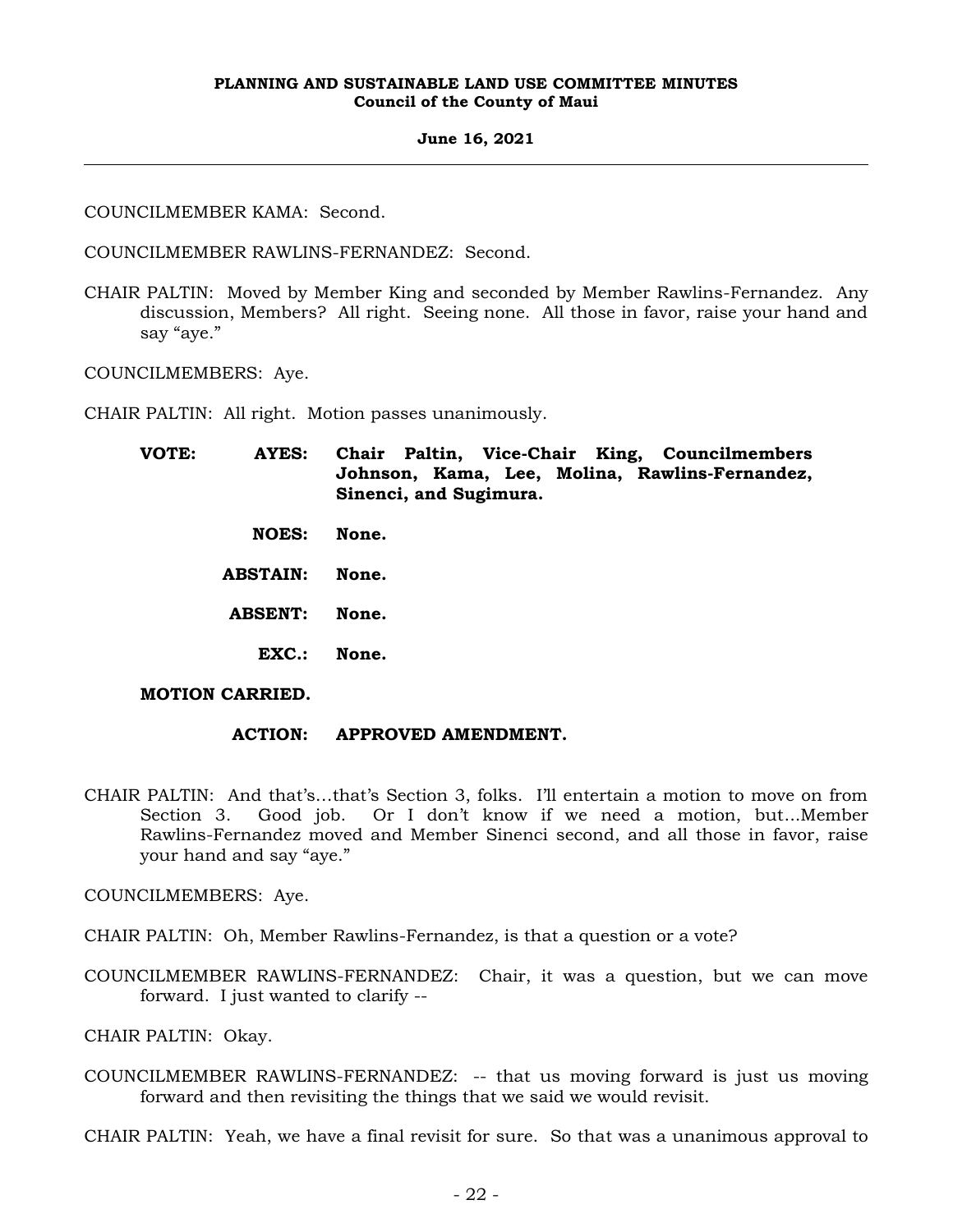**June 16, 2021**

move forward.

| VOTE: | AYES:                  | Chair Paltin, Vice-Chair King, Councilmembers<br>Johnson, Kama, Lee, Molina, Rawlins-Fernandez,<br>Sinenci, and Sugimura. |
|-------|------------------------|---------------------------------------------------------------------------------------------------------------------------|
|       | <b>NOES:</b>           | None.                                                                                                                     |
|       | <b>ABSTAIN:</b>        | None.                                                                                                                     |
|       | <b>ABSENT:</b>         | None.                                                                                                                     |
|       | $\mathbf{EXC}$ .:      | None.                                                                                                                     |
|       | <b>MOTION CARRIED.</b> |                                                                                                                           |

# **ACTION: APPROVED SECTION 3, AS AMENDED.**

- CHAIR PALTIN: And we're on to Section 5. I'm so excited. You guys are doing great. All right. So I...I did make an ASF, but it's so informal that we didn't transmit it formally to the...to the Committee. Staff was just going to screenshare. And I personally did not have any amendments to Appendix A, so my amendments start at E, Appendix E, and it's like, you know, the renumbering...or relettering of appendices because we moved B, C, and D out. So I wanted to give Members...if anybody had a recommendation or amendments for Appendix A, now would be the time. I had none. Member Sugimura, followed by Member Rawlins-Fernandez.
- COUNCILMEMBER SUGIMURA: Thank you. So under Appendix A, for primary goal four, primary goals of the process were, and the second one is complement and not duplicate the regional work of the Maui Island Plan. So...
- CHAIR PALTIN: Member Sugimura, can you tell us what page you're on in appendices?

COUNCILMEMBER SUGIMURA: Oh, I'm sorry, I thought we were on Appendix A. Page 136.

- CHAIR PALTIN: Okay. Thank you. So on 136. Go ahead. Sorry to interrupt.
- COUNCILMEMBER SUGIMURA: So under the four primary goals of the process, maybe this is a question for Jen Maydan, it ties into the question that Chair Lee had about Maui Island Plan and things that are different, I guess, is probably a better word for me that...with the West Maui Community Plan. So can she explain complement, not duplicate the regional work of the Maui Island Plan?
- CHAIR PALTIN: Okay. Ms. Maydan?
- MS. MAYDAN: Mahalo, Chair. Mahalo, Member Sugimura, for your question. Yes, great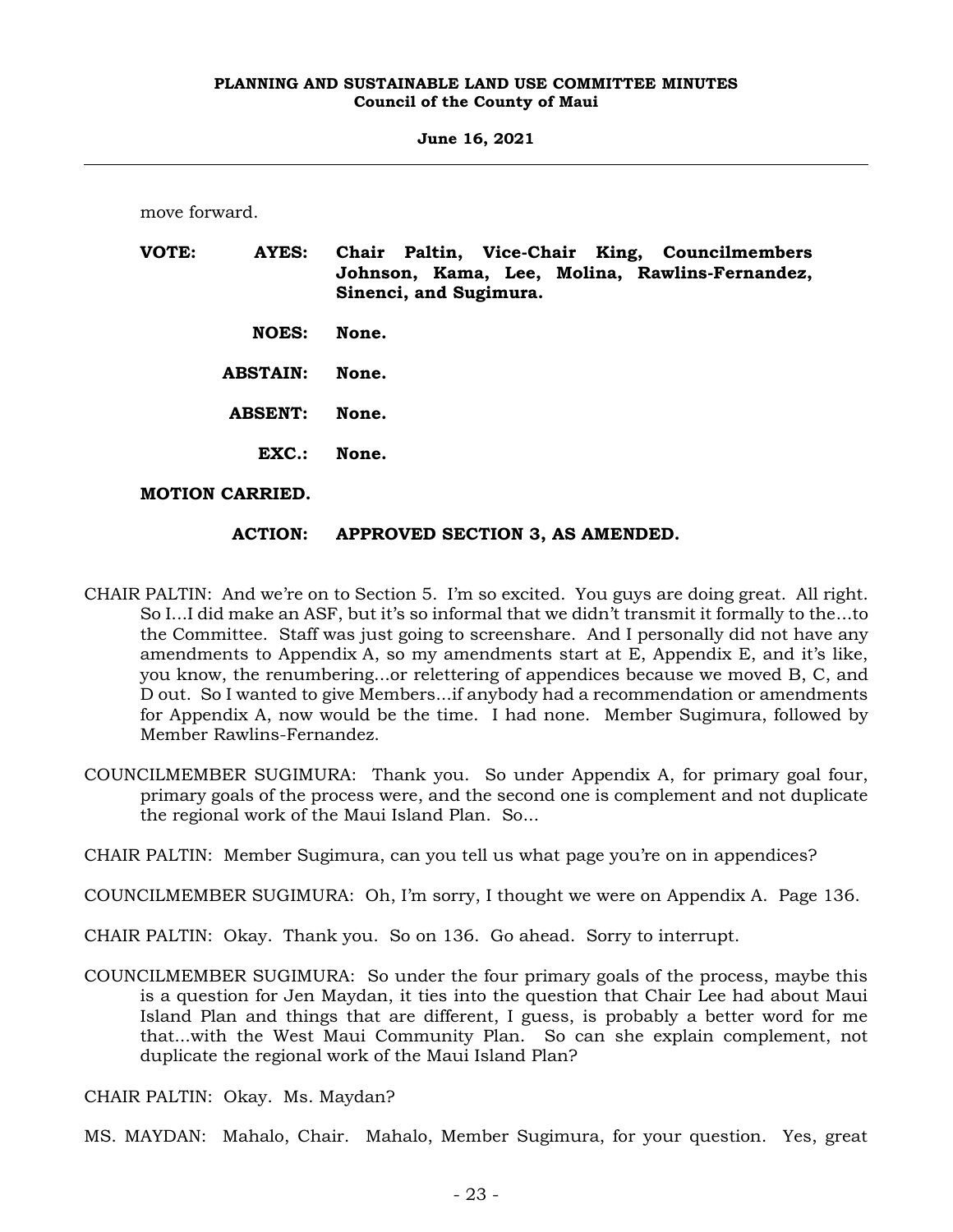**June 16, 2021**

question. So this, of course, is the first community plan that the Department has undertaken after the creation of the Maui Island Plan. So the Maui Island Plan, many of the policies, some of the actions really pulled on the existing community plans. So of course, before we had the General Plan, which was very broad, and then we had our community plans. And there was a lot of duplication across community plans as far as exact policies or exact action language. So the Maui Island Plan pulled a lot of that into the Maui Island Plan for things that were appropriate across community plan regions. So in our effort with the West Maui Plan being the first one to update after the MIP, it was very important for us to create community plans that were specific to those communities, to really leave those more island-wide issues at island-wide. Not that those are not important to West Maui or other community plan areas, but they're dealt with at the Maui Island Plan level. So we were very much looking at not duplicating policy language in the West Maui Plan that was already in the Maui Island...in the Maui Island Plan, and same with actions. And then also, as Director McLean explained, being consistent with the growth boundaries where we are not going to propose urban-type development outside of the Urban Growth Boundary. We need to be consistent with that, but as she also explained, that if there is Ag-designated land within the Urban Growth Boundary, that if the community chooses to retain it as Ag designated, that that is not inconsistent with the Maui Island Plan.

- COUNCILMEMBER SUGIMURA: Thank you. My mic was off. But the...the...I think that's important because the Maui Island Plan was not done...I mean it was done recently when you think about it in relationship to some of these community plans. So thank you. Thank you for that explanation.
- CHAIR PALTIN: Thank you, Member Sugimura. Member Rawlins-Fernandez, followed by Member Kama.
- COUNCILMEMBER RAWLINS-FERNANDEZ: Mahalo, Chair. I have...I have a few things. One on page 140...
- CHAIR PALTIN: Okay. Page 140.
- COUNCILMEMBER RAWLINS-FERNANDEZ: First paragraph, last sentence, the Council held a number of meetings over the course of a number of months and adopted the plan.
- CHAIR PALTIN: I guess we're --
- COUNCILMEMBER RAWLINS-FERNANDEZ: So that will...
- CHAIR PALTIN: -- still holding them.
- COUNCILMEMBER RAWLINS-FERNANDEZ: Right. So that'll be like nonsubstantive changes when we adopt the plan after second reading, those would be filled in? Okay. And second section, last bullet, Maui County Department of Parks and Recreation West Maui District Parks Plan, is that still in progress, or has that been completed?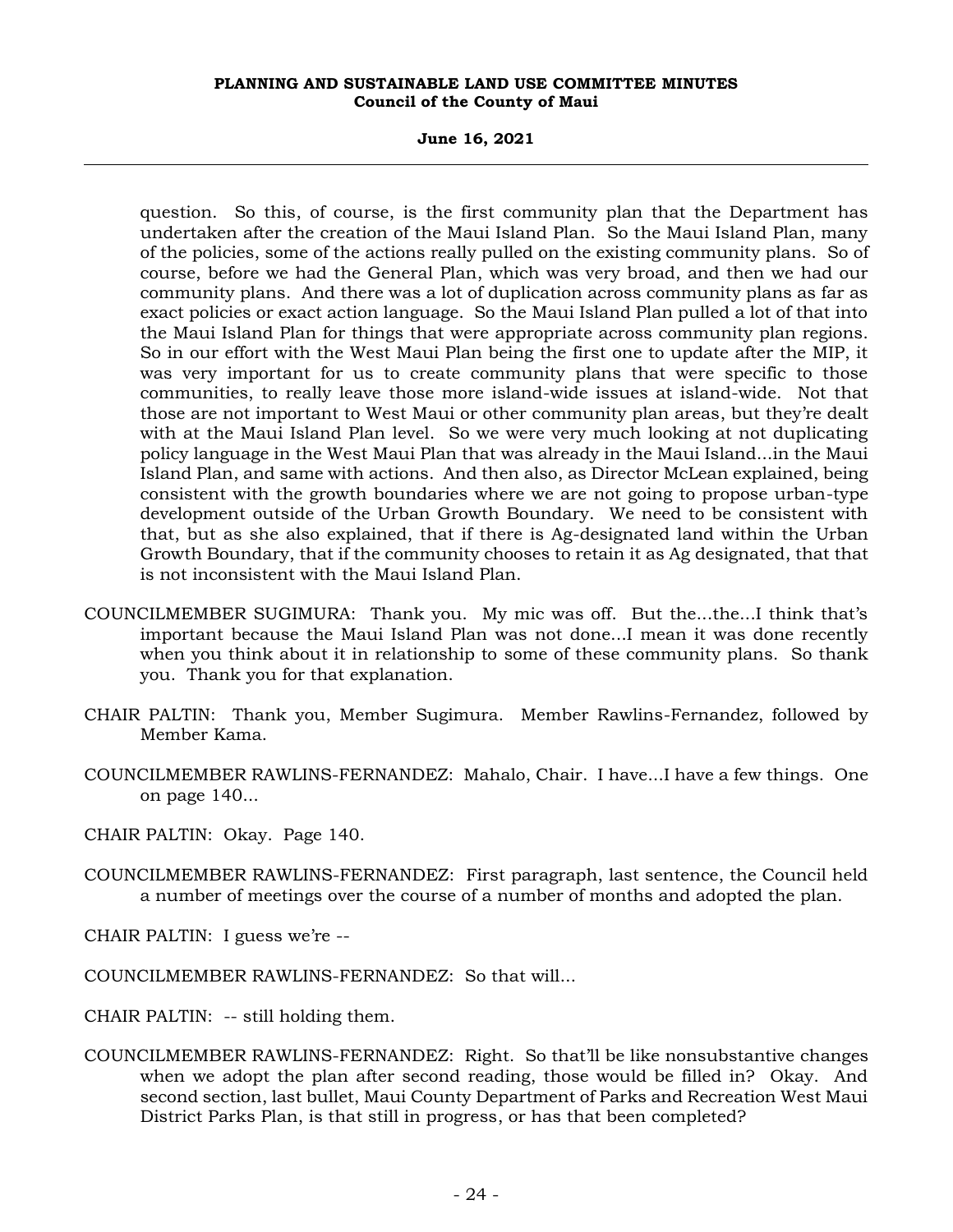- MS. MAYDAN: Mahalo for your question. I believe it is still in progress, but we can...I think it would be good at the end of this process to confirm that with the Parks Department, but I believe it's...it's still in progress.
- COUNCILMEMBER RAWLINS-FERNANDEZ: Okay. And then at the bottom of the page, the photo caption, we talked about this a little earlier when we first started our review of the plan, citing like businesses, I guess, like because this is one is like flicker.com. It's...what is our policy on like promoting businesses in using their photos?
- CHAIR PALTIN: I think we did get a transmittal from the Department on the Flicker. I don't have it at my fingertips. Ms. Maydan?
- MS. MAYDAN: Yes. It's included in our March 3rd transmittal. It's one of the attachments. Up at the top, it says guidance on revisions to Section 1.3 of the plan, source credits for Flicker images, and we did provide a recommendation for the...it looks like there's four pictures within the plan that...that reference Flicker.
- CHAIR PALTIN: Okay. I found it. Keeping the four images noted above is preferable because it would be difficult to replace them with high-resolution photos, and deleting them entirely would cause issues with the layout. While Flicker is a commercial entity, it provides the option of creative commons to photographers on their website specifically so that organizations like the County can use the creative content that is available online while still giving proper credit to license holders. If the four photos are retained, the language through flicker.com creative commons could be deleted from the photo credit, replacing it with the direct link to the photos in Appendix E references. Under this method, the only time Flicker would be referenced is with URLs in the back of the plan. This method complies with Flicker's rules for source credit. For the...for the image on page 13 credited to tourmaui.com, the artist's name could not be obtained. Without a suitable replacement image on hand, it is recommended that the Committee delete the image. So that was the correspondence we received on that.
- COUNCILMEMBER RAWLINS-FERNANDEZ: Okay. Mahalo, Chair. And then my last...I don't know if it's a question or a request, I like on page 139 that it lists all the dates and subject matters that was...that were covered in the community meetings and workshops, I assume by the Planning Department. I was wondering if we could do something similar for the CPAC meetings and...you know, we...we received the schedule, the Council received the schedule, so I would like that noted, the...the dates and subject matters that the CPAC took up at each meeting, and the MPC. And if possible, I don't know if attendance was taken, but like listing...having a list of all the names of the people who participated in the meetings. Like not in...like for every meeting, just a list of everyone who ever signed in.
- CHAIR PALTIN: To give testimony or to attend? Not everyone that signed in I think gave testimony, they were just...some people were just signing in that they were there. So you want...what you're asking for is a list of dates and kind of the agenda? Because the agenda did have a lot of things to cover, so it wasn't like September 12th transportation, they'd have an agenda of things.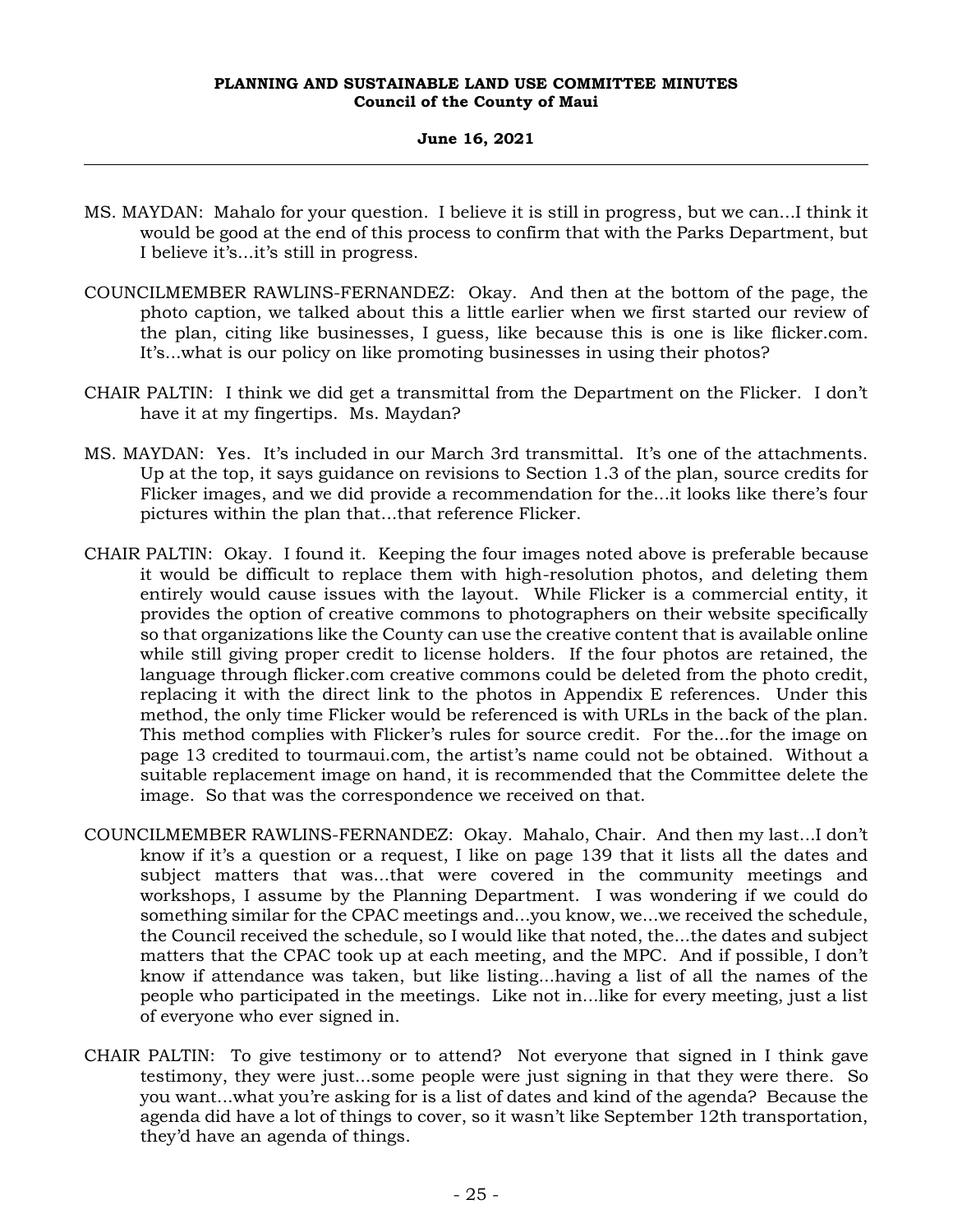- COUNCILMEMBER RAWLINS-FERNANDEZ: Yeah. So we received the schedule when we approved the request for the extension, and it showed what topic or section that CPAC was going to cover at that meeting. And that was like a page or a page and a half long, so I don't think it would...
- CHAIR PALTIN: Ms. Maydan?
- MS. MAYDAN: Chair, if I may?
- CHAIR PALTIN: Sure.
- MS. MAYDAN: One alternative that you could consider is perhaps a link to the We Are West Maui page that summarizes the CPAC process, and then also summarizes the Maui Planning Commission process, and that would have links to all of the meeting agendas as well as meeting summaries and any meeting materials. I mean, the CPAC did have 37 meetings I believe it was, and Chair Paltin is absolutely right that sometimes the topics did jump around because they would continue from one meeting to the next. I don't know that a list would be quite succinct. And just a note that on the acknowledgement page at the beginning, it does list the CPAC members, as well as the Planning Commission members.
- CHAIR PALTIN: Oh, to clarify, Member Rawlins-Fernandez, were you talking beyond the members, like the sign-in sheet...sign-in sheet attendees?
- COUNCILMEMBER RAWLINS-FERNANDEZ: Yes.
- CHAIR PALTIN: And then on that, I don't know, Ms. Maydan, if you can clarify, I don't know if they wanted their names...or I don't know. Not everybody signed in all the time, and then I don't know if they knew that they were going to be in the document just by signing in, but I don't know. Ms. Maydan?
- MS. MAYDAN: Thank you, Chair. I would say yes, you're absolutely right. While we did do sign-in sheets for every meeting...actually not for Planning Commission because we were virtual, but for CPAC meetings, yes, of course, we did sign-in sheets for testimony. But sometimes folks did not sign in, and no, there was absolutely no...nothing where we asked permission to include their name in a plan.
- COUNCILMEMBER RAWLINS-FERNANDEZ: Isn't that information discoverable by a UIPA or FOIA request?
- CHAIR PALTIN: Ms. Maydan or Mr. Hopper maybe?
- MS. MAYDAN: I would assume yes, that our sign-in sheets are discoverable.
- COUNCILMEMBER RAWLINS-FERNANDEZ: So it's public information.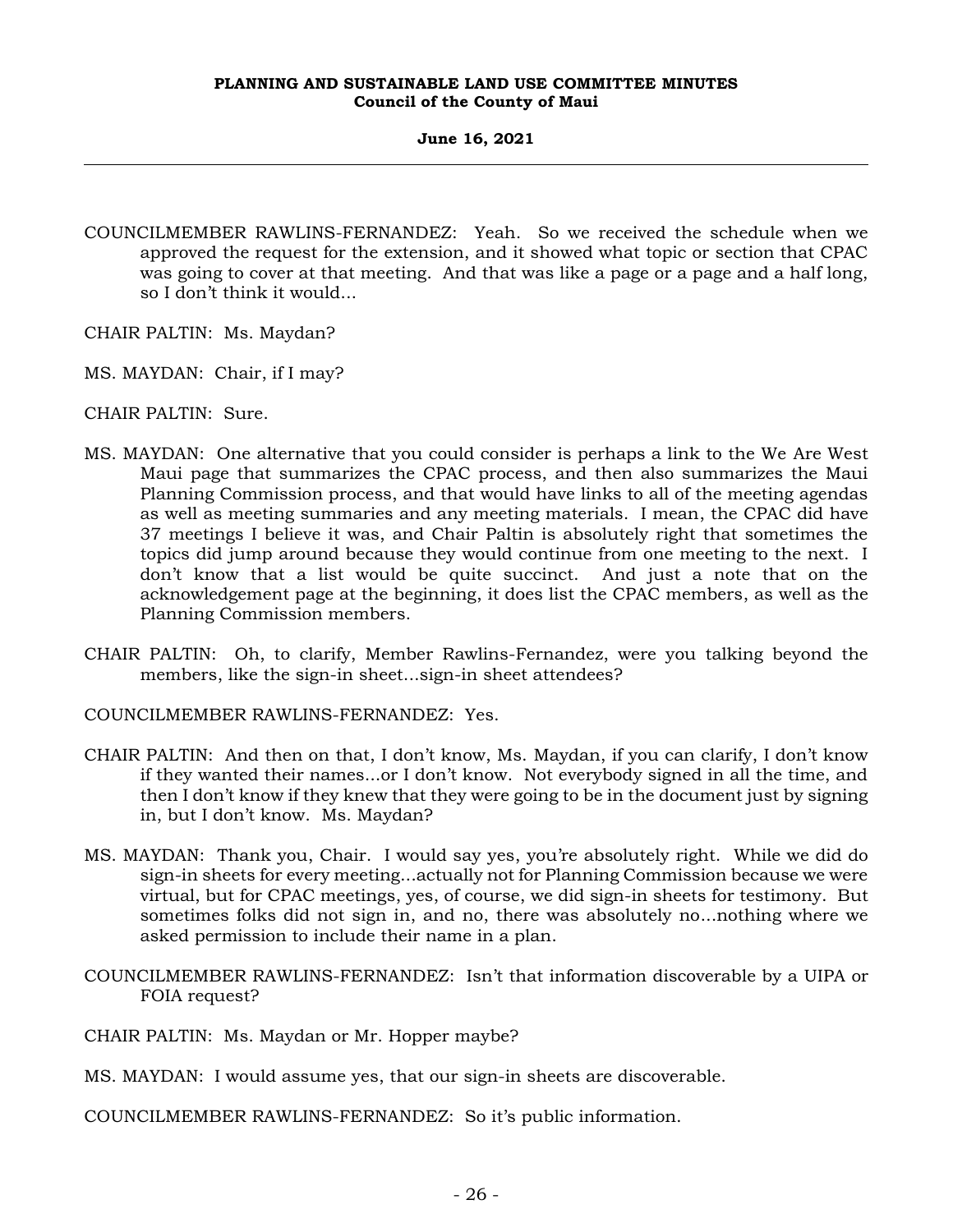- MS. MAYDAN: I would also say that some of them perhaps are illegible, you know, folks are signing in by hand, and I...you know, we would certainly be misspelling a lot of names I would think if we're trying to read folks' handwriting several years later.
- CHAIR PALTIN: And no offense, but that absolutely happened when you transmitted the West Maui Alakai list, many people's names were misspelled. Just as a disclosure, but not as a...as a point finger or anything.
- COUNCILMEMBER RAWLINS-FERNANDEZ: Right. So in looking back at, you know, like the plans in the '90s, in doing research, it...it was something that would have been really helpful to know who in the community participated in the drafting of the plan, and it's part of history. You know, like if my grandparents participated, I...it would have been good information to have, and then I would have been able to like ask them like why...you know, did you attend this meeting during this process and, you know, what was the...what was the...the...the feelings and the comments that were shared. Because back in the '90s, meetings weren't regularly recorded and filmed or, you know, meeting minutes weren't verbatim. And so just to, you know, get a feel for how this...how particular discussions may have went, like what was the sentiments during that time. So that...that's the reason for the request.
- MS. MAYDAN: That's a great point, and I will note that our videos and our meeting minutes are available online.
- CHAIR PALTIN: I guess a question then is, will this...the...how long will the website be up, and is it intended to be up in perpetuity?
- MS. MAYDAN: Wonderful question, Chair. Thank you. Yes, we intend to use the website as a record. It is a great way for us to track our whole process from beginning to end, and to look back as a resource. And we are...so right now, of course, we have West Maui and South Maui, and we have a central homepage of We Are Maui. And as we move through the community plan regions, you'll be able to go back in time. So we do not have any intent of taking the content down.
- CHAIR PALTIN: Okay. So then Ms. Rawlins-Fernandez, would a link in Appendix A to the website with a little, I guess, of the types of information that you were wanting to include, like a sentence or...or a couple sentences that...meeting dates, participants, and topics are available at this website, and will remain so as a historical record?
- COUNCILMEMBER RAWLINS-FERNANDEZ: Mahalo, Chair. I'll think about that, and I'll get back to you later.
- CHAIR PALTIN: Okay. And then...
- COUNCILMEMBER RAWLINS-FERNANDEZ: I'll yield the floor.
- CHAIR PALTIN: Okay. Member Kama, followed by Member King.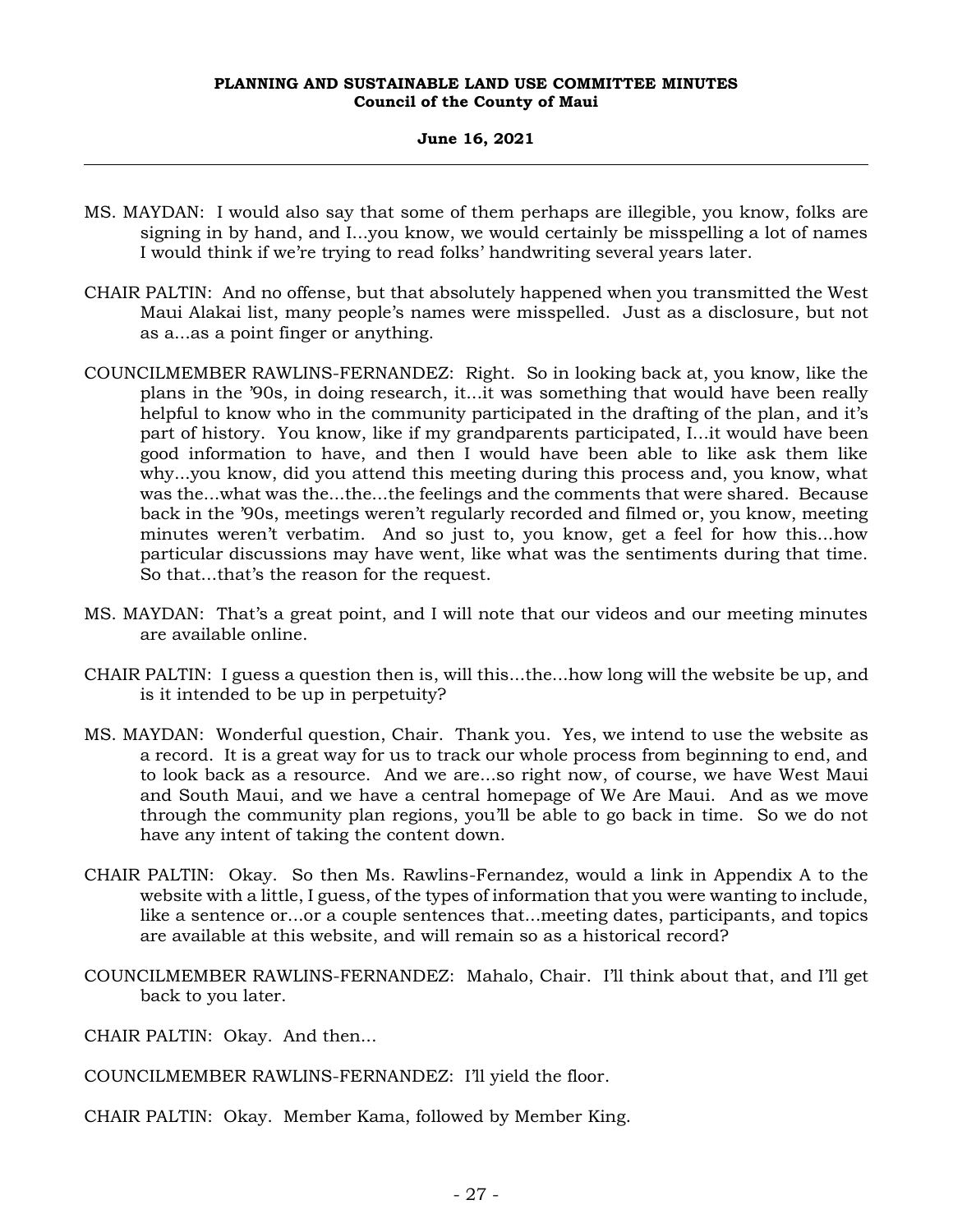#### **June 16, 2021**

COUNCILMEMBER KAMA: Thank you, Chair. I think that this is one of the very first documents that I have ever been totally, totally immersed in, in creating. But over time, you know, we've worked on so many...I've worked on different projects. And one of the things we always like to have is a participant list. Because now when I go back and look at the Native Hawaiian Study Commission that happened in 1983, and I look at all my friends, and I look at all the kupuna that was alive at that time, and they participated and it quotes what they said in the book. When I read it today I know now why I am where I am. I anticipate that people in the West Maui community, this should be part of their education in that community. And that the kids who are going to be living there forever are going to say, this is my community, and they should know this like the back of their hand. And when they look inside and they see, oh, I remember that tutu lady; oh, I remember them. And that's what makes your community strong is those relationships that are carried from before to the present time. So I want to be able to support Member Rawlins-Fernandez's request to have this participant list. If you can't read the names, maybe we'll put out a call to people to say is this your name, did we spell it right or something, but let them know that this is our intent so that...I know words were misspelled in the 1983 study commission too, but it's okay. But today, let's see what we can do to make it better. Thank you, Chair.

CHAIR PALTIN: Thank you, Member Kama. Member King?

- VICE-CHAIR KING: Yeah, just a quick question. I...I think that's a good idea to put a link in the appendix to all this information. It looks like there were 1,535 participants, and so I wanted to ask Ms. Maydan if those were individual participants, different, or...or could that number be people who came multiple times and participated? Do we know that that's 1,535 separate people?
- CHAIR PALTIN: Ms. Maydan? Like unique people or --

MS. MAYDAN: Yeah.

- CHAIR PALTIN: -- one person talking 1,535 times? Is that your question? Okay.
- VICE-CHAIR KING: Yeah. Because I mean we have 146,974 website page views, and I'm sure that's a lot of people viewing it multiple times.
- MS. MAYDAN: Correct. I...I believe that some of them could be duplicates, yes --

VICE-CHAIR KING: Okay.

- MS. MAYDAN: -- not unique individual people.
- VICE-CHAIR KING: Okay. So it's not necessarily 1,535 unique individuals that participated in the process, but we don't know how many people participated multiple times?

CHAIR PALTIN: Ms. Maydan?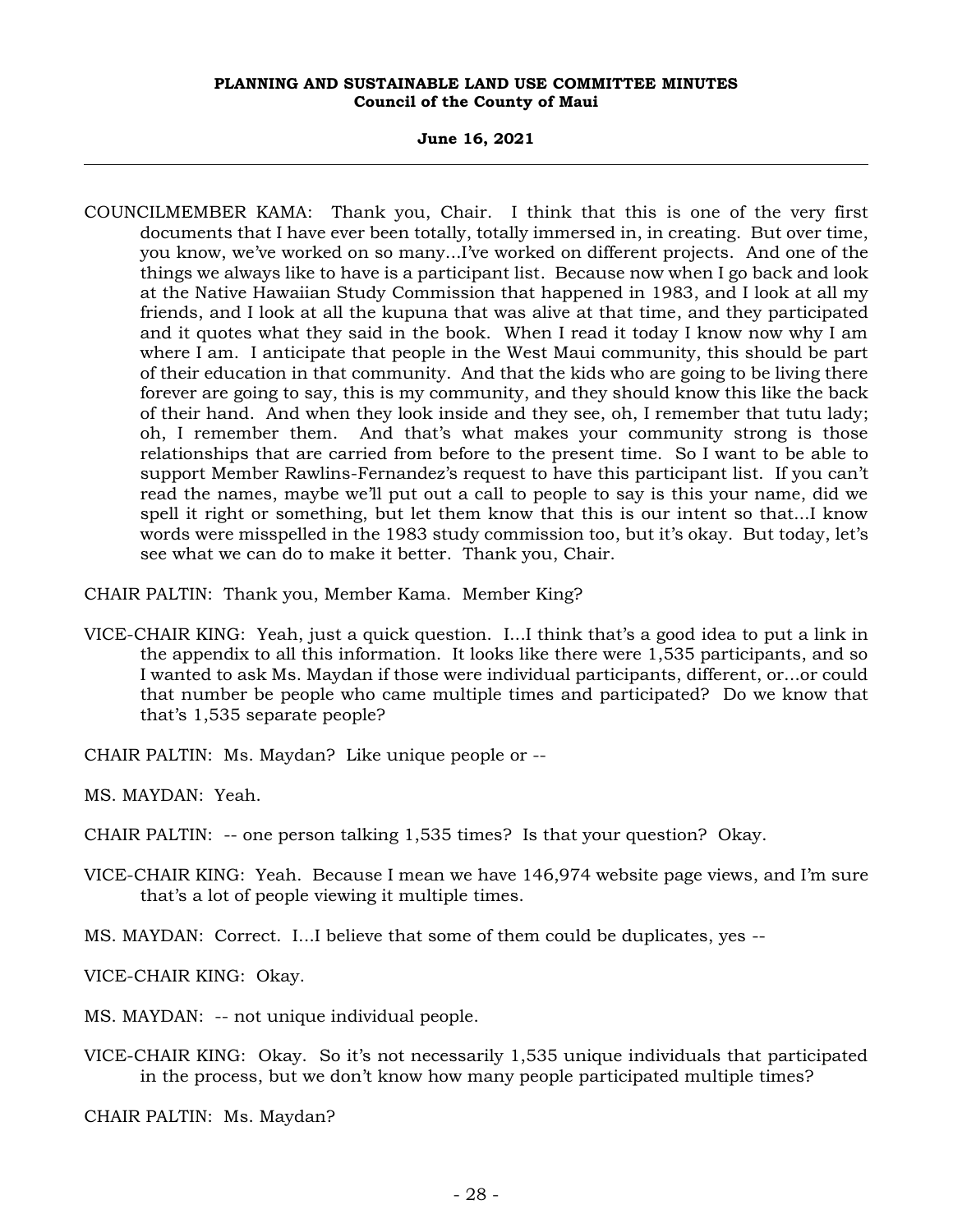#### **June 16, 2021**

- MS. MAYDAN: I believe that is...I believe that's correct. I don't believe we cross referenced each sign-in sheet to only count each person once. I would have to check...I don't recall with that number, but my...I do not remember us going through that process.
- VICE-CHAIR KING: Okay. I was just wondering because, you know, when we say 1,500 people participated in this process to get to this plan, that may not be accurate because it may be 750 people or something like that, that...and people participated more than once.
- CHAIR PALTIN: Do you want us to send a written transmittal to follow up so that she can verify, or...
- VICE-CHAIR KING: Well, I don't know how easy that would be to do, I don't want to add that burden on top, but I think it should be made clear that there weren't necessarily 1,535 participants, but 1,535 recorded participations, or something like that.
- CHAIR PALTIN: Okay. Yeah, let's...what kind of wording would you like to reflect that? Or I guess does Planning have a recommendation for a more descriptive accurate wording there instead of participants, if they're not necessarily unique individuals? Ms. Maydan?
- MS. MAYDAN: Thank you, Chair. I'm thinking. Yeah, that is kind of tricky on that wording.
- VICE-CHAIR KING: And...and it could be...and maybe just put a disclaimer under the Figure 5.2 because that could also apply to website sessions and website users, so there's probably not 9,548 unique website users. I'm assuming some of them were kind of more multiple time.
- MS. MAYDAN: I think Member King's got it. I think probably just maybe a footnote on that figure noting that some of the numbers, yeah, they're not individual users or...that there could be repeat of users and participants.

VICE-CHAIR KING: Yeah.

- CHAIR PALTIN: Okay. So the legislative intent there would be that numbers don't reflect unique individuals or something to that effect, and then our Staff can clean up the...the wording. Is everyone okay with that legislative intent?
- VICE-CHAIR KING: Yeah. And...and that could be...and you could put an asterisk by the ones that...that are...you know, that don't reflect. Because I'm sure like they put in 57 public and stakeholder meetings, so I'm sure 57 meetings is 57 meetings. But you know, 15,851 website sessions may not be 15,851 persons, you know, unique persons holding these sessions. So maybe just put an asterisk next to the ones that that applies to, that that footnote would apply to.
- CHAIR PALTIN: Okay. That's our legislative intent there. Sounds good. And looks like we have consensus. Member Rawlins-Fernandez, did you have a question?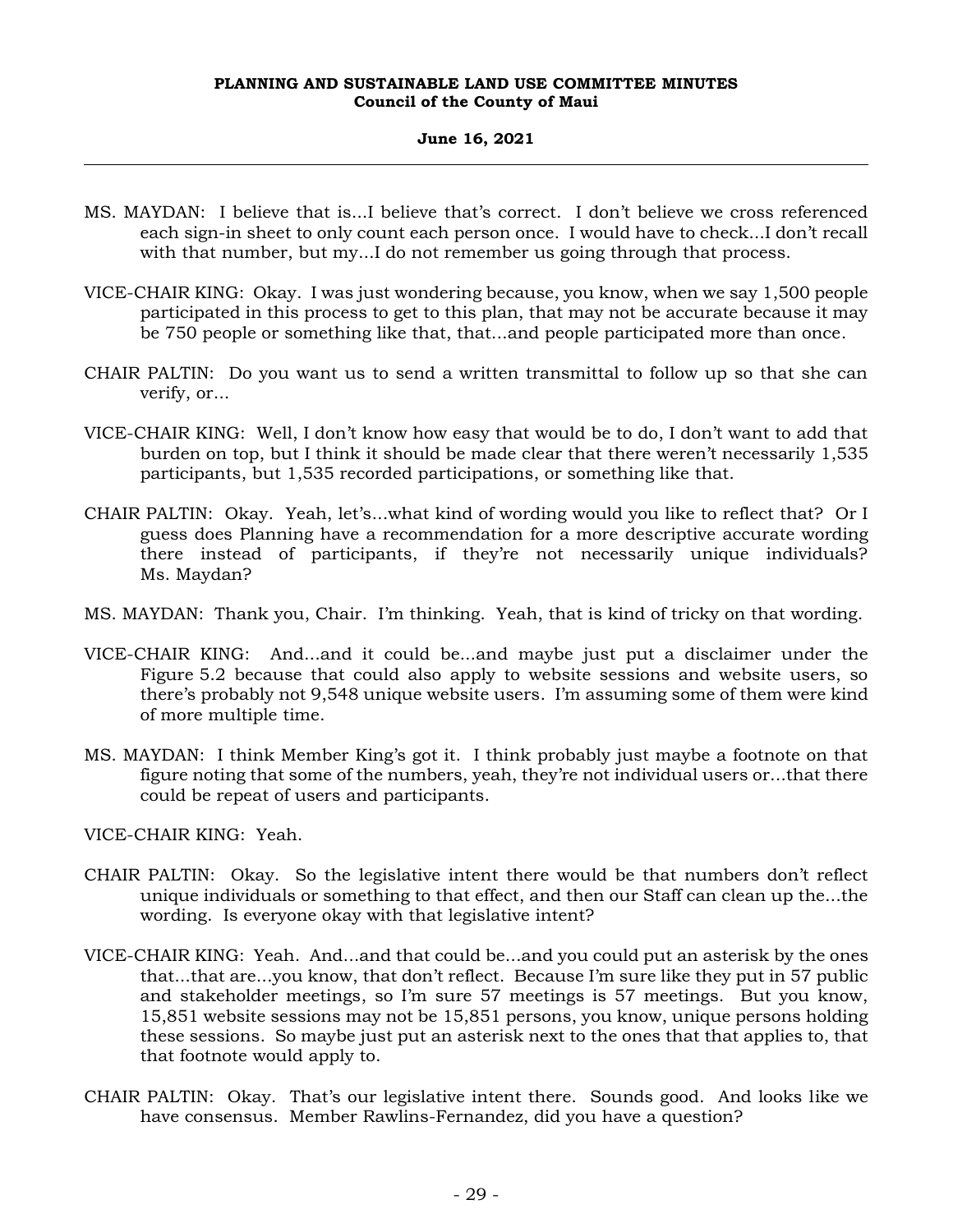# **June 16, 2021**

COUNCILMEMBER RAWLINS-FERNANDEZ: Mahalo, Chair. Yeah, I just wanted to know what website sessions were.

CHAIR PALTIN: Ms. Maydan?

- MS. MAYDAN: Thank you for your question. I hope I do Jaime Paa justice in...I think it's...it's basically...I think it's when they participate for a certain length on the website. Jaime is our expert with all the website technicalities, so I can ask her for the very specific definition of what a session is as opposed to a view. I think it's spending a certain amount of time there, where you're not just popping it open and you're gone, but I can check with Jaime to be absolutely correct.
- CHAIR PALTIN: Okay. Maybe we send a formal transmittal of that and then we put the website session definition in the...the definitions.
- COUNCILMEMBER RAWLINS-FERNANDEZ: Yeah, I just...you know, if...if people don't...like I don't know what website sessions are, and Ms. Maydan tried to explain what they are. And...and if I'm understanding it correctly, then I just...I guess I don't understand like the purpose if it being there, this number --
- MS. MAYDAN: Okay.
- COUNCILMEMBER RAWLINS-FERNANDEZ: -- you know.
- MS. MAYDAN: I have the definition. A website session is when a user takes the time to browse multiple pages. Page views are individual pages.
- CHAIR PALTIN: Okay.
- MS. MAYDAN: And this is information that we track over time. This is information that our...our website host provides us every month, and we provide this to the Mayor and the MD to just kind of track the activity that we have with the community. So as the numbers stacked up...just...this graphic just really shows partly what a vital importance our website was, was connecting with the community. This was the first time...the West Maui was the first time that we had a dedicated website, and it was such a valuable tool to communicate with the community.
- CHAIR PALTIN: Okay. Let's go ahead and mark that we want that website session definition in our appendix on definitions. Is that something that Members would like? Yeah? Okay. Consensus. And then if I could jump in--were you finished, Member Rawlins-Fernandez, or did you have more?
- COUNCILMEMBER RAWLINS-FERNANDEZ: Yeah. I...I just...I...I understand like the...the reason for this figure or for the graphic, it just...with...without like more clarity, it's just a little more...it...you know, it leads someone to believe that a lot more engagement happened than this may represent. That's all. Mahalo, Chair.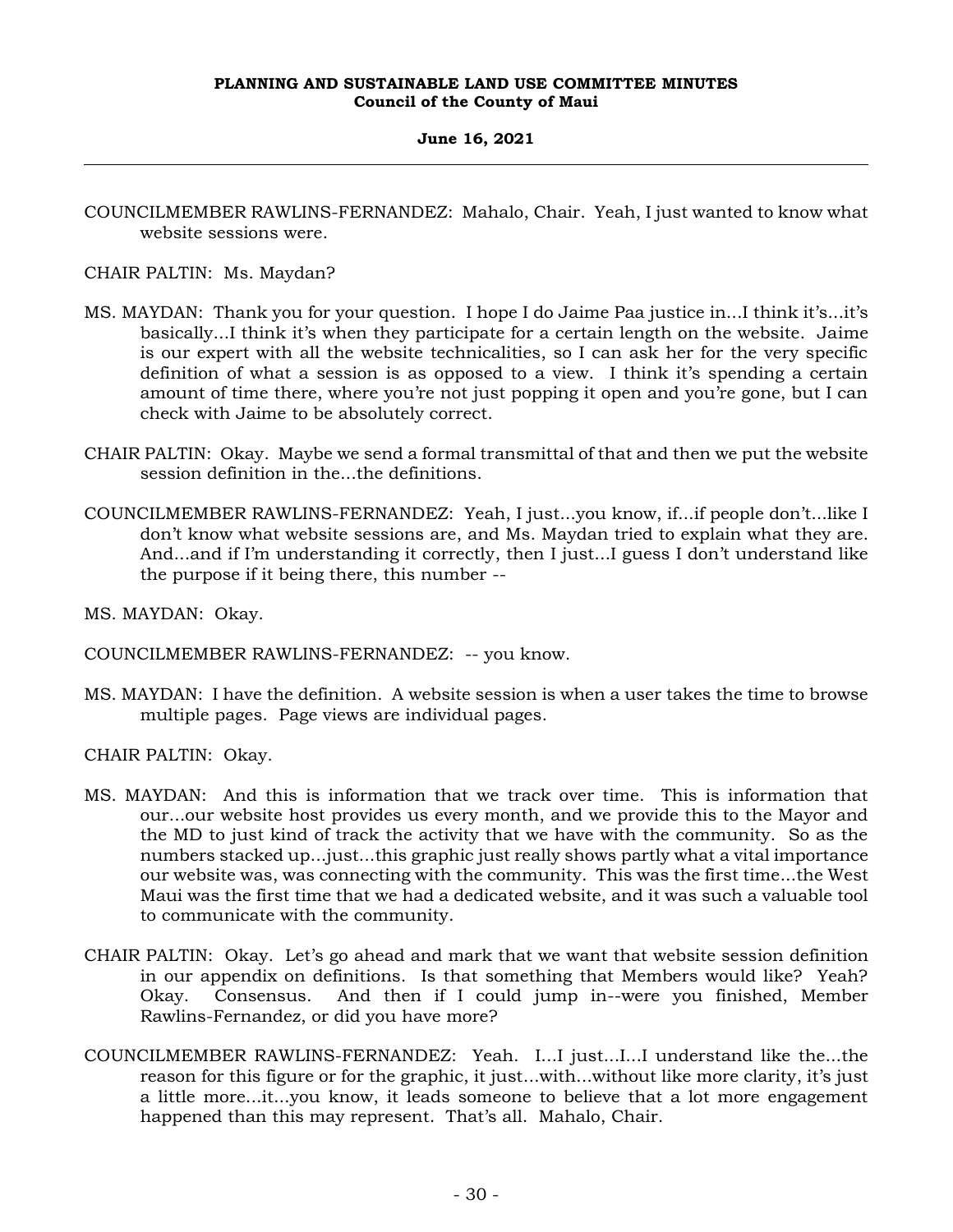- CHAIR PALTIN: Okay. Thank you. And then there was a question from Staff that tracking...tracking that type of question that Member King would take a lot of work, and they wanted to know if that was the expectation for South Maui. Did...did they want to track that kind of data? Because it would be easier to track it upfront than now when we're like hey, did you track the individual people that came to the meetings. And should we ask them if they're okay with having their information? And it may make people less likely to sign in or...or what have you. So was there that expectation going forward for the South Maui plan, that they tracked the users and that they should let folks know that should they sign in, that's a public record and...and like that? So they just wanted a little clarity moving forward. If that's something that's expected of them, it's easier to let them know at the front end.
- VICE-CHAIR KING: You know, Chair, I...I would...I would ask that...we have an Alakai meeting coming up, that we have that discussion at the Alakai meeting, because if folks feel that that's going to keep people...if we tell them this upfront that that's going to keep people from participating then, you know, we should...we should make that decision of whether we want to track. But I think it's a good idea to track it and...and use it as appendix, you know, it could be a link. But I also wouldn't want people to feel like they couldn't...they didn't want to participate because they didn't want their name out there. So...and maybe that's something that we...we...we will discuss as a group and decide okay, if someone doesn't want their name attached to it, then maybe they shouldn't be participating. But it would be a good...if we could have that discussion, Ms. Maydan, at the next Alakai meeting, that would be good, and then we could decide as a group upfront what we want.
- CHAIR PALTIN: Okay. Sounds good. And...and just one other thing I wanted to point out, it...it does go the other way as well. There was one member of the public that would often boast that he attended all these meetings, but he didn't stay until the end. You know, come for half an hour, an hour, and then dig out, and the meetings are like four hours long. And I'm all like, yeah, you came, but...okay. Just saying.
- VICE-CHAIR KING: Yeah. So *(audio interference)* didn't really want to put the...his name on the list when he wasn't there for the whole meeting is what you're...what you're talking about?
- CHAIR PALTIN: Just saying, you know, folks can give all sorts of impressions. If...depending on the data that you ask for, it's not necessarily...
- VICE-CHAIR KING: I wouldn't want to ask...I wouldn't want to ask the Department to track how long each person stays at the meeting, at...at whatever meetings, and that's...that's getting a little too detailed and fussy. So...so anyway, if we can have that...that...that meeting and decide upfront, I think it's a really valid issue.
- CHAIR PALTIN: If that person is watching, I...I didn't mean to make *(audio interference)* I just was saying. Interesting. Okay. So anything more for Appendix A? Looks good. All right. So then moving ahead to page 160 is Appendix E. And Ms. Lillis, do you mind doing a screenshare of my proposed amendments?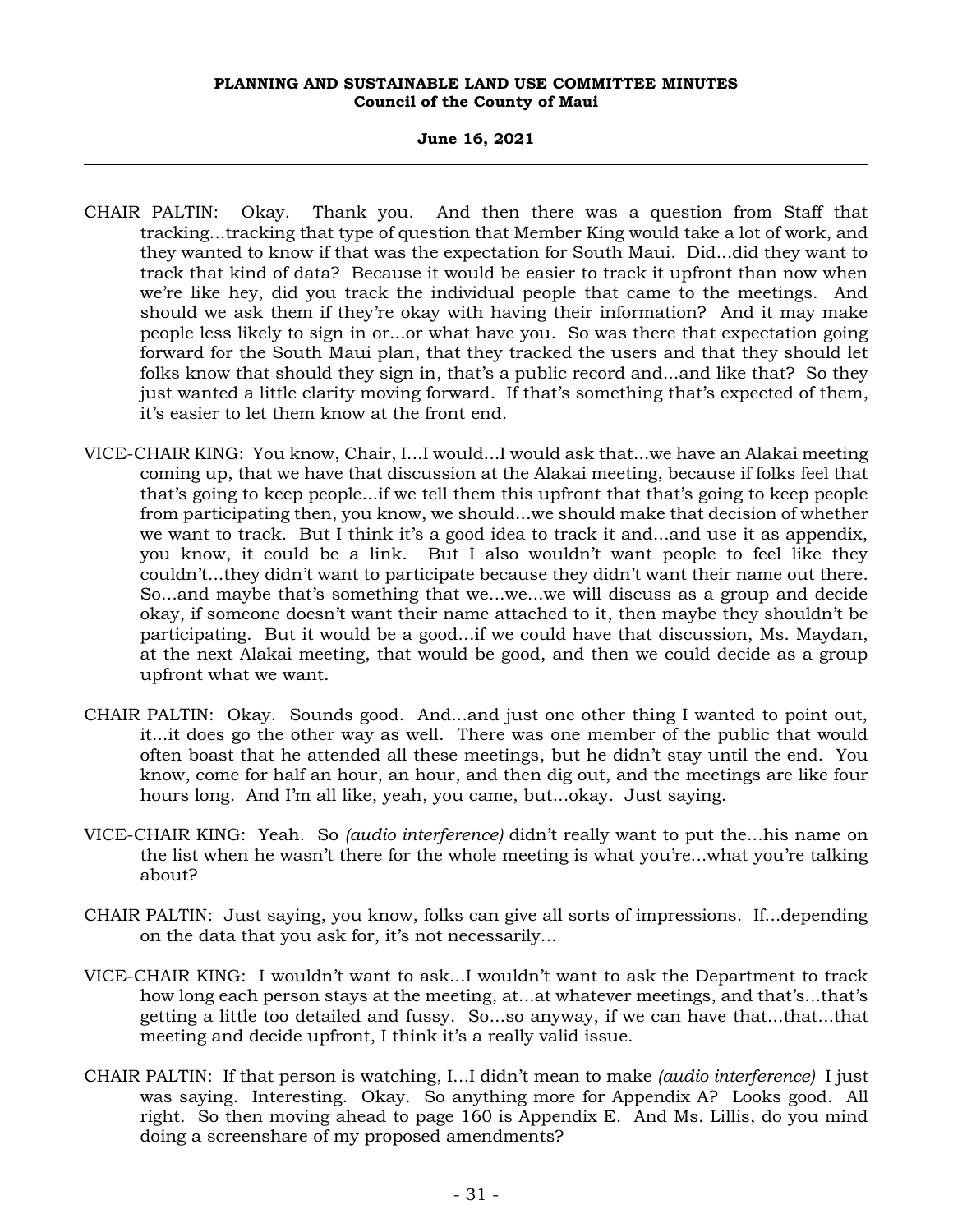#### **June 16, 2021**

- MS. LILLIS: Yes, Chair. One second please. Apologies, that's not exactly what I wanted to do here. Okay. How is...no. Gosh.
- CHAIR PALTIN: Don't worry, this is why I'm not doing it. Okay. So just so that we don't have a lot of dead air, basically I think the first proposal is to reletter the appendices. And we moved B, C, so we're changing Appendix E to become Appendix B, Appendix F to become Appendix C, Appendix G to change to Appendix D, H to E. So those are fairly nonsubstantive. I added on some abbreviations which...not applicable, TBD is to be determined...

VICE-CHAIR KING: Chair?

- CHAIR PALTIN: Is that Member King?
- VICE-CHAIR KING: Yes. I just wanted...if you're...if you're moving the...you're relettering, are we...are we not calling, you know, the original...or the proposed appendices, B, C, and D, are we not going to call them appendices anymore, we're just going to put them into the plan?
- CHAIR PALTIN: Yeah. We were just planning on folding it into the...into the document.
- VICE-CHAIR KING: Okay. So that they won't be appendices. Okay.
- CHAIR PALTIN: So many people think we give marriage license, I don't know why. Okay. So those are fairly nonsubstantive. So being that we're currently on appendix which if...if Members agree to that as a nonsubstantive change, we're on Appendix B and it has the references. I did a little research. I spoke, I think last night it was, with Ekolu Lindsey who's, you know, stepped up for his father Uncle Ed Lindsey at the Maui cultural lands. And I was asking him where that info on their website came from, and he said he...it's all from his father. He's not sure if he learned the information from like sites of Maui or if it was generational information passed down to him. And same thing, you know, our Committee Staff will go through and clean things up for us, but...and verify, but on the right-hand side of the page is the references that I came up with for the information that I added, and nonsubstantive cleaning up. We'll continue on with OCS after we pass the document out of Committee, and they need to go through and scrub it for, you know, nonsubstantive cleaning up, legislative, and correct grammar and things like that. But that's the sources that I got my information from. Councilmember Rawlins-Fernandez was going to work on Section 1, so she can add in if she has any additional sources as well. But those are just what I had going as kind of a draft of how it is, and...and they can clean it up. Any comments since that's where we're at, page 160, anything that was missed, needs to be changed? Member Sinenci?
- COUNCILMEMBER SINENCI: I was just checking on Ms. Lillis, if she could scroll up a little bit if everybody's done.
- CHAIR PALTIN: Oh, scroll up. Scroll up the other direction or was that the direction you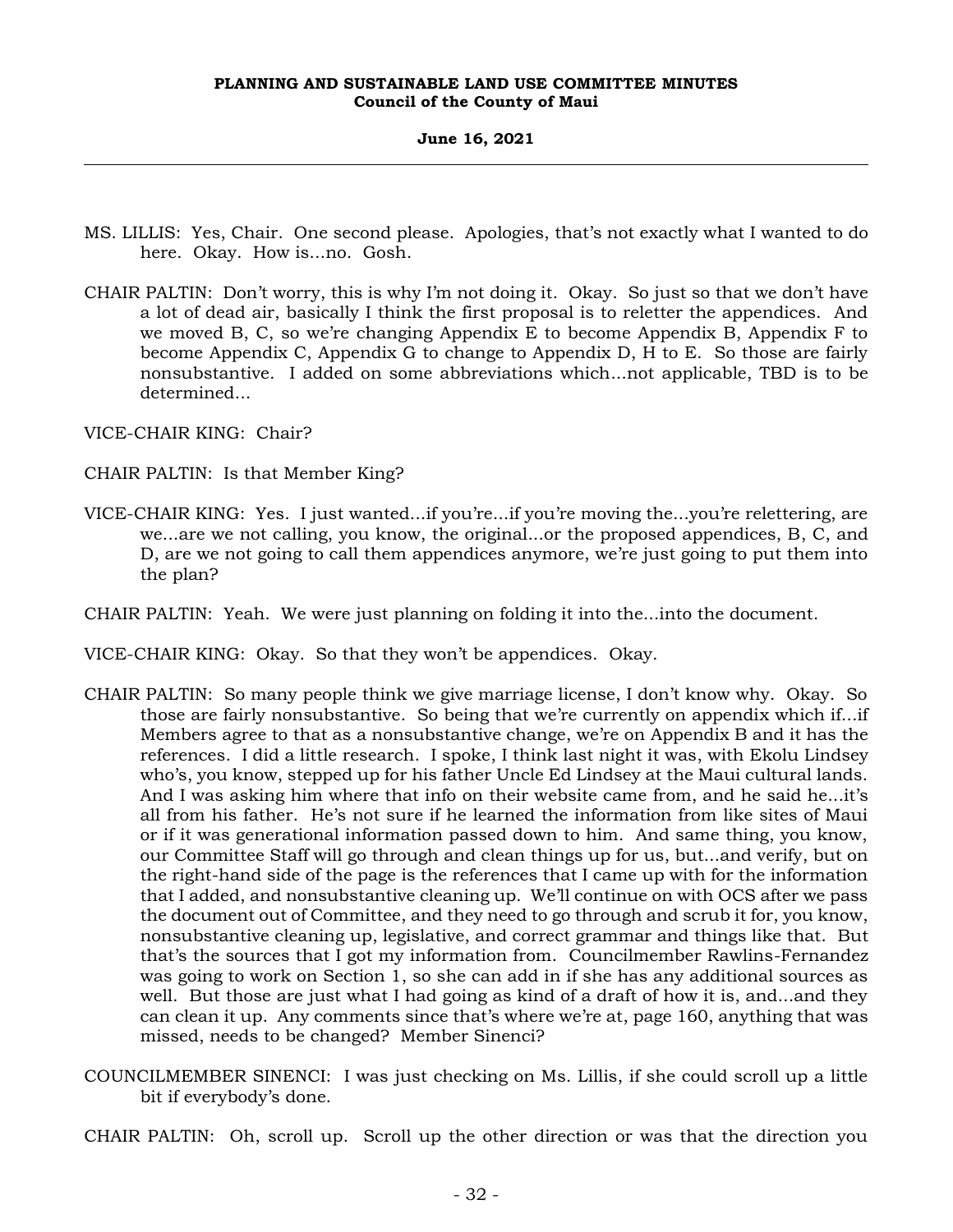#### **June 16, 2021**

wanted to scroll up?

COUNCILMEMBER SINENCI: Yeah, or scroll down.

CHAIR PALTIN: Oh, okay.

COUNCILMEMBER SINENCI: Thank you.

CHAIR PALTIN: So those were just some of my things. If...if nobody has any changes to what is now being referred to Appendix B, we can move on to the next appendix. Seeing no changes, no requests to change or other further questions, we can turn the page and go on to page 162. This is going to be the new Appendix C, and it's acronyms and abbreviations. And...and that was at the top of this document, the ones that I was proposing to add in, NA not applicable, TBD to be determined, and SUP for State special use permit. I'm not sure if State special use permit was in there, but I saw CUP, County special use permit, so I just figured. We don't...we might not need it, I don't know.

VICE-CHAIR KING: Chair?

CHAIR PALTIN: Yes, Member King?

VICE-CHAIR KING: Yeah, so I...I'm a little confused because generally I thought we talked about CUPs as being conditional use permits and SUPs are special use permits, but this one says CUP is a County special use permit. So maybe the Director could explain?

CHAIR PALTIN: Okay. Director McLean?

- MS. MCLEAN: Yes, thank you. For our permit tracking, this is what we use currently in KIVA and will be using in MAPPS. CUP is a County special use permit, SUP is a State special permit, and CP is a conditional permit. It's common to call those conditional use permits, but in the Code they are conditional permits, so we use CP for that.
- VICE-CHAIR KING: Can you put that in here, just to differentiate the two? Because I think a lot of us in the community who have applied for conditional use permits refer to that as CUP.
- CHAIR PALTIN: I don't have an objection. Director McLean or Ms. Maydan, do you see a problem with that?
- MS. MCLEAN: No. I don't know if that's used in the plan itself, but there's no reason that that can't be added just to make it clear.
- VICE-CHAIR KING: Yeah, I...I don't...I think it's probably not used in the plan, but I think just to make it clear to people who use those acronyms differently.
- CHAIR PALTIN: Okay. Members, any objection to adding in CP as conditional permit for the purpose of clarification if members of the public get confused that they may...they may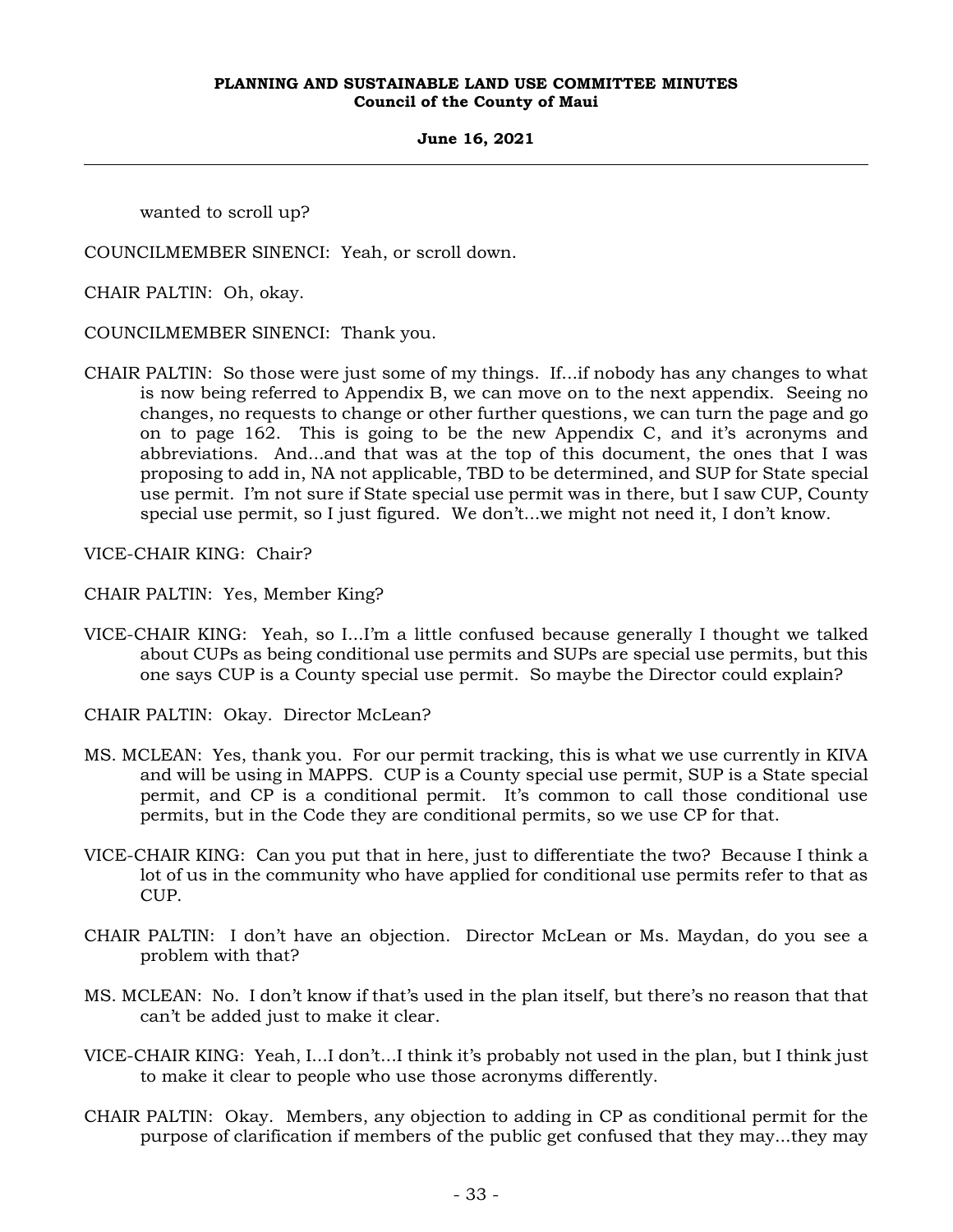#### **June 16, 2021**

be thinking they're talking about conditional permits but conditional permits represent CP versus CUP being County special use permits?

# **COUNCILMEMBERS VOICED NO OBJECTIONS**

CHAIR PALTIN: Okay. All right. So we'll add in CP as conditional permits.

- MS. LILLIS: Chair, I got it. Thank you.
- CHAIR PALTIN: Okay. So are there any other acronyms folks have issue with or would like to see added?

VICE-CHAIR KING: Chair? This is Kelly.

- CHAIR PALTIN: Was that Member King?
- VICE-CHAIR KING: Yeah. I...it was hard to tell, this little square. But I...I just wanted to point out obviously we're going to make the changes in the acronyms for the land use designations that we made, correct, with the, you know, the Transit Oriented Corridor --

CHAIR PALTIN: Oh.

- VICE-CHAIR KING: -- and the parks and then open space as separate.
- CHAIR PALTIN: Yeah, yeah, good...good catch. So PK/OS would be then PK parks, OS open space, and instead of UCC, let's put in TOC. Good catch there. And...and we'll do that by consensus because it's pretty self-explanatory. Consensus?

COUNCILMEMBERS: Consensus.

CHAIR PALTIN: Great. Consensus. Okay. Anything else here in this section? Seeing none. We can skip over to page 165 which would be the new Appendix D, and it would have definitions. And some of the ones that we did say we'd like in there is buffer and transient, and those are coming straight out of the Maui County Code. I think we just added that we'd like web...web sessions as well. So I'm thinking those would all be consensus because we...we formerly discussed it. Consensus?

COUNCILMEMBERS: Consensus.

- CHAIR PALTIN: Nice. Okay. Is there anything else? Did we...did we want to put in about scale and character, or do folks feel that's not necessary with the language that we chose, or would Members want to see like a definition of scale and character? Member King?
- VICE-CHAIR KING: Thank you, Chair. I think we decided that scale and character is going to be relative to the area. But one of the things that I was thinking we might want to put in here is the definition for referring to the design guidelines.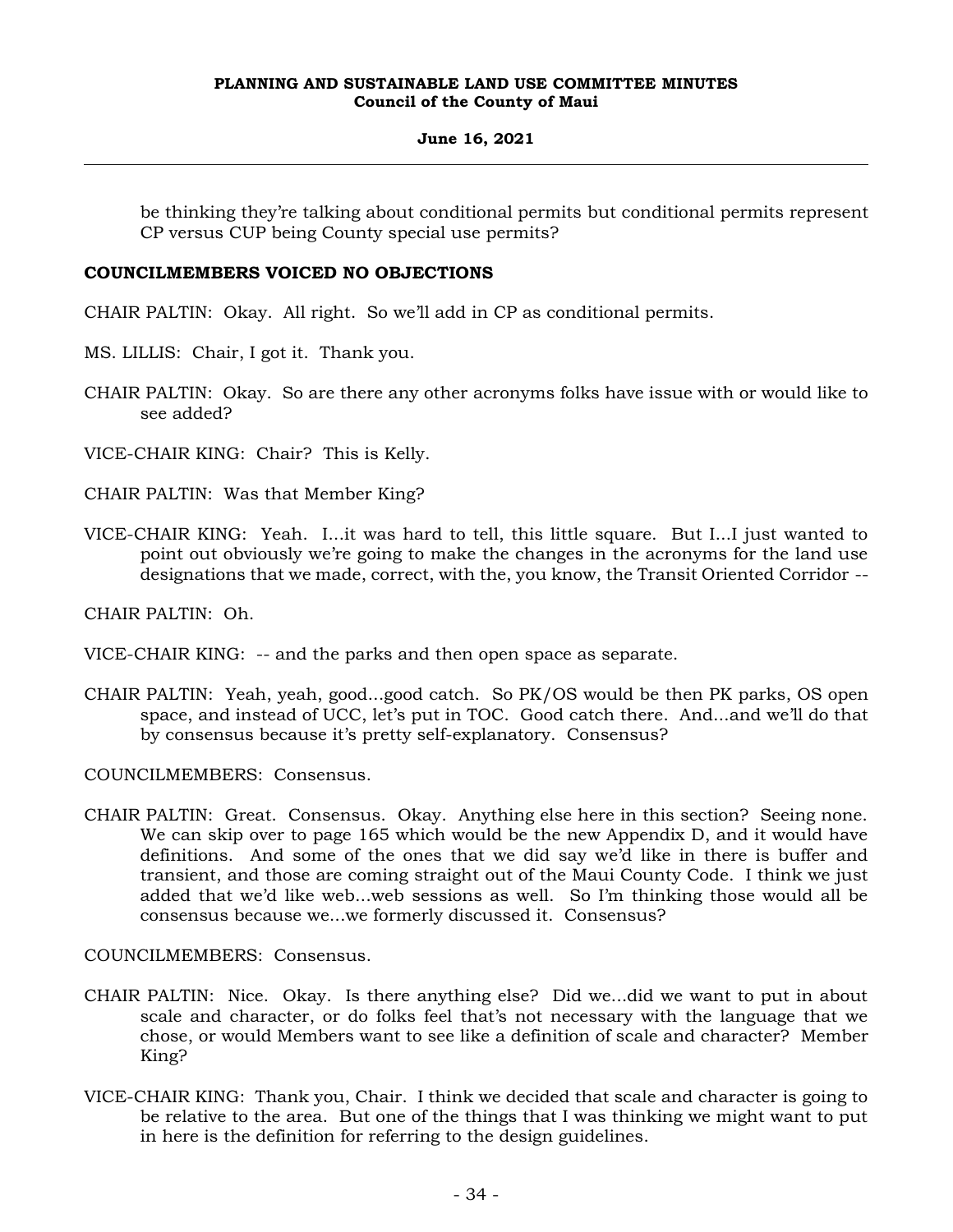#### **June 16, 2021**

CHAIR PALTIN: Oh, okay.

VICE-CHAIR KING: We might want to put that in here so people understand what that means.

CHAIR PALTIN: Okay. And Staff, is design guidelines defined in the Code as well?

MS. LILLIS: Design guidelines are in the Code. We'll confirm on the definition.

CHAIR PALTIN: Okay. And so...

- VICE-CHAIR KING: Okay. And we're talking about the...the...you know, like...like what Lāna'i has for their community, the building design guidelines. I...I don't know if that's the exact title of it, but that we approved it for Lāna'i.
- CHAIR PALTIN: Yeah. So were Members okay with pulling that design guidelines definition from the Code as well? Consensus?

COUNCILMEMBERS: Consensus.

- CHAIR PALTIN: Okay. All right. Good one. Any more definitions that Members would like, or any problems with the existing definitions to be...oh, I had one I just was reading. I think that we had used multimodal to include access for ADA purposes, and it does say considers diverse transportation options. Is it possible, or do Members have a desire to spell out that multimodal includes ADA modifications? Because it is said, but it...it's...you know, we could spell it out here in the definitions that when we use the term multimodal, we...we intend to include our differently abled friends. So looks like we have consensus on that. Okay. So the legislative intent is to include a statement that multimodal includes differently...accommodations for persons with different abilities. Okay. I don't have anything else. Are Members good with the definitions that we have at this time? Good? All right. Moving on to Appendix H, which would be Appendix E, and I added some...some definitions that I got off Wehewehe Wikiwiki. At the top, it says all definitions are adapted from Mary Kawena Pukui and Samuel H. Elbert. When I went on Wehewehe Wikiwiki, some of them I used from the Parker Dictionary. Shucks, I didn't...I didn't verify which ones they were. I think lele maybe was the one. And then Mauna Kahalawai I left out, accident, the kahakō over the two middle letter As, English letter As, I guess. And so those are just some of the definitions, and I'm totally open if...if folks want to change anything or...of the stuff that I put, or of the things that the Department put in there. Or if we missed any other Hawaiian words throughout the document. I tried to look up for Mokuhinia, but there's not a definition for that because I guess it's a place name or...Member Molina?
- COUNCILMEMBER MOLINA: Yeah, thank you, Madam Chair. This is for just Appendix H at this point because I...I have something for Appendix G for consideration at some point when you deem it appropriate.

CHAIR PALTIN: Oh, the English definitions? Yeah, we can...we can go back to that. We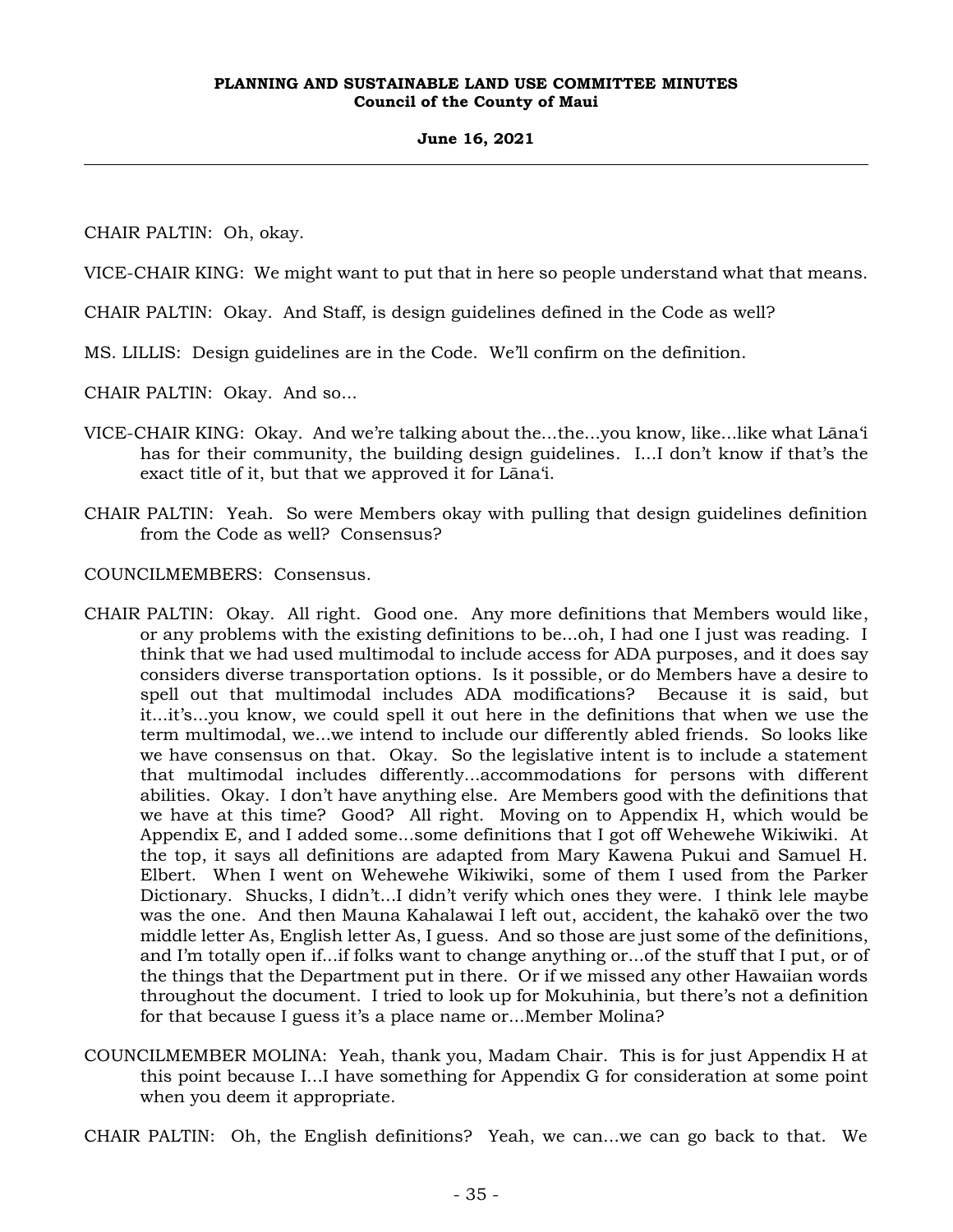# **June 16, 2021**

haven't made any things on Appendix H. What...what would you like to add?

- COUNCILMEMBER MOLINA: Actually, this...yeah, this is for G under housing unit, page 165. You know, I just kind of want to put it out there, can like RVs or vehicle campers be included in this definition since they can have a room or group of rooms that can be used to eat, sleep, and live? I just wanted to get your feel and the Department's take on that.
- CHAIR PALTIN: For me, I recently saw a post on the Maui Police Department Facebook page where they were reminding folks I guess about Hawai`i Revised Statutes, that people weren't to be sleeping in vehicles, although it's not necessarily something that's heavily enforced. So I'm not sure, you know, if an RV needs to be hooked up to something to be considered legal, but if the State law doesn't want us to be doing it, I don't think us as the County should be legitimizing it in words, although it's not a heavily enforced law. But I'm open to discussion.
- COUNCILMEMBER MOLINA: Yeah, I mean, I just kind of throw it out there because of our, you know, houseless situations for many people and, you know, people are living in their cars or what have you. Certainly it's not the preferred method of...of living, but just for the sake of definition, I just put it out there. I mean if, you know, Members want to leave it out that's fine, but I just kind of...I just wanted to get everybody's feedback on that if anybody had some.

CHAIR PALTIN: Okay. Member King?

- VICE-CHAIR KING: Thank you, Chair. Thanks for bringing that up, Member Molina. I...I would...I would not want to see...because...partially because of what you said in the law, and I think the law really refers to sleeping in a vehicle on a public property, not private. But I also think that we have this ongoing problem with glamping, where people are starting to rent out cars or vehicles to tourists to stay in, which seems like it's not a very desirable practice, and I don't think it's actually legal either. So that's...you know, I would...would add to that the hesitancy to call a vehicle a housing unit.
- COUNCILMEMBER MOLINA: So kind of with that being said, should we put some form of language emphasizing that this is not considered a...a form of housing? You know, the glamping or people living in their RVs, I don't know if that should be included.
- VICE-CHAIR KING: Oh, I don't...I don't think there's anything against...you know, I mean, you know, and I know there's a...there's actually a family that's having an issue with this. But I don't think there's anything illegal about sleeping in a vehicle on your own property, it's public property that it's illegal. You can't sleep in your vehicle on the side of the road, and that's where people are getting tickets. But I think it's a whole issue that we need to discuss in terms of our tourism policies as well. I just wouldn't want to see it become legitimized as a housing unit because it's...you know, there's some...

COUNCILMEMBER MOLINA: Pretty discouraged, yeah.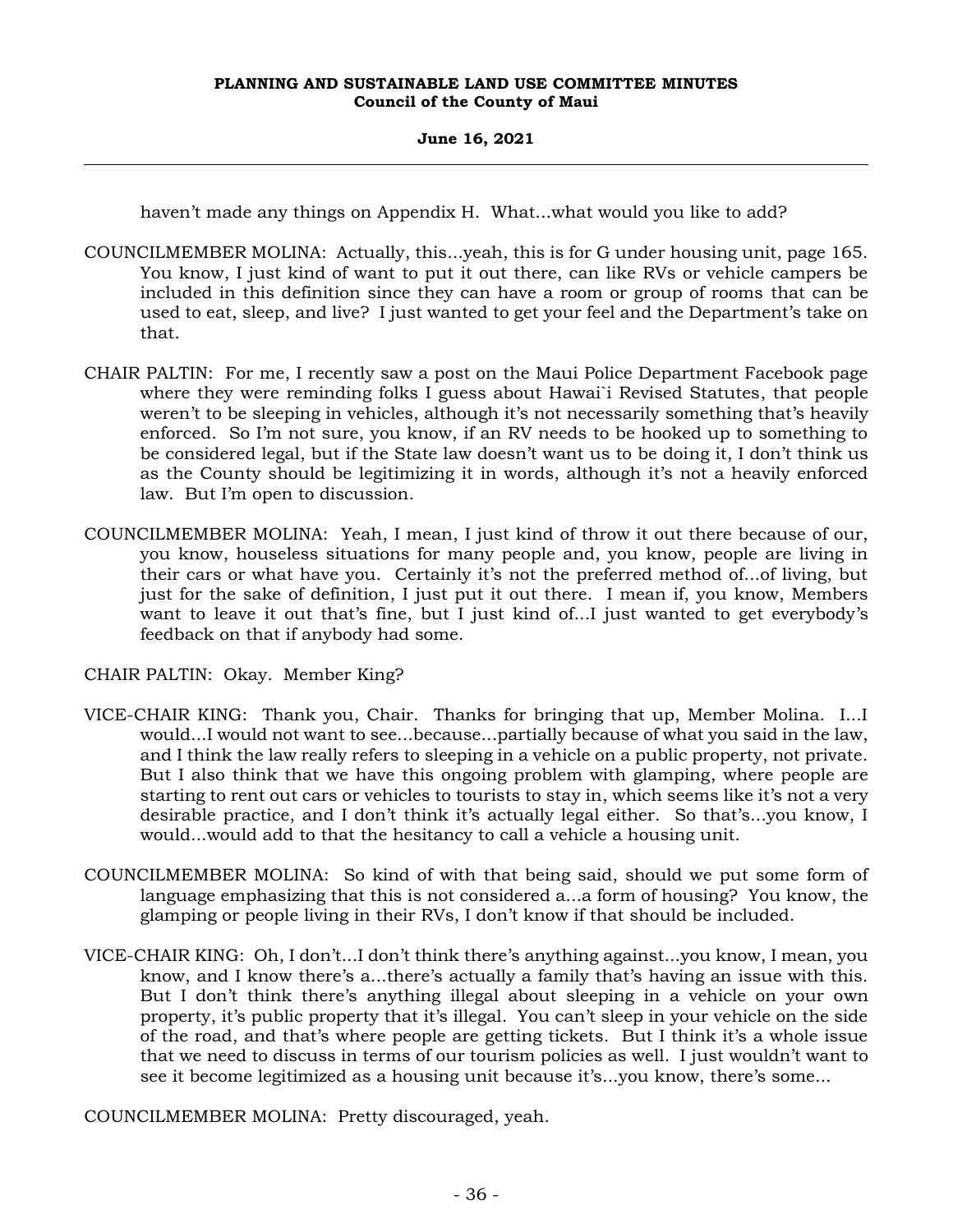# **June 16, 2021**

VICE-CHAIR KING: Yeah, there's some things that we...I mean, we'll have unintended consequences if we do that.

COUNCILMEMBER MOLINA: Okay.

CHAIR PALTIN: Okay. Member Kama?

- COUNCILMEMBER KAMA: I support the idea of defining an RV as a housing unit. Other than that it's a mobile housing unit, but it's still used for housing as well as mobility, right? I mean, we may not like it. And like Member King said, if it's on their own property, we shouldn't...I mean, housing is such a critical issue, and to say you can't put an RV on your property and put your college son or daughter kind of goes against the grain of what we want. So I'm supportive of an RV being identified as a housing unit on...for...on private property.
- CHAIR PALTIN: Okay. Ms. Maydan or Director McLean, any comment?
- MS. MAYDAN: I have one comment, and I...I would suspect that the Director would as well. Just specific to the West Maui Community Plan, when we reference housing units, perhaps like when we're saying the existing number of housing units, we certainly weren't counting cars or mobile homes. So that would...this definition would be inaccurate for some of the times that housing units are used in the plan.
- CHAIR PALTIN: That makes sense. Okay. I saw Member...oh, Director McLean, did you want to add on to Ms. Maydan's comment?
- MS. MCLEAN: Yes, Chair. Thank you. We've been working with DSA and DMV on getting an understanding of how all three agencies regulate mobile homes and vehicles because there are building permit exceptions for motorized vehicles. There are also regulations in State law that are very clear that motor vehicles should not be used as...do not qualify as housing units. So it's...right now we...we don't clearly recognize them as housing units in all...in all State districts because of the language in State law. We're working on spelling out the overall County requirements for these...for these vehicles, so I wouldn't want the community plan to conflict with how DMV, DSA, and Planning regulates them.
- CHAIR PALTIN: Okay. Thank you, Director McLean. For me, the clincher would have been when Ms. Maydan said it would make the wording in the plan not correct because they didn't include that in the housing unit count, and that's...it's...that's what the definition is for, to describe how it's used in the plan. So if that's okay, I'd like to leave it out. Member Molina?
- COUNCILMEMBER MOLINA: Yeah, no, no, that's fine, Madam Chair. I just wanted to just put that out for...for discussion and get...you know, this sounds like this is a work in progress, and certainly want to...wouldn't want to propose some type of language that could, you know, cause some potential conflict as to how...how a housing unit is determined. So...but yeah, it was just one of those things that, you know, with...with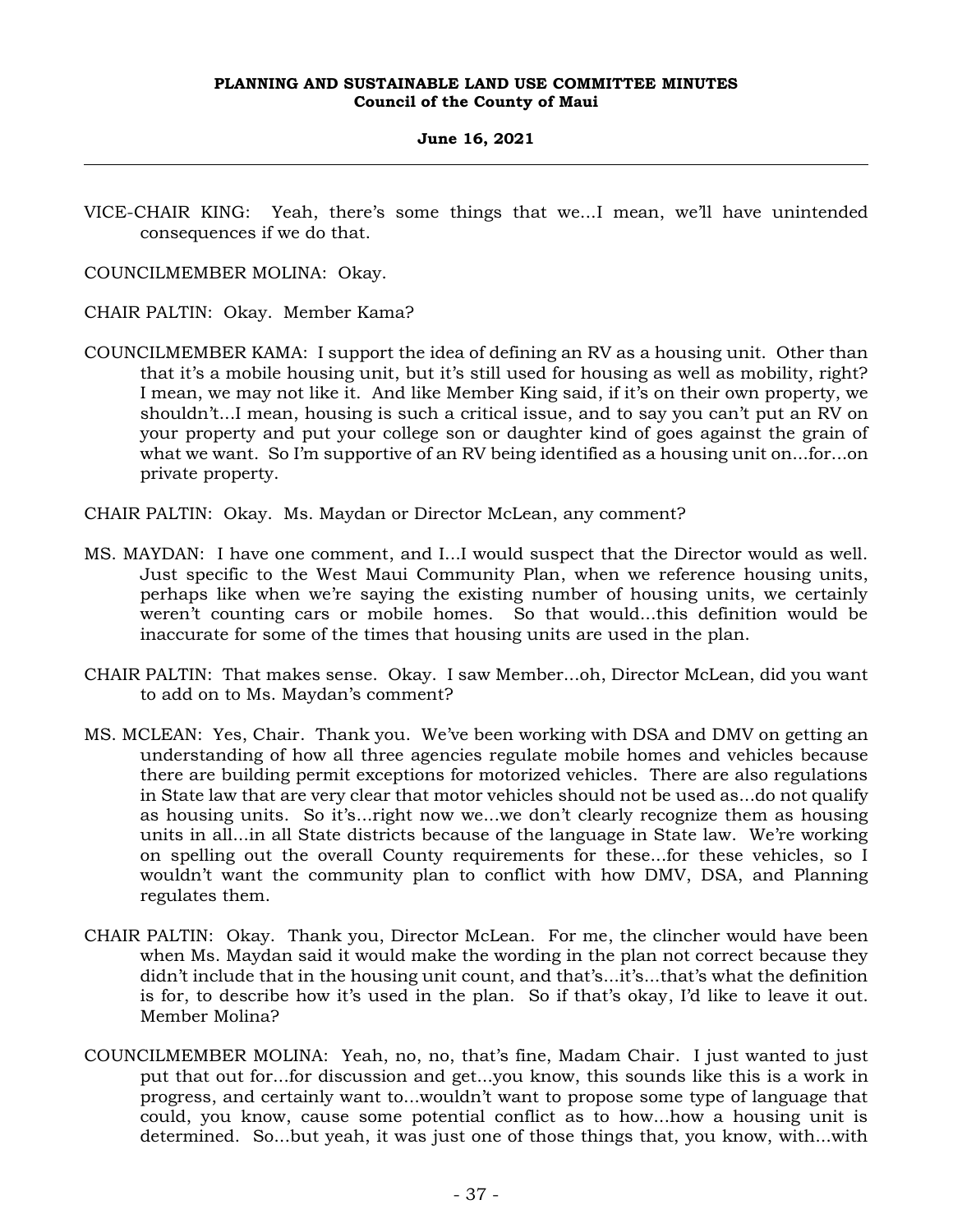# **June 16, 2021**

the lack of housing, you know, people are getting desperate so they're looking for other ways. So maybe this is not the appropriate time to include something like this in the community plan for RVs being put on a property. But yeah, like I said, a work in progress. But I appreciate this...the discussion, and sorry for holding things up.

- CHAIR PALTIN: Oh, no problem. No problem. It was a good discussion. Member Johnson?
- COUNCILMEMBER JOHNSON: Thank you, Chair. Just a quick follow-up question for Director McLean. Has the Department been under kind of pressure to figure out a way to legitimize RVs?
- MS. MCLEAN: I wouldn't say we're under pressure, we get more complaints than we do requests to allow them, and I think that's more oriented toward visitors who rent them and then go stay wherever they choose to, sometimes trespassing. So we're...the reason we first delved into it is to...to get an understanding of if that kind of use was a violation, and if so, a violation of what County laws. In terms of them being an option for affordable housing or transitional housing, there...there really hasn't been a request to...to facilitate or support that, it's been more on the enforcement side based on complaints.
- COUNCILMEMBER JOHNSON: So there's...I don't want...I don't want to get caught in the weeds with a different discussion, but it seems like there's two sides to the coin where there's people who want to use RVs for vacation and tourism, and there's also people who are homeless and houseless and need a place to stay in their car. So you have to balance both to be...you know, how you make that legal on both ends. I...I...is that the struggle that you have right there?
- MS. MCLEAN: Yes, and also keeping in mind that RVs...well, a car all by itself wouldn't meet the definition of a dwelling unit. A dwelling unit has to have a kitchen. So an RV that has a kitchenette or something like that could be considered a dwelling unit. And same with tiny homes, it doesn't matter if it's tiny or if it's an RV, if it's a dwelling unit, the zoning has to allow that dwelling unit or that additional dwelling unit, and in a lot of places they don't. That could be a Code amendment to allow increased density for certain defined purposes to help with affordable housing or transitional housing.

COUNCILMEMBER JOHNSON: Okay.

- MS. MCLEAN: We haven't *(audio interference)* to that point though.
- CHAIR PALTIN: Thank you, Director McLean.
- COUNCILMEMBER JOHNSON: Thank you.
- CHAIR PALTIN: I see that it's 11:00, and we had agreed to take a lunch at 11:00 to 12:00. For Members, I just got the definition of design guidelines, and I can read it to you real quick. Design guidelines means those detailed architectural, engineering, landscaping, and/or other design related standards to be applied in the development of a research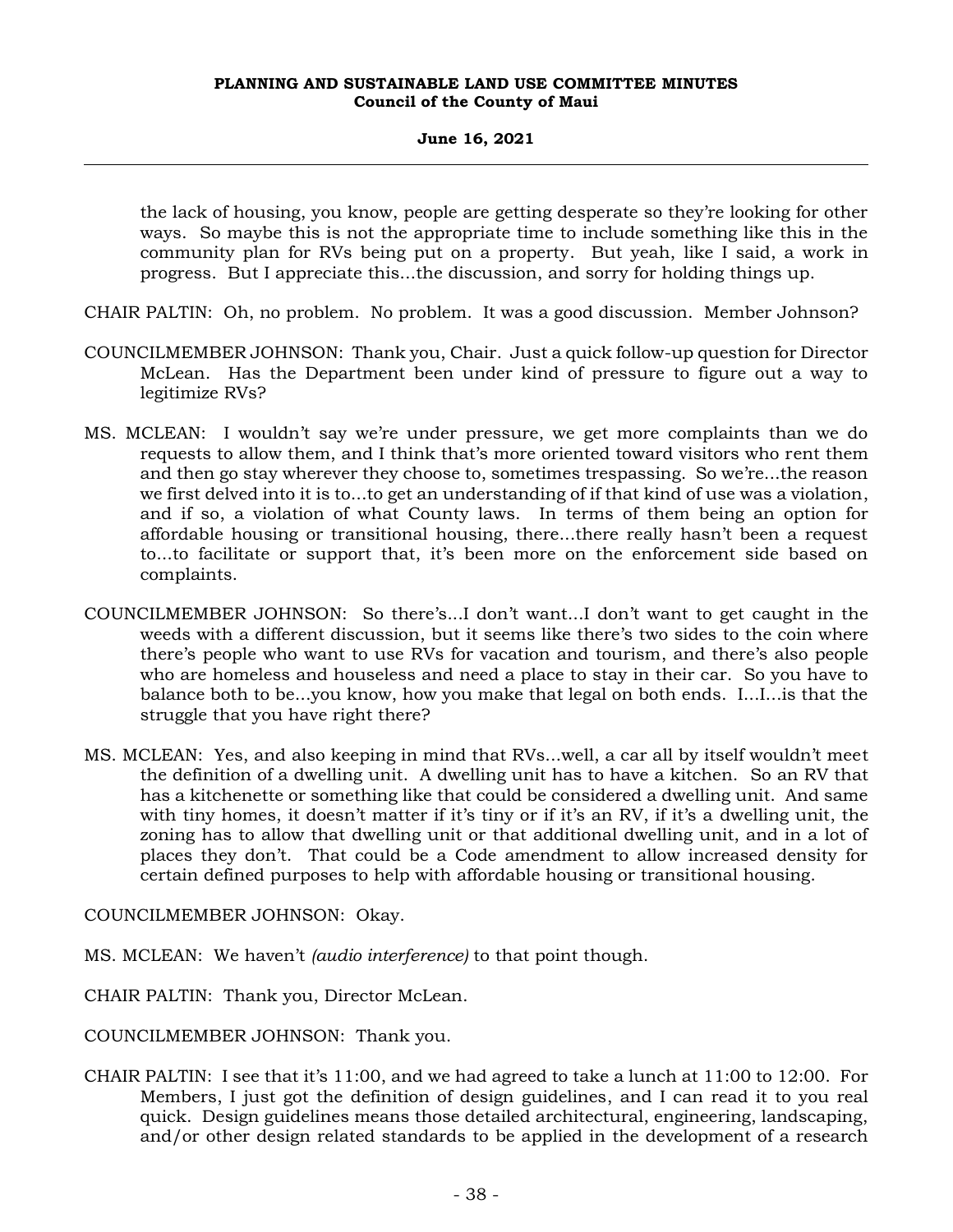**June 16, 2021**

and technology park which shall be consistent with the performance standards specified herein. So I'm not sure if we want to include that because it seems as though it's development of a research technology park. Maybe we can talk about or think about that for when we come back. But I just wanted to give that to you. Maybe Staff can put it in the chat. But I did want to honor our lunch break commitment for Member Molina. And so if there's no objection, we'll come back to I guess that design guideline part, and then finish up with what is called Appendix H in the book, 168 for Hawaiian word definitions. And then we'll move on to revisions. Okay. So with no objection, we'll go into our first lunch recess. 11:00, come back at 12:00, and then return to recess again at 1:30 to 1...2:15. We're having a little bit of a different lunch schedule today to accommodate our colleagues. Okay. So this meeting is in recess. We'll come back at 12:00. Meeting in recess. . . *.(gavel).* . .

# **RECESS: 11:02 a.m.**

# **RECONVENE: 12:02 p.m.**

- CHAIR PALTIN: . . *.(gavel).* . . Will the Planning and Sustainable Land Use Committee reconvened meeting of June 16th come to order. The time is 12:02. And with us at this time we have Member Johnson, Member Sinenci, Member Sugimura, Member King, Member Molina, and myself. Member Rawlins-Fernandez had forgotten that she did schedule a 12:00 meeting, so she'll be a little bit late. And where we left off, I believe we were on definitions appendices at the last. And I typed in a proposed amended design guideline definition in the chat because the definition from the Code specifically referenced the research technology park, I guess, and so just made it a little broader. Ms. Maydan also provided a brief excerpt from an article about design guidelines because it's helpful with understanding the difference between comprehensive community plans, zoning, and design guidelines. And then I also came up with a definition...or I didn't come up with it, but I got the definition of building scale from the *Law Insider*. So those are options for us. Ms. Maydan, did you want to summarize the...the link that you provided us with briefly, or what you intended for us to get from that?
- MS. MAYDAN: Sure. Mahalo, Chair. Thank you. Just...it's just a brief excerpt from a larger article but just it kind of clearly describes the difference between comprehensive community planning, zoning, and design guidelines as far as the...how...as we've talked about, that community plans are at a broader more general scale than zoning, and zoning gets very descriptive and prescriptive and detailed. And then design guidelines oftentimes are kind of a middle ground where they are providing a lot of guidance, as their name says, guidelines, as far as sometimes it's architectural details, urban design, landscape planting to really help create an urban or a rural environment, whatever's appropriate for that area that...as we've talked about, as in scale and character of the area. And that sometimes the design guidelines can be very specific and prescriptive, sometimes they have more flexibility and there's benefits and drawbacks to that, but just basically that there's a lot of work that goes into creating them. But they are a great companion to community plans and zoning. They...they work in that whole mix of helping to guide development.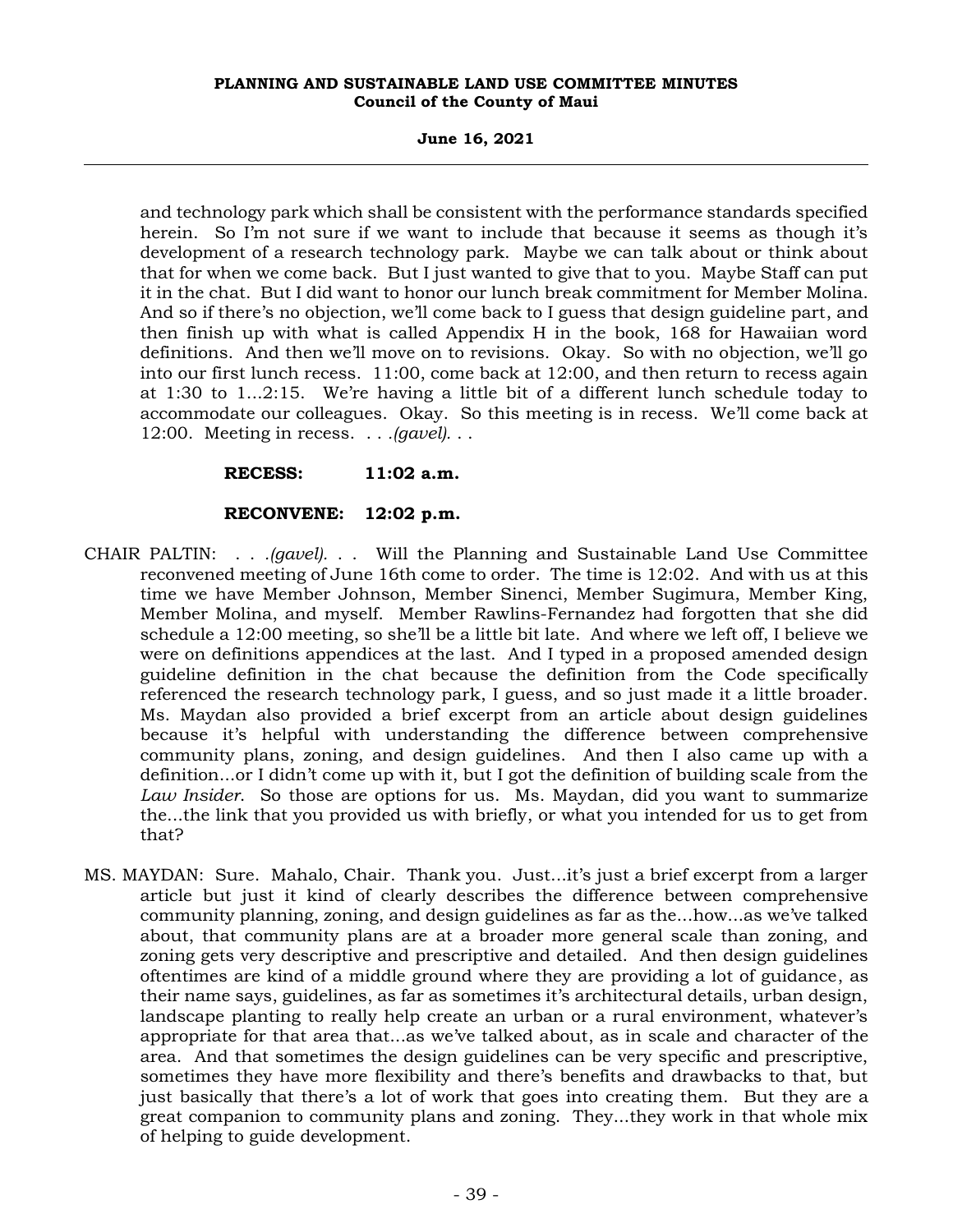#### **June 16, 2021**

CHAIR PALTIN: Okay. Cool, cool. Thank you. And...and do you see any conflict with my proposed amended design guideline definition in the chat? I'll just read it for those on...watching on TV. And I wanted to welcome Member Lee and Member Kama to our proceeding.

COUNCILMEMBER KAMA: Thank you, Chair.

- CHAIR PALTIN: Thank you. So the definition from the Code, I just took out reference mainly to the research and technology park because I believe that's not...have anything to do with West Maui community. And so I put it as those detailed architectural, engineering, landscaping, and/or other design related standards to be applied to proposed developments, to mean design guidelines for the purpose that we use them in the community plan. Is everyone okay with that...that amended definition from the Code? Oh, Mr. Hopper might not be okay. Go ahead, Mr. Hopper.
- MR. HOPPER: Not necessarily a problem with that. I think it...it's whatever you...you intend it to be and...and whatever...or however you want to apply in the plan. But I did want to note there's a couple of areas that I'm familiar with having design guidelines that are listed in the Code other than that definition. There's...there's 19.510.100, which is Country Town Business District design guidelines. They apply...and the Planning Department probably has more detail on this, but those apply in areas that are zoned Business Country Town. I believe Lāhainā has a historic district, but I don't think necessarily has Country Town Business unless I'm mistaking. I think Lāna'i, when you were talking about their design guidelines, I think those are the ones you were talking about because the Council adopted those by resolution. Those are your design guidelines; but again, that's only for areas that are zoned, as I understand it, Business Country Town. And there's other areas that have similar design guidelines. I believe Moloka'i has them and some other areas, but again with the specific zoning. And then there's a separate set of design guidelines for I believe the Lāhainā design guidelines that apply in the Historic District, which are a separate document that I believe is adopted perhaps by the CRC. But I just wanted you to...to be aware, there's areas in Title 19 that talk about design guidelines. They may mean different things in different places. So I'm not sure what your intention is with the community plan, but if you can keep it general, that might be a good idea, and you could implement them through whatever you want to do in Title 19, whether it's expand the use of design guidelines to areas outside of BCT or...or whatever other things you want to do. But just wanted to note there is already an existing, you know, process for design guidelines. They're adopted by Council by resolution. They're supposed to contain certain things, and they apply pretty much to the areas that are zoned Business Country Town which are not...not necessarily prevalent. They're for small towns, I believe, kind of like Pā'iā and...and Lāna'i and, you know, Lāna'i City, and Makawao, I believe, may have some too. So again, I just wanted to go over that. And Planning may have some more background, but...but since that discussion happened. The specific design guidelines I think you're talking about are in the Maui Research and Technology Park. They have their own...own sort of specific ordinance. Waikapu Country Town, for example, has its own specific ordinance that I think has some design guideline elements in them. So you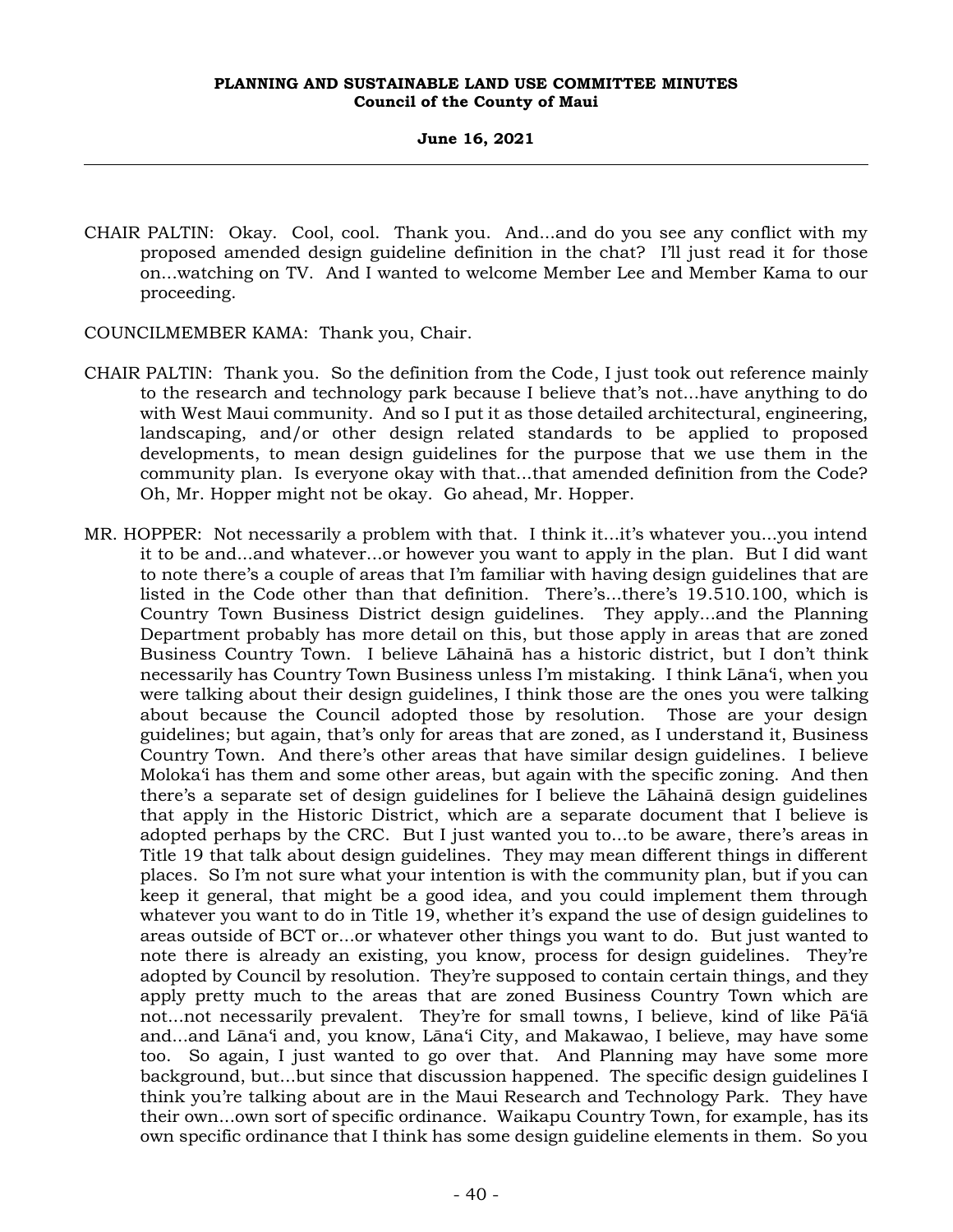# **June 16, 2021**

know, it's...it's in different places in the Code, but I just wanted to note that.

- CHAIR PALTIN: Thank you, Mr. Hopper. Ms. Maydan, do you think that the proposed amended definition is sufficiently broad enough and it makes sense with the context that we use, design guidelines for those three updated community plan designations?
- MS. MAYDAN: Yes, Chair, I do. I think the definition that you proposed is...it provides a good description and it is broad and provides flexibility for when design guidelines are created, that you're not boxing them into something. I think it is a good broad definition.
- CHAIR PALTIN: Okay. Cool, cool. So then I think...I think we do have consensus. That's eight consensus with one excused at this time, Member Rawlins-Fernandez. And then I just got this definition of building scale from the *Law Insider* if we wanted to put it in: a building size relative to another building's, or the size of one building's elements relative to another building's elements. So I'm not sure if we wanted to include that. I'll leave it up to the Members if they think we want it, we don't want it. Member King?
- VICE-CHAIR KING: Yeah, I don't...I don't think it could hurt, it's...it's basically what we've been talking about, you know, keeping it to the size of the area, relative to the area. So I think that --

CHAIR PALTIN: Okay.

VICE-CHAIR KING: -- it...the more specific we can be, I think the more that helps.

- CHAIR PALTIN: Okay. All right. So any objection to including this definition in our definitions appendix? Consensus? Yeah? Okay. No objections. All right. We'll accept that by consensus with Member Rawlins-Fernandez excused. And I think that's all I have for definitions. Did any other Members have any other...oh, Member Molina?
- COUNCILMEMBER MOLINA: Just looking at page 161 project district zoning, you know, it uses a reference to Title 19, Maui County Code, so I...was there any thought given to just put the definition in the plan for the reader...for ease of the reader versus the reader having to flip back and forth from the Code to look at what project district zoning is?

CHAIR PALTIN: Good point.

COUNCILMEMBER MOLINA: Just...just wondering if it was...maybe --

CHAIR PALTIN: Yeah.

COUNCILMEMBER MOLINA: -- we should put the specific definition in there?

CHAIR PALTIN: I'd like that. I mean, we've done that for those other two that we added, buffer, as well as...I think was it transient. So I'm not opposed to it. Is that something Members have...don't have objection to, consensus?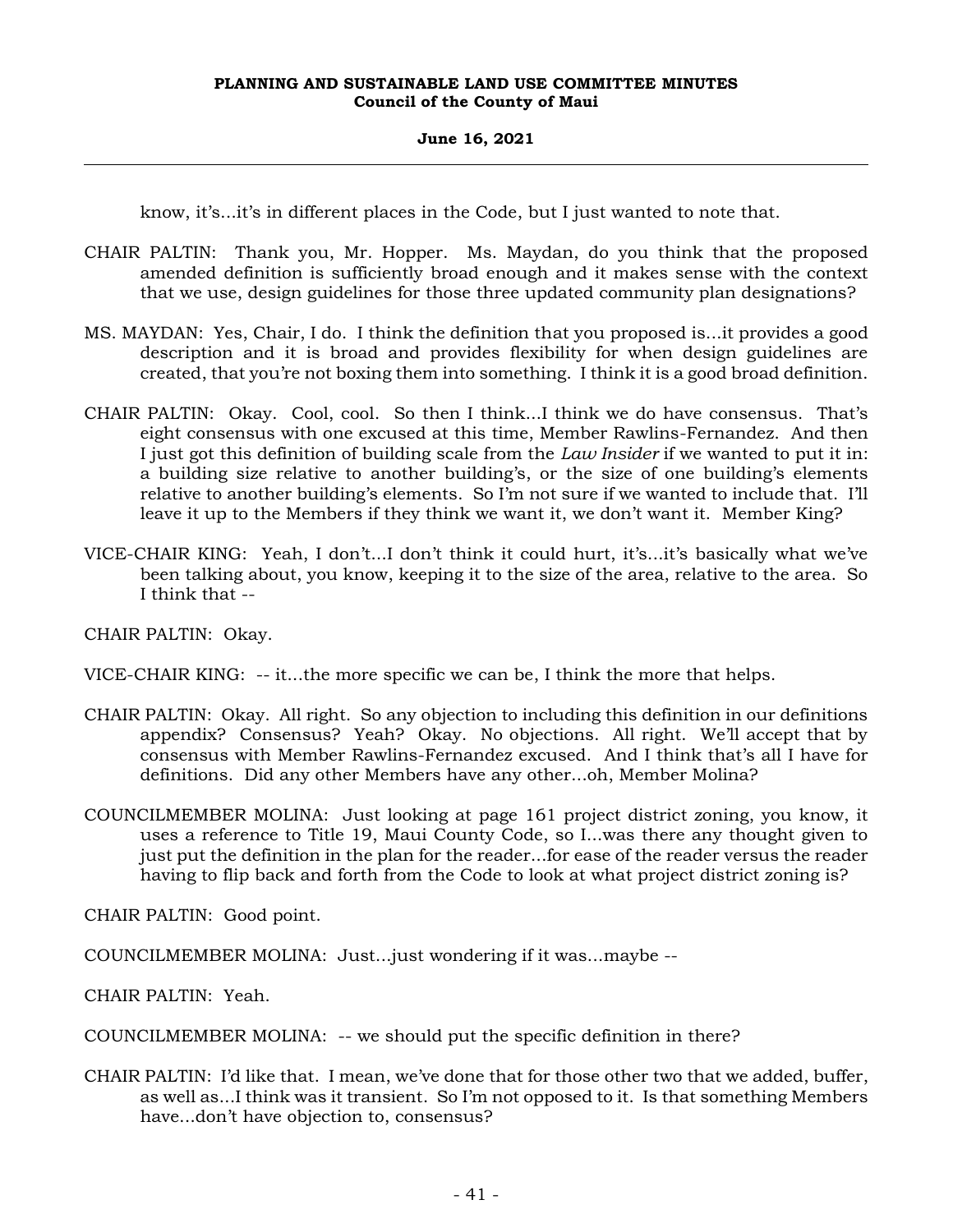#### **June 16, 2021**

COUNCILMEMBER MOLINA: Yeah.

COUNCILMEMBERS: Consensus.

- CHAIR PALTIN: Okay. Project district zoning, we're going to get the actual definition from Maui County Code Title 19 so that it's readily available. Thank you. That's a great addition for consistency. Any further amendment, comment, or suggestion? Oh, Member Johnson?
- COUNCILMEMBER JOHNSON: Thank you, Chair. I was wondering if now would be the appropriate time or...or you can tell me when would be the appropriate time to talk about the coloring of the maps.

CHAIR PALTIN: Oh, let's do that when we revisit Section 3, but I --

COUNCILMEMBER JOHNSON: Okay.

CHAIR PALTIN: -- I have it noted in my list so I'm hoping I do not forget. But if I do, when we get to Section 3, remind me.

COUNCILMEMBER JOHNSON: Okay. Thank you, Chair.

CHAIR PALTIN: Okay. Cool. All right. Next is the Hawaiian word definitions. We might want to flash that memo again, Ms. Lillis, with the definitions. I believe I added in kilo, loko i'a, mauna, Mauna Kahalawai. Thank you, Ms. Lillis. Ko'a, lele, loko, malu, and these were...I got these off of Wehewehe Wikiwiki, the Hawaiian online dictionary. So I guess...Member Sinenci?

COUNCILMEMBER SINENCI: I'd be open to adding komohana.

CHAIR PALTIN: Oh, okay.

COUNCILMEMBER SINENCI: Maui...Maui komohana for...for the direction of Lāhainā.

CHAIR PALTIN: Okay, okay.

COUNCILMEMBER SINENCI: That's for...for West Maui.

CHAIR PALTIN: All right. And if Staff can take care of that for us off of, you know, I think Wehewehe Wikiwiki is accepted, I'll just Google for like an official. West, western so called because the sun enters, komo, the sea in the west. Komo to enter, plus hana nominalizer, komohana, west. So...

MS. LILLIS: Chair, that's perfect, thank you.

CHAIR PALTIN: Okay. Great, great. Okay. And I think we can do that by consensus. No objections, Members? Okay. So we're adding komohana. We didn't do Mokuhinia, a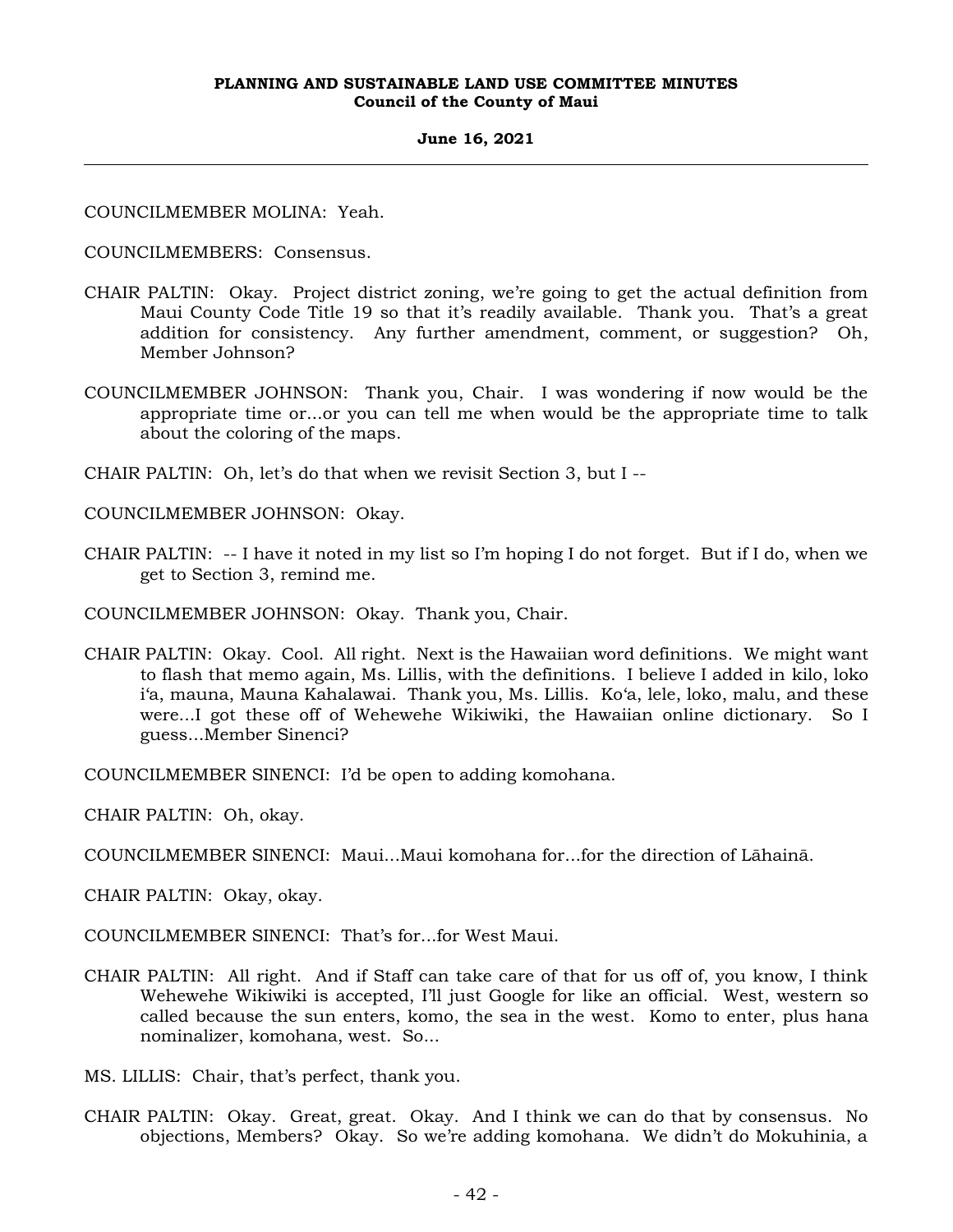**June 16, 2021**

place. And then I think Member Sinenci also was asking about Po'elua, we're still waiting to hear on that one, but it's also a place that I guess when we...when we hear what is the appropriate we could add a definition. On Wehewehe Wikiwiki, it says Po'elua Gulch and Bay, Kahakuloa quadrant Maui, pronunciation and meaning not certain. Poʻe-lua means fighting people, and pō-ʻelua means two nights. And then there's definitely other things like how Member Kama said. So we're...we're not clear yet, but hopefully we will be eventually. Any dispute or further words to add here?

MS. MAYDAN: Chair?

- CHAIR PALTIN: Is that Ms. Maydan?
- MS. MAYDAN: It is. Mahalo.

CHAIR PALTIN: Okay.

- MS. MAYDAN: You added ʻōpala to --
- CHAIR PALTIN: Oh.
- MS. MAYDAN: -- challenges and opportunities for gulches.
- CHAIR PALTIN: Thank you, thank you. I didn't even realize that was a Hawaiian word. Nah, nah, I knew, just joking. Okay. Let's see what we have for Wehe...ʻōpala, and that's ʻŌ-P-A-L-A. Trash, rubbish, refuse, litter, waste matter, junk, garbage, muck, littered. Apparently it's also said of trashy people, riff-raff, but maybe we can leave that part off because it's not germane to how it was used. And I guess Member Rawlins-Fernandez's office is asking if we can add more Hawaiian definitions tomorrow if necessary after tomorrow's Section 1 proposed amendments. Are Members okay with that? Yeah? Okay. So I guess we will...we will revisit this along with everything else. This is just our first go around of amendments. All right then. So if there's nothing more, we can close up Section 5. No, nothing more? Okay. Great. So...okay. Took me a while to see you guys. Okay. So then let's just close Section 5 by consensus. We didn't really do much substantial things in there, so we'll...we're closing up Section 5 until the revisit.

# COUNCILMEMBERS: Consensus.

CHAIR PALTIN: At this time, Members, I'd like to bring your attention to Granicus. If we refresh our Granicus, we will have the track changes...oh, wait, shucks. Is there any objection to reopening Section 5? I...I spaced out on one thing.

# **COUNCILMEMBERS VOICED NO OBJECTIONS**

CHAIR PALTIN: Okay. Thanks. I wanted to propose a new appendix after the Hawaiian words definition, and that is of the second page of the March 18th transmittal. It has a...a table from Director McLean which has existing community plan designations, updated community plan designations, and it says most compatible zoning districts for updated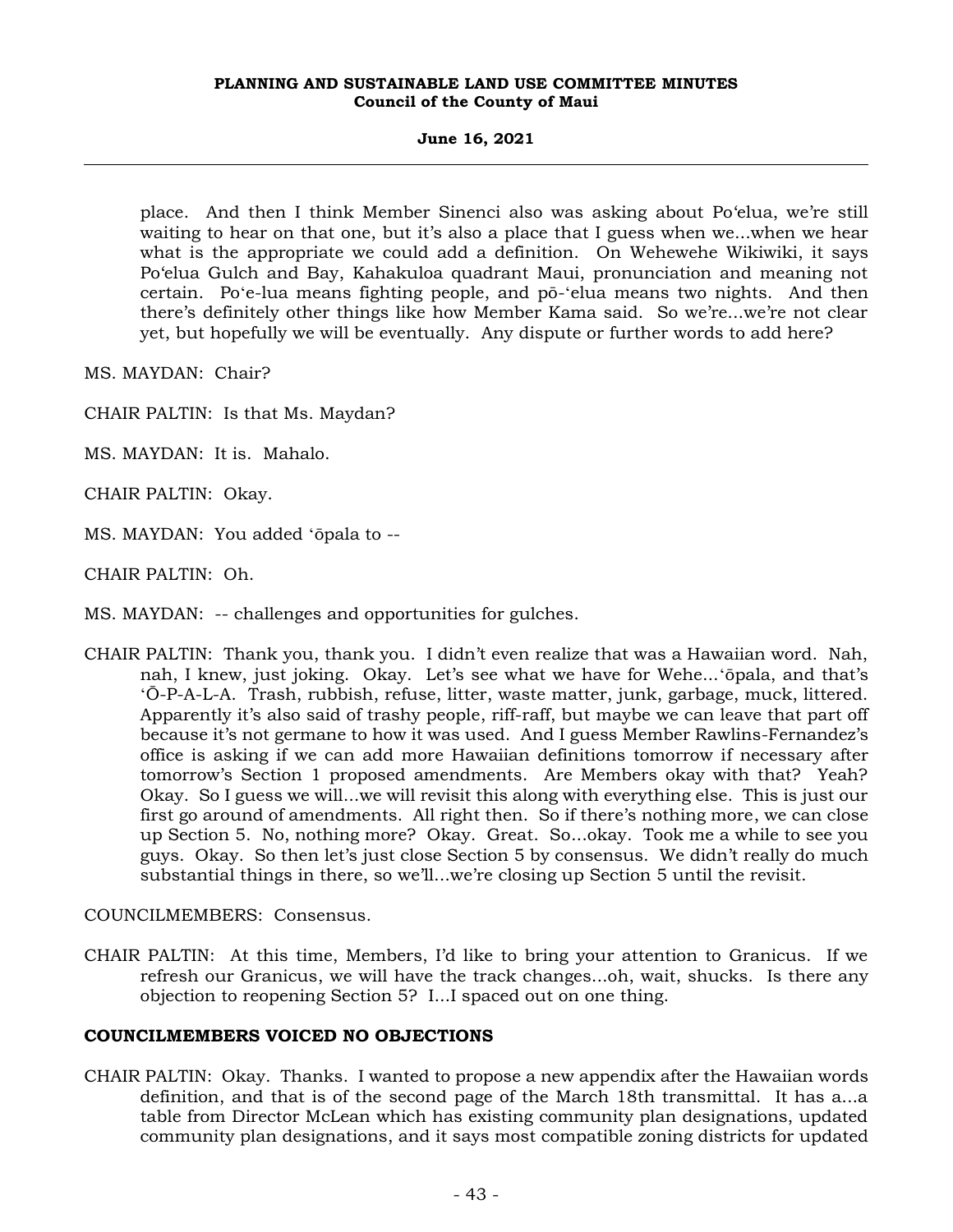#### **June 16, 2021**

community plan designations. And I'd like to upload that table as a last appendix to Section 5, and just take out the "most" because, you know, you're either compatible or you're not. Just say compatible zoning districts for updated community plan designations, and then amend Urban Center Corridor to Transient...Transit Oriented Corridor. And I'd like if Staff could add in where Nāpili Bay Civic Improvement District fits in these because this is West Maui, and apparently Nāpili Bay Civic Bay Improvement District is not well known amongst everyone. And so it would be prudent to include it here as this is the West Maui Community Plan update. And this is kind of...I think a little bit of what Member Rawlins-Fernandez was referring to when there's like examples. You know rural residential include...is compatible with zoning districts of rural, RU-.5, RU-1.0, RU-2.0, RU-5.0, RU-10.0, PK, OS, OS-1, OS-2. Yes, Member King?

VICE-CHAIR KING: Yeah, what...what is it...what does it mean that OS-2, OS-1 and OS-2 Open Space is compatible with Business Industrial or Business Commercial?

CHAIR PALTIN: That if...

- VICE-CHAIR KING: Does it mean we can have open space in those areas that are zoned...or, you know, it doesn't seem compatible, but I...
- CHAIR PALTIN: Okay. Ms. Maydan or Director McLean, would you care to answer that question?
- MS. MAYDAN: Sure. Thank you, Chair. Yes, definitely in...so I'm sorry, Member King, you referenced two zoning districts, but as far as...
- VICE-CHAIR KING: And there's more than --

MS. MAYDAN: -- one...

- VICE-CHAIR KING: -- two, there's...yeah, the OS...the Parks and Open Space, just why those are listed in the various developmental...
- MS. MAYDAN: Well, as far as...for example, like Small Town Center, the compatible zoning districts are a variety of zoning districts, a variety of the Business, Apartment, as well as Park and Open Space because those zoning districts can implement that Small Town Center community plan designation. Does that answer your question?
- VICE-CHAIR KING: Well, no. Because we...we talked about Open Space, you know, being...being...not being buildable, but you've got these designations that are highly buildable, and you're saying that Open Space is...is appropriate for that use.
- CHAIR PALTIN: I think maybe I can clarify. Like you know, I've never been to like New York City Central Park, but that would be kind of considered a business-y area, but you don't want to have like just all tall buildings or businesses, like it's nice to have like a little section of park for people to like feel human. Or like even though the community plan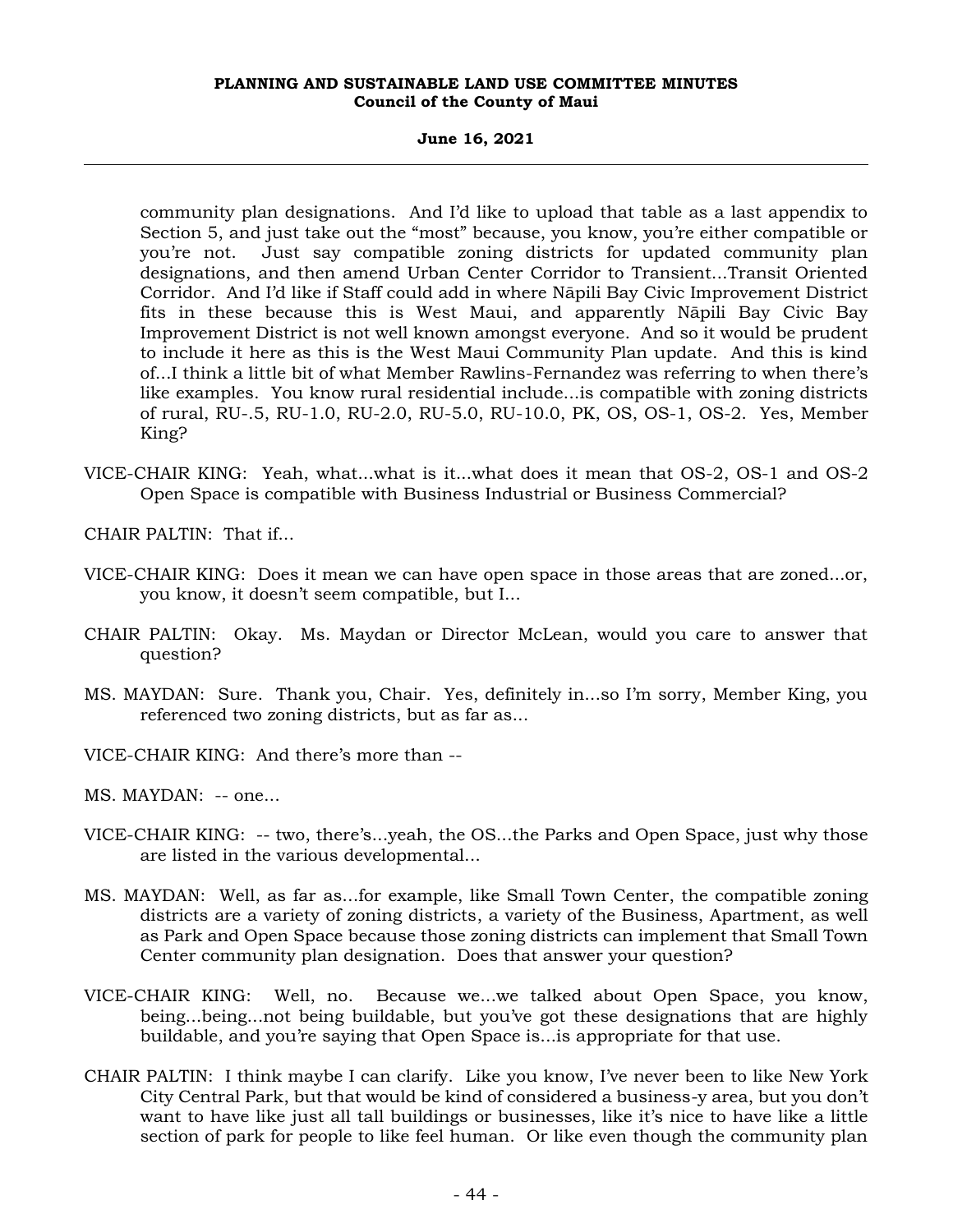#### **June 16, 2021**

designation is Business, if there's some parcels zoned Open Space inside of that Business District, it's okay because, you know, this is Maui and we don't want to have wall to wall things with no open space, no view planes. That's part of what makes us...

- VICE-CHAIR KING: Yeah, then that was my question because it's not clear what the compatible...most compatible means, if it means, you know, okay, now you have Open Space, now you can build a town center in it. It's...it's confusing to the...you know, the average person looking at this as to why we would be building a town center in Open Space land. But if it's the reverse, in that case we were saying it's okay to put open space in these districts, you know, I'm hoping that that's what this means, but I don't think it's clear.
- MS. MAYDAN: So Chair Paltin, your description was absolutely right. And Members, I would just keep in mind that the left column as it says is the existing community plan designations, the center is the updated designations which you've been reviewing in the plan, and the right-hand side is the zoning districts. So you read it from left to right, and you can see the evolution from the existing designations to the updated, and then from the updated you can see the zoning districts that are the menu of zoning districts that could be used to implement the designations. So if you have an area designated Small Town Center, all of those zoning districts would be compatible as far as district...zoning districts that are used to regulate development in that area. To create the places that are described in the Small Town Center description.
- VICE-CHAIR KING: Okay. I think that what you just said just confused me even more because you said you would utilize these zoning districts to create, say, a neighborhood center or a town center, but...I mean, I'm thinking of open space areas that we wouldn't want any building in. So why would we use those to implement a small town center? I can see putting some of those districts within the Small Town Center to keep from developing. But what you just described to me sounded like the opposite. If we would utilize these zoning districts, OS-1, to create a small town center?

MS. MAYDAN: It would be a component.

VICE-CHAIR KING: Right.

MS. MAYDAN: A Small Town Center would have many uses, and it could be implemented by many zoning districts.

VICE-CHAIR KING: Okay.

- MS. MAYDAN: One of them being potential open space because there could be a stream flowing through a town, and that would be open space, whereas around it perhaps there is existing residences and some corner stores.
- VICE-CHAIR KING: Okay. So we're not necessarily using these zoning districts to implement the plan designations out of zoning districts within these plan designations, the land use designation.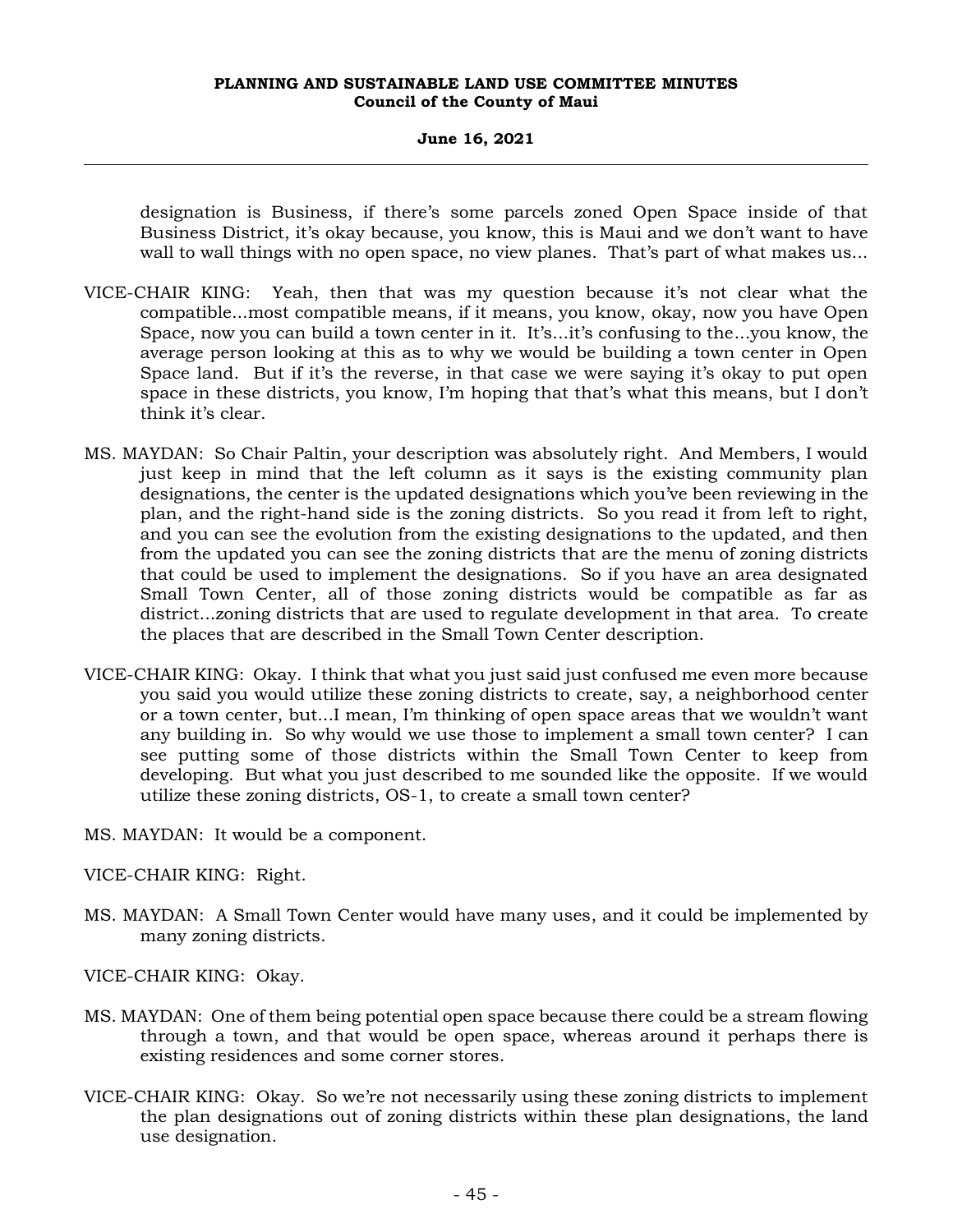### **June 16, 2021**

- MS. MAYDAN: No, yes, we are. When you have a map and it shows you these community plan designations, and then when it comes time to perhaps rezone a property, you would look at the community plan designation and say, is this compatible with what's being proposed. And if something under the B-2 zoning were being proposed, it would be compatible, and perhaps it's a project that has some B-2 zoning, a park, and something within A-1 Apartment District. Those would all be compatible with the Small Town Center community plan designation.
- CHAIR PALTIN: I think that's what is meant by mixed use. We're moving towards mixed use where we don't want to have all people living in houses here, we have all the grocery stores here, and like that. It's...it's mixed. We want...
- VICE-CHAIR KING: No, I understand that. I just want to make sure that what we're not looking at is saying okay, if we have an area that's zoned Open Space-1 or Open Space-2, that that's appropriate for Resort/Hotel, because it's not. It might be appropriate to have some open space within an area that is zoned Resort/Hotel, but I wouldn't want to take an area like say Mā'alaea Mauka that's being proposed for all open space and say that that...that would be compatible with putting in a neighborhood center or a small town center in that area. Because the whole area is already designated Open Space, so we're not trying to change those designations, are we?
- CHAIR PALTIN: I'm not sure if you understand that the...the one on the right is zoning and...and the one in the middle is the community plan designation.
- VICE-CHAIR KING: Yeah, I do understand that, but I want to make sure that what we're not...what we're saying is not that if you have an area that's zoned OS-1 and OS-2 that that's appropriate to put in a small town center. That...that we could put a small town center there because they're compatible.
- MS. MAYDAN: This is where we need to very much keep in mind what zoning is and what community plan is, and that zoning...so if you have Open Space zoning on a piece of property, the regulations and parameters of that Open Space zoning district are going to tell a landowner what they can and cannot build, not the Small Town Center community plan designation which may also apply to the property. Because that might be a broader region, but it would be that Open Space zoning district that would tell the landowner no, you cannot build a Foodland, but you...you can have an open...you can have a walking trail.
- VICE-CHAIR KING: Okay. Well, to me, that's what...that's why...what makes it incompatible with those land use designations because you can't really do all those land use designations on Open Space. But you know, I...I kind of understand what you're trying to say, I just don't think it's clear in that document.
- CHAIR PALTIN: Okay. Does anyone else have any questions about this document and/or are there any objections to including this as an appendix? It's...it's meant to be that example of zonings which can fall within the updated community plan designation. And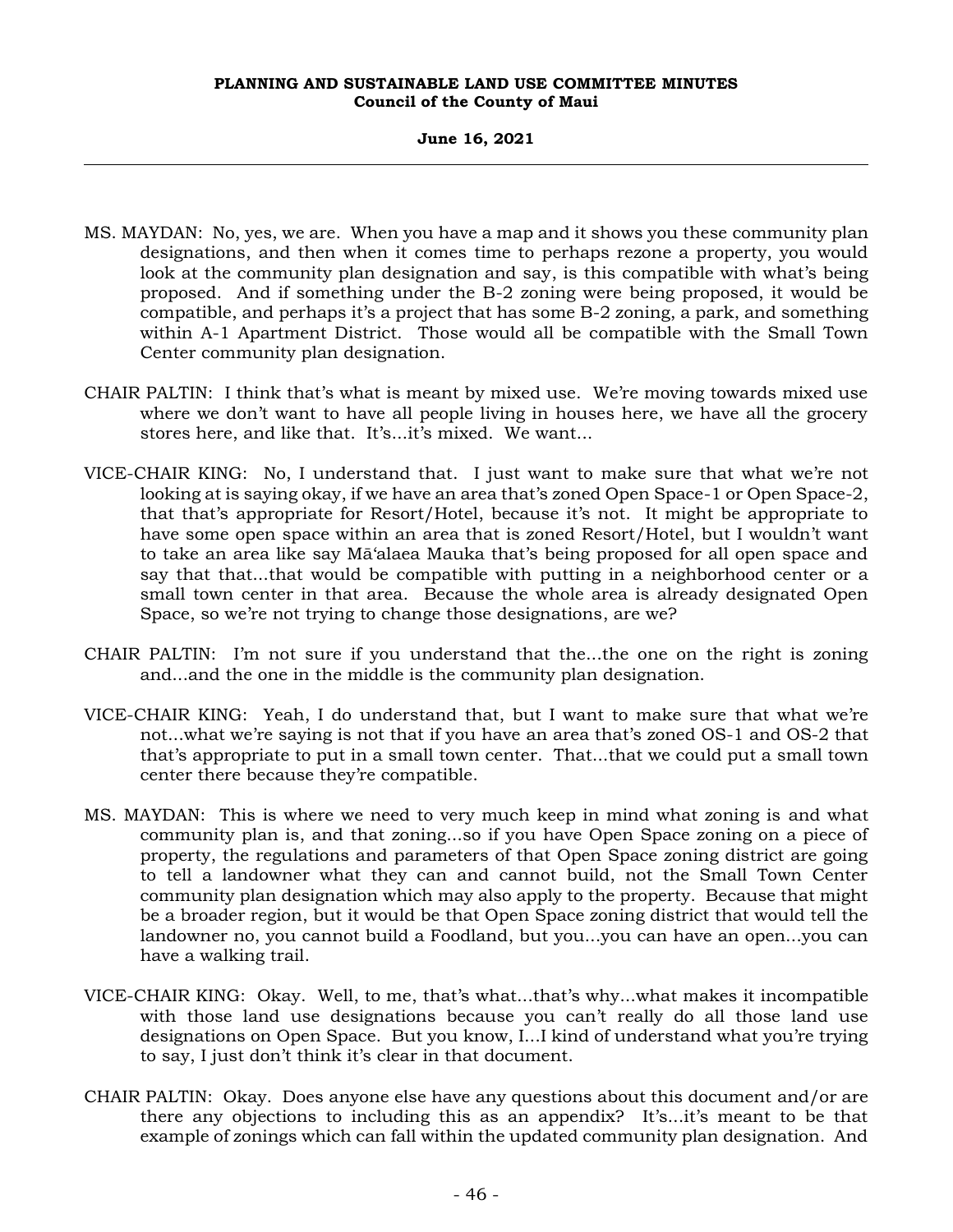# **June 16, 2021**

like we said, whatever we designate with these new updated community plan designations, it doesn't change the underlying zoning. I think that's what Member Rawlins-Fernandez was talking about, moving forward with this community plan process, maybe we can start to do that concurrently as an option for those landowners that would like to do it and it fits in with the community's vision. But at this time, by doing the community plan process, we're not changing zoning. Okay? So consensus on adding this appendix, or do we need to take a vote?

- VICE-CHAIR KING: Chair, I'm not...I'm not comfortable with this appendix, but if you want to take a vote, that's fine.
- CHAIR PALTIN: Okay. I'll entertain...
- MS. MAYDAN: Chair, may I make...I'm sorry, may I make one last comment?
- CHAIR PALTIN: Sure.
- MS. MAYDAN: Mahalo. Just to reiterate, this is a great example of the concern we have with adding a table like this, just because of the confusion that it might cause as far as how Member King has described. And if it is added, I want to make...I would want to make sure that the paragraph above the table is also going to be in there for context. And also keeping in mind, as Director McLean has mentioned, that our zoning districts over time do get edited, they do...new zoning districts get added, some get deleted, and of course, we are going through the Title 19 rewrite process, which will essentially make this table obsolete when that is adopted.
- CHAIR PALTIN: Okay. Yeah, and when the zoning districts get updated, we can also update the community plan along with it. I don't have a problem with the paragraph above which...except for the...the typos, but that's nonsubstantive. Member Johnson?
- COUNCILMEMBER JOHNSON: Thank you, Chair. This is just a quick clarifying question. Director mentioned in...that Title 19 was going to be updated, and this would be obsolete. Can you give me a timeline? Can you tell us like...I mean, is this...is this going to take another ten years or is this going to be within the next year or two?
- MS. MAYDAN: I'm...oh, there she is.
- MS. MCLEAN: The...
- CHAIR PALTIN: Director McLean?
- MS. MCLEAN: Sorry, I needed to drop out for a little bit. The Title 19 rewrite is a multiyear process, and I would say they're about another maybe two years to go, but not ten years, but closer than that. But certainly after this plan is hopefully adopted.
- COUNCILMEMBER JOHNSON: So my understanding, it's been quite some time since they get started, is it...am I...I'm kind of new, so help me out. It's been a long time for it...to get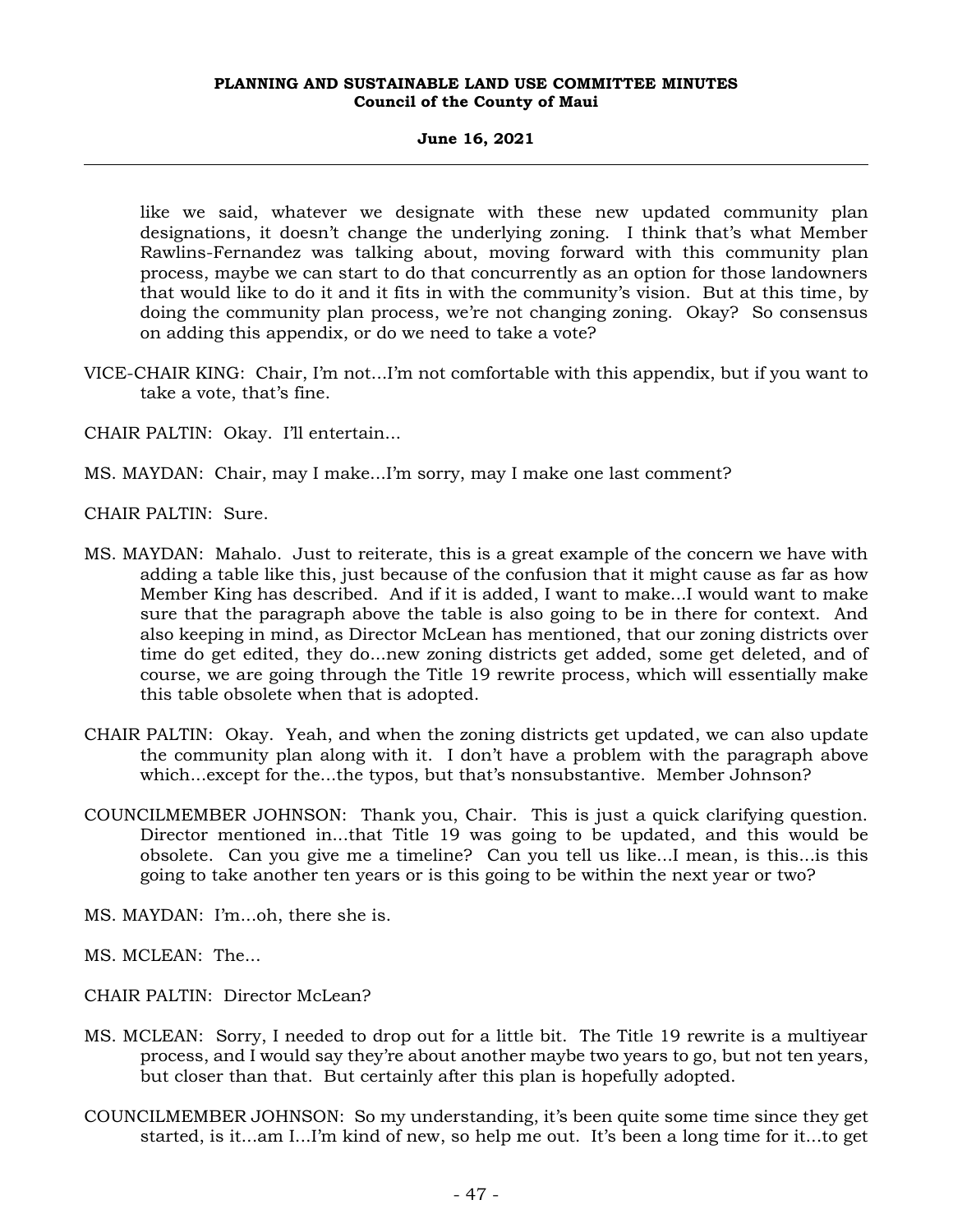#### **June 16, 2021**

to where it is now? Is it...what's the timeline for that?

MS. MCLEAN: It's probably been close to two years in the works, so it's --

COUNCILMEMBER JOHNSON: Okay.

MS. MCLEAN: -- *(audio interference)* through.

COUNCILMEMBER JOHNSON: So it is probably going to take about five years total then? Four or five?

MS. MCLEAN: On the outside we had...we had estimated a four-year --

COUNCILMEMBER JOHNSON: Okay.

MS. MCLEAN: -- *(audio interference)* So we're about --

COUNCILMEMBER JOHNSON: All right.

MS. MCLEAN: -- two years into four years, yeah.

- COUNCILMEMBER JOHNSON: Okay. Thank you, Director. Thank you, Chair. I just wanted to clarify. Mahalo.
- CHAIR PALTIN: No problem. Okay. So I'll entertain a motion to include this table for examples with the amendment stated about Transit Oriented Corridor, taking out the word most, and adding in Nāpili Bay Civic Improvement District, keeping the above paragraph and just fixing it for nonsubstantive revisions. Moved by Member Sinenci. Is there a second? Second by Member Molina. Any discussion? Okay. I don't see anybody wanting to discuss. For me, it can be confusing, and it...it could be a starting point for discussion so people understand. Right now, and throughout the process of the CPAC especially, zoning wasn't discussed. I think some folks ventured into that zoning, and they're like well, the...it's we're only talking about community plan designations. A little tiny bit under Maui Planning Commission, I guess, because they...they deal with zoning, they discussed zoning. But I think it's really important in this document for people to see what zoning districts can fall under which community plan designation. To have this information and withhold it, or not include it, kind of leaves our community in the dark. If they don't understand it, and they're able to use this as a question piece to say, I don't understand how Open Space can be in Employment Center or Transit Oriented Corridor, then that starts the discussion and it starts the learning process. So these are the various zoning districts that can fall within the various community plan designations, kind of like examples, as Member Rawlins-Fernandez said. And as the Director said, as they update their zoning, they will also need to be updated in the community plan, which keeps it a fresh document and not just something that's on the shelf. So that's my reasoning. Any further discussion before we call for the vote? Seeing none. All those in favor raise your hand and say "aye."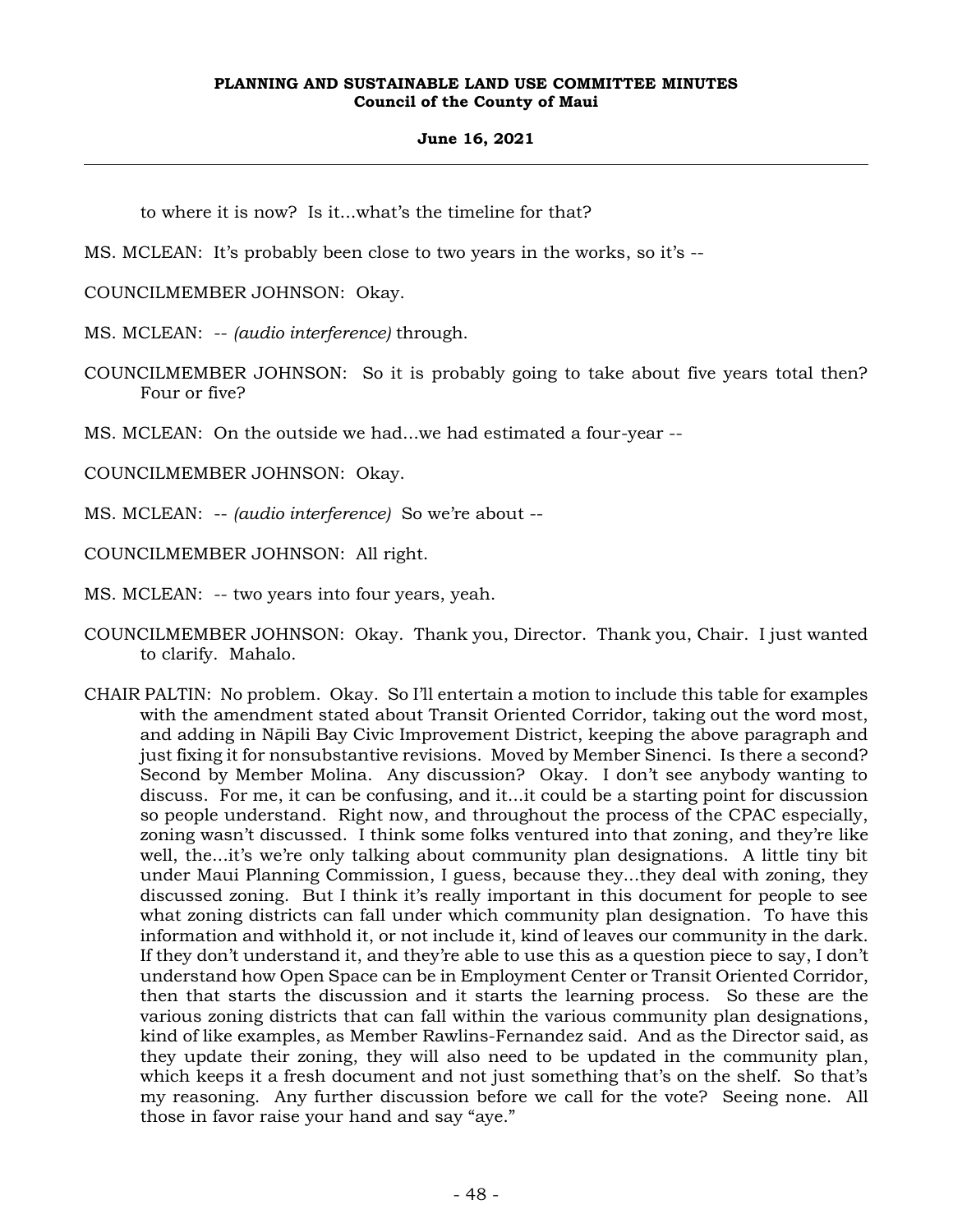#### **June 16, 2021**

COUNCILMEMBERS: Aye.

CHAIR PALTIN: All those opposed, raise your hand and say "no."

COUNCILMEMBERS: No.

CHAIR PALTIN: Okay. The measure passes six to two with Members King and Sugimura voting "no," and Member Rawlins-Fernandez excused.

| VOTE: | AYES:                  | Chair Paltin, Councilmembers Johnson, Kama, Lee,<br>Molina, and Sinenci. |
|-------|------------------------|--------------------------------------------------------------------------|
|       | <b>NOES:</b>           | Vice-Chair King and Councilmember Sugimura.                              |
|       | <b>ABSTAIN:</b>        | None.                                                                    |
|       | <b>ABSENT:</b>         | None.                                                                    |
|       | EXC.                   | <b>Councilmember Rawlins-Fernandez.</b>                                  |
|       | <b>MOTION CARRIED.</b> |                                                                          |

- **ACTION: APPROVED AMENDMENT.**
- CHAIR PALTIN: Okay. So by consensus, let's close up Section 5 again. Sorry, I...I wasn't referring to my notes, and so going to do that. Okay. Next up, as I was referring to before, if Members can refresh their Granicus, we should have a document in there called...I'm not...oh, I'm on the wrong day. I've got to go to today's agenda, go to the meeting details, refresh. Oh, okay. Should be Item number 49 on today's...today's Granicus. And what this document is, is from our OCS Staff where they tracked the changes that we...or the amendments that we already made in Section 2 and Section 4. And as I briefly stated earlier, we don't need to worry too much about the exact wording, what we're concerned with is the legislative intent. And then Committee Staff can fix up the words, pretty it up, and make it be legislatively sound and whatnot, but the main thing we need to do is make sure that the legislative intent is clear. Member Lee?

COUNCILMEMBER LEE: . . .*(inaudible)*. . . number 49.

CHAIR PALTIN: I think it was 45, let me check.

COUNCILMEMBER LEE: 40...oh, okay.

CHAIR PALTIN: Oh, no. Sorry --

VICE-CHAIR KING: No, it's 49.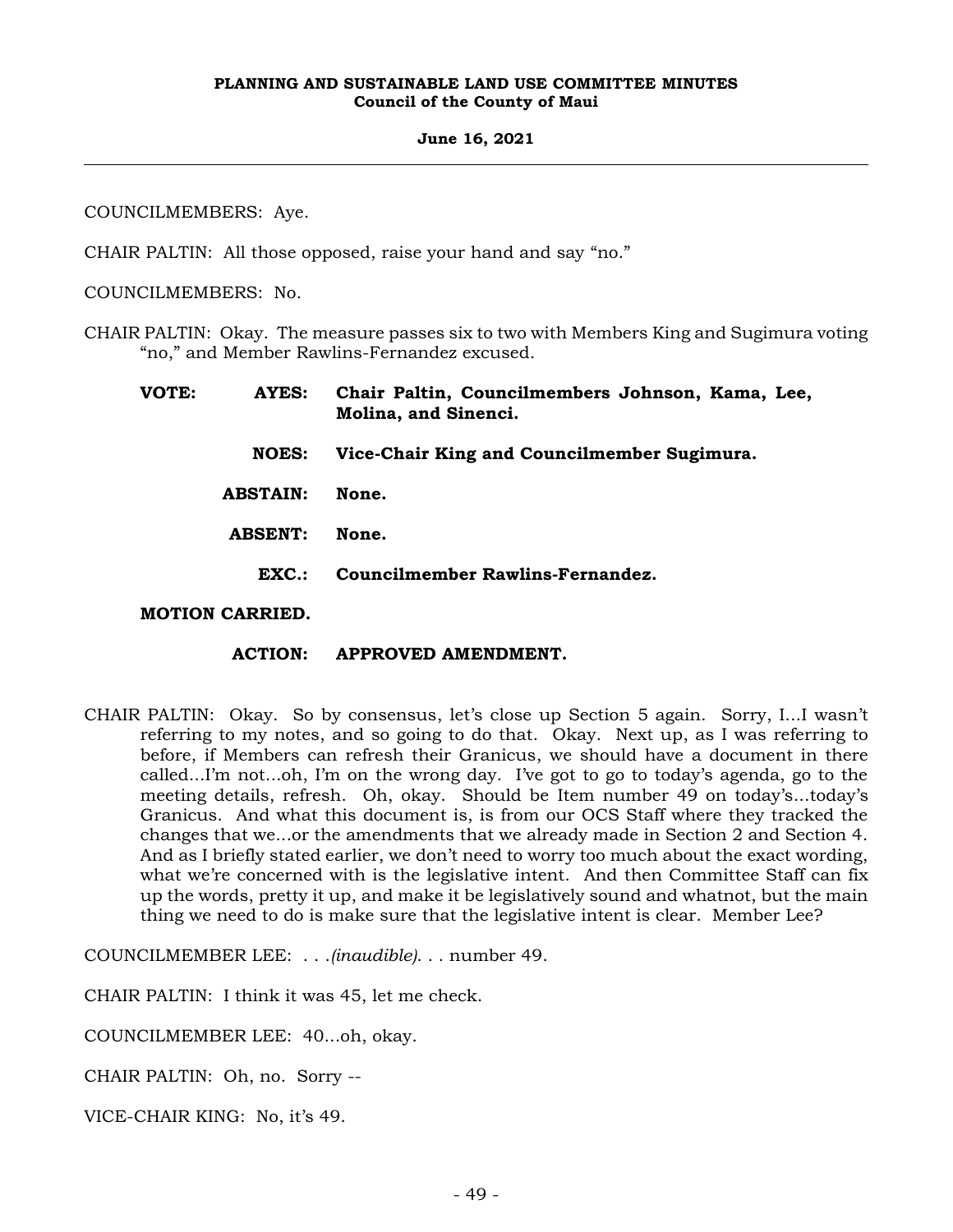# **June 16, 2021**

CHAIR PALTIN: -- 49.

- VICE-CHAIR KING: It's just that you have to refresh. It doesn't show on the previous version of Granicus.
- CHAIR PALTIN: Yeah. Today's...today's meeting details, number 49. So if Members want to go through these really quick and make sure that our legislative intent in the amendments that we made on the first go around are...are correct, then we can put it in the hands of our capable Staff. And just a note for the very first one on Section 2, that was the one where Director McLean had said we should check with Tara Owens. And so the blue wording in there was what I believe Tara Owens suggested instead of the red crossed out wording. So that was marked as a revisit. Would you folks like a five- to ten-minute recess to look these over, print them out, and then we can come back if folks have any problems with these? Yeah?

COUNCILMEMBER SUGIMURA: Thank you.

CHAIR PALTIN: Okay. Let's come back at say…is ten minutes enough, or you want a little longer? Ten minutes should be good? Okay. Let's come back at 12:51. You guys can print it out, look it over, and see if there's anything legislative intent that wasn't captured in the amendments that we made on the first go around. So we'll come back at 12:51 today. Meeting is in recess for ten minutes. . . *.(gavel)*. . .

**RECESS: 12:41 p.m.**

# **RECONVENE: 12:54 p.m.**

- CHAIR PALTIN: . . *.(gavel)*. . . Thank you, Members and public, for that brief recess for Members to print out and quickly review the track changes that we made on our first go around of amendments. There were...if you look at your sheet, in yellow on the side, those were the items that we worked on that we marked to revisit. Everything else, the legislative intent should be clear. And we can go through them in the order that they're given, whether it's revisit or the legislative intent isn't clear, and we're starting with Section 2. So the first one was marked as a revisit. And right before we came on, Chair Lee had a question, and I'm not sure who...I guess Director McLean or Ms. Maydan maybe could answer the question. She was asking if this policy...and...and I got the actual language from Tara Owens that we had to fix, but she was asking if this policy would preclude the work for the Kahana Bay t-groins. So I don't know if that's Ms. Maydan or Director McLean.
- MS. MCLEAN: Thanks for the question. I...I...looking at the wording from that perspective, I think it could. I don't think that was the intent at all. I think the intent was related to habitable structures and new development, not...not structures that would be part of beach restoration. So I do agree that the...that the wording in that context could...could preclude that, but I don't believe that was the intent when it was drafted. I think the intent was to support the...the shoreline rules amendments that we are proposing for habitable structures.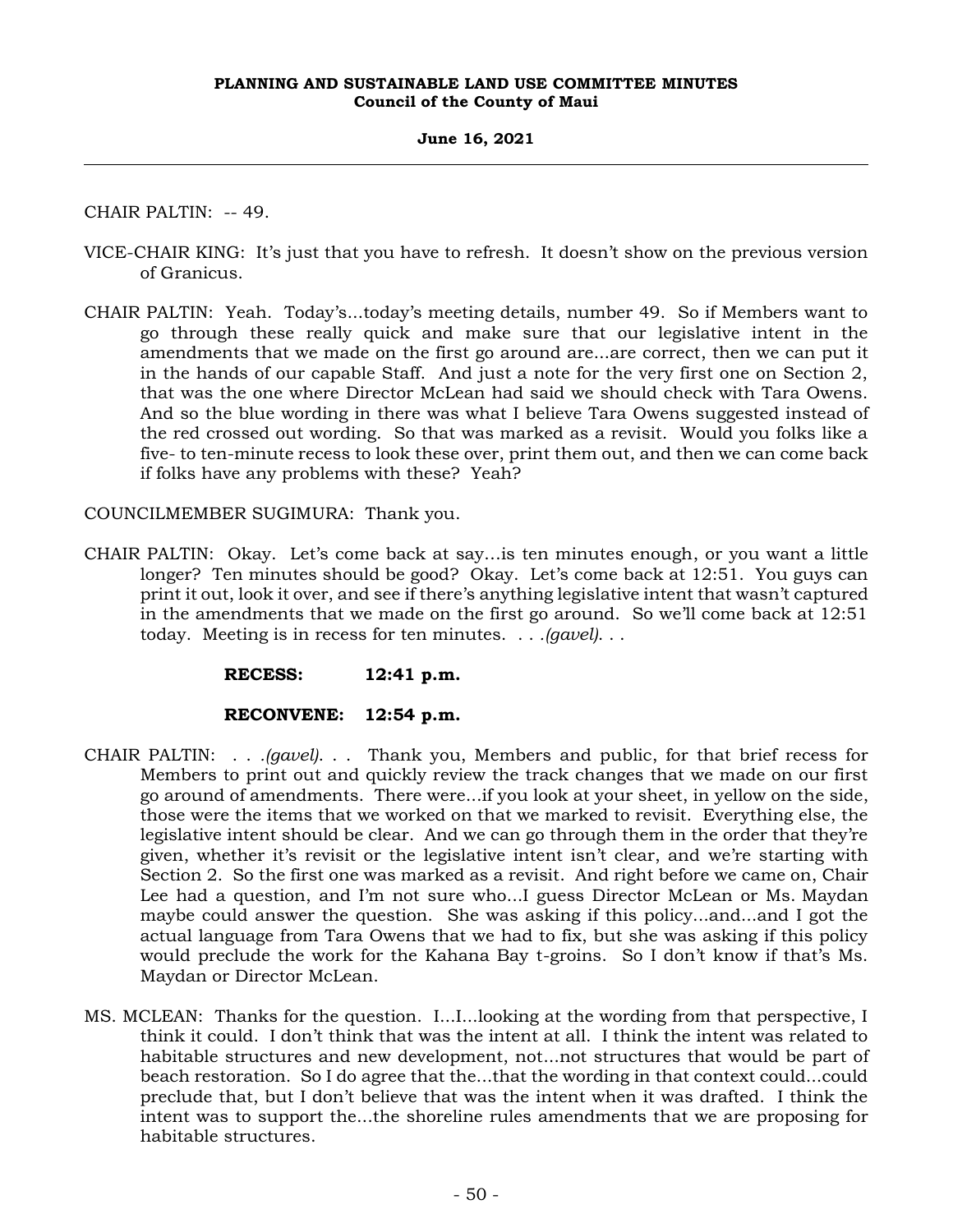#### **June 16, 2021**

- CHAIR PALTIN: Okay. So maybe it can be fixed by saying new habitable permanent structures?
- MS. MCLEAN: Yeah, or keep the...keep it as it's written, and to add something like this shall not apply to structures that are part of a beach restoration project. Because there could be other structures that aren't habitable, I can't think...you know, like...oh, I...I can't think of anything offhand, but like a storage shed, but still we...we wouldn't want those in the...in the...within the SLR-XA either.
- CHAIR PALTIN: Minimize impacts from future coastal erosion.
- MS. MCLEAN: I think maybe adding a sentence at the end that this shall not apply to structures that are part of an approved beach restoration project.
- CHAIR PALTIN: Okay. And just to clarify, seawalls or shoreline hardening, could those ever be considered part of a beach restoration project? Okay. All right. I'm okay with that language then. Thank you. And...and I did find the response from Tara Owens, that part that says, "and current sea level rise exposure area" it should say, "in order to minimize the impacts from future coastal erosion, new permanent structures must be located landward of the State recognized SLR-XA for coastal erosion rise...coastal erosion sea level rise, except a minimum buildable area shall be provided to allow for reasonable development," and then that sentence that Director McLean said, that this shall not apply to...you all know what she said.

COUNCILMEMBER LEE: Beach restoration --

CHAIR PALTIN: Okay.

COUNCILMEMBER LEE: -- structures, yeah.

CHAIR PALTIN: Beach restoration structures approved...something approved, beach restoration...

COUNCILMEMBER LEE: Yeah, that are a part of an approved.

CHAIR PALTIN: That are part of an approved beach restoration.

UNIDENTIFIED SPEAKER: Project.

CHAIR PALTIN: Okay. Member King?

VICE-CHAIR KING: Yeah, just why did they...why did...why did we change it from the erosion hazard line? Just...is it because we haven't approved that yet?

CHAIR PALTIN: This was the...the wording suggested by Tara Owens, who's the...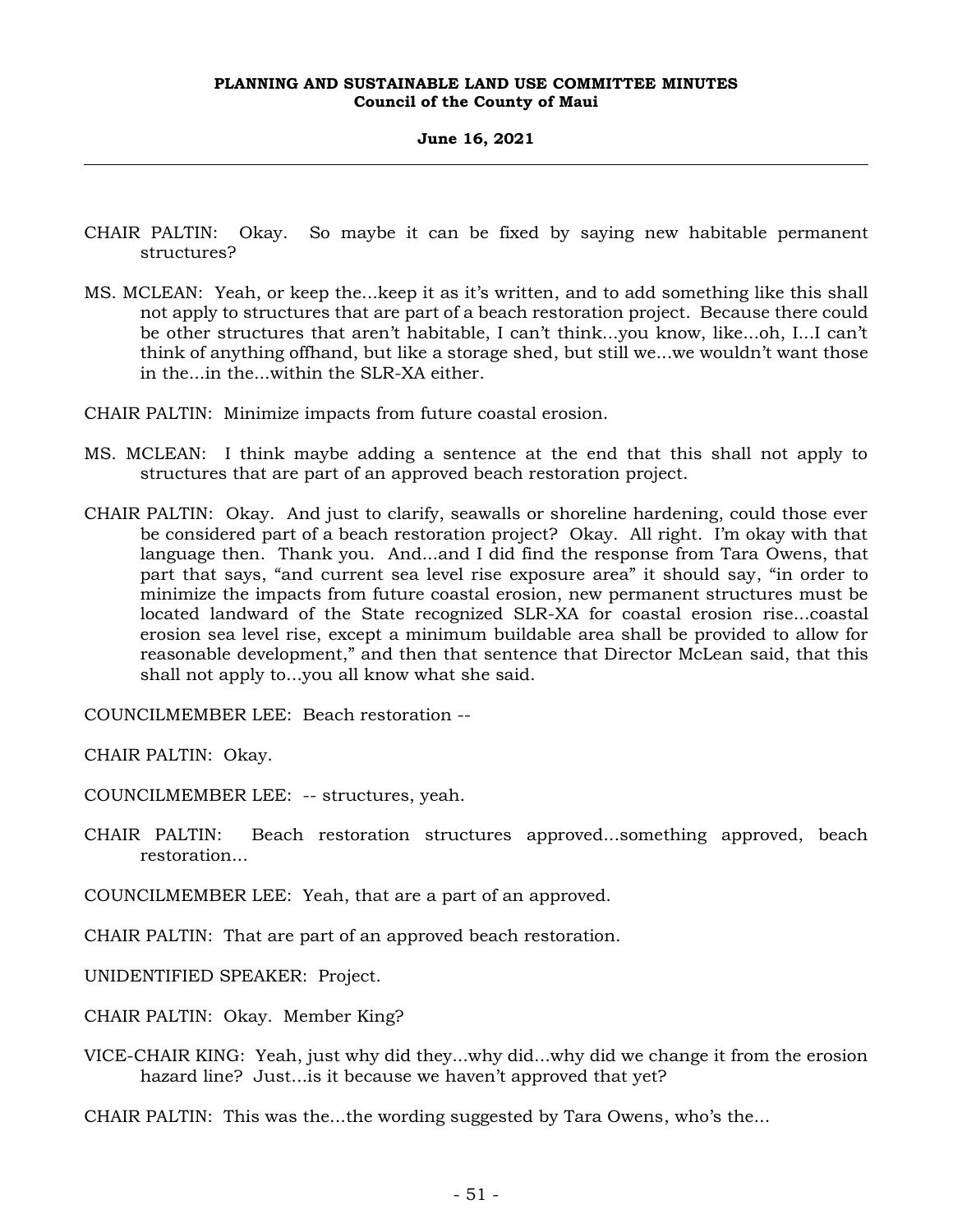#### **June 16, 2021**

- VICE-CHAIR KING: No, I know who Tara is, but I'm just wondering what...because, Department, isn't the erosion hazard line higher up than the sea level rise, or is it vice versa?
- CHAIR PALTIN: Director McLean? Or Ms. Maydan.
- MS. MCLEAN: Yeah, let me look at the language again.
- VICE-CHAIR KING: And is that erosion hazard line, is that something that has yet to be approved?
- MS. MCLEAN: The erosion hazard line and the sea level rise viewer were adopted by the...the State Climate Commission. But the erosion hazard line and the sea level rise exposure area are different things, but they work hand in hand. The erosion hazard line is the red line, and that's what we are using as the basis for the shoreline setbacks, the erosion hazard line with coastal erosion. The sea level rise exposure area extends beyond that in some cases, and is...and is seaward of that in some cases, but we're using the...the erosion hazard line.
- VICE-CHAIR KING: Okay. So yeah, I'm just wondering why we're...if we have that as a County designation, why would we revert to a State...because it...because the way it reads right now, it's landward of the erosion hazard line and current sea level rise exposure area, so it's got both of them. But if we take the hazard...erosion hazard line out of there, then it's just the sea level rise exposure area, and those are...I guess they cross over each other in some areas?
- MS. MCLEAN: Well, the...so if you look at the sea level rise viewer, it has passive flooding, annual high-wave flooding, and coastal erosion, and the sea level rise exposure area combines all three. What we're looking at is coastal erosion with sea level rise.
- VICE-CHAIR KING: So if we use the State designation then we're cover...covering all three areas?
- MS. MCLEAN: The sea level rise exposure area covers all three. We're using the erosion hazard line with 3.2 feet of sea level rise. I...I think the intent of this change originally was right now, 3.2 feet is...is what's accepted, and that's the high end of the range that you can select on the sea level rise viewer, but that will likely change over time. So I think the intent was for this to be adjusted as the recognized maximum gets adjusted down the road.
- VICE-CHAIR KING: Okay. No, I understand that part, what I...what I asking about was changing the erosion hazard line, taking that out...which was the proposal that Chair Paltin was just discussing is taking out the erosion hazard line and replacing it with a State designation? The sea level rise...
- CHAIR PALTIN: Well, I think we had agreed to consult with Tara Owens, who's an expert in this subject, and this was her recommendation. Took it. And should read, in order to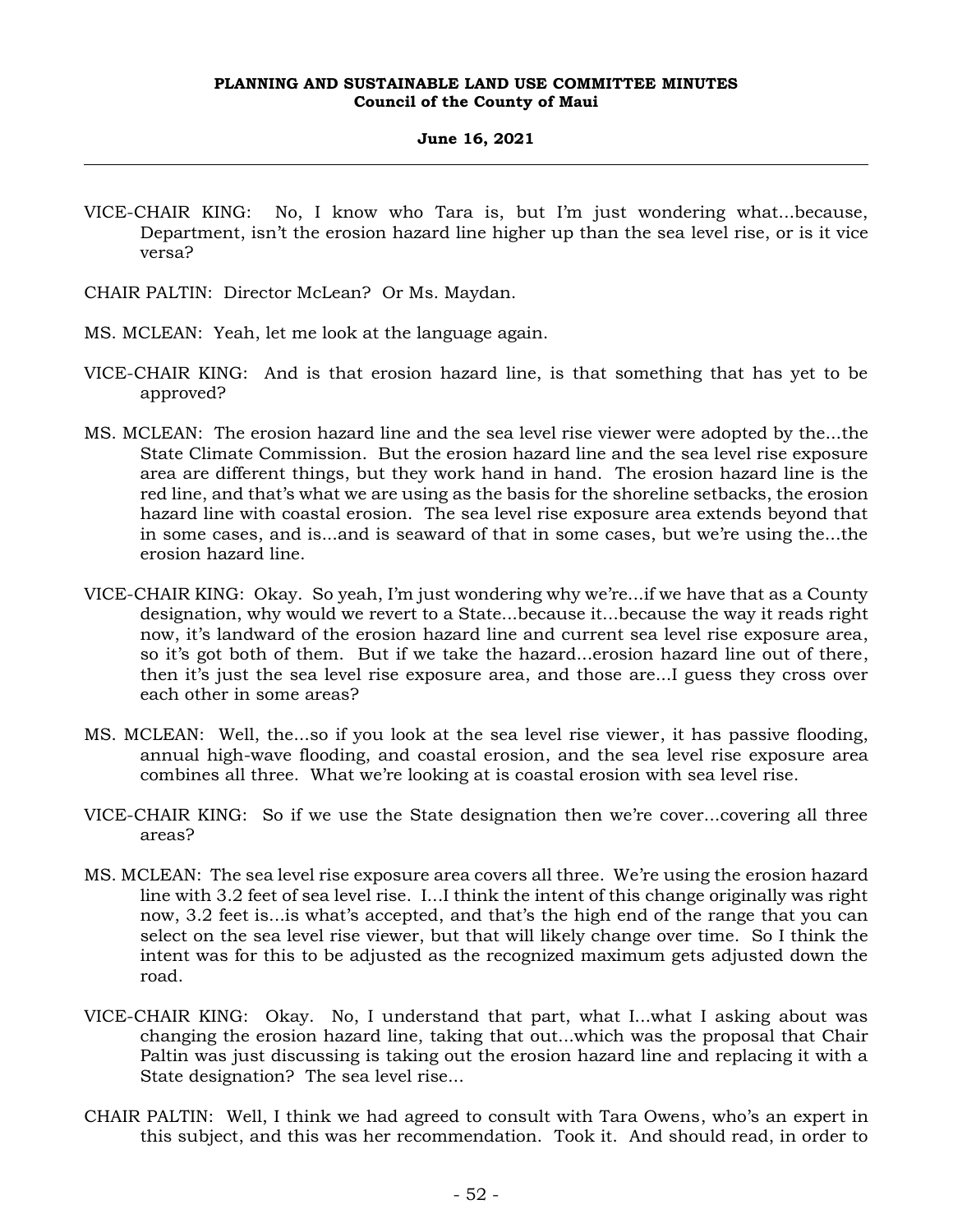#### **June 16, 2021**

minimize the impacts from future coastal erosion, new permanent structures shall be located landward of the State recognized SLR-XA for coastal erosion, except a minimum buildable area shall be allowed...provided to allow for a reasonable development. And then that add-on sentence, I think we...we like that, or we're okay with it. And we don't have Tara Owens on the call, so...

- VICE-CHAIR KING: Yeah. No, I just was wondering what the...you know, getting input from the Department on the difference between the State recognized SLR-XA and...and our County erosion hazard line, which was something new I think that we...we just developed recently.
- CHAIR PALTIN: Okay. I think I saw Member Rawlins-Fernandez's hand up.
- COUNCILMEMBER RAWLINS-FERNANDEZ: Mahalo, Chair. The comment I was going to make was about it...Director McLean already made, just about --

CHAIR PALTIN: Oh.

- COUNCILMEMBER RAWLINS-FERNANDEZ: -- like not putting in the number of feet to keep it flexible so that when it changes, it can change as well, and it's not fixed at the 3.2.
- CHAIR PALTIN: Okay. So shall we take a vote on this revision with the wording proposed by Tara Owens, and the additional sentence proposed by the Director to amend this amendment? I'll entertain a motion.

COUNCILMEMBER SUGIMURA: So move.

- CHAIR PALTIN: Moved by Member Sugimura, seconded by Member Rawlins-Fernandez. All those...discussion? Member Sinenci?
- COUNCILMEMBER SINENCI: Chair, can you...sorry, can you go ahead and read the...the wording again?
- CHAIR PALTIN: Okay. If Member Lee would help me with that last sentence, it looked like she had it written down. It should read, in order to minimize the impacts from future coastal erosion, new permanent structures shall be located landward of the State recognized SLR-XA for coastal erosion, except a minimum buildable area shall be provided to allow for reasonable development. And then Member Lee said...
- COUNCILMEMBER LEE: This shall not apply to structures that...wait, beach restoration structures that are approved.

COUNCILMEMBER SINENCI: Thank you.

CHAIR PALTIN: Okay. Member King?

VICE-CHAIR KING: Yeah, thank you. Do we have a...I mean, I...I know in the erosion hazard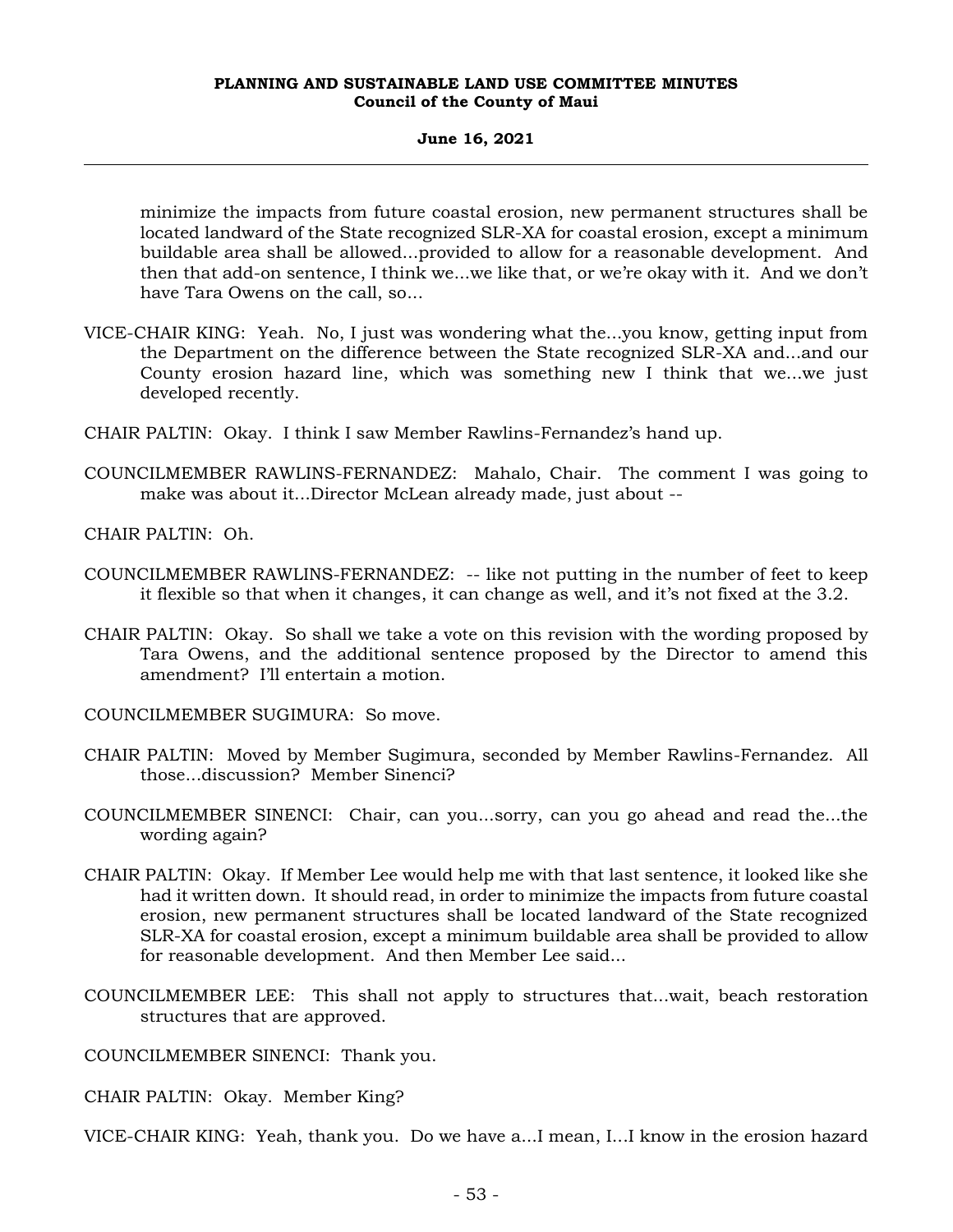# **June 16, 2021**

line, there's a definition of...of minimum buildable area, but if we take that out, do we have a definition of minimum buildable area?

- CHAIR PALTIN: Director McLean? Or Ms. Maydan.
- MS. MAYDAN: In this case, if...I do not believe we have a definition in the plan, but it would suffice a definition in the County Code.
- VICE-CHAIR KING: There is a County Code definition?
- MS. MAYDAN: Yes, I believe so.
- VICE-CHAIR KING: Okay.
- CHAIR PALTIN: Okay. Member Rawlins-Fernandez, you had your hand up?
- MS. MAYDAN: Oh, it is in the plan.
- COUNCILMEMBER RAWLINS-FERNANDEZ: Yeah, it's on page 166.
- MS. MAYDAN: On page 166.
- COUNCILMEMBER RAWLINS-FERNANDEZ: Yeah. Okay. That was going to be my first clarifying question is, I didn't hear that we were going to take out minimum buildable area. We're keeping that in?
- CHAIR PALTIN: Yeah. And the reason given the first time around, when we were going on Section 2 was, I guess, something about lawyers and property...
- COUNCILMEMBER RAWLINS-FERNANDEZ: Yeah. So on page 166, minimum buildable area or minimum buildable depth, the minimum is the minimum area or depth that a structure may be constructed from the shoreline as defined by the shoreline rules for the Maui Planning Commission Chapter 203. So that's the definition. And then my question was about the word reasonable. Who determines what reasonable is?
- CHAIR PALTIN: Ms. Maydan?
- MS. MAYDAN: Thank you, Chair. So that would be...I wish Director was answering this question because I do not process these permits and I don't want to misspeak. Oh, there she is.
- CHAIR PALTIN: Okay. Director McLean?
- MS. MCLEAN: I'm looking in the shoreline rules now to see if it defines reasonable development. It doesn't use that term in the shoreline rules. It says minimum buildable depth means the depth that a structure may be constructed taken from a line running makai of and parallel to the front yard or most landward setback, not to exceed a certain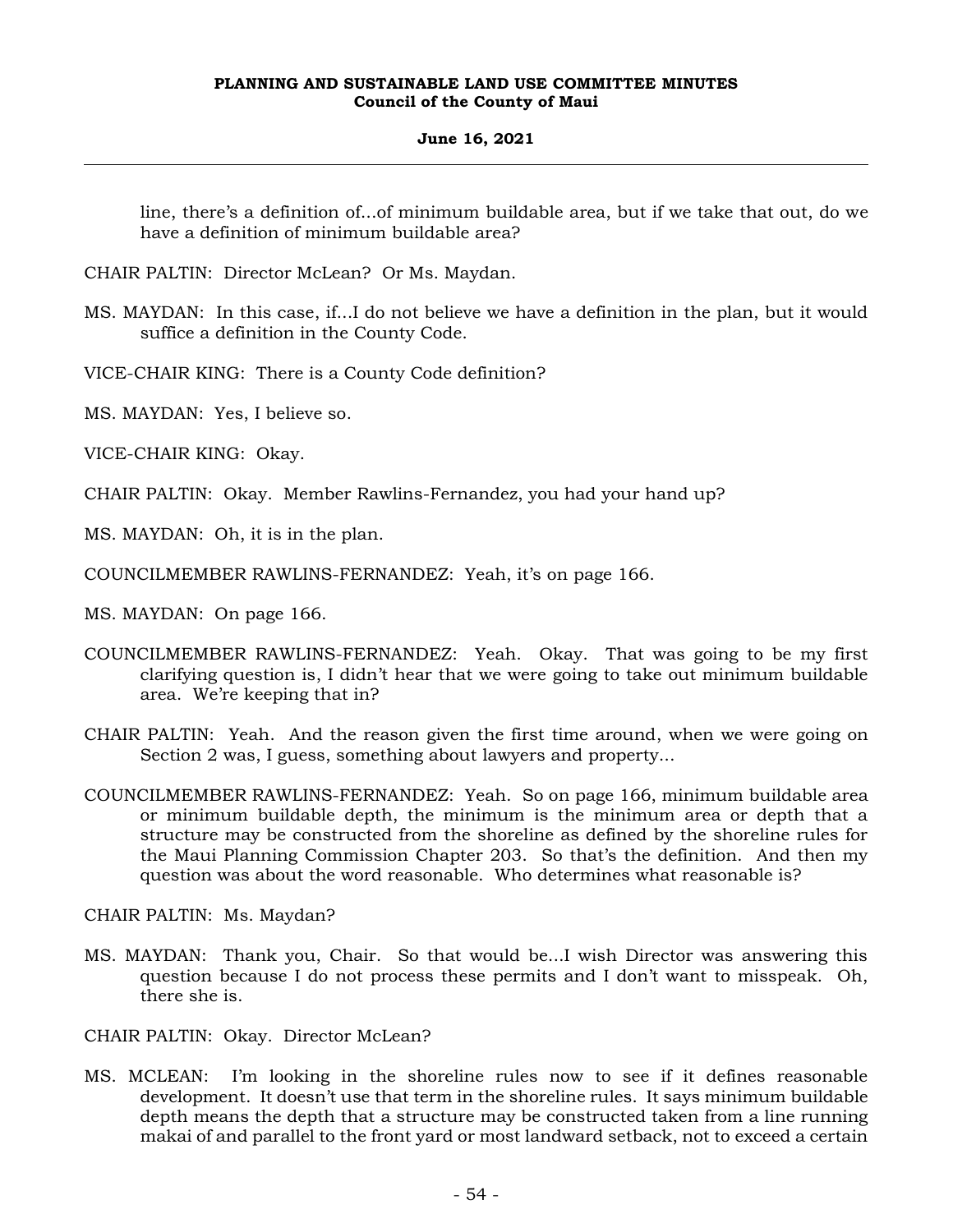### **June 16, 2021**

length. So it doesn't...it doesn't give the purpose, which is to allow some degree of development. I don't know, you know, reasonable could mean different things to different people. So if you want to take out reasonable and substitute it with minimal or some degree of, that would be accurate as well.

COUNCILMEMBER RAWLINS-FERNANDEZ: I...I don't think my question was answered. So who...who determines what reasonable is?

CHAIR PALTIN: I guess, Director?

COUNCILMEMBER RAWLINS-FERNANDEZ: The Planning Commission?

- MS. MCLEAN: Well, it...it's...what this action says is you have to build landward of the erosion hazard line except a minimum buildable area. And by saying it's a minimum buildable area, that means the potential for development is going to minimal. Reasonable, I don't really know that there would be a judgment call for that. I suppose that would come with the adoption of shoreline rules, and that depth would determine what the Commission feels is appropriate and reasonable. Right now it's 35 feet.
- COUNCILMEMBER RAWLINS-FERNANDEZ: Okay. Mahalo, Director. So what I'm hearing is that perhaps there should be a period after area. Instead of saying, shall be provided to allow for reasonable development, because that's just not defined, and just puts too much discretion there.
- MS. MCLEAN: Yeah, or a period after provided. Except a minimal...minimum buildable area shall be provided, period.
- COUNCILMEMBER RAWLINS-FERNANDEZ: Period. Sounds good. And I'm sorry, Chair, would you also repeat Chair Lee's amendment, proposed amendment?
- CHAIR PALTIN: It was actually Director McLean's suggestion. Director, do you mind repeating it one more time?
- MS. MCLEAN: This shall not apply to structures needed as part of an approved beach restoration project.
- COUNCILMEMBER RAWLINS-FERNANDEZ: Mahalo, Chair. I...I don't know if I support that last sentence. I'm going to think about it.
- CHAIR PALTIN: Okay.
- COUNCILMEMBER LEE: You want to explain why so we know? Vice-Chair?
- CHAIR PALTIN: Member Rawlins-Fernandez, were you done with your turn?
- COUNCILMEMBER RAWLINS-FERNANDEZ: Yes. Mahalo, Chair. I...I have to think about that.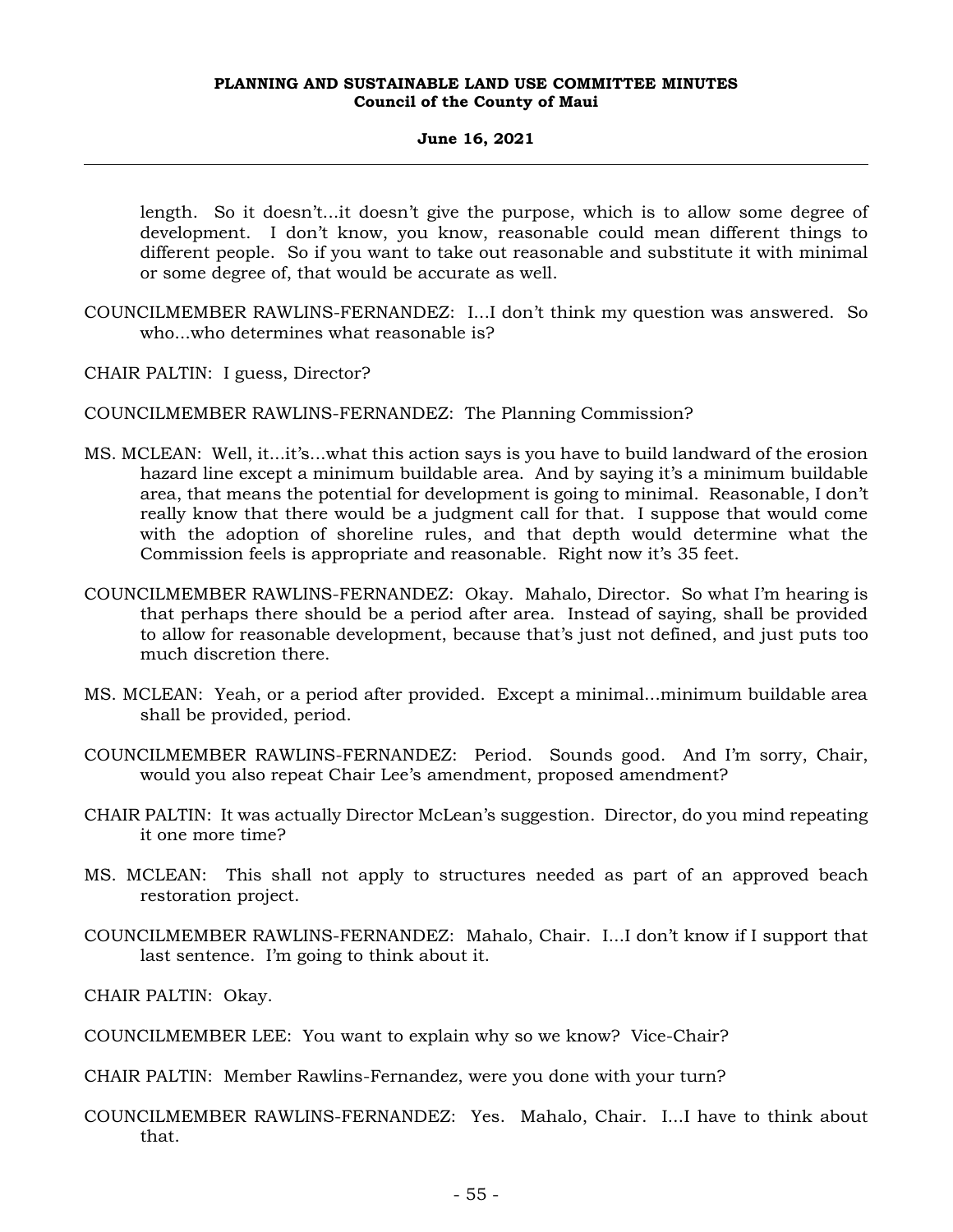#### **June 16, 2021**

CHAIR PALTIN: Okay. Member King?

- VICE-CHAIR KING: Okay. Just to follow up on that, what we're talking about as far as permanent structures that are actually part of the beach restoration, we're talking about potential t-groins and those kinds of structures? We're not talking about buildings, like we're not allowing additional buildings to be built, are we, through that statement?
- CHAIR PALTIN: That wasn't the intention, and neither...it was clarified, neither would seawalls or shoreline hardening qualify as restoration project. But would you like to hear that from Mr. Hopper or...
- VICE-CHAIR KING: No. Just similar to the idea of what reasonable development is, then the statement in that proposal was approved...you know, approved beach restoration. So who...approved by whom? I mean, is this approved by like a State entity or departments or the Council? Who would be approving?
- CHAIR PALTIN: For me, I would...I would imagine --

VICE-CHAIR KING: Is that...

- CHAIR PALTIN: -- you need State permits to build t-groins, but I see Director McLean may have an answer for us.
- MS. MCLEAN: A beach restoration project that involves structures like t-groins would require quite a number of permits, including a Department of the Army, the Army Corps of Engineers permits, State DLNR, Office of Conservation and Coastal Lands, Conservation District use permit, and County SMA and shoreline permits. So quite a number of permits would be needed.
- VICE-CHAIR KING: Then the only part of that really is the County...the County is the SMA, the rest of it sounds like it's State because it's in the water; is that correct?
- MS. MCLEAN: SMA and shoreline permits would be needed, yeah.
- VICE-CHAIR KING: Okay. And we have...in...in our Code, we having something that will prevent seawalls from being approved through an SMA permit?
- MS. MCLEAN: The...the current rules discourage seawalls, and the proposed rule amendments go much farther than that and allow existing permitted seawalls to be repaired, but prohibits them in other cases.

VICE-CHAIR KING: Okay.

- MS. MCLEAN: Prohibits new ones.
- VICE-CHAIR KING: Okay. All right. Thank you.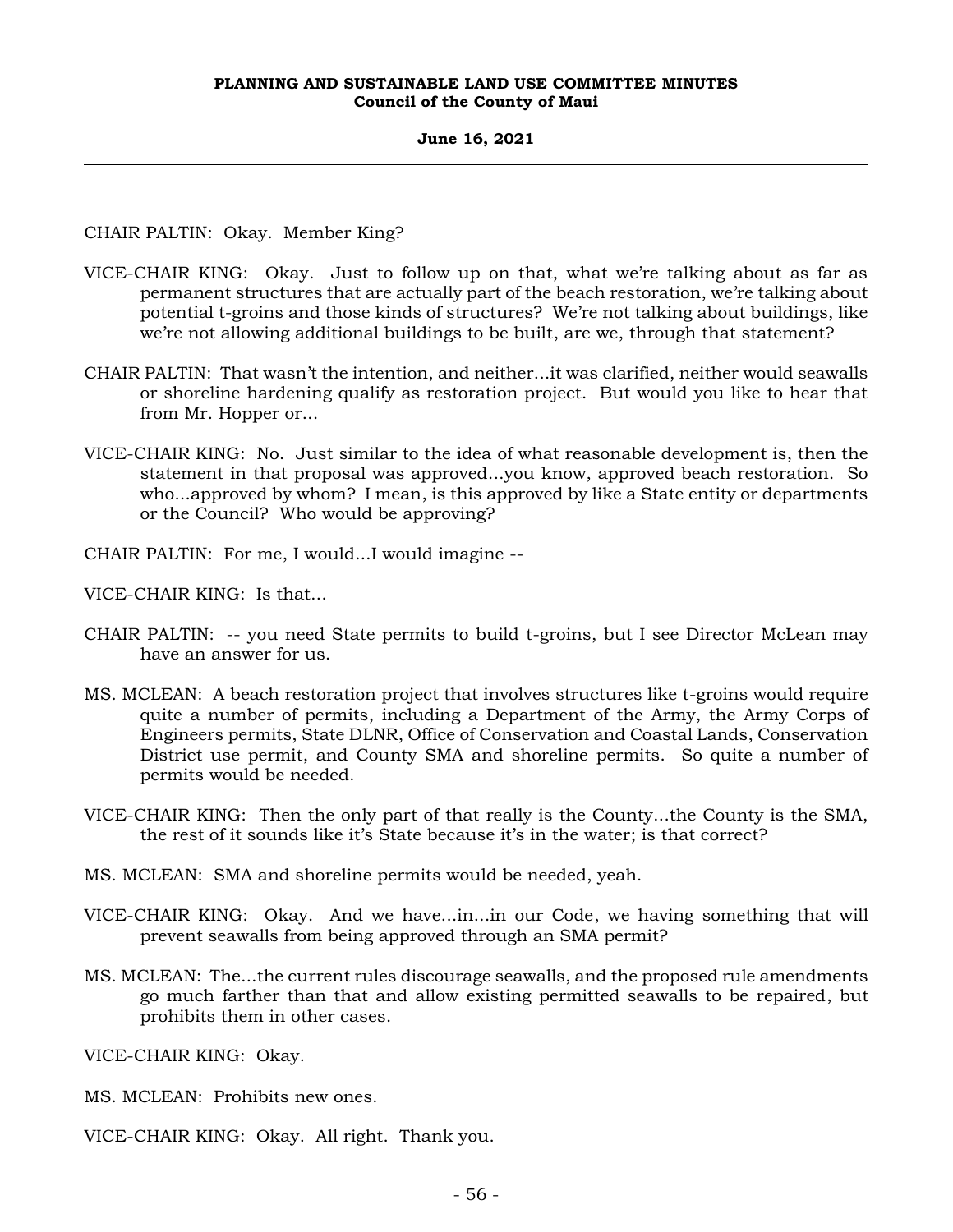# **June 16, 2021**

CHAIR PALTIN: Any more discussion? Member Rawlins-Fernandez?

COUNCILMEMBER RAWLINS-FERNANDEZ: Mahalo, Chair. So the motion on the floor is...oh. In order to minimize impact from future coastal erosion, new permanent structures shall be located landward of the erosion hazard line and current sea --

CHAIR PALTIN: Oh.

COUNCILMEMBER RAWLINS-FERNANDEZ: -- level rise exposure area, except for a minimum buildable area shall be provided.

CHAIR PALTIN: No, it was --

COUNCILMEMBER RAWLINS-FERNANDEZ: Oh.

CHAIR PALTIN: -- we got feedback from Ms. Owens --

COUNCILMEMBER RAWLINS-FERNANDEZ: Oh, okay.

- CHAIR PALTIN: -- and her...hers was, in order to minimize the impacts from future coastal erosion, new permanent structures must be located landward of the State recognized SLR-XA for coastal erosion, except a minimum...a minimum buildable area shall be provided. And then I think if you want it to stop there and then do the second sentence or whatever, you'd need to propose an amendment because that wasn't the original motion.
- COUNCILMEMBER RAWLINS-FERNANDEZ: Okay. So I move to amend striking the last five words of the sentence, "to allow for reasonable development," and to not include the last sentence.

VICE-CHAIR KING: Second.

- CHAIR PALTIN: Okay. It's been moved by Member Rawlins-Fernandez and seconded by Member Sinenci. Discussion? Member Rawlins-Fernandez?
- COUNCILMEMBER RAWLINS-FERNANDEZ: Mahalo, Chair. So yeah, so for the last five words, to allow for reasonable development, that discussion with the Director, it...it's not necessary and may just add for more confusion instead of clarity. So striking that would help to make it less grey. And then the last sentence, I think that's...it...it almost undermines the whole purpose of the policy where we're trying really hard to make a statement that structures should no longer be developed in...along the shoreline. And so if...if a structure is developed later is something that we can revisit at that appropriate time. Mahalo, Chair.

CHAIR PALTIN: Member Lee?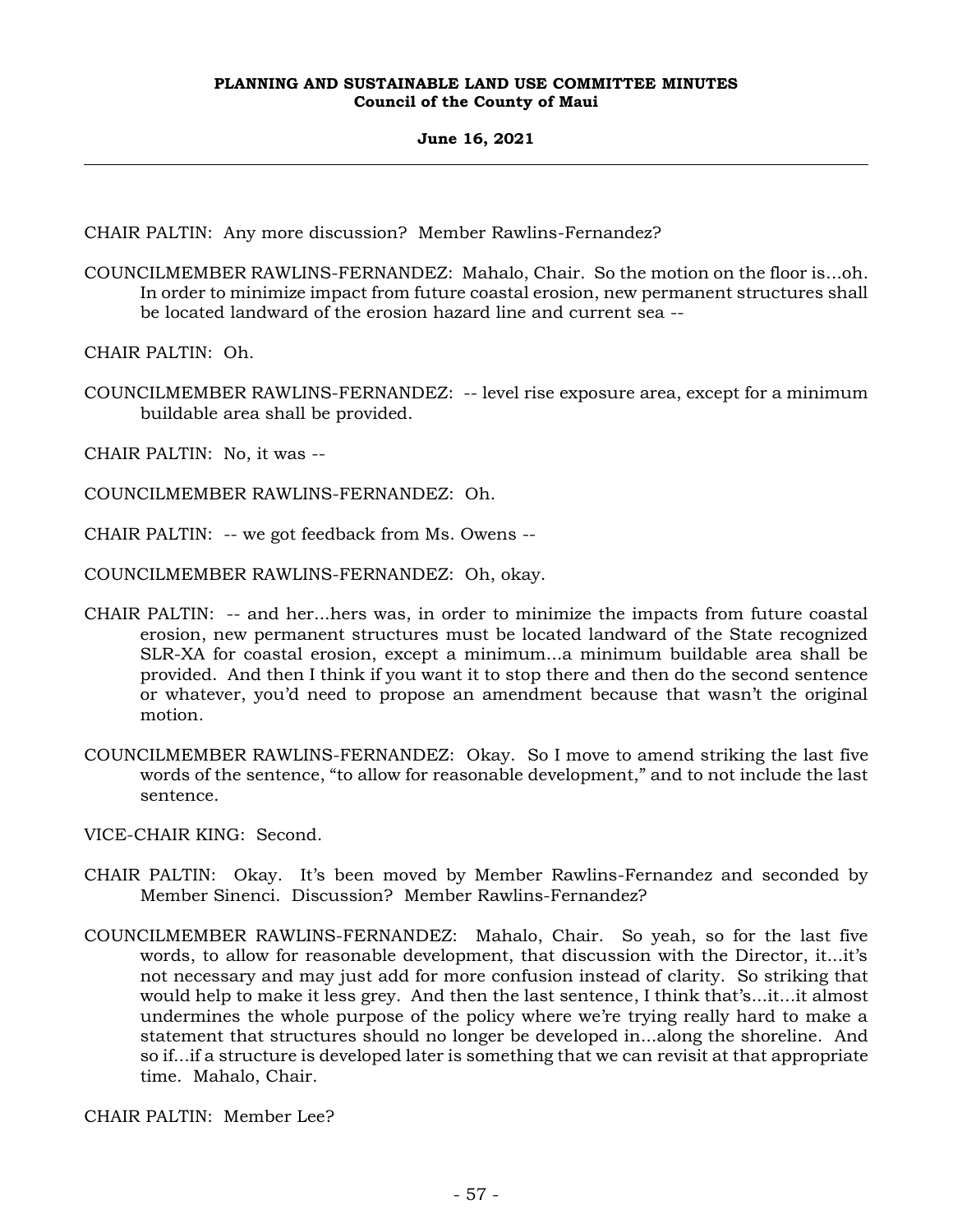#### **June 16, 2021**

COUNCILMEMBER LEE: So Member Rawlins-Fernandez, so you're saying that beach restoration structures should not be allowed? That sentence you're asking for, that sentence to be deleted? Okay. Chair, what if we agree with the first part of her amendment, but not the second?

CHAIR PALTIN: Member Rawlins-Fernandez, do you mind making...splitting it into --

COUNCILMEMBER RAWLINS-FERNANDEZ: I can separate.

CHAIR PALTIN: -- two amendments, one at a time? Okay.

COUNCILMEMBER RAWLINS-FERNANDEZ: Yes.

CHAIR PALTIN: Would you withdraw right now the first amendment so we can be clean, I guess?

COUNCILMEMBER RAWLINS-FERNANDEZ: Sure.

- CHAIR PALTIN: Okay. So withdraw of the first amendment, Member Sinenci withdraws the second, and we're starting on amendments from scratch.
- COUNCILMEMBER RAWLINS-FERNANDEZ: Okay. I move to amend striking the last few words of the sentence, to allow for reasonable development.

CHAIR PALTIN: Okay. It's been moved by --

COUNCILMEMBER LEE: Second.

CHAIR PALTIN: -- Member Rawlins-Fernandez and seconded by Member Lee. Do we need discussion on this portion? No? Okay. All those in favor of the amendment as stated, raise your hand and say "aye."

COUNCILMEMBERS: Aye.

CHAIR PALTIN: Amendment passes unanimously. Oh, I don't see Member Kama so I will say three, four, five, six...

COUNCILMEMBER LEE: No, she's here.

CHAIR PALTIN: Oh, she's here? Member Kama? Oh, I just don't see you on my computer. Sorry. Okay. So amendment passes unanimously.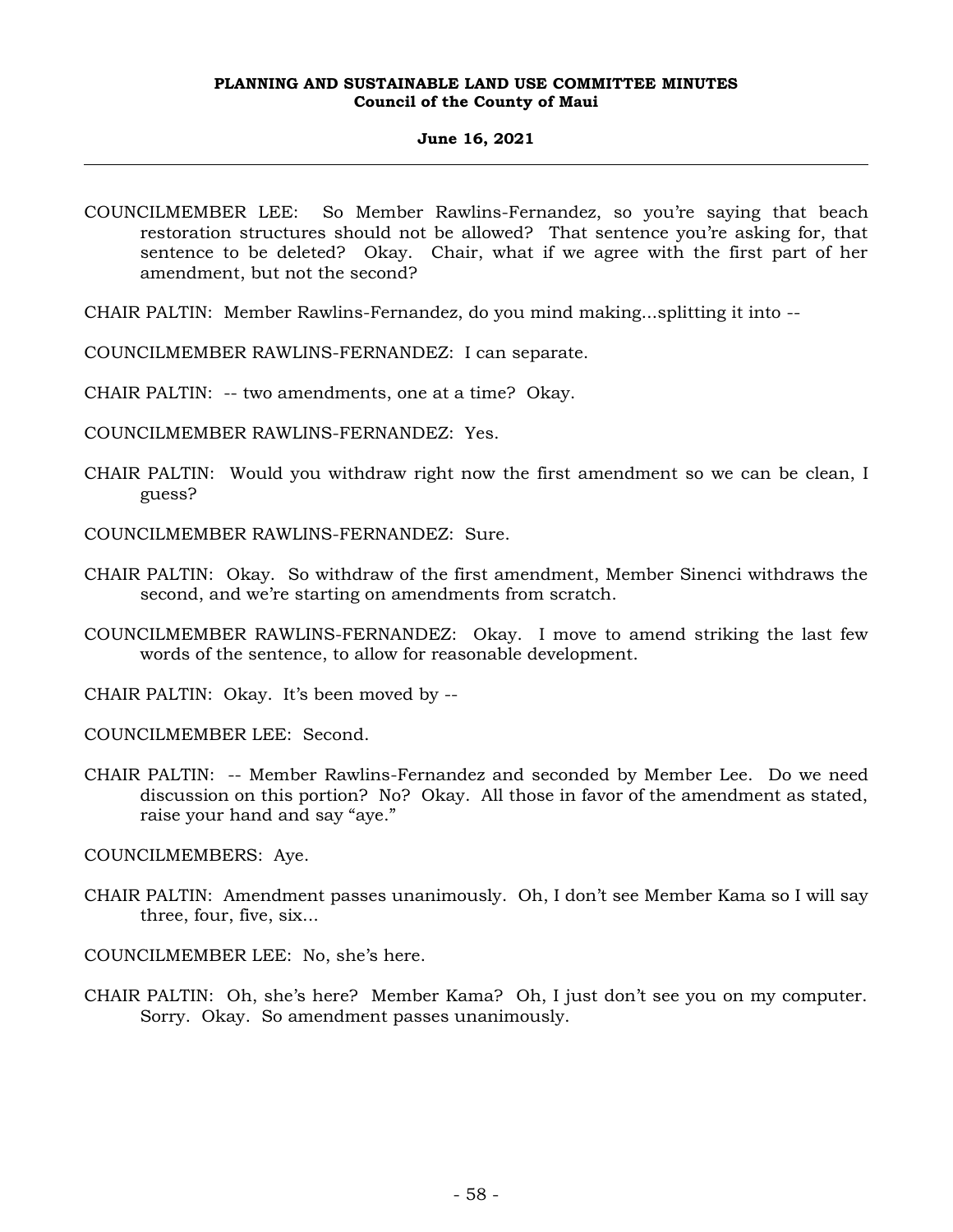**June 16, 2021**

**VOTE: AYES: Chair Paltin, Vice-Chair King, Councilmembers Johnson, Kama, Lee, Molina, Rawlins-Fernandez, Sinenci, and Sugimura. NOES: None. ABSTAIN: None. ABSENT: None. EXC.: None.**

# **MOTION CARRIED.**

# **ACTION: APPROVED TO AMEND AMENDMENT.**

CHAIR PALTIN: Okay. Member Rawlins-Fernandez?

- COUNCILMEMBER RAWLINS-FERNANDEZ: Mahalo, Chair. I move to strike the last sentence, this shall not apply to structures needed for beach restoration.
- CHAIR PALTIN: Moved by Member Rawlins-Fernandez to amend, seconded by Member Sinenci.

VICE-CHAIR KING: Point of order.

CHAIR PALTIN: Okay.

VICE-CHAIR KING: It's not on there, so we can't...there's nothing to take off, it's not on there. It would be up to somebody else to make a motion to add it.

CHAIR PALTIN: Oh, that was part of the original motion by Member Sugimura.

VICE-CHAIR KING: But we didn't...we didn't vote on that one, did we?

- CHAIR PALTIN: Yeah, that's the main motion made by Member Sugimura. It was amended once.
- VICE-CHAIR KING: . . .*(inaudible)*. . . Okay. I see.

CHAIR PALTIN: Okay.

VICE-CHAIR KING: Sorry about that.

CHAIR PALTIN: So this is...the first amendment passed, that's out of the way. The second amendment is to take off that sentence suggested by Director McLean to address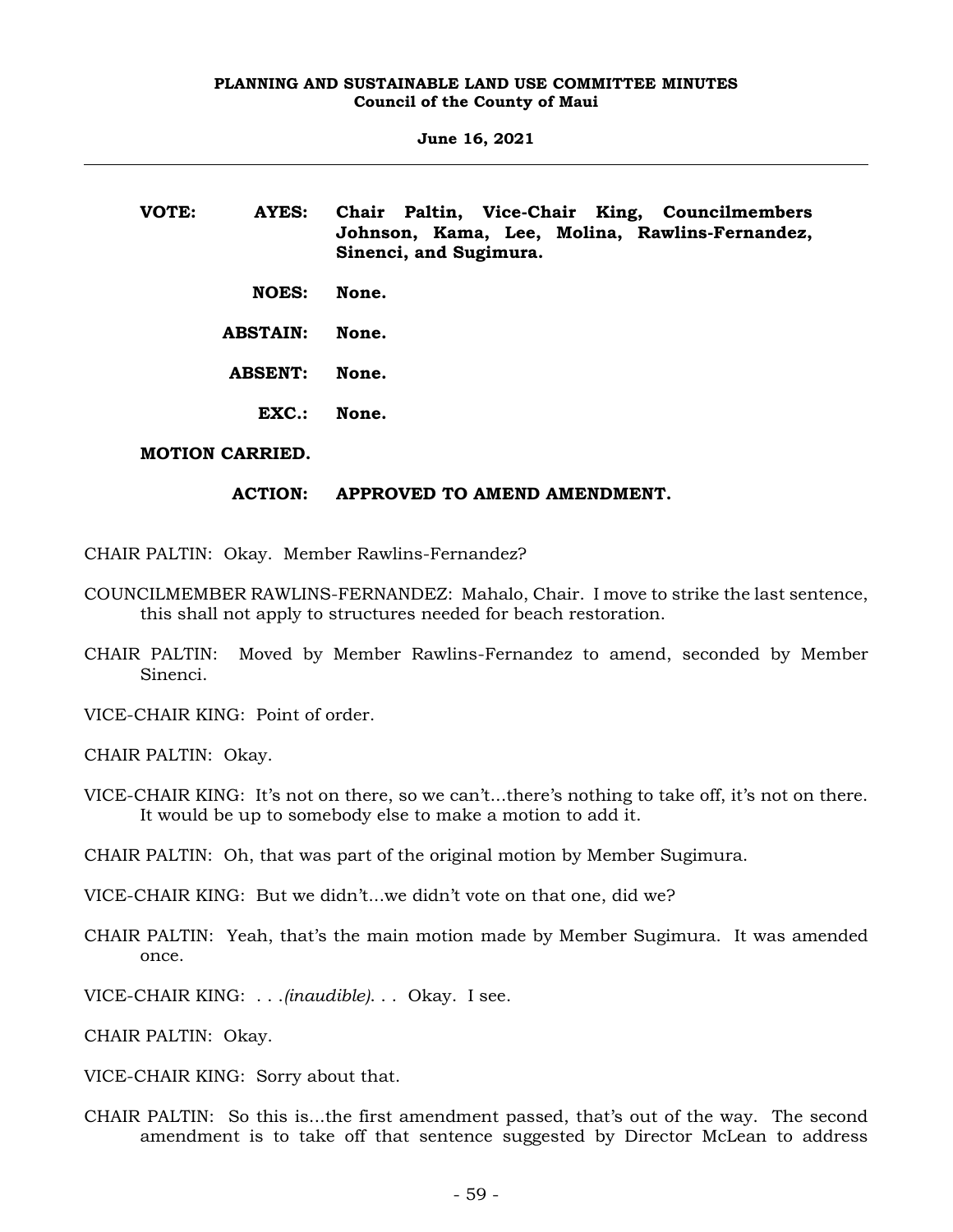# **June 16, 2021**

Member Lee's concerns. Discussion? Member Rawlins-Fernandez? Or did you already make your point or did you want to...okay. She already made her point. Member Sinenci?

- COUNCILMEMBER SINENCI: Yeah, I believe the Director said that they can still go ahead with the t-groins but they're going to have to go through the different permitting processes with the State as well as DLNR?
- CHAIR PALTIN: I don't think if we take this out that they'll be able to because the community plan in the SMA area is binding, if that's the right word. Or Ms. Maydan, can you answer that question for Member Sinenci?
- MS. MAYDAN: Yes, Chair. I believe you're representing correctly what Director McLean said, that...she stated that the intent of this policy was not to stop construction of structures related to beach restoration projects, that she saw that this policy could in effect do that. Yeah, it could create a problem.
- CHAIR PALTIN: For folks that would like to build t-groins?
- MS. MAYDAN: Correct.
- CHAIR PALTIN: Okay. All right. Does that satisfy your question, Member Sinenci?
- COUNCILMEMBER SINENCI: Thank you, Chair.
- CHAIR PALTIN: Any further discussion, questions, comments? Shall we take the vote or...I just had a...oh, okay, go ahead, Member King.
- VICE-CHAIR KING: I just had a question about the...the proposal, is the idea to prevent even the t-groins, Member Rawlins-Fernandez? Or...or buildings and seawalls. Is it any kind of permanent...because I think that's the problem is that the idea of taking out permanent structures would...would prevent the t-groins. So I just wanted to know if that's what you're wanting to prevent as well.
- CHAIR PALTIN: Okay. Member Rawlins-Fernandez?
- COUNCILMEMBER RAWLINS-FERNANDEZ: Mahalo, Chair. Yeah, so I know this has been a hotly...the t-groins issue has been a hotly debated issue. So if the...anyone requesting to do a t-groin through the State and not through the County through a CFD, that would prevent them from even starting that process? I guess that's --
- VICE-CHAIR KING: Okay.
- COUNCILMEMBER RAWLINS-FERNANDEZ: -- a question for Ms. Maydan.
- VICE-CHAIR KING: Yeah. I...I...yeah, because...because it sounds like if we pass it without that other sentence in there, that they wouldn't even be able to come to us for a permit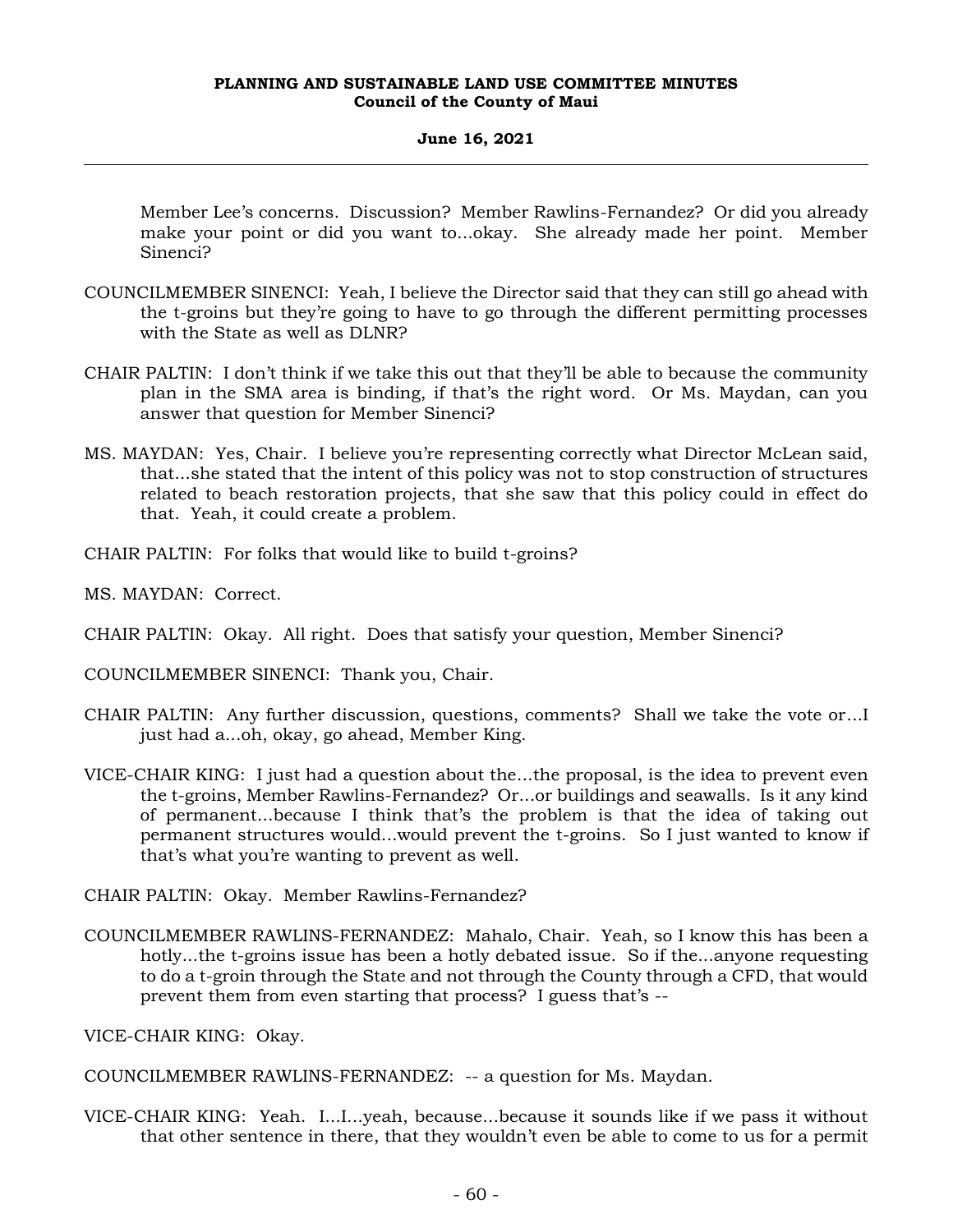# **June 16, 2021**

for t-groins. Because that's what permanent structure...wouldn't that be considered a permanent structure makai of the...of the line...the SLR-XA line? Director?

CHAIR PALTIN: Director?

MS. MAYDAN: I believe...

CHAIR PALTIN: Or Ms. Maydan?

MS. MAYDAN: She...I...

CHAIR PALTIN: Go ahead, Ms. Maydan. Oh, or Director.

VICE-CHAIR KING: Director McLean.

CHAIR PALTIN: Somebody.

MS. MCLEAN: Jen, go ahead.

CHAIR PALTIN: Go ahead.

MS. MAYDAN: I was going to say, Director should respond.

CHAIR PALTIN: Okay. Go ahead, Director.

MS. MCLEAN: Okay. What was the question again? I've gotten so...

- VICE-CHAIR KING: My question is if we...if we don't put that sentence in, is there...does that just eliminate all forms of any kind of permanent structure like t-groins if we don't make that exception?
- MS. MCLEAN: New permanent structures shall be located landward of the erosion hazard line, except a minimum buildable area shall be provided.
- VICE-CHAIR KING: Does that still allow, you know, if they...if the...the Kahana group for instance wants to come to the County and request a permit for t-groins or would they ever even come to the County since it's in the ocean?
- MS. MCLEAN: Well, I think it...it could be argued that we would not be able to issue an SMA permit for the work within County jurisdiction for t-head groins because it would conflict with this policy or this action in the plan. New permanent structures shall be located landward of the erosion hazard line. In this case they would be located seaward of the erosion hazard line. So I think it...it could be interpreted to mean that you can't do structures like...like groins or breakwaters.
- CHAIR PALTIN: Point of information, if I could. What if the wording was amended to allow this shall not apply to County funded CFD structures needed as part of an approved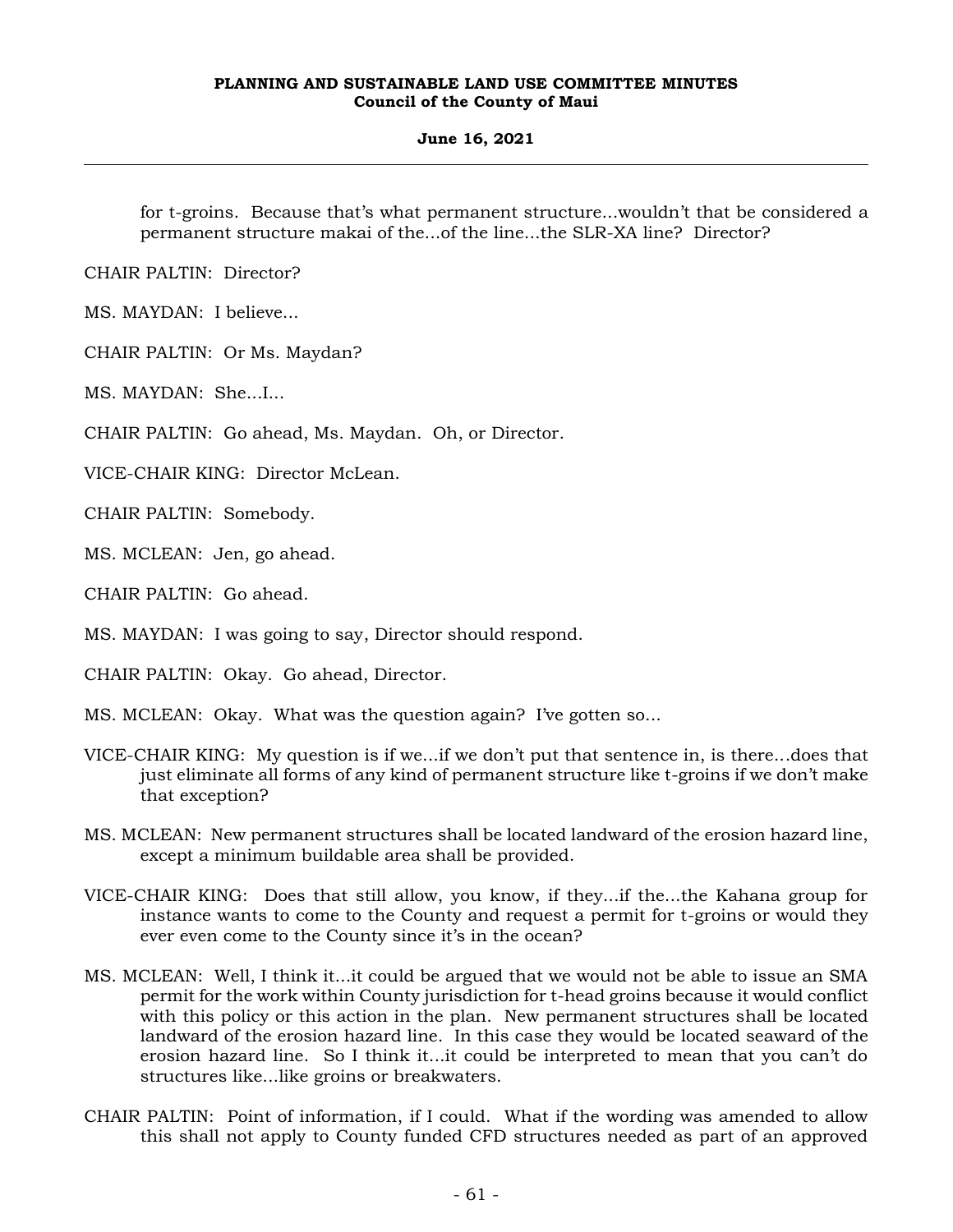### **June 16, 2021**

restoration project? So that if anybody is applying for this not in concert with the County, then they couldn't do it; but if they're working with the County and doing a CFD and we can dictate the terms, then it would be allowed.

- VICE-CHAIR KING: I don't...I don't...a CFD doesn't...does that qualify as County funding? Because I thought the CFD was the community would fund it, it's not County funding.
- CHAIR PALTIN: Okay. County CFD process. This shall not apply to the County CFD process.
- COUNCILMEMBER RAWLINS-FERNANDEZ: So then it would be only by the County, and the County would need to pay for the maintenance of it. So the initial construction would be taxed from the property owners, but after the initial construction is paid off via our bonds...oh, from our bonds, maintenance would then be carried...the cost of maintenance would be carried by all taxpayers after that.
- VICE-CHAIR KING: Okay. I thought it was --

CHAIR PALTIN: So --

- VICE-CHAIR KING: -- DLNR since it's in the ocean.
- CHAIR PALTIN: -- what I was working on with the PAF I had was criterias [*sic*] for these types of CFDs particularly, not the standard CFDs like roads, wells, and whatnot where liability and upkeep and maintenance would be a part of the criteria that the community group for...and some other criterias [*sic*] such as, you know, a commitment to managed retreat and things like that. And if they don't make those commitments, they don't meet the criteria for the CFD. So that's kind of what...what I was working on with OCS on a path that I was creating. So it's...it's kind of fluid right now. I think Member Sugimura, that's in her Committee, and she I think is also working with Staff on path criteria. So Member Sugimura, did you want to clarify the things that you're working on?
- COUNCILMEMBER SUGIMURA: Yeah. So right now we have with the Planning Department and Curt de Crinis, who has come up with a method so that the maintenance and the whole structure of how the CFD would happen and the t-groins, if that's going to be the decision, would come from the community that's making the request. So it's kind of taking out the role that probably Public Works would have taken by another entity which Curt de Crinis has...has figured out. But the details of it, I'm working on it, as well as, Tamara, that's good to hear what you were saying because it kind of ties into what the policy and the guidelines that my Committee is working on. So to answer your question, it would not be the County of Maui that would...would be responsible for that. It would be DLNR that has to give us access to...or the entity to have access to do the t-groin in the ocean because the County of Maui does not have responsibility or jurisdiction for things in the ocean or the sea level rise landward is us and...and the...the ocean is DLNR, so they would have to give us an approval for that. But it's a...it's a process that it's not finalized yet. And in fact, I'm meeting with Michele McLean next week some time just to kind of go over it with Curt de Crinis. But I'm glad to hear what you're saying, Tamara. It sounds --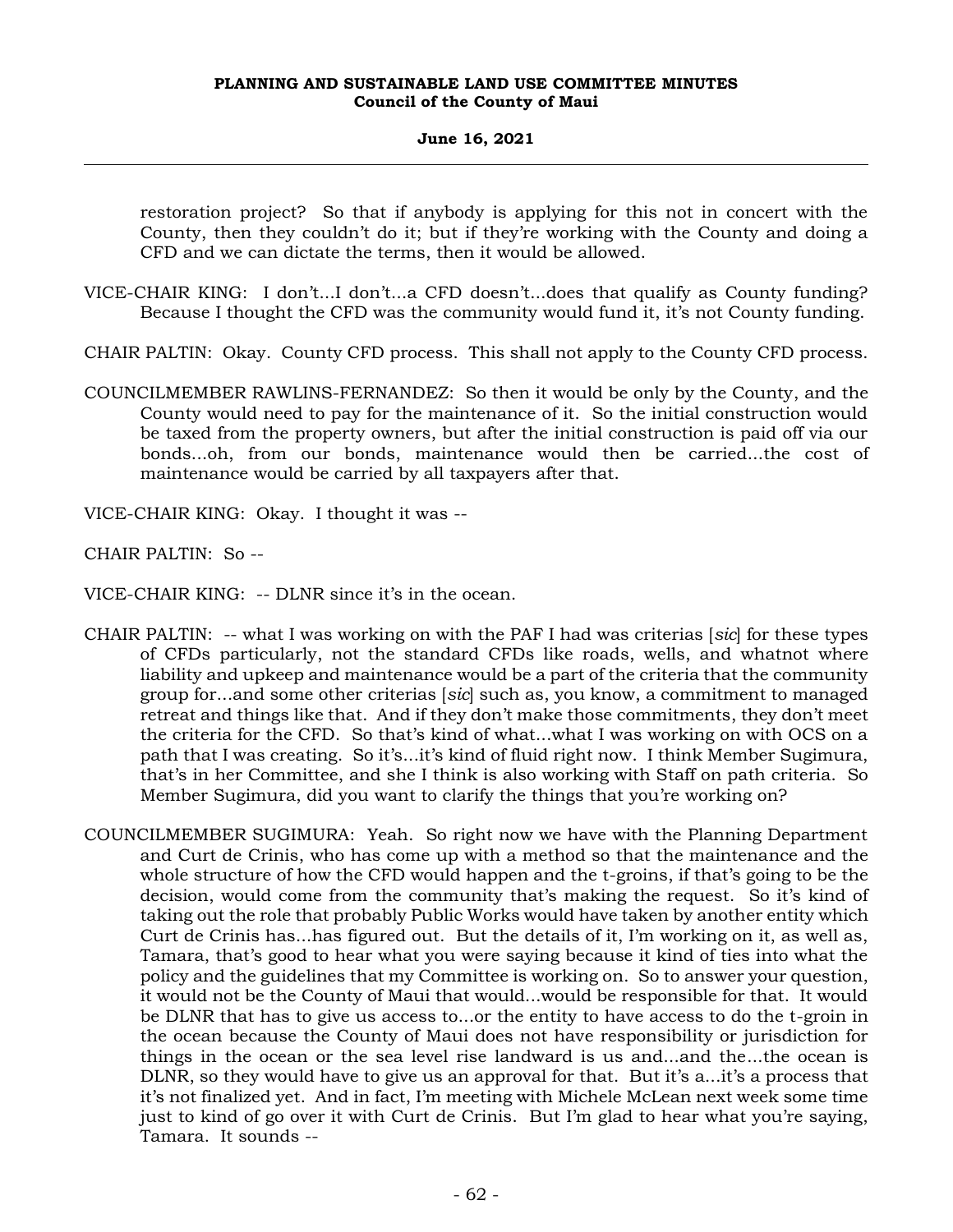# **June 16, 2021**

CHAIR PALTIN: Yeah.

COUNCILMEMBER SUGIMURA: -- like we're in sync.

- CHAIR PALTIN: So...okay. Yeah, so just I guess the two of us are working on criterias [*sic*] that would qualify people for these type of CFDs, and like she said it's not finalized yet. Member Rawlins-Fernandez?
- COUNCILMEMBER RAWLINS-FERNANDEZ: Mahalo, Chair. So when I talked about maintenance, because Member Sugimura didn't really talk about maintenance, she talked about jurisdiction, Director McLean shook her head. So I just...I wanted to invite her to correct any of the comments that I made that were inaccurate.
- MS. MCLEAN: Thank you. My understanding, at least for the Kahana CFD, is that their...the County would execute with the Kahana Bay Steering Committee a maintenance agreement where they would take responsibility for minor maintenance. And the CFD could...could fund things like replacement and major capital work. But interim routine maintenance would be funded privately by the Kahana Bay owners through a maintenance agreement that they would execute with the County, so that the County wouldn't be responsible for...for the maintenance.
- COUNCILMEMBER RAWLINS-FERNANDEZ: Mahalo, Director. So I guess with this motion I think like what I understand that came out of the community is the general rule that the first part of the policy reflects is...oh, yeah, it is 1:30.

CHAIR PALTIN: Oh, shoot.

COUNCILMEMBER RAWLINS-FERNANDEZ: Yeah. Shall I hold my comments and we recess?

CHAIR PALTIN: Yeah. We did make a commitment to Member Kama like we made a commitment to Member Molina, so I guess everyone get your thoughts together on this, and we'll be back at 2:15. Okay. Thank you, Members, and best of luck, Member Kama. Praying for you.

COUNCILMEMBER LEE: Recess.

CHAIR PALTIN: Okay. Recess. The time is 1:34 and we'll come back at 2:15. . . .*(gavel)*. . .

**RECESS: 1:34 p.m.**

#### **RECONVENE: 2:16 p.m.**

CHAIR PALTIN: . . *.(gavel)*. . . Will the PSLU meeting of June 16th return to order. The time is 2:17, and that was the second half of our lunch break and our 15-minute break combined. And that reminds me of my days of lifeguarding, the 45-minute break. Let's see, so we were talking about the SLR-XA. We may need to table that because Member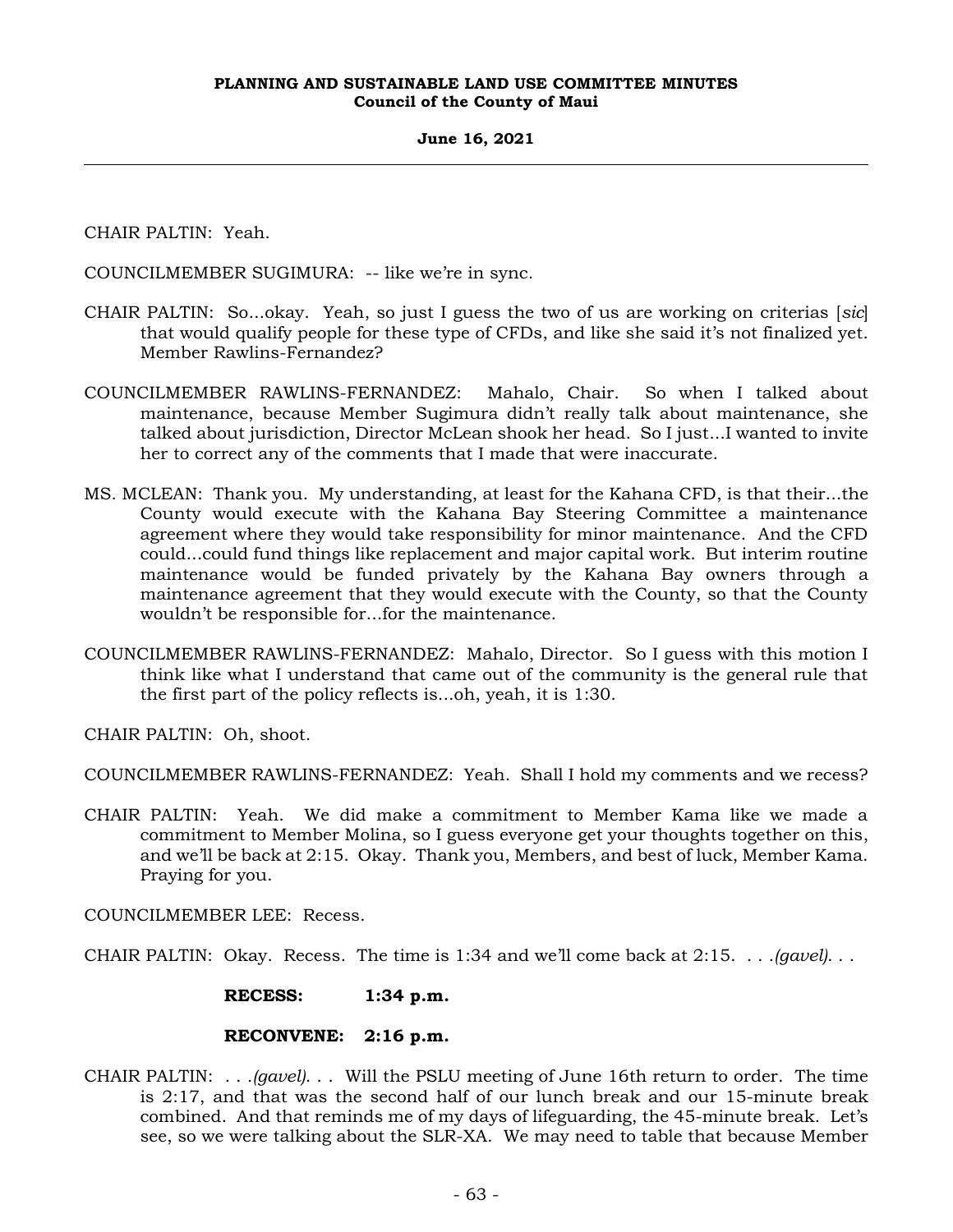#### **June 16, 2021**

Rawlins-Fernandez was right in the middle of a thought when we took a break and needed to continue her thought. I...I had a thought.

- VICE-CHAIR KING: Chair, she's heading back in. I just texted her that we're back in Committee, and she gave me a thumbs-up so I think she'll be here. There she is.
- CHAIR PALTIN: There she is. Okay. Great. So we have Member Rawlins-Fernandez, Johnson, Sinenci, Molina, Sugimura, King, and myself at this time, and we're waiting...I mean, we're not waiting for the other Members to join us, but they will. So Member Rawlins was in the middle of a...her turn of talking when we took a break, so if you can refresh us about what it was. It was about the SLR-XA, it was about CFDs, and it was about tgroins.
- COUNCILMEMBER RAWLINS-FERNANDEZ: Okay. Mahalo, Chair. So the motion before us is to now include the new...newly proposed sentence, this shall not apply to structures needed for a beach...or for...needed for beach restoration.
- CHAIR PALTIN: As part of an approved beach restoration project I believe was the exact words.
- COUNCILMEMBER RAWLINS-FERNANDEZ: Oh, okay. I missed that part. Okay.
- CHAIR PALTIN: As part of an approved beach restoration project.
- COUNCILMEMBER RAWLINS-FERNANDEZ: Okay. What I was saying before we took our recess was that we seem to be talking about just like one project, right? We're going like super deep into one project. But like I...I think like the general rule is no...no structures. And so when it's appropriate, would this one project be able to, you know, come before us and we can, you know, figure it out if...if that's what this Council wants to do, and then, you know, the general rule being...being no. But I also received a text remind...or inquiring about loko i'a, and so those are...would...I don't know if those would be considered permanent structures.
- CHAIR PALTIN: Ms. Maydan or Director McLean? Would loko i'a be allowed with this wording that is proposed to delete it, and will taking it out not allow loko i'a, I believe is the question we're asking.
- MS. MAYDAN: Mahalo, Chair. I believe Director McLean had to leave the meeting. And I do not believe that this policy would prevent loko i'a, and...and that certainly is not the intent of the policy by any means.

CHAIR PALTIN: So with --

COUNCILMEMBER RAWLINS-FERNANDEZ: Mahalo, Ms. Maydan.

CHAIR PALTIN: -- with or without this sentence, loko i'a would not be affected.

COUNCILMEMBER RAWLINS-FERNANDEZ: And is that because it's not considered a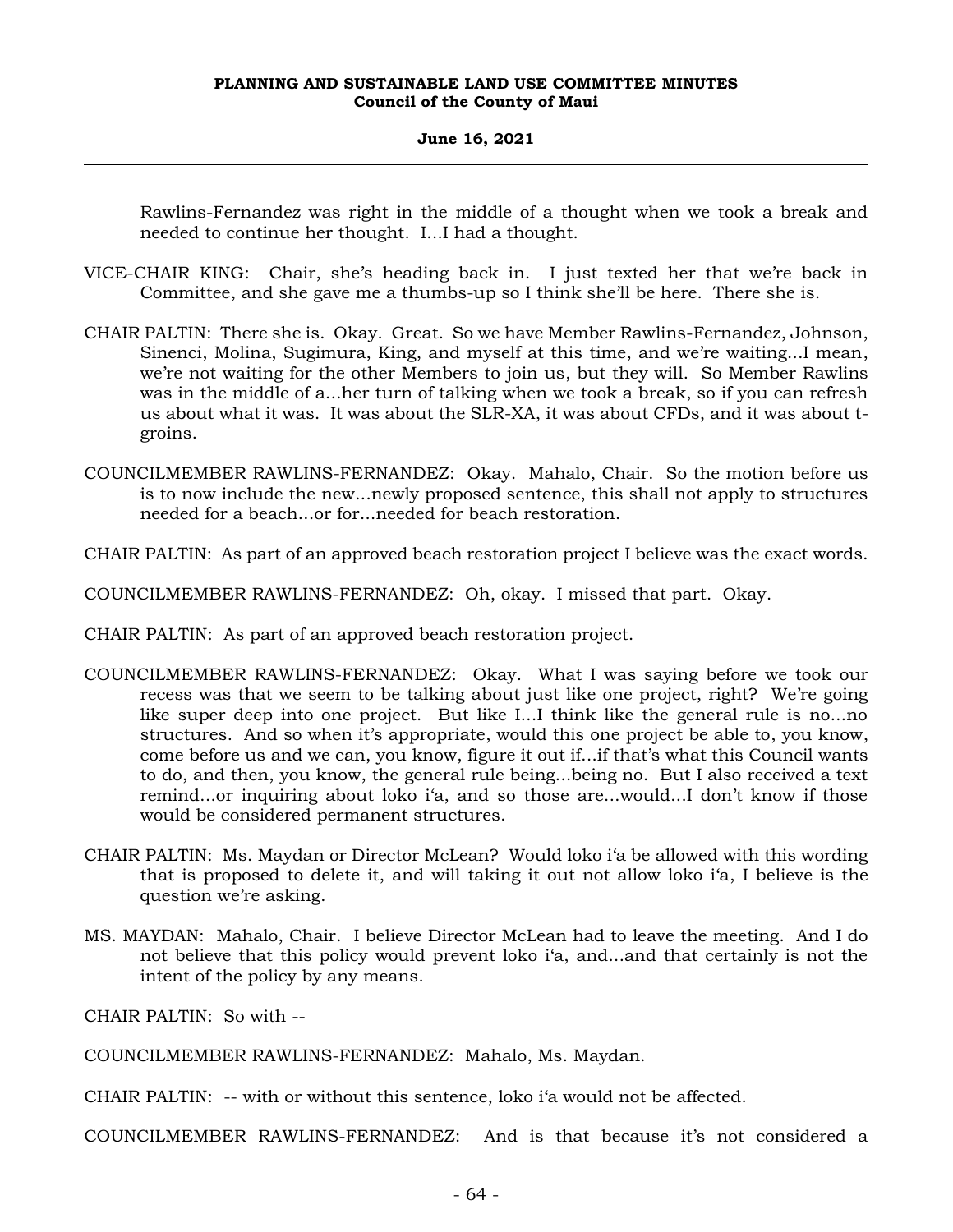### **June 16, 2021**

permanent structure, or where in this policy would you understand that loko i'a would be excluded from this policy?

MS. MAYDAN: I have to be honest, this is where we are going beyond the bounds of my expertise, and I think looking at specific definitions regarding the shoreline rules and that's what would be appropriate to accurately answer this question. So I...I apologize that it's not in the forefront of my knowledge.

CHAIR PALTIN: And we appreciate your honesty.

- COUNCILMEMBER RAWLINS-FERNANDEZ: Yeah. Mahalo, Ms. Maydan.
- CHAIR PALTIN: Would --
- COUNCILMEMBER RAWLINS-FERNANDEZ: Yeah, so...
- CHAIR PALTIN: -- would Corp. Counsel or somebody else be versed in this area? Or our OCS Legislative Attorney...
- COUNCILMEMBER SUGIMURA: Chair, what is loko i'a?
- CHAIR PALTIN: Fishponds, traditional Hawaiian fishponds. Oh, I see Mr. Hopper.
- MR. HOPPER: Well, I...I think one of the biggest advantages of...of being the County Council is that you're writing the law. So if you would like that to be excluded you can be clear on that. And I mean you can't always do that, you know, it's just a benefit to be able to have it written in a way that you would like it to apply. So if there are...if there are permanent structures or things that may be considered permanent structures that you do not want this to apply to, I...I...I think my best advice is to be clear that it wouldn't apply to those things.

CHAIR PALTIN: Oh, that's good advice, I think. Thank you.

COUNCILMEMBER RAWLINS-FERNANDEZ: Right. Mahalo, Chair. So that's why I was asking because I know Ms. Maydan, her, you know, interpretation is that it wouldn't apply to loko i'a. But if she's longer there and the person, you know, her successor maybe wouldn't interpret the language as written to exclude loko i'a then, you know, perhaps it can be written in...in that way. And I...it can...maybe it can be the next motion that I make.

CHAIR PALTIN: Okay.

COUNCILMEMBER RAWLINS-FERNANDEZ: Okay. But for now, that last sentence of this shall not apply to structures needed for beach restoration as part of an approved beach restoration project. That's the motion right now.

CHAIR PALTIN: Okay. So then I guess I have a point of information, or is that...I have a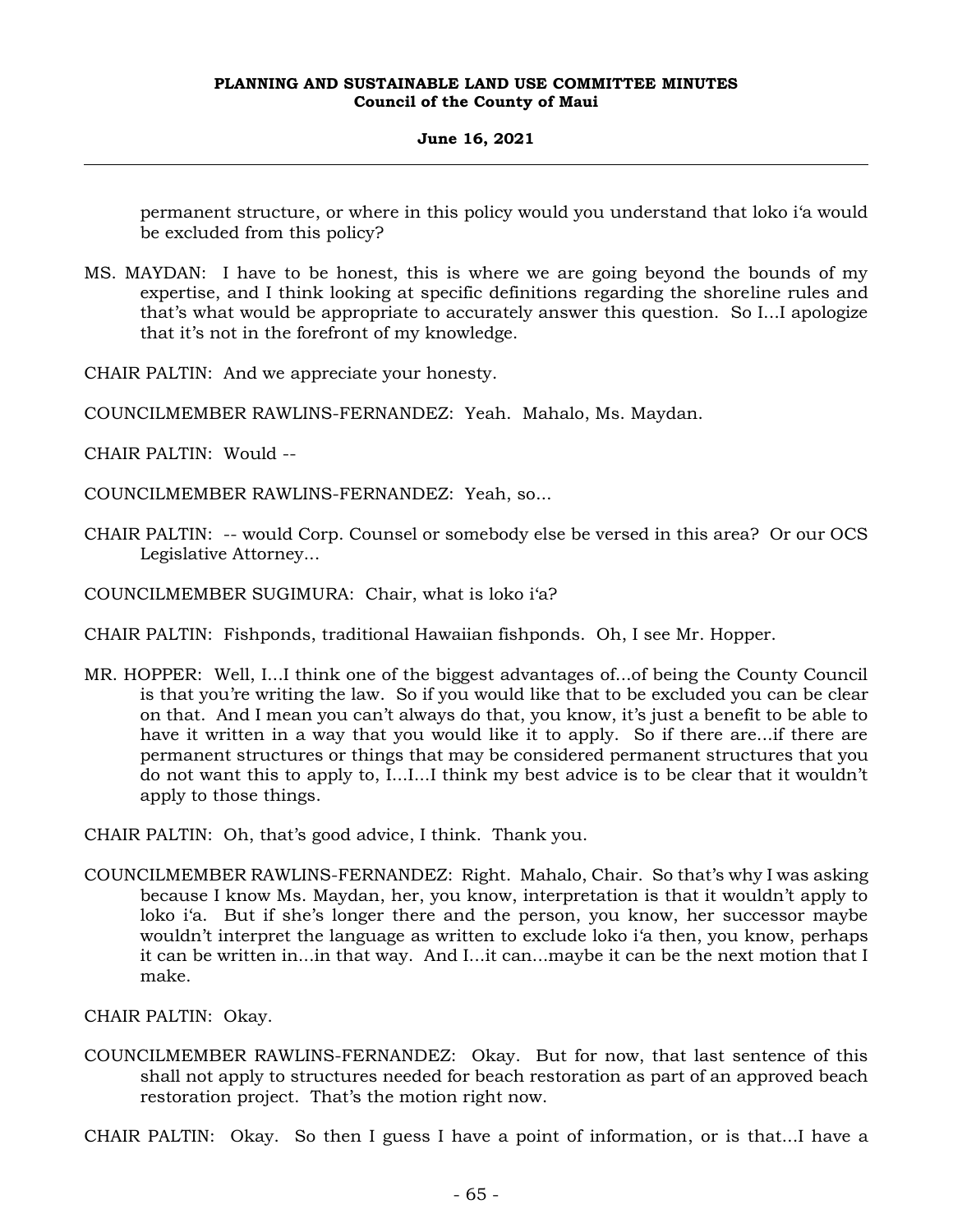# **June 16, 2021**

question. I have a question, not...for one of our attorneys. If say the Council hears the request for, say, for example, the Kahana Bay Steering Committee to do a CFD and the Council chooses to do that, would it need a community plan amendment that would be applied for with the CFD, and then would I have to hear it in my Committee as well? Or could that be...if that's the case, could it be the...community plan amendment, could that be taken up in the Infrastructure and Transportation Committee? Two-part question for a lawyer. Anyone, any lawyer we have.

MR. HOPPER: I'm a lawyer.

CHAIR PALTIN: Okay. Cool, we got a lawyer. Mr. Hopper?

- MR. HOPPER: The...the...I want to get sort of...I...I heard what Member Rawlins-Fernandez had said. It's hard to go through every factual scenario, but it sounds like would that be considered in the language for an approved beach restoration project. If you're saying the exception is an approved beach restoration project, and what you're talking about would be considered that, then I suppose it could possibly not need a community plan amendment if it's consistent with the policy.
- CHAIR PALTIN: Oh, but Member Rawlins' motion is to remove that sentence, so it would no longer be part of the policy. And if that's --

MR. HOPPER: Oh, I see.

- CHAIR PALTIN: -- no longer part of the policy, then would...if anyone, maybe Kahana Bay wants a CFD to do beach restoration, would they need to first get a community plan amendment, and then get the CFD? Would it be concurrent if it's concurrent? Or otherwise, do they need to go through the Planning and Sustainable Land Use Committee?
- MR. HOPPER: Oh, the specific committee it would come to I think is up to the Council as a whole. But the...the...the...if...if that plan were to involve the creation of new permanent structures that are...that are not located landward of the erosion hazard line, then I think there's...that that would be...there's a good chance that would be considered inconsistent with the policy unless...unless there's additional clarification. I mean, if it didn't involve permanent structures, that would be a basis for not...not requiring them. So...but I mean, you know, this...this...this language does...you know, basically it seems to say you cannot have permanent structures within...within this area. And except for a minimum buildable area, which I think the intent is to allow for a lot to have a, you know, a house on it essentially, so you don't exclude someone from building a house on it.
- CHAIR PALTIN: Okay. Thank you. And I just wanted to welcome Member Kama and Member Lee to our proceedings.

COUNCILMEMBER KAMA: Thank you, Chair.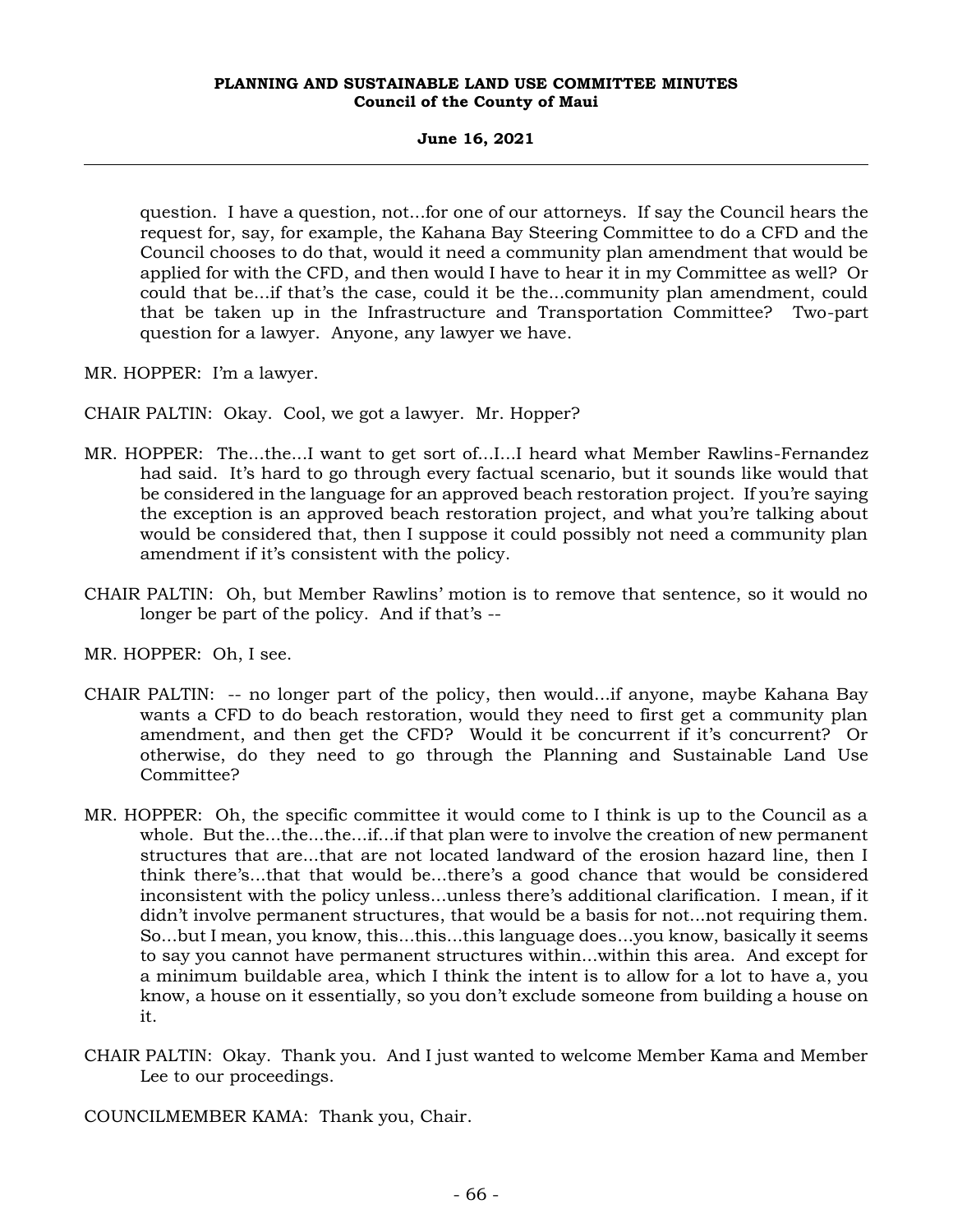# **June 16, 2021**

CHAIR PALTIN: Member Lee, followed by Member King.

COUNCILMEMBER LEE: Yeah. I am not in support of the motion because for one thing, all...for the last couple of years actually, we've been in informal and sometimes formal discussions with the folks in Kahana, and I think it would have been fair to them if we talked about...told them that we were thinking of not allowing what they're trying to do, and not wait until now to come up with this kind of a policy. So at least this way they...they can come and apply for something. But without this language, if you take out this language, it requires them to come in for not only a permit, but for a community plan amendment which, as you know, is a very long process. So I...I think in all fairness to the people who have been telling us all along what they're planning to do, how they saved the money and all these things, we should have told them no from the very beginning, but we didn't. So thank you.

CHAIR PALTIN: Okay. Member King, followed by Member Sugimura.

VICE-CHAIR KING: Okay. Thank you, Chair. This...this...these policies have been in draft form for over a year, so...but I did text the CPAC Chair, he said that they didn't...to her knowledge they didn't show up at the CPAC meetings, but that would have been the chance to talk about this policy and whether or not the community, you know, would accept t-groins. So you know, my feeling about this is that we should not...this is a major change to the policy that the community came up with, and we should not be adding this exception on. If they do want to come and ask for a community plan amendment, that gives us a chance to have a community discussion about not just this project, but all potential...all other potential projects that may end up in...dotting our...our coastline with t-groins. And because I don't think we can start allowing exceptions without allowing the next condo to do it and the next condo; and to me, that kind of undermines the whole idea of managed retreat that we know that we're going to have to do. Because eventually, no matter how much shoring up and how many sandbags you put out there, Mother Nature is going to take over ,and these structures are going to end up in the ocean, which nobody wants. So if it is going to go forward with putting a permanent structure up for their beach renourishment, I'm not necessarily opposed at this point, but I think it needs to be a bigger conversation, and I think the Council needs to be involved in it because it will set a precedent for every other condo on this island. So anyway, so I support the...the motion on the floor because I think it puts the...I don't think it...it necessarily denies the project, I think it just puts it in the public venue where it comes back to make a...you know, we need to make a decision...or at least island-wide, if not Countywide, if we're going to allow these. Because we can't just allow them for one and not for every other condo that wants to do the same thing. So...so I think it's a good idea. Let's take this out, let's let it come back to the Council. If we...if...if that's the way they want to go ahead, and have that discussion of how...what the community thinks about t-groins. We already know that we don't like seawalls, and there's...there's mixed feelings on the t-groins. But you know, according to the CPAC Chair, their...that was not brought up by the...the folks who could have come to the CPAC meetings and discussed this part of the policy. But I don't...I don't see this as something new that we're springing on them, this has been talked about for at least a year in...in the Planning Department and the CPAC, and now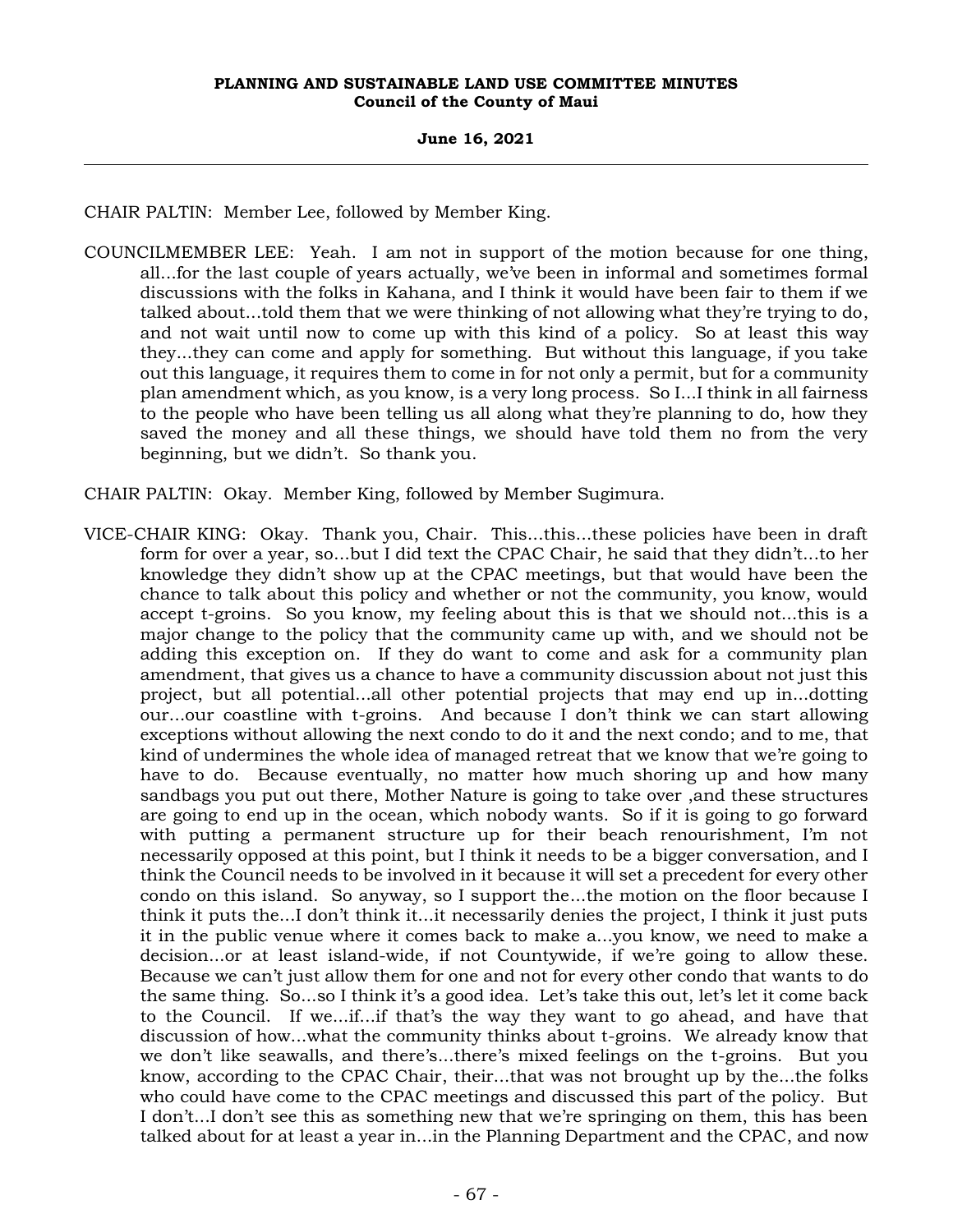**June 16, 2021**

we're talking about it in the Council. So that's...that's my thought on it is I don't...I don't...I don't want to keep setting precedent with one entity that's going to have to apply to every other similar entity on the island. Thank you.

CHAIR PALTIN: Thank you. Member Sugimura?

- COUNCILMEMBER SUGIMURA: I just wanted to bring up that it's not only Kahana Bay, but we did hear Nāpili Bay also coming forward saying that they needed assistance. And island-wide there's, you know, other...I mean, we're a...we're a, you know, island...island, so there's other communities that are being affected by it, including Mā'alaea, who have asked for and they're trying to find their own solutions. But this is a situation or that our residents are being affected by it. So I stand against the motion because I think it's something that we need to address, and making it...it's not that by...by eliminating this it'll automatically be something that...or by having it that it'll make easier because they still have to come before the Council and...and present what they're doing with their EIS, which they...it's...Kahana Bay has their EIS right now out. And then I think soon they're going to go before the Planning Commission to talk about this process too. So thank you. I...I speak against the motion. Thank you.
- CHAIR PALTIN: Anyone else? Member Sinenci?
- COUNCILMEMBER SINENCI: Chair, I personally like the...the idea of the loko i'a. Loko i'a is more of a cultural example. It does the same thing and it also it's kind of like an estuary for juvenile fish. So...so when fishermen are talking about how t-groins might...might affect their fishing grounds, well, you know, you can do both. You can increase the...the fishing stock with a loko i'a and...and also do the same thing, it creates that boundary outside for the...for the condos. So I'm open to having that language if...if we don't know if the language...loko i'a is an exemption in...in there. Then I'm...I'm always supportive and...and could...am open to listening to the condo associations should they come.

CHAIR PALTIN: Thank you, Member Sinenci. Anyone else? Member Kama?

- COUNCILMEMBER KAMA: Thank you, Chair. You know, my sense of this matter is that we've got some people who are in deep trouble, not just Kahana, but others. And my whole sense is we want to be able to help our people to be able to take care of their...their homes, their condos, whatever. But...and it seems like for whatever reason, they didn't show up at the CPAC, I don't know, but I want to be able to make sure that if we're saying no, we're saying no for the right reasons, and if we're going to say yes, I want to say yes for the right reasons, and right now I'm not sure. Cautiously I would vote against the measure. Thank you, Chair.
- CHAIR PALTIN: Thank you, Member Kama. Anybody else? Member Molina?
- COUNCILMEMBER MOLINA: Can I hear from Miss...I guess Ms. Maydan, who was at the CPAC meetings?
- CHAIR PALTIN: Sure. Ms. Maydan?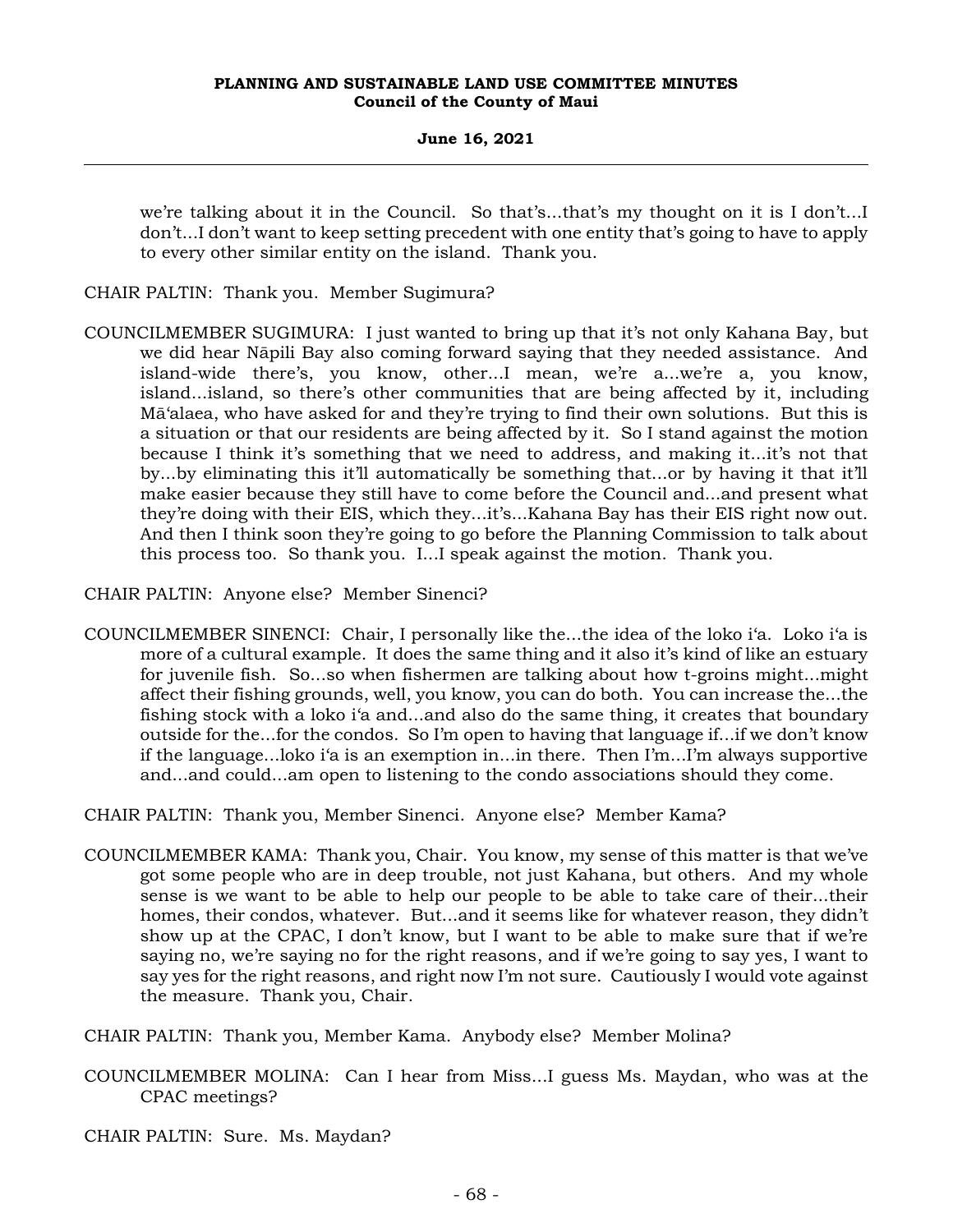#### **June 16, 2021**

MS. MAYDAN: Absolutely. Thank you, Chair. Thank you, Member Molina. I'll just remind the Committee that this policy, it really was focused on structures on land with...this...this policy was discussed quite a bit at CPAC, and edited many times, and is continuing to be edited. And it has always been focused on structures on land, not structures going into the ocean. So the intent of it was not to limit loko i'a or beach restoration projects, it was to wisely develop near their shoreline in consideration of the SLR-XA. So that was the intent of it, and I would say that's why folks like Kahana Bay, they weren't concerned about this because the conversation was not regarding beach restoration. I will point out that under goal three there is a policy that is actually carried over from the existing community plan, and perhaps with a bit of editing, but Policy 2.3.15, which does say prohibit the construction of seawalls and revetments except as may be permitted by rules adopted by the Maui Planning Commission, and it goes on. But this policy in particular that the Committee is discussing was never discussed at the CPAC regarding beach nourishment or restoration projects.

COUNCILMEMBER MOLINA: Okay. Thank you. Thank you, Madam Chair.

CHAIR PALTIN: Thank you, Member Molina. Member Johnson, you look like you might have been having your hand. Were...did you want to make a...have a turn at the wheel?

COUNCILMEMBER JOHNSON: No, I'm...I'm listening. I didn't have my hand up. Thank you.

CHAIR PALTIN: Oh, okay. All right. Seeing that everybody spoke to the motion once, I'll...I'll speak to the motion once myself. I'd be more comfortable with this amendment if we didn't apply it to County CFDs. And the reasoning...and my reasoning for that is we're...we have a PAF, project assignment form going to create criterias [*sic*], and the intent of that criteria was to tie managed retreat to the County committing to a CFD. I think we've all got the emails about Kahana Bay about, you know, well it's going to fall in the ocean and it'll be your fault and Maui will get a black eye, whatever. And so, you know, I...I...I play it out, we don't allow t-groins or we do, I haven't made a firm decision on that yet because it's not before us now. But if we're not for seawalls, shoreline hardening, I get a lot of complaints about the existing sandbags during big swells, floating off in the ocean and in the surf break, and the existing sandbags are not that different from shoreline hardening or seawalls, even though they're not intended to be permanent. And you know, a swell in the right direction keeps eroding it, then structurally it's not going to hold up much longer depending which way the swell is coming from. If it's just the right angle to topple it over or make the building unsafe to use, what then for my community and the fishermen and the divers and the people that use the ocean recreationally? So while I haven't made a decision personally if I support t-groins or not, I don't want to cut off the conversation right now, and I do want to have the leverage to say well, if you're not going to commit to managed retreat, I definitely don't support t-groins. And in the case of managed retreat, say we don't support t-groins and we play that scenario out, there's no way that they could do managed retreat within a year or two, I don't think. I mean, it's going to take some time, planning, and so my criteria that I'm working on is not just a commitment to managed retreat but, you know, like a funding source, whether they set up an equal amount of funds dedicated to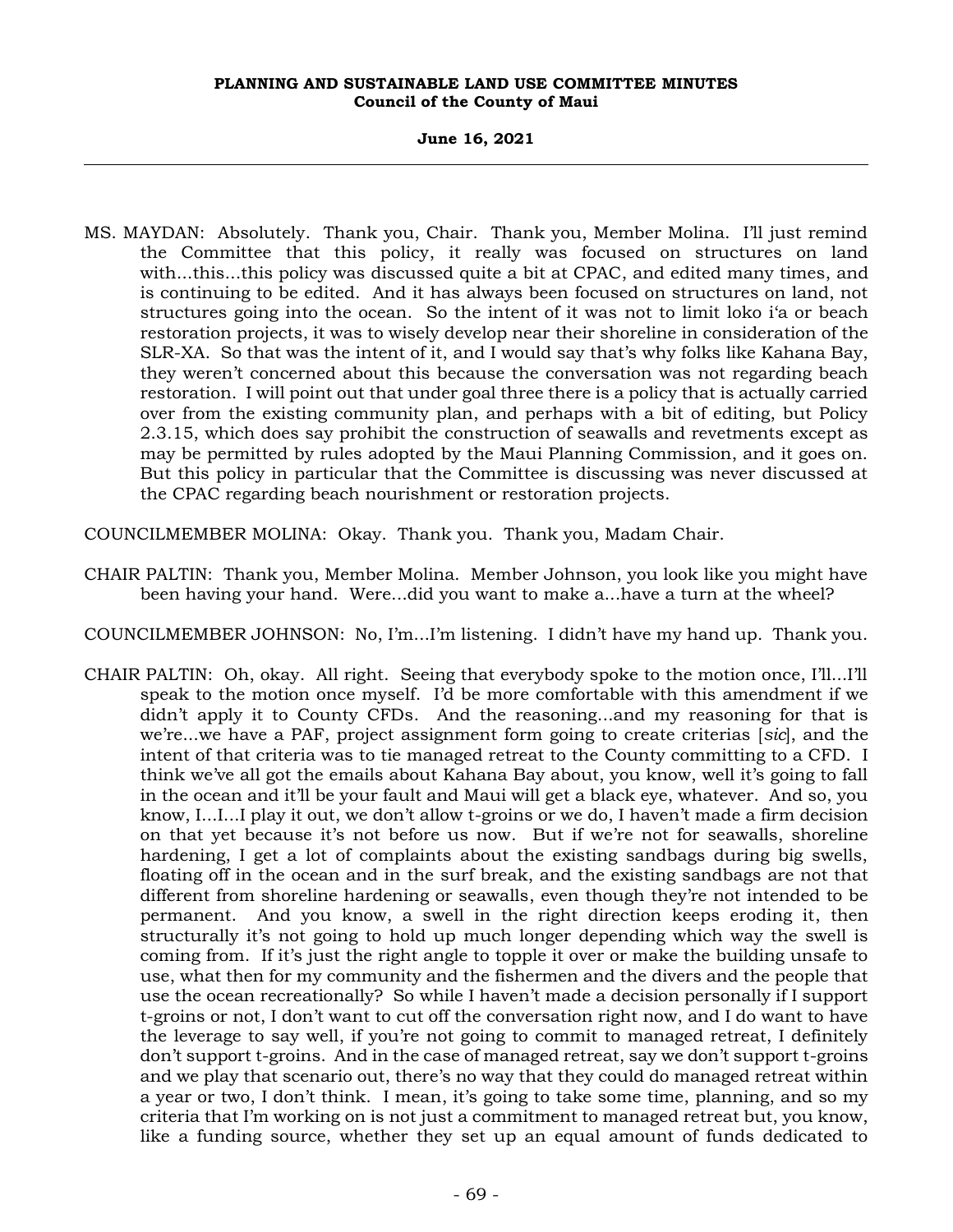**June 16, 2021**

managed retreat, a plan, and things like that. So I don't think this is an issue where we can bury our head in the sand or a t-groin because it's not going away. In my conversation with their consultant, I...I made that pretty clear, that if, you know, if, if we decide to go along with the CFD idea and the t-groin idea, it's going to be a partnership commitment where when the sea level does rise...because this t-groin is only for really shoreline erosion, it doesn't address sea level rise. So when the sea level does rise or before, there's a commitment, there's a plan, there's money set aside to address retreat. And if they can't make that commitment, then I don't want to partner on a t-groin, that's for sure. And the consultant brought up other areas like, you know, Venice or Holland where they have streets of water and they've adapted and...and that's not anything that I see for West Maui. You know, the...I don't envision our Public Works or anybody, Water, Wastewater providing service to buildings where the first few floors are underwater and people are still living on the upper floors, no way. So in terms of the carrot we're dangling, it's the commitment to managed retreat. I'm not certain I support a t-groin yet, I'm not ready to make that decision, but I know for sure if there's no commitment to managed retreat, I won't be supporting a CFD. And so that's where I'm at right now. I like to have that type of leverage to say okay, I could possibly go along with this t-groin idea if there's a firm commitment to retreat. It'll take how many years to build the t-groin and do all that; in the meantime, also start collecting the money for managed retreat. Because right now you're telling me if we don't do anything and the building falls into the water, it's my problem. If I...if I am to commit to a CFD and sea level rises or whatever it is, we're in this partnership together for the long haul. And so that would be my reasoning for not supporting the amendment as stated. Member Rawlins-Fernandez?

COUNCILMEMBER RAWLINS-FERNANDEZ: Mahalo, Chair, for my second and final. So I...I hear your concerns, and it's actually for the same reasons that I don't want to put this sentence in. This will become the general rule. When Member Sugimura brought this item up in her Committee twice, both times I asked the same questions, where...where is the...the...what is the parameters? Where is the line that we draw to say okay, no more? Only...so one of my concerns is we're going to be creating a haves and a have-nots, right, those that have the finances to do it will have t-groins and will protect their properties, and those that don't won't be able to have that ability. Do I support t-groins? You know, I...I...I haven't made a decision on that either. And the...what I understand is it...it undermines managed retreat. We're on this Council every two years, there's never a guarantee that, you know, we're going to be...we're going to win reelection and be on the Council again, and we have a term limit of up to ten years. And so this leverage will only be useful if we're...if we are on the Council. And when we're not on the Council, you know, it'll depend on whoever is on the Council at the time. And so here and now, today, you know, we're...we're keeping that...that door open when the community has asked for it to be closed. And I will echo Member King's sentiments that we know that the community plan can be amended, so it's...it's not a door that would be permanently closed. It would just be closed. And if, through proper public processes and discussion with all the community on this specific issue--because as Ms. Maydan said, this...this particular issue that we're discussing, I guess, wasn't discussed in the CPAC meeting because it was talked about for landward and not seaward structures. So I...I think in both cases, Ms. Maydan and CPAC Chair Nishiki have stated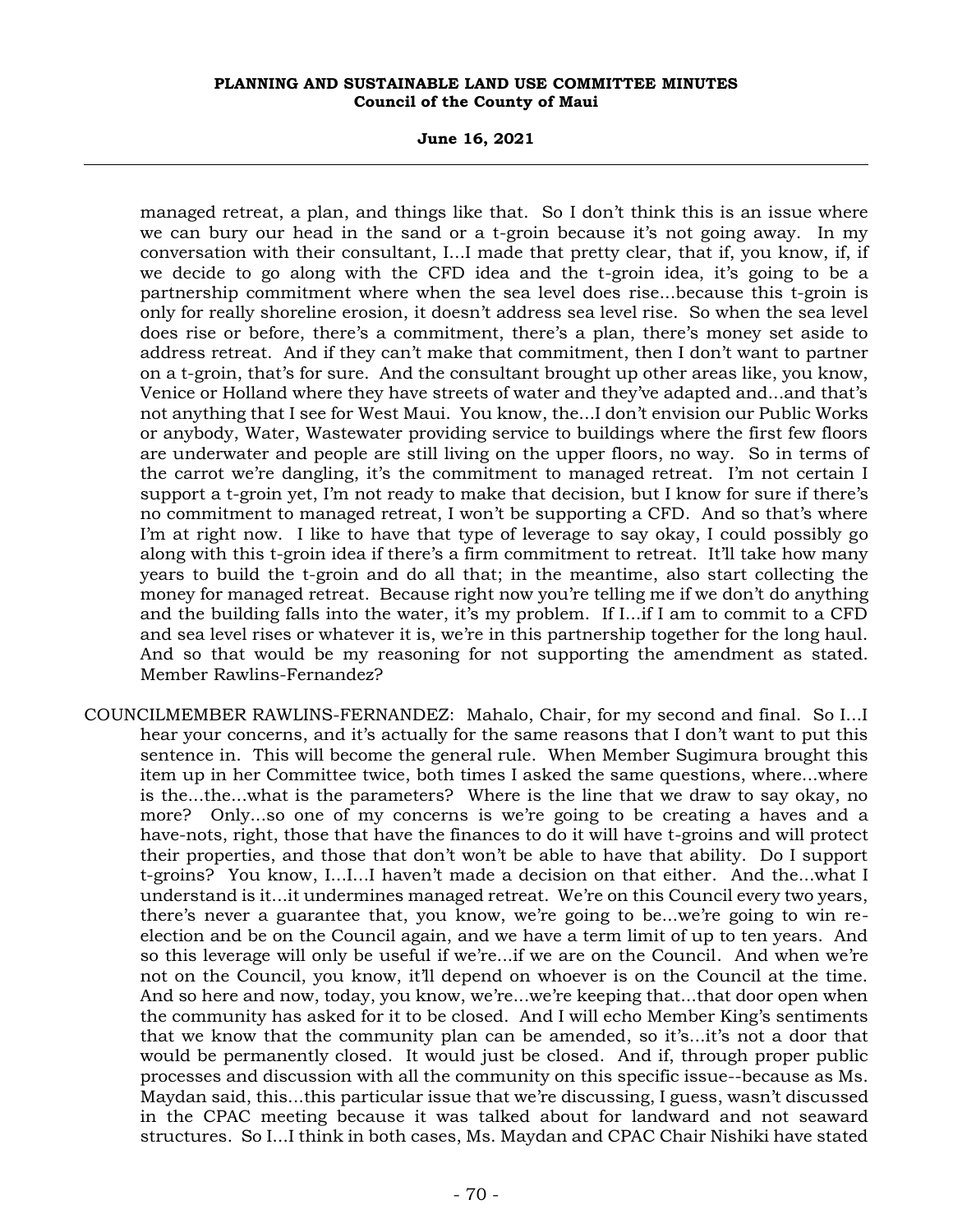**June 16, 2021**

that this discussion wasn't had in CPAC. And so because it wasn't, then I don't want to put this in here now because it wasn't something that was supported by the community and that discussion wasn't had. A community plan amendment doesn't have to take that long, it's...it's a resolution sent to the Commission, the Commission will give the Council recommendations, and then the Council will take it up, and it'll depend on Council how long we would make that amendment or not. So you know, maybe about four months, six months if it's something, and that process takes much longer than that. So I...I'm...I'm going to vote to take it out, and if the community wants to put it in after more public discussion, I would be open to supporting the community putting it back in. Mahalo, Chair.

CHAIR PALTIN: Any further discussion? Member King?

VICE-CHAIR KING: Thank you, Chair. Yeah, I just wanted to reiterate that I agree with Member Rawlins-Fernandez. We actually have more leverage if we don't put that statement in because then I think the...that we'll be part of that discussion when they come for a community plan amendment. We don't...saying that they have to do an EIS, we don't approve EISs. The Council is not involved in the SMA permit, so all those things are out of our hands. The one thing that would be within our purview is, you know, if they come to us with...for a CFD approval. So...which...which they could do simultaneously with asking for a community plan amendment. So anyway, I...I...when I...when you started talking about leverage, I thought that that was...you were saying why you would support the amendment, not why you would vote against it. Because I...I think if we...if we make this exception, we probably lose most of our leverage right here. But...but you know, the bottom line is this is the community plan, and this is what the community...this is a big issue. This is an issue that needs to be discussed within that community. And then for the larger community, whether or not we are going to go this route for all of our condos, or whether we're going to press the point of managed retreat. And in some instances, managed retreat is going to be loss. I mean, everybody knows it. There's...you know, where would you go if you don't own the property behind where you're trying to retreat from? If we try to use County funds to support every condo and every hotel that needs additional land or needs some support, we'd be bankrupt in five...less than five years. We don't have the money to do that. So this is a big issue that we can't just sweep under the rug by saying we're going to allow this one condo to do it. It's going to affect every single condo and hotel in the islands. I just think...I think we need to make it a bigger discussion than just this one condo and making an exception. So I support the proposed amendment.

CHAIR PALTIN: Member Lee, followed by Member Sugimura.

COUNCILMEMBER LEE: Okay. I'm not trying to support any one condo or any one group, I just feel that we have heard from many people about their plight with beach erosion. And I'm not supporting anything that adds to more impediments for them to find solutions for their situations. And since this topic really wasn't vetted by the CPAC, and...and...and by the public at large, I think...I think we shouldn't be adding this extra requirement when...when whenever you deal with anything in the ocean, you always have to work with the Army Corps of Engineers plus DLNR. So we're adding a huge big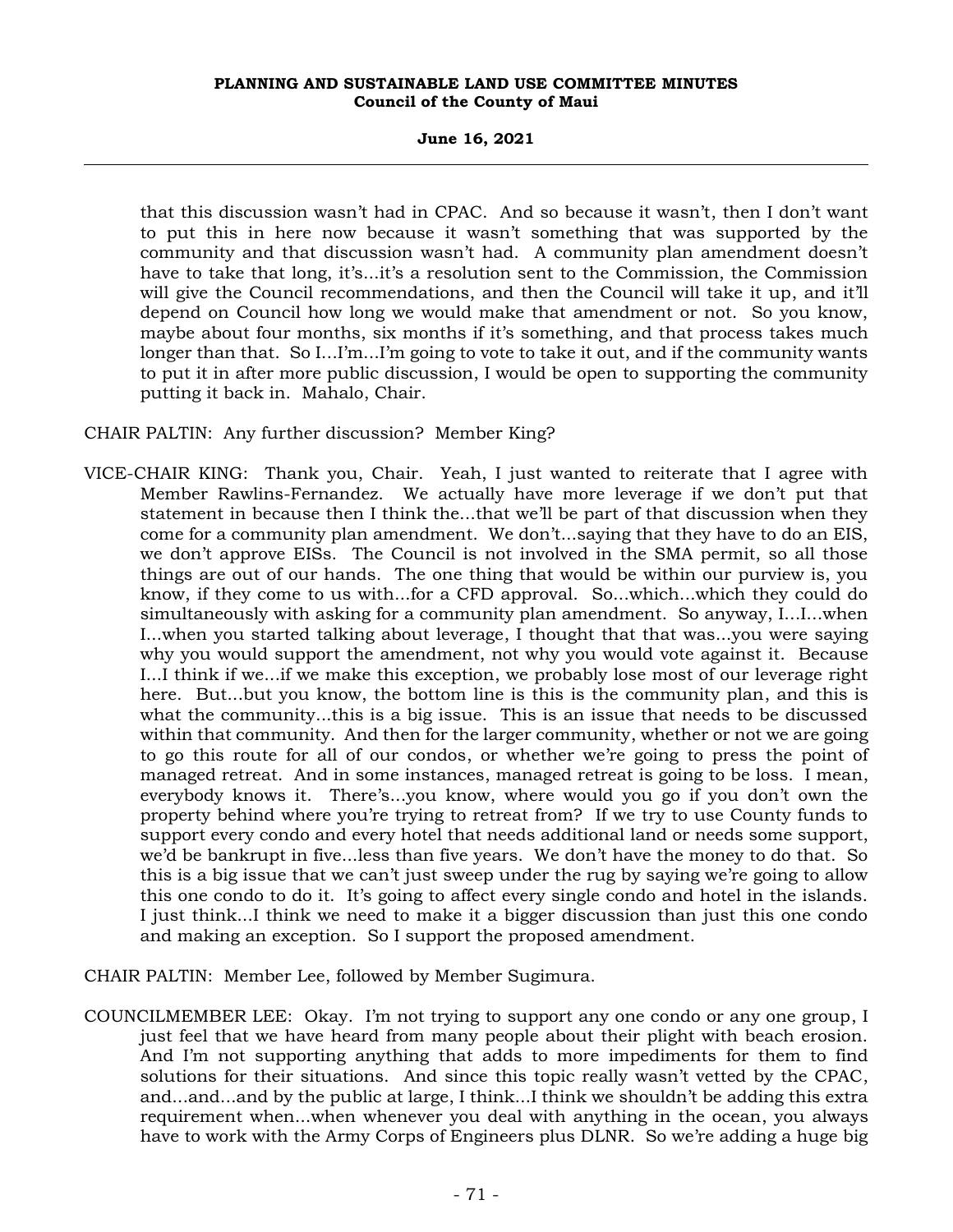**June 16, 2021**

layer by not giving some sort of an exemption, but the exemption is for something that has to be approved. So it...it's not like they have, you know, a free pass, there are still layers by the County that need to...that people need to go through. So I really believe that adding this extra...I think that the...the exemption for beach restoration structures that are approved should be included. Thank you.

CHAIR PALTIN: Member --

COUNCILMEMBER LEE: I'm finished.

CHAIR PALTIN: -- Sugimura? Thank you, Chair Lee. Member Sugimura?

- COUNCILMEMBER SUGIMURA: Yeah. Just for clarification, I didn't say that Kahana or we have to do the EIS, I said...I just want to clarify that Kahana Bay and the association is doing the EIS. I think they've been saying that from the very beginning. So it's not us, it's them. As well as the cost for it, they're...they're carrying that. The other thing is that if this does come before us, the Council, we definitely are going to have a say in it, as well as what has been asked for in terms of the policy. And that's what Michele McLean and Curt de Crinis, I'm going to be meeting with him...meeting with them next week just to find out where the policy is and...and where they are. They've been working on it. So I'll have that to present to the Committee. And...and you will be making the decision about do we want the policy or not. The enabling legislation was made, and then the guidelines and where we go from here will be in the document that I am going to meet with Michele about next week. So just clarification on that. And you will have final say, I mean, the Council definitely has approval of where the CFD goes or not, so it's not something that will not be vetted, and I'm sure we'll hear a lot of testimony. I'm already reading things online about this. So I just want to say that I am not going to be supporting the amendment, and that I believe that by having the statement in that Chair Lee read will allow this to happen if it's...if it should, and it'll support plight of the community that we've been hearing about.
- CHAIR PALTIN: Anybody else? Okay. I just had one other point. You know, the...the criteria, the priorities and the policies being developed as to when a CFD or who would be granted a CFD, whether it's first come, first serve, if it's, you know, based on dollar amount and what...whatnot, that's...that's all like things that we're working on in the PAF. And I don't think that this is an issue that we can put off, because when...as we just go out of budget, near like a three-quarter-of-a-billion-dollar budget, and we look at the revenues that came in to allow us to create that sort of budget, regardless of the community plan designation, regardless of the zoning, the vast majority be of the revenue that we bring in is from shoreline properties. So the window that we have to address this thing, like I mean, it is true, it is a case of the haves and have-nots, but in the bigger properties, the window of time...not bigger properties, but bigger buildings fall...could fall over. The window of time that we have to take action is...is rapidly decreasing, and that's not because of anything else than how climate change affects us. And so with the window of time we have to...to do retreat, to do whatever it is that we need to do closing, and the forecast for the revenues available to the County closing along with that window...because I mean, I think the first time when I got on the Council and...and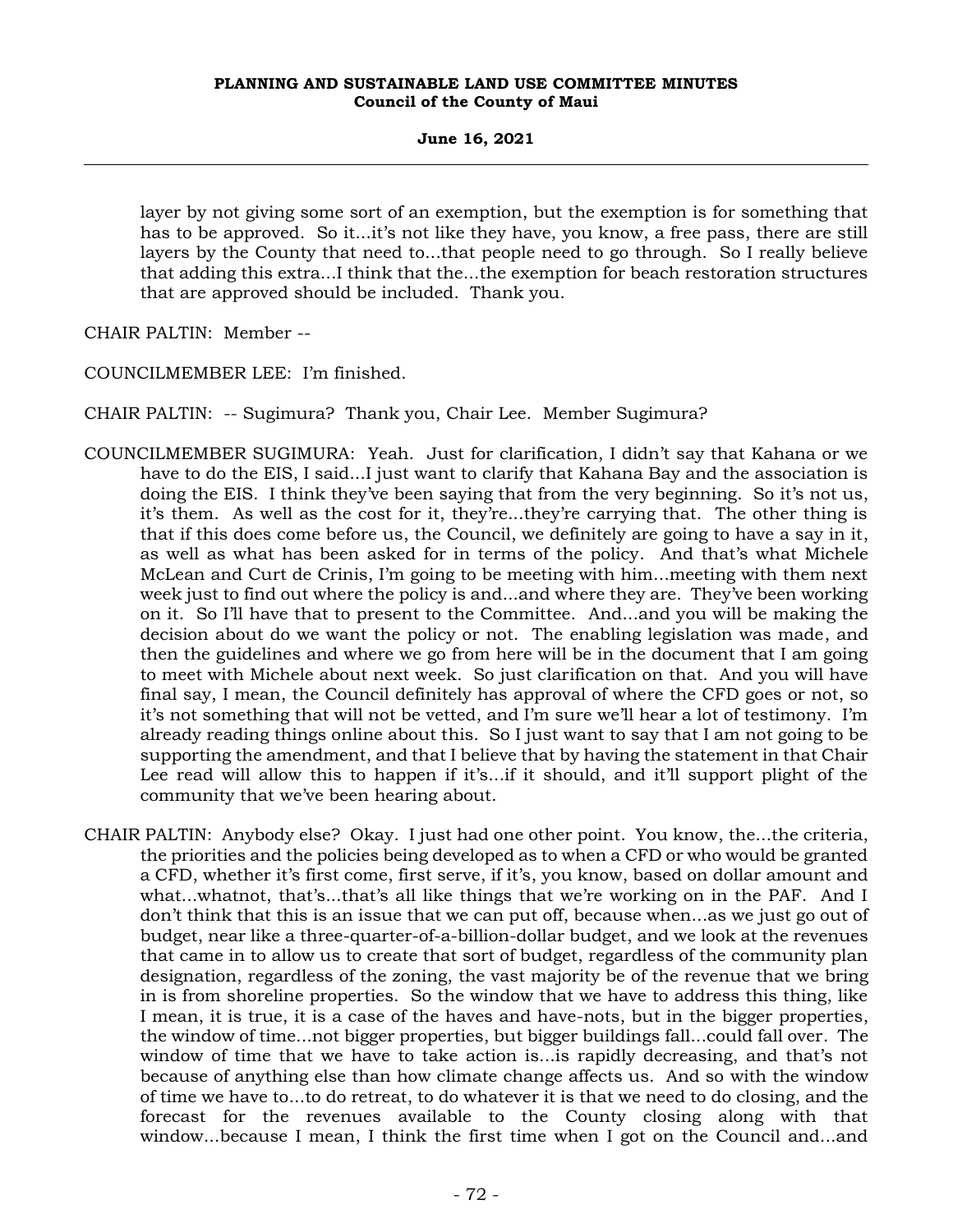**June 16, 2021**

Member Hokama had a printout...former Member Hokama had a printout of the top ten or so revenue generators, it's all shoreline properties. And at the point where they become inundated and underwater, that will be...the assessed value will go to zero and then the net taxes would be a portion of that. And so these are decisions that we need to make sooner than later, and I'm...I'm...I'm just not prepared to shut the door at that time...at this time. I'm not...I'm not certain that I would support a t-groin, I definitely have conditions if I would, but it's not something that we can put off because if we were to decide to assist them, we have a limited time frame. At the point where managed retreat needs to happen, we won't have the, whatever you call, collateral to put up to...to do anything. We won't have the commitment to put away money, make a plan for...for retreat. So I would vote against the motion. And that's not to say we can't still have the conversation. To me, it's kind of like Kapalua Mauka, this is one small issue, that I may or may not be against Kapalua Mauka, I'm not really for, but I think we need to have the discussion out of the context of the community plan. If there's nobody else, I'll call for the question. All those in favor of the motion, raise your hand and say "aye."

COUNCILMEMBERS: Aye.

CHAIR PALTIN: All those opposed to the motion, raise your hand and say "no."

COUNCILMEMBERS: No.

CHAIR PALTIN: Okay. So the motion fails, four-five.

**VOTE: AYES: Vice-Chair King, Councilmembers Johnson, Rawlins-Fernandez, and Sinenci. NOES: Chair Paltin and Councilmembers Kama, Lee, Molina, and Sugimura. ABSTAIN: None. ABSENT: None. EXC.: None. MOTION FAILED.**

CHAIR PALTIN: Is there another motion regarding loko i'a? Member Rawlins-Fernandez?

COUNCILMEMBER RAWLINS-FERNANDEZ: Mahalo, Chair. All right. So since that sentence is in, Ms. Maydan sent in the chat...okay. I guess that would be okay. I move to add to the last sentence, or cultural practices...all right. I'll just...okay, or cultural projects, such as loko i'a, and these projects shall be evaluated on a case-by-case basis.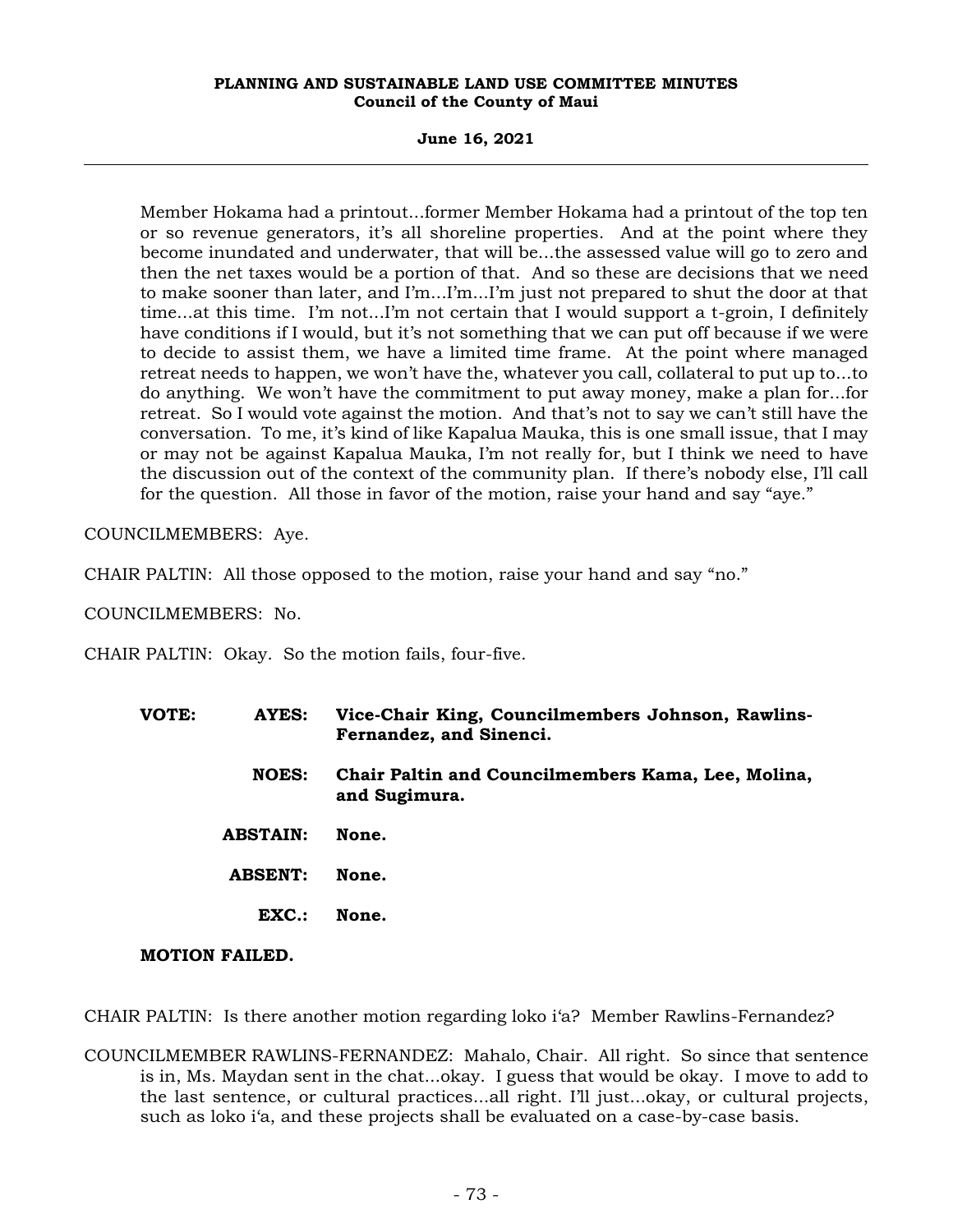#### **June 16, 2021**

COUNCILMEMBER SINENCI: Second.

- CHAIR PALTIN: Moved by Member Rawlins-Fernandez, seconded by Member Sinenci. Any discussion, Members? Member Sinenci?
- COUNCILMEMBER SINENCI: Again, just my preference for loko i'a, and...and should they choose the loko i'a route, hey, this might be the quickest route of decide everything else. Thank you, Chair.
- CHAIR PALTIN: Thank you, Member Sinenci. Any more discussion? All those in favor, raise your hand and say "aye."

COUNCILMEMBERS: Aye.

- CHAIR PALTIN: Any opposed? Motion passes unanimously.
	- **VOTE: AYES: Chair Paltin, Vice-Chair King, Councilmembers Johnson, Kama, Lee, Molina, Rawlins-Fernandez, Sinenci, and Sugimura.**
		- **NOES: None.**
		- **ABSTAIN: None.**
		- **ABSENT: None.**
			- **EXC.: None.**

**MOTION CARRIED.**

## **ACTION: APPROVED TO AMEND AMENDMENT.**

CHAIR PALTIN: Okay. Are we ready for the main motion, as amended? Like we are. Okay. All those in favor of the main motion as amended, raise your hand and say "aye."

COUNCILMEMBERS: Aye.

CHAIR PALTIN: Any opposed? Motion passed unanimously.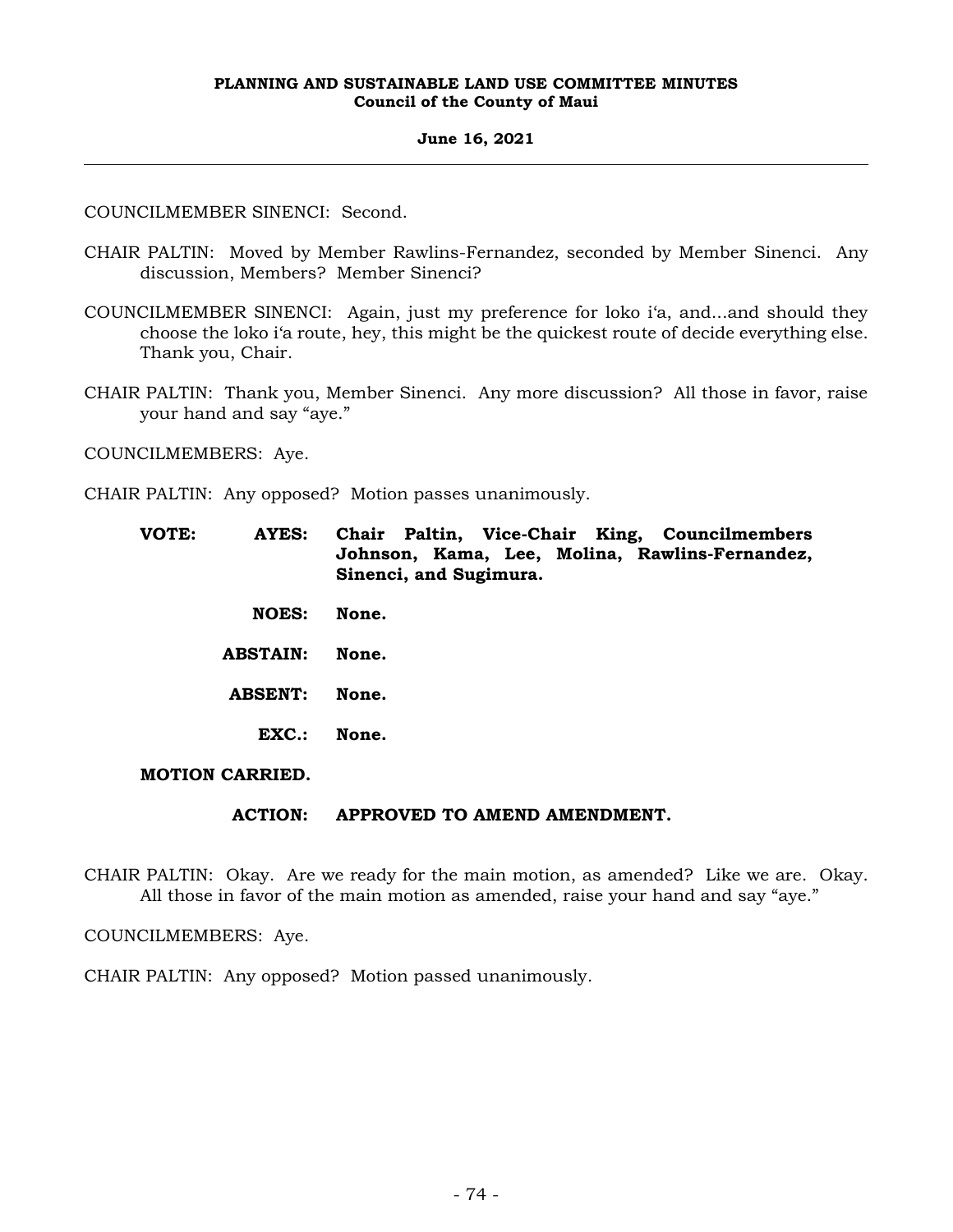**June 16, 2021**

| VOTE: | AYES:             | Chair Paltin, Vice-Chair King, Councilmembers<br>Johnson, Kama, Lee, Molina, Rawlins-Fernandez,<br>Sinenci, and Sugimura. |
|-------|-------------------|---------------------------------------------------------------------------------------------------------------------------|
|       | <b>NOES:</b>      | None.                                                                                                                     |
|       | <b>ABSTAIN:</b>   | None.                                                                                                                     |
|       | <b>ABSENT:</b>    | None.                                                                                                                     |
|       | $\mathbf{EXC}$ .: | None.                                                                                                                     |

## **MOTION CARRIED.**

## **ACTION: APPROVED AMENDMENT, AS AMENDED.**

- CHAIR PALTIN: Okay. Before we move on and...and that…oh, I do have Member Sinenci's ASF that he had submitted to amend Section 2.3, and then after that I have some information from lawyers. So I figure we'll go with Member Sinenci's first because that might be more fun.
- COUNCILMEMBER SINENCI: Okay.
- CHAIR PALTIN: Okay. Member Sinenci, I received your amendment summary form, you want to move to amend Section 2.3. I was wondering if you wanted to add on an additional policy, is that what it is, to Section 2.3?
- COUNCILMEMBER SINENCI: Yeah. Chair, should I make the...the motion first and get a second, then we can discuss it?
- CHAIR PALTIN: Yeah, let's do that. I guess in your motion, can you just state if you're adding a new policy? And then I guess would that be like 2.3.18 or something?
- COUNCILMEMBER SINENCI: Right, yeah.
- CHAIR PALTIN: Because the last...
- COUNCILMEMBER SINENCI: The ASF, yeah, is adding the following policy, yeah.
- CHAIR PALTIN: Okay. Go ahead.
- COUNCILMEMBER SINENCI: Thank you, Chair. Move to amend...and did everybody get the ASF?
- CHAIR PALTIN: It's up on Granicus since a while now. It should be number 40.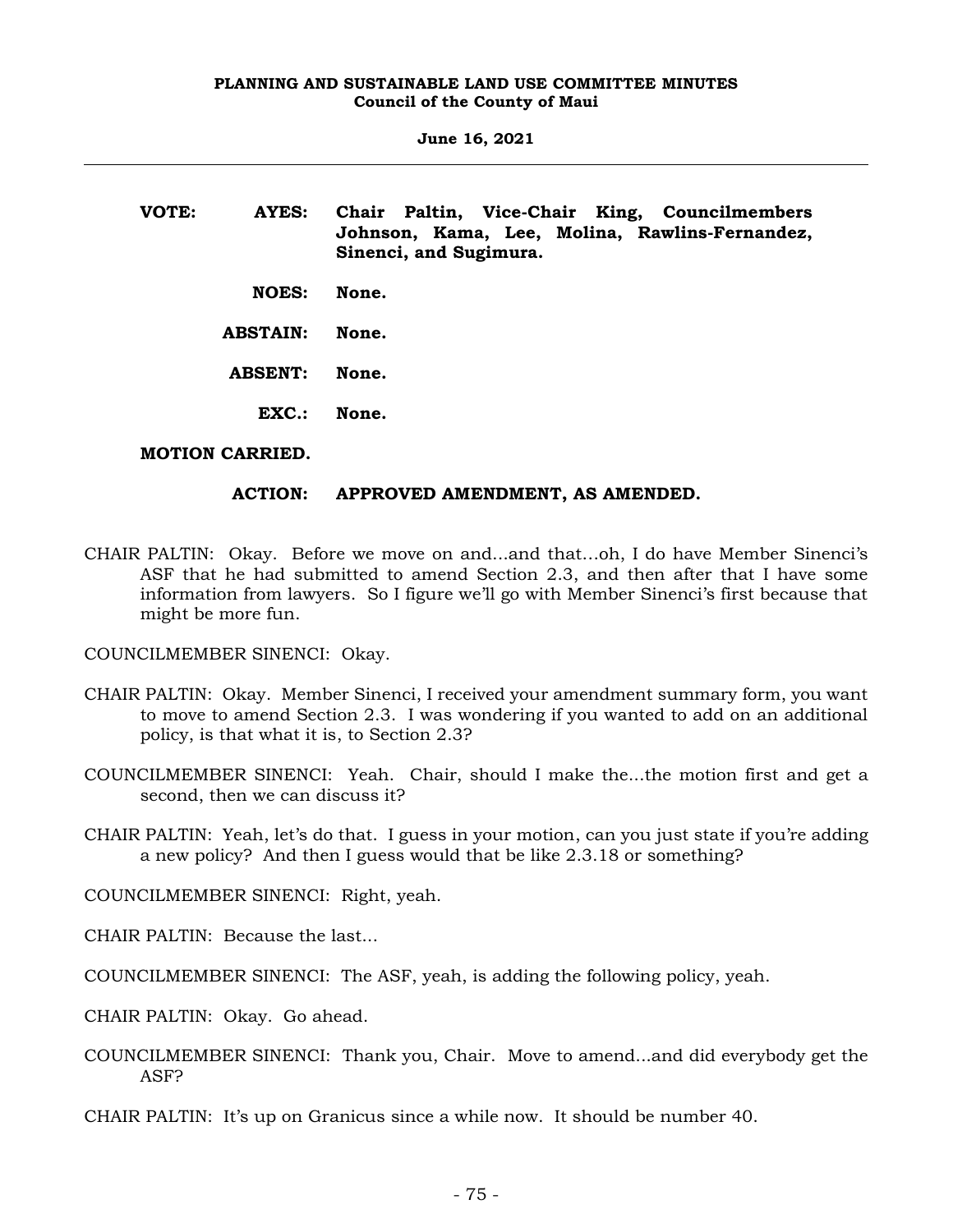#### **June 16, 2021**

- COUNCILMEMBER SINENCI: So Members, if you need an extra minute to get it, 40, but I'll go ahead and read it. Move to amend Section 2.3 of the proposed West Maui Community Plan update by adding the following policy: restrict the use of water developed within or imported into the West Maui Community Plan area to use within the West Maui Community Plan area.
- CHAIR PALTIN: Been moved by Member Sinenci, seconded by Member Rawlins-Fernandez. Discussion? Member Sinenci?
- COUNCILMEMBER SINENCI: Thank you, Chair. Ensuring that the water resources in...in West Maui are not misappropriated and remain available to the West Maui community is a factor of prudent and equitable resource management. This proposal is modeled after a similar provision on page 36 of the Makawao-Pukalani-Kula Community Plan, except that this proposal for West Maui does not include an exemption for...for agricultural usage, which...which I believe they haven't used. Our office have been having some community meetings with the Aha Moku groups, and so one of the areas about good resource management is acknowledging that the interconnectedness of the entire ecosystems from the clouds, forests, valleys, aquifers, streams, fishponds, and the ocean. And so an important best management practice is to keep the water in the regional area; in fact, it is a kānāwai in the State Constitution. For ecological...from an ecological perspective, transporting water out of a district prevents aquifer recharge, and removing water permanently lessens the aquifer's ability to produce water and prevents it from increasing water production within a healthy ecosystem. Also, less water and less mixing of ocean and stream water lessens the fisheries and also the limu productions. We...we talked about a loko i'a and...and this is kind of a smaller example of...of a larger ecosystem, by having a mixture of...of freshwater, aquifer water, and saltwater. So this was my ASF, Members, for discussion. I don't believe that there is any waters being imported or exported out of the Lāhainā District at this time, but just for...for future reference or again, policies that we may want to continue as we move forward with the other community plans. Thank you, Chair.
- CHAIR PALTIN: Thank you, Member Sinenci. Ms. Rawlins-Fernandez, as the seconder, did you have any discussion on this item?
- COUNCILMEMBER RAWLINS-FERNANDEZ: Mahalo, Chair. I think Member Sinenci was very thorough in his explanation.

CHAIR PALTIN: Okay.

- COUNCILMEMBER RAWLINS-FERNANDEZ: Mahalo, Chair.
- CHAIR PALTIN: Member King?
- VICE-CHAIR KING: Thank you, Chair. I have reservations about this, especially since it allows importing, but it doesn't allow exporting. So it sounds like the community wants to take water from other areas, but doesn't want to give any of its water to...to any other...the other areas in return. And it kind of lends itself...you know, we always looked at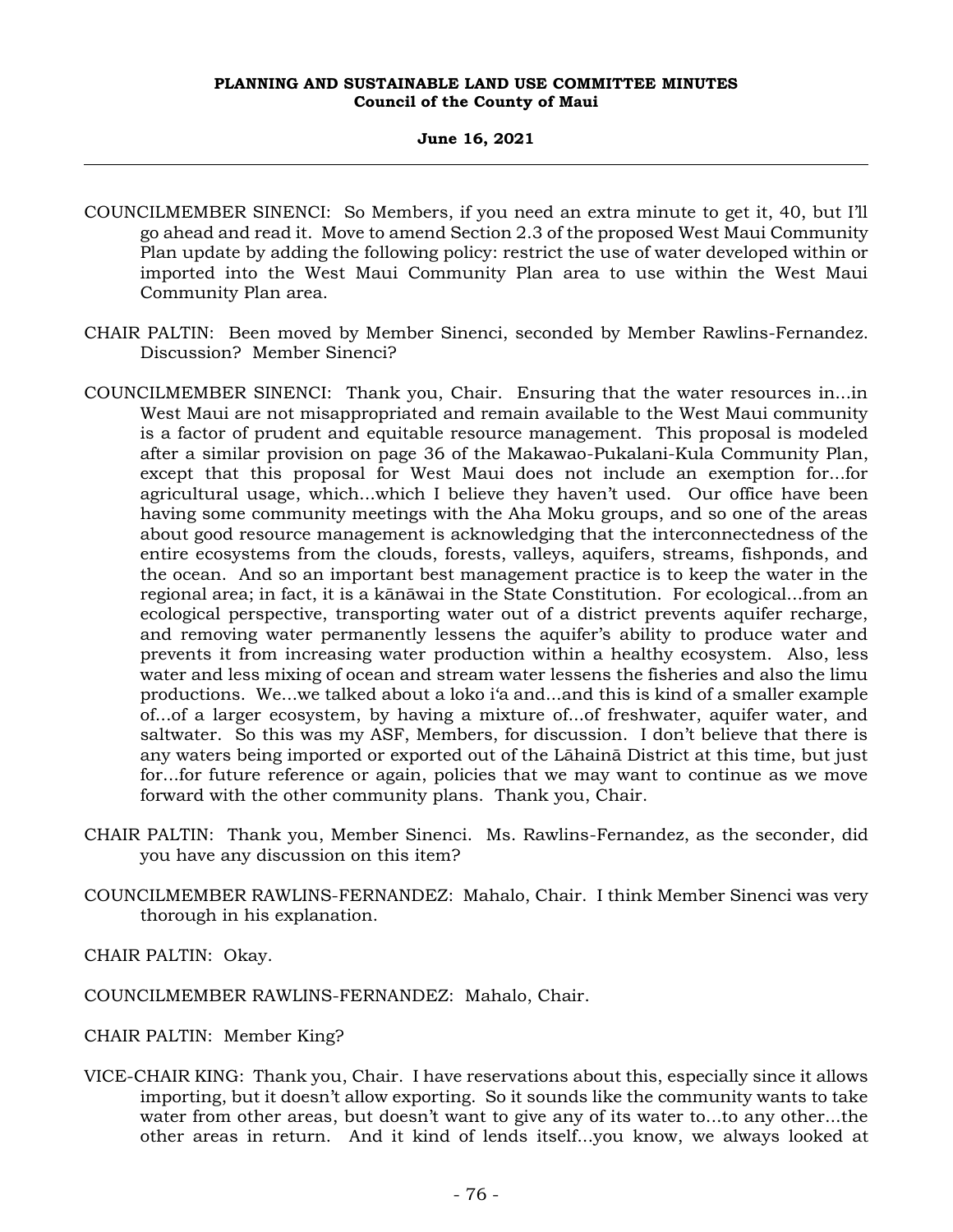**June 16, 2021**

ourselves as an entire community and, you know, one of the things that has always been pointed out in budget sessions previous is how much of the tax revenue comes from West Maui and South Maui. And I would hate to see the communities say that the tax revenue has to stay within South Maui that's gathered in South Maui, or stay in West Maui that's gathered in West Maui. So just looking at this in our entirety of our resources. I guess I would support it if the proposal was for the West Maui community water to stay within the water, but when you talked about being able to import water from other areas, that kind of is an imbalance. You know, it's...it's saying that you can take water from other areas, but other areas can't take any of West Maui water. So I'm...I'm really be hesitant on this policy. I...it sounds to me like it's a little unfair.

CHAIR PALTIN: Member Sugimura, followed by Member Lee.

COUNCILMEMBER SUGIMURA: Thank you. So I too am hesitant about this amendment because if you look at our island, which I think that, you know, other...some places have more water than others, especially South Maui where the water comes from Wailuku. So if at some point South Maui says oh, we're not going to share our water and then we can't...you know, if you don't have this kind of the give and take from the communities, which is what this is implying. And I think that this policy that you took from is the community plan which is my community is saying that, and that, you know, now West Maui...you're proposing for West Maui to adopt the same. And I'm against it because I think that we're...we'll be in situations where like right now, Upcountry, we have a drought situation, and we're trying to abide by that very carefully. But it's a give and take, and it's a situation where I think that there are economic...our economic engine is like South Maui, but South Maui doesn't have as much water as Wailuku and it's get...it gets the majority of its water from Wailuku. And so I think that there's a sharing that automatically happens and was implemented many, many years ago when the Maui Prince or when the...the hotels were being built and part of the requirements were to build the infrastructure. So that came and that happened. So I'm going to be voting against this although I understand the intention, but I believe that we're an island and that unfortunately, you know, we go to share. So by us excluding doing that and only taking, then you know, it creates the imbalance or problems that we could have in the future. So thank you.

## CHAIR PALTIN: Member Lee?

COUNCILMEMBER LEE: Thank you, Madam Chair. Yeah, I too will not be supporting the motion; however, I thank the maker of the motion for the effort. I highly doubt, Mr. Sinenci, that West Maui can share with any other part of the island. The transmission would be cost prohibitive. But yeah, some...some areas are...have more abundance of water than others, and...and so therefore, something as basic as that should be shared by the entire community, and up to a certain degree. But there needs to be balance and there needs to be sharing. And so under the circumstances, I...I think, you know, this policy is...is not very practical, especially for West Maui. Thank you.

CHAIR PALTIN: Member Rawlins-Fernandez?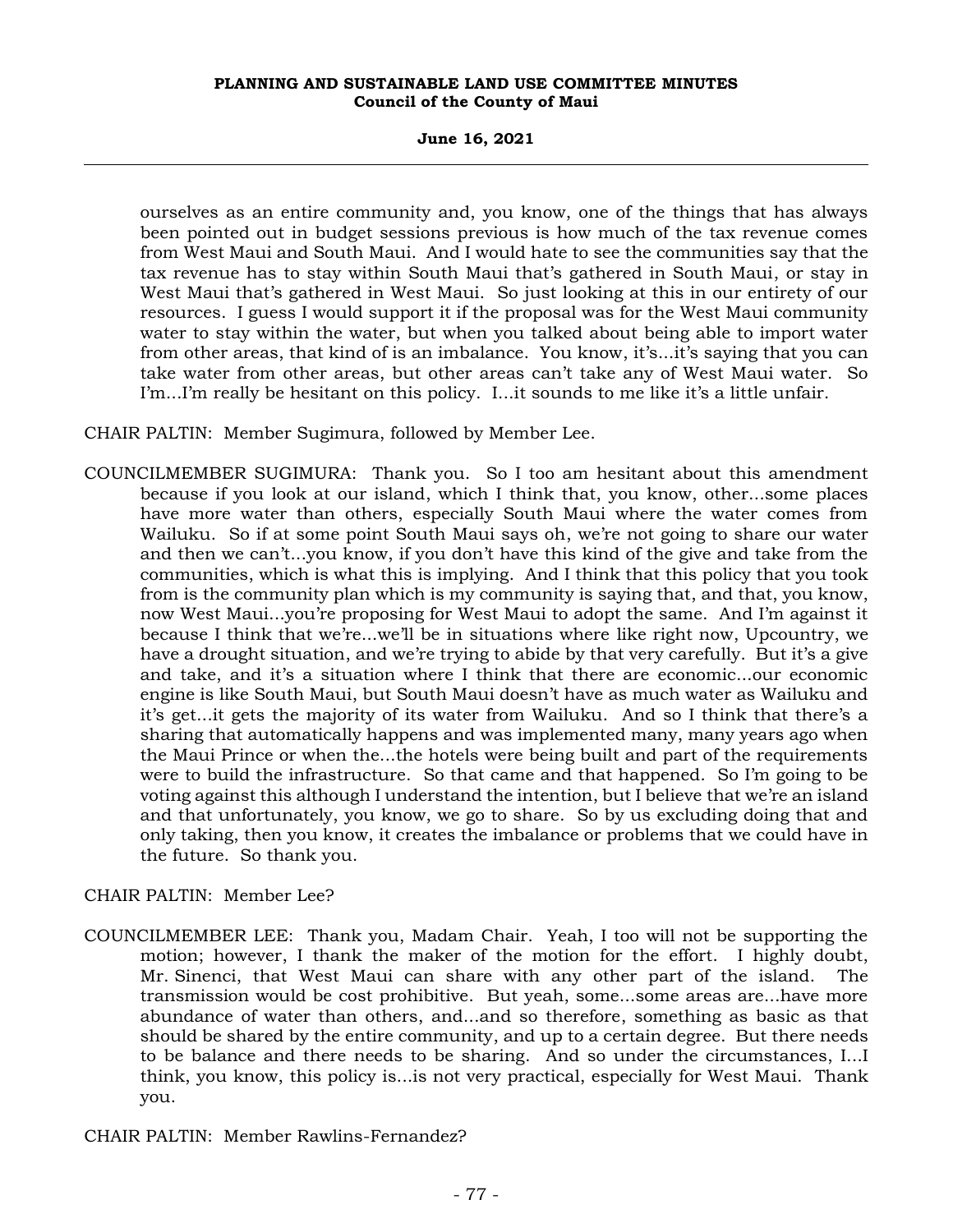**June 16, 2021**

- COUNCILMEMBER RAWLINS-FERNANDEZ: Mahalo, Chair. So I just...I guess I wanted to get clarification from Member Sinenci because when I read the ASF, it says, restrict the use of water developed within or imported into West Maui Community Plan area to use the West Maui Community Plan area...to use within the West Maui Community Plan area. And so I guess the discussion was about taking water out, but I don't see that in the language that Member Sinenci proposed. So I don't know if maybe I'm not reading it correctly, so perhaps, Member Sinenci, if you would elaborate and explain a little about that?
- COUNCILMEMBER SINENCI: Right. I...I too thought it was more towards exporting out of the West Maui Community Plan area. And again, the impetus is for...for recharge and to keeping...keeping water within their...in there so that...for aquifer recharge. And so, you know, Kula...Kula has it in their community plan, however...not to take out any water from Kula, yet it does receive water from East Maui, so we do share with...with Kula. And so...and again, this is just...and Chair Lee is correct, probably to...to import or export water into or out of the Lāhainā region will be difficult with the...with the piping. But I think it's just for...you know, if we're looking at aquifer recharge, if we're...we don't... Lāhainā already has a set amount of water resources, this could also put policies for people not to export water. And if we...if you have any water bottling and sending bottled water outside of the region, then you...then you could be tapping into resources that are strictly for the Lāhainā area. So I think if we could do, Member Rawlins-Fernandez, more export out of the community plan area would make more sense. That way we're just keeping it into the Lāhainā region. Friendly amendment.

CHAIR PALTIN: *(audio interference)* you want to take out imported into? Or --

COUNCILMEMBER SINENCI: And...

- CHAIR PALTIN: -- or imported into, is that what you're suggesting?
- COUNCILMEMBER SINENCI: Or exported out of. You mentioned that Corporation Counsel had some about that?
- CHAIR PALTIN: Oh, no. The lawyers wanted to discuss other items. But we could ask our lawyers their interpretation of how it reads, I guess, as they would probably be the one interpreting it. If you'd like.

COUNCILMEMBER SINENCI: Did that answer Ms. Rawlins-Fernandez's question? Sorry.

- CHAIR PALTIN: Oh, Ms. Rawlins-Fernandez, did that answer your question?
- COUNCILMEMBER RAWLINS-FERNANDEZ: Mahalo, Chair. Mahalo, Member Sinenci. I...so my question was if it was written...so the way it's written, it doesn't say anything about exporting water, and that seems to be the concern, about exporting water from the community plan area. But it...it doesn't say anything about restricting exporting, just importing.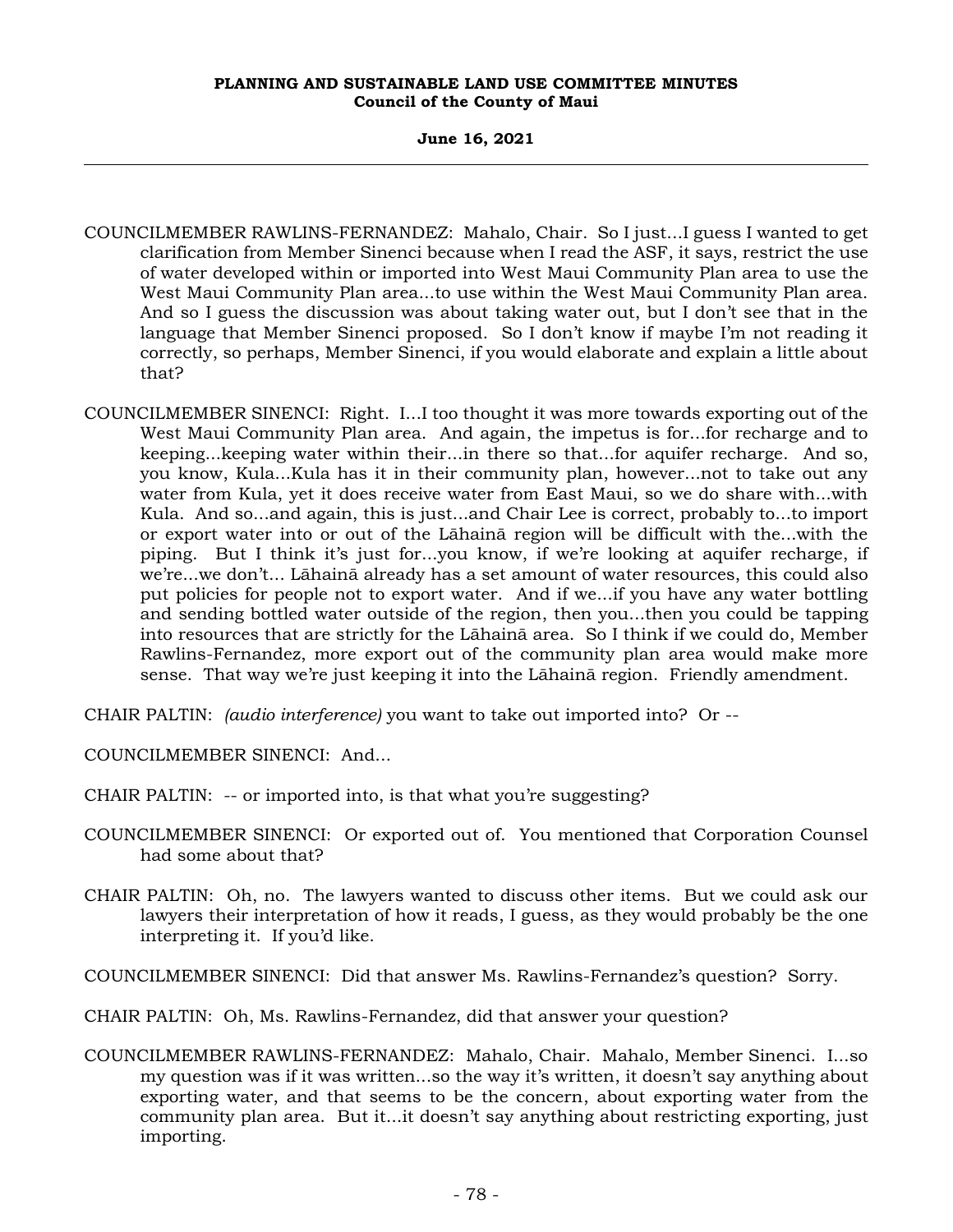## **June 16, 2021**

COUNCILMEMBER LEE: Yeah. Look...look at his reasoning.

- COUNCILMEMBER RAWLINS-FERNANDEZ: I know. But I'm looking at the motion because the...the reasoning is not the motion that changes the language. It's the language that's in the motion is what counts because that's what's going in...or could potentially go into the plan, not the reasoning.
- CHAIR PALTIN: I guess we could make sure the legislative intent is there and request Staff to fix it up.
- COUNCILMEMBER LEE: Or we can proceed with the motion, Madam Chair.
- CHAIR PALTIN: Oh, I see Mr. Hopper flashed on. Did anyone want to hear from our attorney or...
- COUNCILMEMBER MOLINA: Yeah.
- CHAIR PALTIN: Okay. Member Molina and Member Kama would like to hear. So Mr. Hopper, I guess how would you interpret the wording in the motion?
- MR. HOPPER: I think it's saying the...the use of water...of any water that's...either developed within or imported into the West Maui Community Plan area, the use is restricted to use within the West Maui Community Plan area. So if the water is developed within the community plan area or imported into the West Maui Community Plan area, its use is restricted to within the West Maui Community Plan area only. I...I...I think that's probably the intent, but I think that's what it says. The only other thing I would add is this might be the current practice, but you may want to check with the Department of Water Supply and the County Water Use and Development Plan to make sure that, you know, that's consistent with it. But I think that was...that's what the language says.

CHAIR PALTIN: Okay. Member Molina?

- COUNCILMEMBER MOLINA: Yeah. Thank you, Madam Chair. So Mr. Hopper, as I...and I'm kind of wrestling with this, trying to get clarity. So it sounds silent in terms of exporting water then, right? It's just only about water that's brought into West Maui, it's to be used for West Maui or it's the water source in West Maui, right? So it's silent then?
- MR. HOPPER: No, I think it's saying you cannot export water. It says --

COUNCILMEMBER MOLINA: Oh, okay.

MR. HOPPER: -- restrict the use of water to use within the West Maui Community Plan area. So if the water is either developed within the West Maui Community Plan or imported into the West Maui Community Plan area, it can only be used within the West Maui Community Plan area. So you're --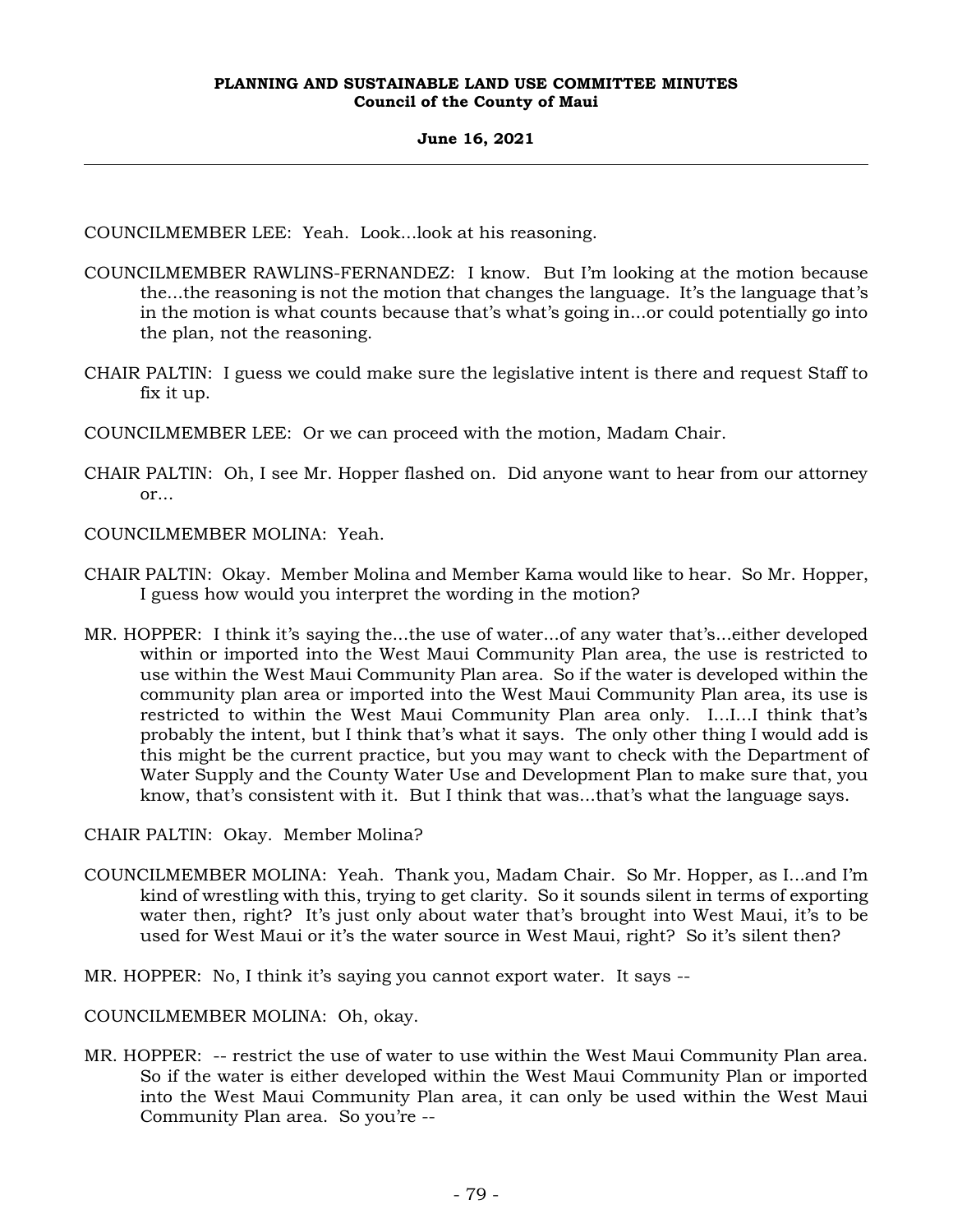#### **June 16, 2021**

COUNCILMEMBER MOLINA: Okay.

MR. HOPPER: -- restricting the use to that area.

- COUNCILMEMBER MOLINA: Okay. Yeah, so that's where I was kind of trying to figure out because the word "export" was used, so...okay. That's...that helps me understand this proposal a little bit more. All right. Thank you.
- CHAIR PALTIN: I would like to hear from Ms. Eaton on this proposal if she's on the call, and just because she was...she did a meeting or so I think with the WUDP situation before we *(audio interference)* the Water Department.
- MS. EATON: I'm on the call, have been all along. I will take off my invisibility cloak. So yeah, I think this is problematic, and I was texting, I was trying to get ahold of Eva who's...came in after me. Unfortunately I think she's in Sweden until mid-July. But anyway, here's...my...my questions are this. I don't...my...my concerns are that I believe water, any type of water allocation is...is done by CWRM and regulated by CWRM. And also, with specific regard to West Maui, and my questions are...and this is the only area on the island where we're dealing this, and as you've got private water distribution companies, right? You've got private water utilities, so I don't know how we can regulate other than the PUC would regulate the private water utility companies. So I think I'm...I...I just get a little queasy. My first question, and I do not have it in front of me, is what does the Water Use and Development Plan say, because we need to make sure those policies are consistent. I don't know that we can write in a policy like this because I'm not sure what the Water Use and Development Plan says and I think that a lot of these decisions and so forth are made by CWRM, and then depending upon the water availability, water quality and all that, that's when they bring in Department of Health. So I don't know that this falls within the County Council deciding whether or not to do this. I do remember though, when I first came here, like within the first week, there was a huge controversy in Waihe'e, I believe, where they wanted to put in that water bottling plant, right? They were going to package up and bottle up water and send...and export it, and I know that was a big no-no. And I think CWRM ringed pretty heavy on that. So I think my suggestion would be since Eva's out of the country, I would perhaps put in a quick call to Director, what's his name, Pearson, and...and maybe just run this...I'm sorry, Keani's laughing. I'm sorry. I...I just...I...this kind of makes me nervous. I...I, you know, I'm thinking about private water utilities, what does that mean for them. I'm thinking about water allocation and who regulates that, it should be CWRM. And then I'm thinking about other communities in terms of how many...other communities are wholly reliant upon importing water. But I understand what you guys are saying about not wanting to export water, perhaps even off island. So those are my concerns in...in terms of dealing with this...this particular policy.
- CHAIR PALTIN: And just a question, clarification. What if it were amended to say no water bottling for export or something like that?
- MS. EATON: I...I think you can do that because I think that's what happened with Waihe'e in the...in the last one, at the last go around. So I think that can be done. I think Hopper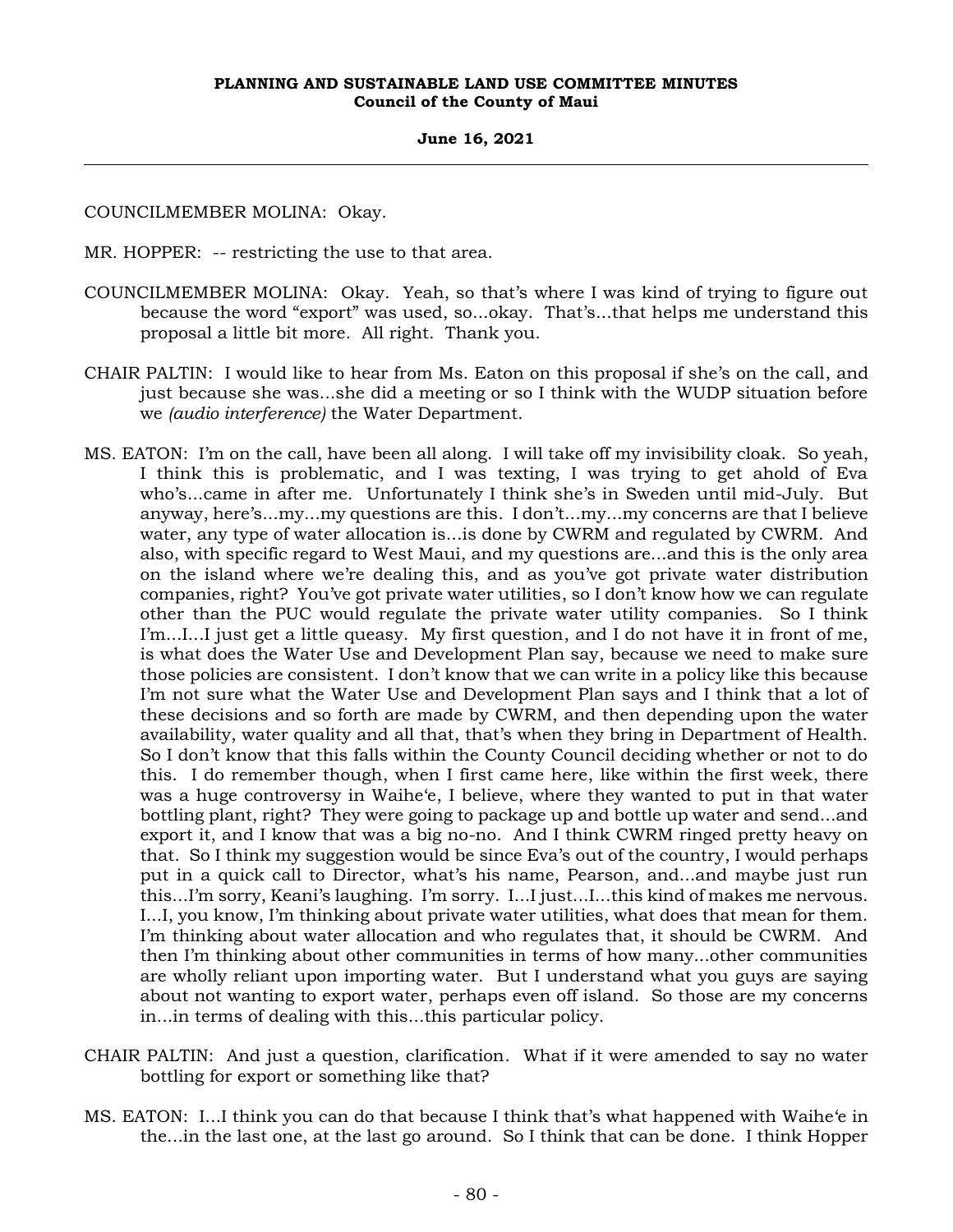## **June 16, 2021**

might want to weigh in. But I...I get a little nervous when we say we don't want to export or share water within an island community. That just...maybe it's my gut, but I don't think that's a good practice to get into.

CHAIR PALTIN: Okay. Because...

- MS. EATON: And yes, full disclosure, I live Upcountry, and I'm conserving. I haven't taken a shower in six days. Anyway.
- CHAIR PALTIN: I'm glad we're virtual then. I guess that the...I would...I don't have a problem with the thing if it's legally okay, but you know, maybe we do want to say something about no water bottling for export. I can imagine, you know, maybe some *(audio interference)* maybe we can give them some saltwater, I don't know. But *(audio interference)*
- MS. EATON: *(audio interference)* and *(audio interference)* water *(audio interference)* if you really *(audio interference)* water *(audio interference)*
- CHAIR PALTIN: Okay. I'm sorry to *(audio interference)* anyone's trip, but I *(audio interference)* . . *.(gavel)*. . .

**RECESS: 3:20 p.m.**

## **RECONVENE: 3:28 p.m.**

- CHAIR PALTIN: . . *.(gavel)*. . . It's 3:29, and calling the PSLU Committee meeting of June 16th back to order. We...thank you for that short pause for the technical difficulties. It seems that they're...they've been addressed. And I think we left off with Member Sinenci after we heard some words from our Planning Staff. So go ahead, Member Sinenci.
- COUNCILMEMBER SINENCI: Mahalo, Chair. I...I do have an amendment to my motion. Mahalo, Members, for your input. So I move to amend the main motion to...to now say, prohibit the water bottling of one liter or less from the West Maui Community Plan area for export, and restrict five gallon bottling of water resources from the West Maui Community Plan out of the County.
- CHAIR PALTIN: Sounds very good. Members, any second for the amendment? Chair Lee seconded. Moved by Member Sinenci to prohibit water bottling of one liter or less or export five-gallon bottles outside of the County. Moved by Member Sinenci --

COUNCILMEMBER RAWLINS-FERNANDEZ: Point of order.

- CHAIR PALTIN: -- seconded by Chair Lee. Point of order by Member Rawlins-Fernandez.
- COUNCILMEMBER RAWLINS-FERNANDEZ: I think we still have a motion on the floor, or did Member Sinenci withdraw his motion?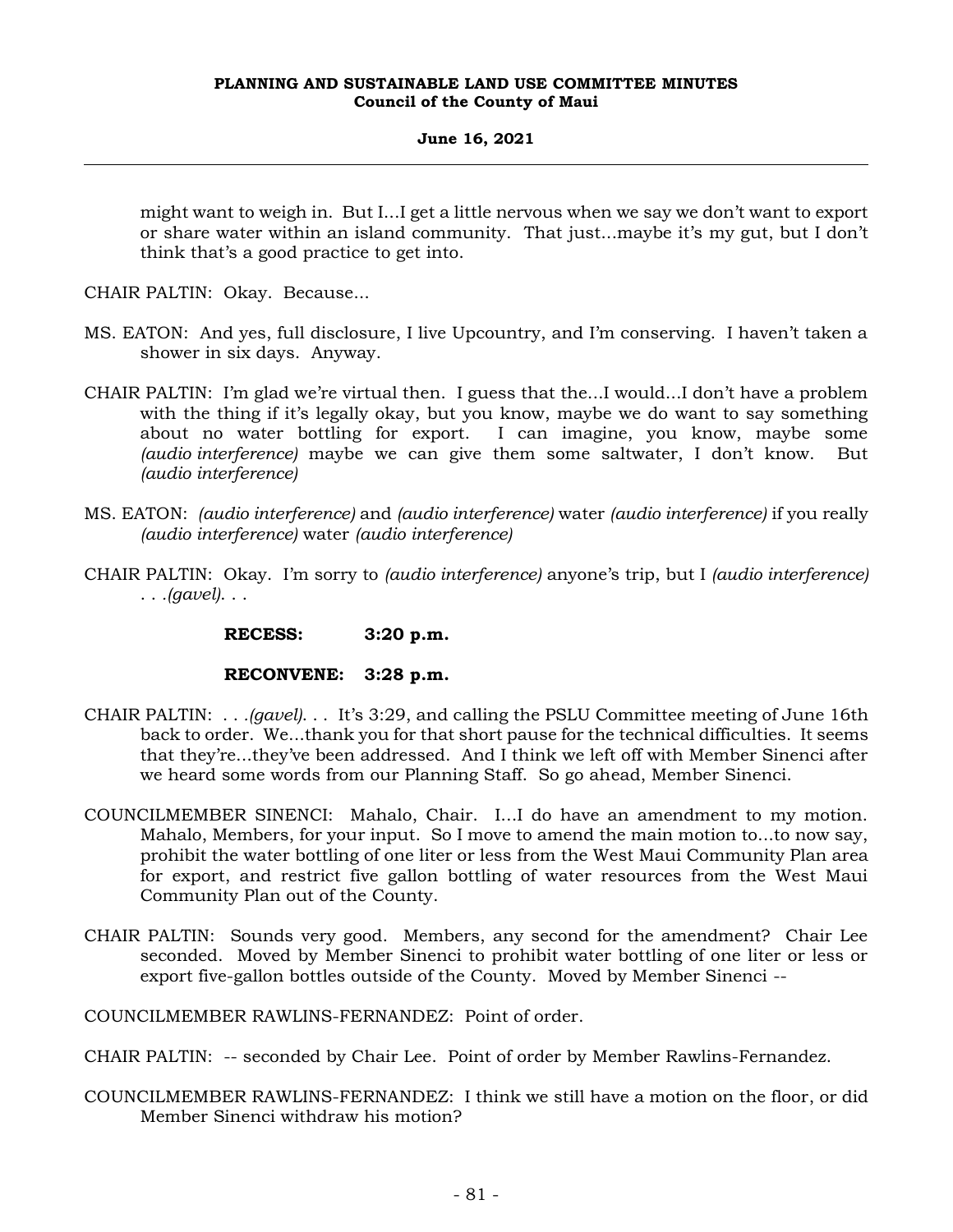#### **June 16, 2021**

- CHAIR PALTIN: He moved to amend his motion to say that.
- COUNCILMEMBER RAWLINS-FERNANDEZ: Oh, okay. Instead of...all right. I withdraw my point of order.
- CHAIR PALTIN: Okay. Chair Lee? Or...
- COUNCILMEMBER LEE: Yeah, I seconded it for discussion because I actually wanted to get feedback from Corp. Counsel.
- CHAIR PALTIN: Okay. Any discussion, Member Sinenci, as the maker of the amended...amendment?
- COUNCILMEMBER SINENCI: Right. And...and I did want to add a friendly amendment, from...from the West Maui community area water resources.
- CHAIR PALTIN: Okay. Water resources from the West Maui community area. Okay.
- COUNCILMEMBER SINENCI: Yes.
- CHAIR PALTIN: All right. And then as the seconder, Chair Lee wanted an opinion from Corp. Counsel on the legality of it, is that you wanted? Okay. Mr. Hopper?
- MR. HOPPER: If I'm being honest, I'm trying to...to think of if there's any regulations. Normally we're focused on land use regulations, and so if somebody wanted a special use permit or something in order to do a water bottling plant, that was actually a Hawai`i Supreme Court case that came up, and I think that is something that the County can regulate from a land use and public trust perspective. I just don't know all of the different situations that...I just don't know all the different situations where this could possibly be going on in Maui County. And I...it...I'm sorry, on West Maui. And I...and I wouldn't want to, you know, through the language, restrict a use that's either happening or that...that we wouldn't have jurisdiction on. Although I'm...I'm not saying that we could not have some type of policy because water is a public trust resource, and I think in granting permits to do this type of use, you do have to consider...you know, have to consider that. I'm not sure if the fact that it's for...if you could specify it was for commercial purposes may assist, you know, to...to...to be clear that this would be for commercial purposes only. But I think generally this would be...it's the community plan, so it would apply with the force and effect of law if somebody were asking for a permit, you know, either SMA permit or special use permit or something along those lines to do this use where it otherwise wouldn't be allowed. I don't think other than the Water Use and Development Plan you'd necessarily have ordinances that regulate this activity. And you know, I don't know if Department of Water Supply would maybe have additional comments on something like this. But it sounds like the issue would be either private or potentially public commercial water bottling, and I don't know if that's been an issue that's been...that's happened in the past in West Maui. But I mean generally, I think the idea of it would be...would be okay, but I...I don't...I...I would like to have more...more detail on this, and maybe get comments from Department of Water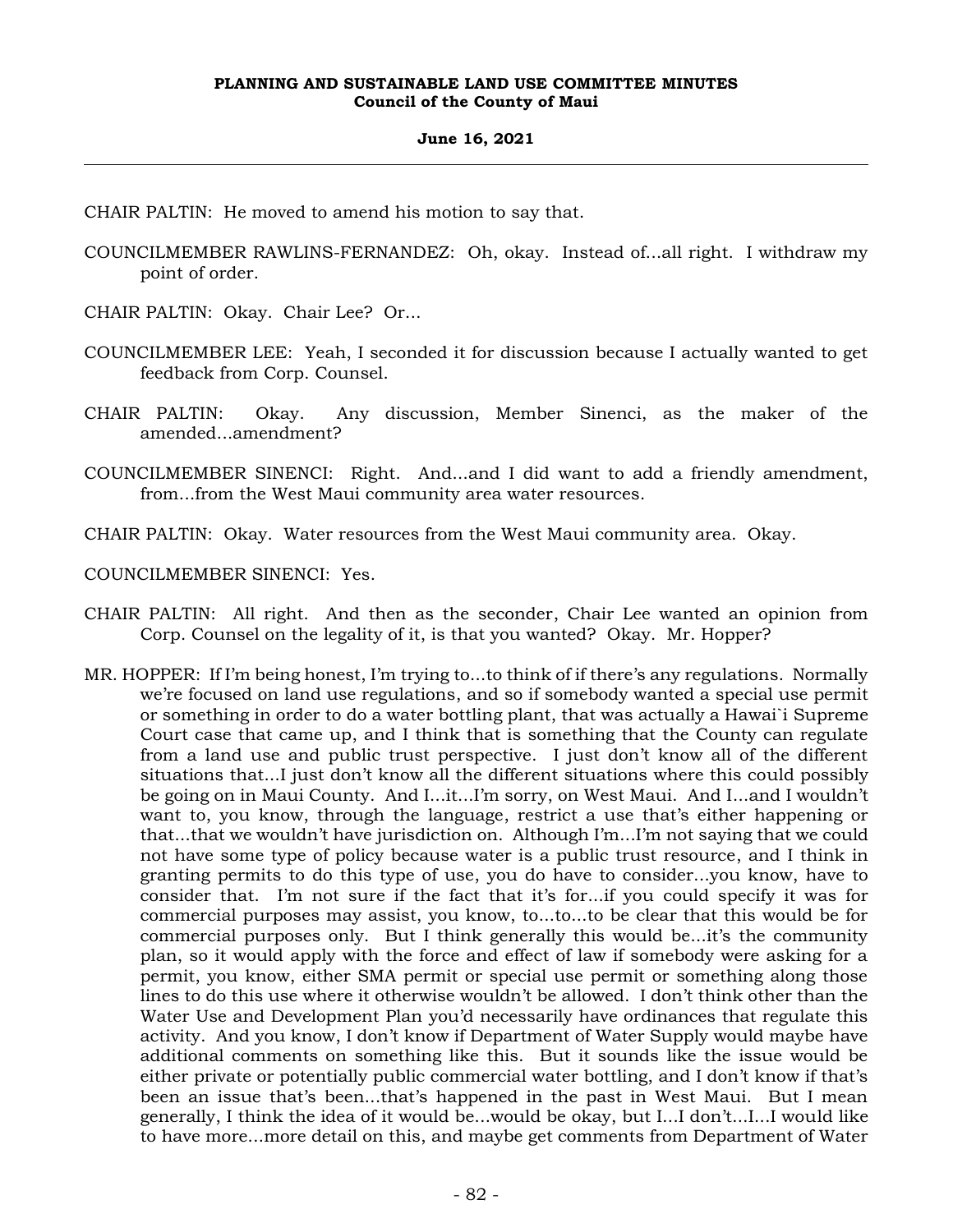## **June 16, 2021**

Supply also on this type of issue because it's just not an area, you know, private water bottling, that I'm 100 percent familiar with.

- CHAIR PALTIN: Okay. So it sounds like it...we might want to add, private commercial water bottling. And if we do take a vote on it, would it be something that you could come back to us on the form and legality end when we come up with the most up-to-date draft? Like hey, form and legality, I checked into this, it's not going to fly?
- MR. HOPPER: Yeah, I suppose we could take a more precise look at it, it's just that, you know, today's the first time I saw that that...that issue come up. So I'd probably want to read the, you know, Supreme Court case on it, although that dealt with more of when you needed a special permit for it. And I think that, you know, this would essentially say you could not get a special permit for this use. So we can continue...I can look at that in...in more detail if...if you'd like before...before it would...if you would want to adopt it and then look...look into that issue.
- CHAIR PALTIN: Okay. All right. Member Sinenci, followed by Member King.
- COUNCILMEMBER SINENCI: Thank you, Chair. I'm open to a friendly amendment of private commercial, adding that to the...the verbiage.
- CHAIR PALTIN: Okay. And Chair Lee, as the seconder, are you open to that friendly amendment as well?
- COUNCILMEMBER LEE: I guess so. I...I really...my position on this is I'm not sure, but for the sake of discussion to continue, yes. The answer is yes.
- CHAIR PALTIN: Okay. Thank you. Member King?
- VICE-CHAIR KING: Okay. Thank you, Chair. First of all, I wanted to just ascertain that the proposal supplants the previous proposal, so it's not in addition to, it's instead of?
- CHAIR PALTIN: Yeah. We got a thumbs-up on that.
- VICE-CHAIR KING: Okay. And secondly, I wanted to suggest that maybe this is something that could be taken up for the entire island in the...in the APT Committee, because I think...I think we would all like to have that discussion just island-wide about exporting...the exporting of water. I don't know if Mr. Hopper was talking about the cases that came up before, if they were on the Big Island, but I know there are a couple of entities bottling water on the Big Island. And one of them is getting the...that deep ocean water and sending it to Japan and making big money off of it because apparently there's something really attractive about drinking water that has been down thousands of feet for hundreds of years. But I...to me, it sounds like a bigger issue than the community plan, it sounds like an island-wide issue. And I just wanted to mention that, that I would support having this be a broader issue in...in your Committee, Mr. Sinenci.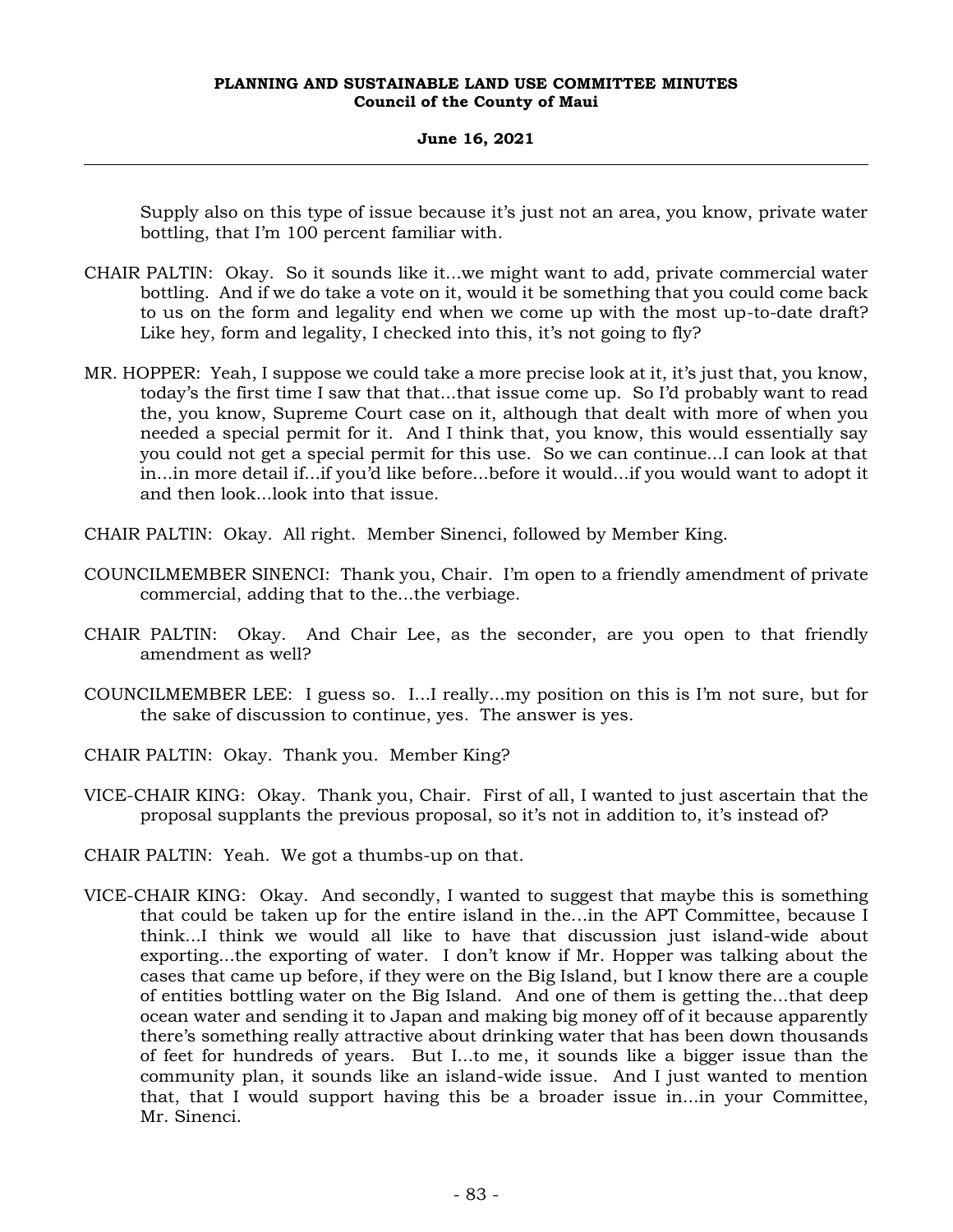#### **June 16, 2021**

- CHAIR PALTIN: I think Kaua'i also had a lot of controversy about bottling water as well. Let's see, Member Molina?
- COUNCILMEMBER MOLINA: Yeah, thank you, Madam Chair. I'm much more comfortable now with supporting Mr. Sinenci's amended amendment. And I think...but at the same time, I appreciate him bringing this whole discussion up in the first place because, you know, the way certain entities are wasting water. For example, in South Maui, in Member King's district, you have the stories of the hotels just wasting water and...and South Maui imports water from Wailuku, so you can understand the residents' frustration with that. And this all ties into what our community, how we're going to prioritize the use of water. Is it going to be just for...are we going to prioritize water for economic development first, or are we going to prioritize water for affordable housing? So I...I think in...this is a good step to restrict water being used for profiteering purposes, you know, exploitation of our natural resources. And...and I appreciate Member Lee bringing up the concept of sharing, we are one community. So we have to be prepared for like, you know, someday you might have one community that needs water from another, and we're all one County, so we have to balance that out with how we use water and for what. But it comes down a lot of things, how we manage tourism and what water is used for. And of course, the tradeoff is the water that goes from Wailuku goes to resort areas, which in turn generate the revenue that is used to benefit all communities, yeah, not just South Maui, but that revenue is used to support Hāna, Moloka'i, Lāna'i and so forth, so it's a tradeoff. But I think this is a good first step. And I...and I'm glad Mr. Sinenci brought this discussion up because it will help us maybe through our community plan how we look and how we prioritize water, at least for...from this standpoint from West Maui. So I can support this amendment. Thank you.
- CHAIR PALTIN: Okay. Anybody else? Shall we call for the question? I can support it. All right. All those in favor, raise your hand and...oh, Member Rawlins-Fernandez?
- COUNCILMEMBER SUGIMURA: I have a question. Oh.
- CHAIR PALTIN: Followed by Member Sugimura.
- COUNCILMEMBER RAWLINS-FERNANDEZ: Mahalo, Chair. So would this be 2.3.18?
- CHAIR PALTIN: 18. Yeah. Because we left off on 2.3.17.
- COUNCILMEMBER RAWLINS-FERNANDEZ: Okay. Mahalo, Chair.
- CHAIR PALTIN: Okay. Member Sugimura?
- COUNCILMEMBER SUGIMURA: Yeah. So basically we're voting on the bottling of water and not allowing it, but the main motion as...as Mr. Sinenci proposed, that's on the floor still?
- CHAIR PALTIN: With this action, we would amend the main motion and replace it with this.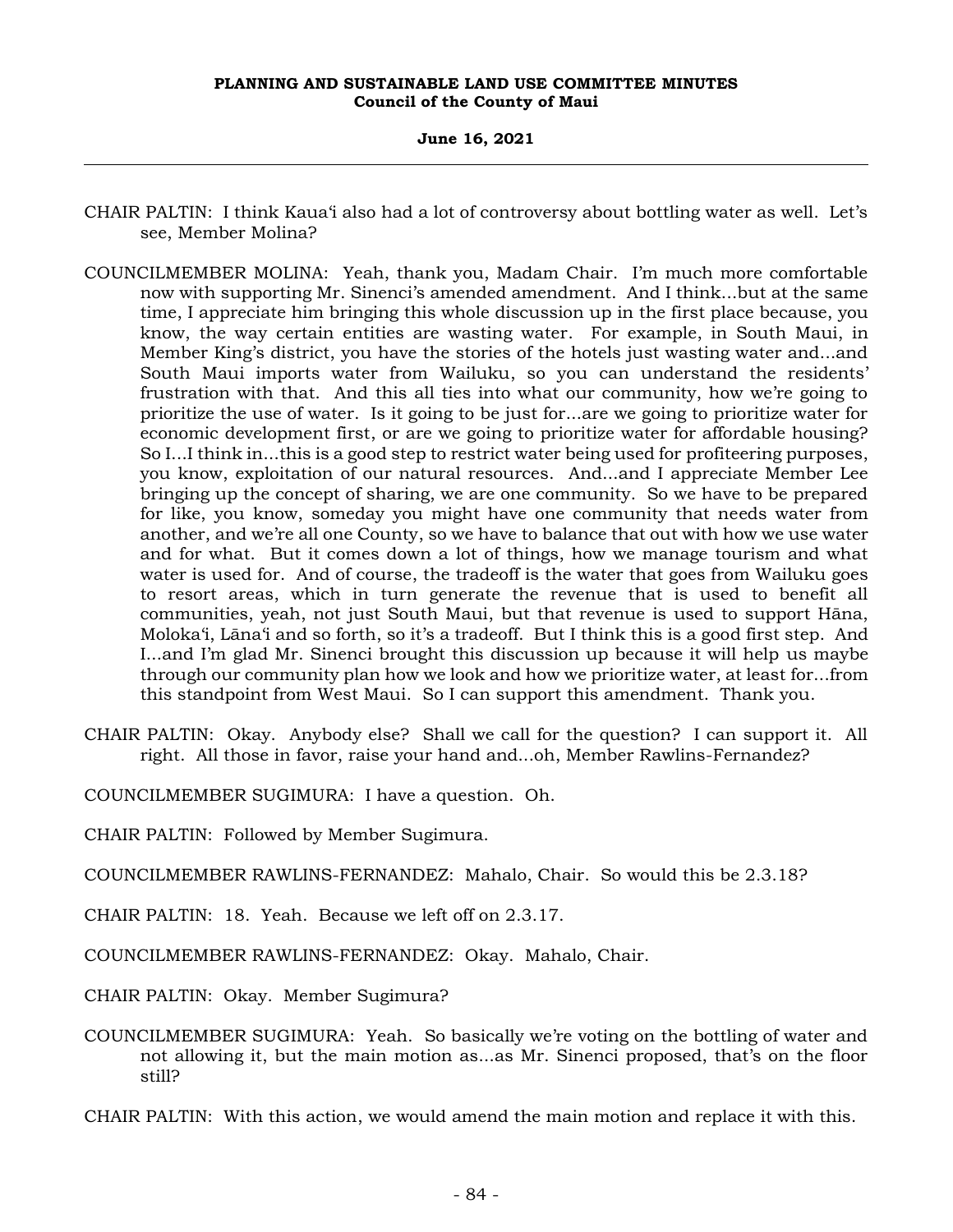#### **June 16, 2021**

COUNCILMEMBER SUGIMURA: Oh, replace it.

- CHAIR PALTIN: So we amend it, and then we vote on the amended main motion. So essentially we'd be kind of taking the same vote twice, but it's okay.
- COUNCILMEMBER SUGIMURA: Okay. So we're talking about bottle...bottling twice and not his original...
- CHAIR PALTIN: Once we amend the main motion, then we got to vote it...on it again as the amended main motion, but it's fine.

COUNCILMEMBER SUGIMURA: Thank you.

CHAIR PALTIN: As long as we all understand. Okay. All those in favor of the amendment to the main motion, which replaces it...Member Kama, is that a question or a vote? Oh, okay. Raise your hand and say "aye."

COUNCILMEMBERS: Aye.

CHAIR PALTIN: Okay. The amendment to the main motion passes unanimously.

- **VOTE: AYES: Chair Paltin, Vice-Chair King, Councilmembers Johnson, Kama, Lee, Molina, Rawlins-Fernandez, Sinenci, and Sugimura. NOES: None.**
	- **ABSTAIN: None.**
	- **ABSENT: None.**
		- **EXC.: None.**

## **MOTION CARRIED.**

## **ACTION: APPROVED TO AMEND AMENDMENT.**

CHAIR PALTIN: And now we're on the main motion as amended. All those in favor of the main motion as amended, raise your hand and say "aye."

COUNCILMEMBERS: Aye.

CHAIR PALTIN: Okay. The main motion as amended passes unanimously.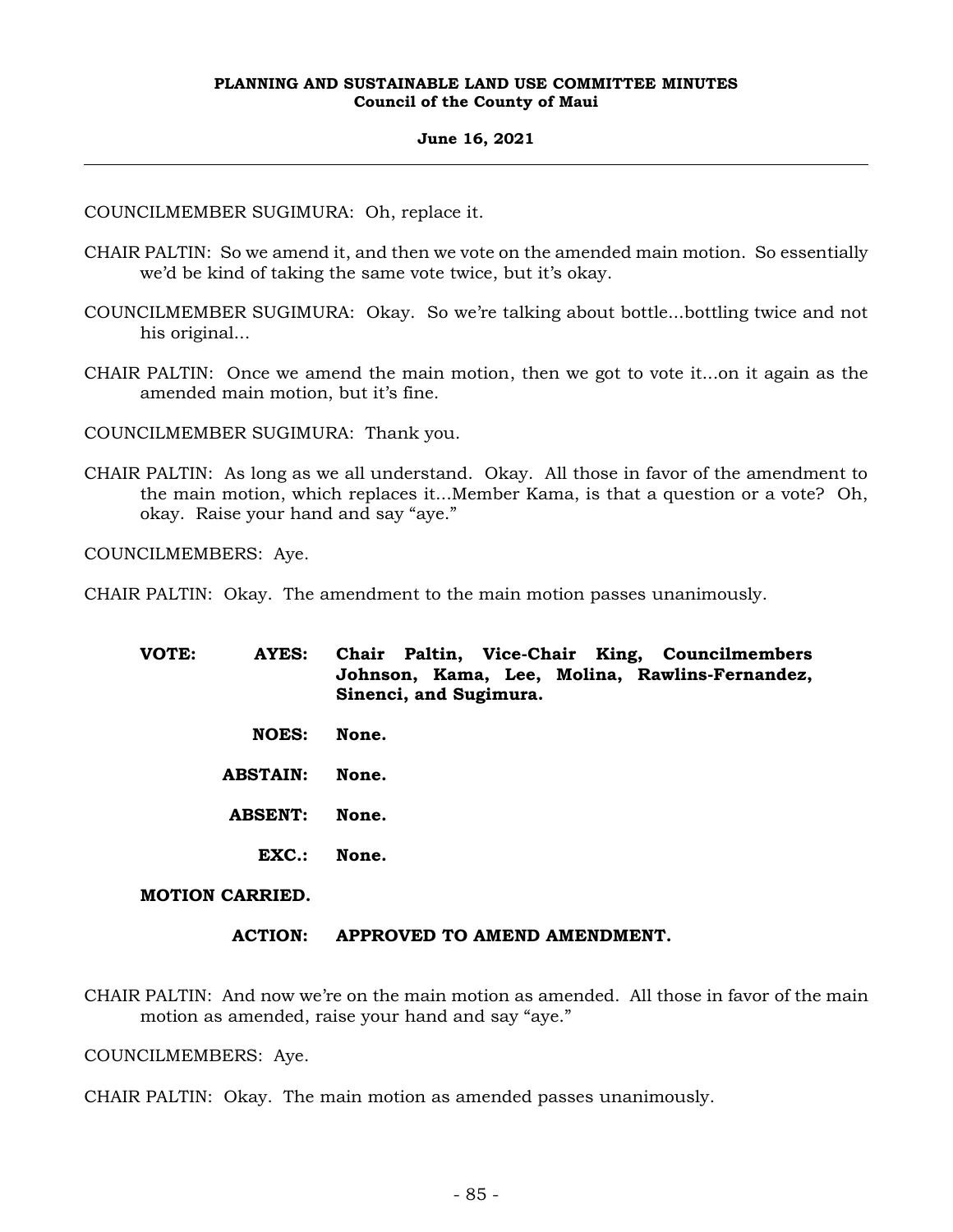**June 16, 2021**

| VOTE: | AYES:                  | Chair Paltin, Vice-Chair King, Councilmembers<br>Johnson, Kama, Lee, Molina, Rawlins-Fernandez,<br>Sinenci, and Sugimura. |
|-------|------------------------|---------------------------------------------------------------------------------------------------------------------------|
|       | <b>NOES:</b>           | None.                                                                                                                     |
|       | <b>ABSTAIN:</b>        | None.                                                                                                                     |
|       | <b>ABSENT:</b>         | None.                                                                                                                     |
|       | $\mathbf{EXC}$ :       | None.                                                                                                                     |
|       | <b>MOTION CARRIED.</b> |                                                                                                                           |

## **ACTION: APPROVED AMENDMENT, AS AMENDED.**

COUNCILMEMBER SINENCI: Mahalo, Members.

- CHAIR PALTIN: Thank you, Member Sinenci. And then I just realized on Policy 2.1.8, Member King had wanted to know if we had gotten a response from Director Andaya on that one. And only just like recently we did get that response from Director Andaya, and it's Item 45 in your Granicus. He didn't...we got it? No, that's not it. Sorry, my bad. Wait. Oh, sorry, it's 42, my bad. I...little bit. So number 42, we finally got the answer from Director Andaya dated June 14th, so we got this on Monday, though we initially sent the correspondence on February 11th. And he says that the County uses EHPA standards. And then in talking with Parks and Recreation, they had plans to retrofit...I think, was it War Memorial Gym to EHPA-3. And it was at that point I...I requested the same for Lāhainā Civic. And I think she agreed to put it in their long-term plan, like not this year or next year, but maybe three years down the road or something to start planning and design. So I don't know if we want to put EHPA standards or EHPA-3 standards, but that's what type of hurricane standard rating that we use according to, I guess, both Administrator Andaya and Director Peters. So did we want to specify that in Policy 2.1.8 whether it's EHPA standards? And...oh, shoot, then we would...we might have to add an acronym that EHPA represents Enhanced Hurricane Protection Area. Because it is not in here, EHPA.
- VICE-CHAIR KING: Chair?

CHAIR PALTIN: Member King.

VICE-CHAIR KING: Yeah, I think it would be a good idea to add it, but if you add it and just call it what it is, the Enhanced Hurricane Protection Area Standard, you don't have to add it to the acronym. If this is the only place that it's listed, then maybe you don't need to put it in the acronyms if you just spell it out.

CHAIR PALTIN: Oh, okay. Let me just make sure that it's not in the action section. Yeah, I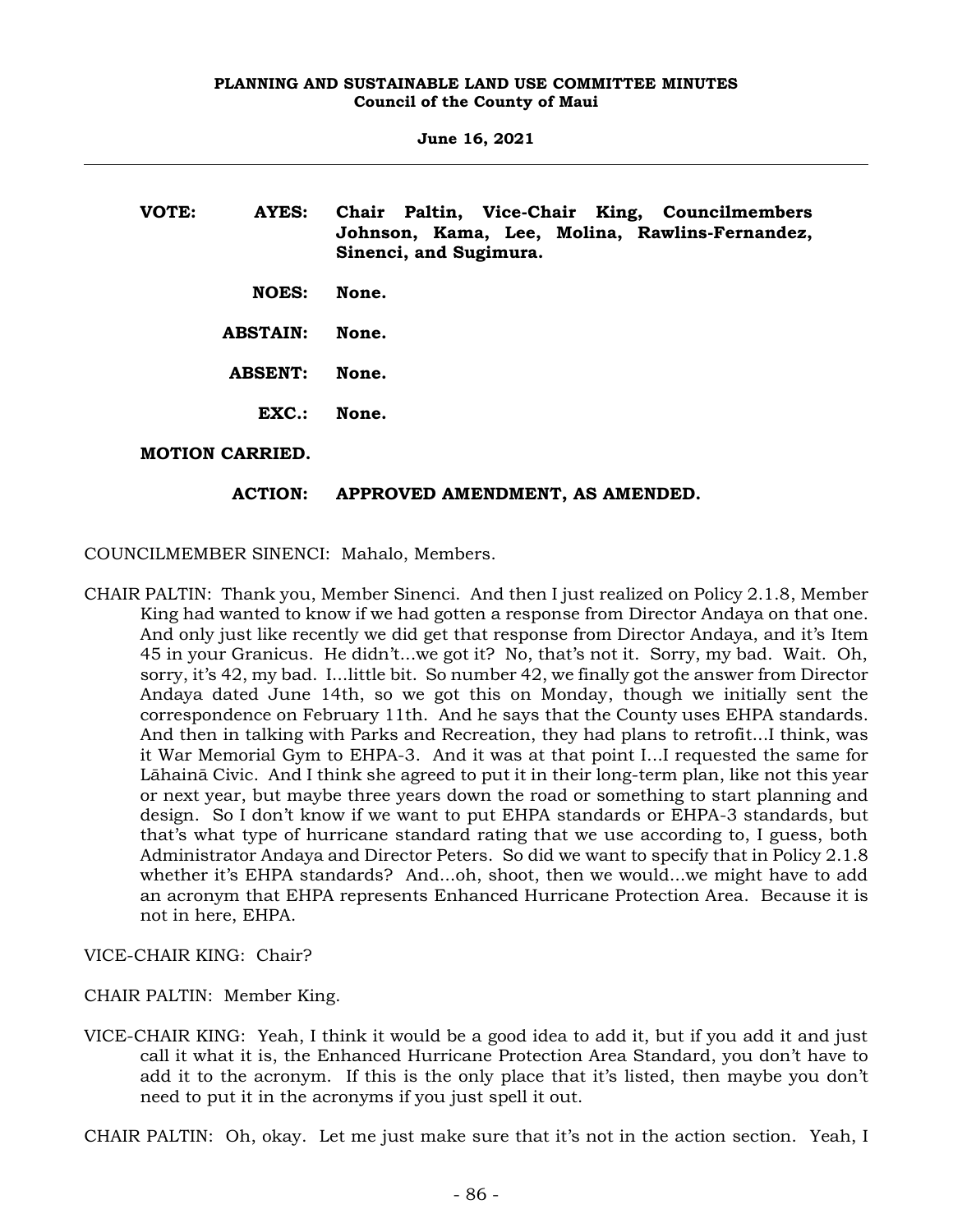#### **June 16, 2021**

don't see it. Okay. So I'll entertain a motion to amend retrofitted to hurricane standards, to amend it to Enhanced Hurricane Protection Area Standard.

VICE-CHAIR KING: So moved.

CHAIR PALTIN: Been moved by Member King, seconded by Member Rawlins-Fernandez. Any further discussion? Seeing none. All those in favor of the motion, raise your hand and say "aye."

COUNCILMEMBERS: Aye.

CHAIR PALTIN: Looks unanimous. Motion passes.

| VOTE: | AYES:           | Chair Paltin, Vice-Chair King, Councilmembers<br>Johnson, Kama, Lee, Molina, Rawlins-Fernandez,<br>Sinenci, and Sugimura. |
|-------|-----------------|---------------------------------------------------------------------------------------------------------------------------|
|       | <b>NOES:</b>    | None.                                                                                                                     |
|       | <b>ABSTAIN:</b> | None.                                                                                                                     |

- **ABSENT: None.**
	- **EXC.: None.**

## **MOTION CARRIED.**

## **ACTION: APPROVED AMENDMENT.**

CHAIR PALTIN: Okay. At this point, Mr. Hopper wanted to brief us on Policy 2.3.2. And so if you Members are amenable to it, I would like to hear from both Mr. Hopper and our OCS Attorney, Mr. Raatz, on that if Members are open to it. Because this is something that we have already voted on. Members okay? No...no objections?

## **COUNCILMEMBERS VOICED NO OBJECTIONS**

- CHAIR PALTIN: I'm not hearing any. Go ahead, Mr. Hopper. I've heard that you want to talk about 2.3.2.
- MR. HOPPER: Thank you, Chair. Yeah, there's...if it's the right time. There's that, and then one other policy that I just had raised a concern about. If...if you're having to the point...I understand the...certainly the policy of...of having no permanent structures within 100 feet of the top of the bank of a gulch, but the...taking out the exception for low-impact development strategies, that being in the plan previously, I just don't know of what...if there's any...I know this says for no new permanent structures. So this...this apparently would not apply to existing structures. But taking that away, I don't know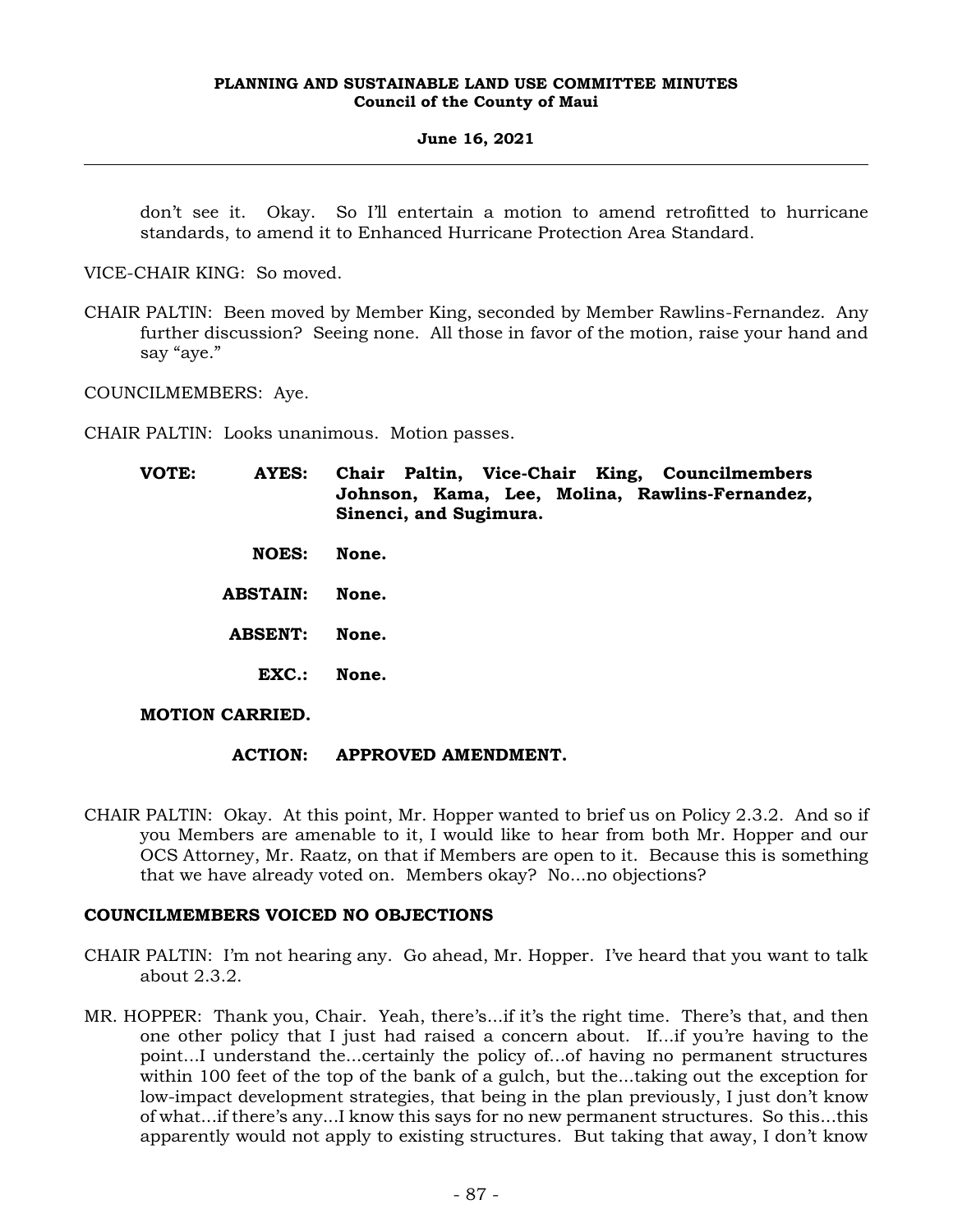#### **June 16, 2021**

if there's any situations where within 100 feet of a gulch, you know, if...if...if there's no ability to build at all, if there'd be any situation where somebody would have no ability to build anything on a property or something like that. They...they may not, and I don't know of any situation where that could happen, but I just didn't know enough about the...all of the possible situations involving gulches and areas near them. That you know, this went through the plan originally with that exception, and taking that exception out, I was just concerned and unsure of how that would affect properties, if at all. And I don't know if the Department has more detail on that or anything like that, but that would basically make no exceptions to, you know, new structures, even if low-impact development strategies are used. So it would, you know, make that area, you know, sort of completely unbuildable. And...and so I...I would want to...you know, I wanted to make that comment because I saw that in reviewing it. With that being taken out, I had...had a concern about that.

- CHAIR PALTIN: Thank you, Mr. Hopper. Mr. Raatz, would you like to speak to this policy as well?
- MR. RAATZ: Thank you, Chair. At the moment, Staff doesn't have anything of substance to add. We will, of course, work with you on the language prior to first reading, taking into account Corporation Counsel's comments after we've had a chance to consider them. As you mentioned, the Committee's already endorsed this policy, so we'll be working to effectuate the legislative intent. Thank you, Chair.
- CHAIR PALTIN: Thank you, Mr. Raatz. And I don't have any more revisits for Section 2. Member Rawlins-Fernandez?
- COUNCILMEMBER RAWLINS-FERNANDEZ: Mahalo, Chair. I was wondering if the Planning Department knows...you know how we have a setback from the shoreline, if there's any setback rules from gulches, or if people are currently allowed to build right up along gulches.
- CHAIR PALTIN: I guess Ms. Maydan, I'm not sure if...oh, Director McLean's back. All right. Director McLean?
- MS. MCLEAN: Hi. My eyes are dilated, so if I look all buggy, I was just at the eye doctor, so...I think the only time that there would be any sort of buffer or setback requirement for gulches would be if there are flood designations, which is often the case. Then...then our flood hazard ordinance would prohibit or restrict development, but nothing as...as consistently established as the shoreline setback. Currently that...that's not codified, so it would be just based on flood or any other kinds of restrictions like that.

CHAIR PALTIN: Thank you.

COUNCILMEMBER RAWLINS-FERNANDEZ: Mahalo, Director. And then so I was just wondering if Mr. Hopper as much, as he would be able to speak in open session, a setback from gulches, you know, how we have that setback from shoreline, and wouldn't that kind of be like precedent?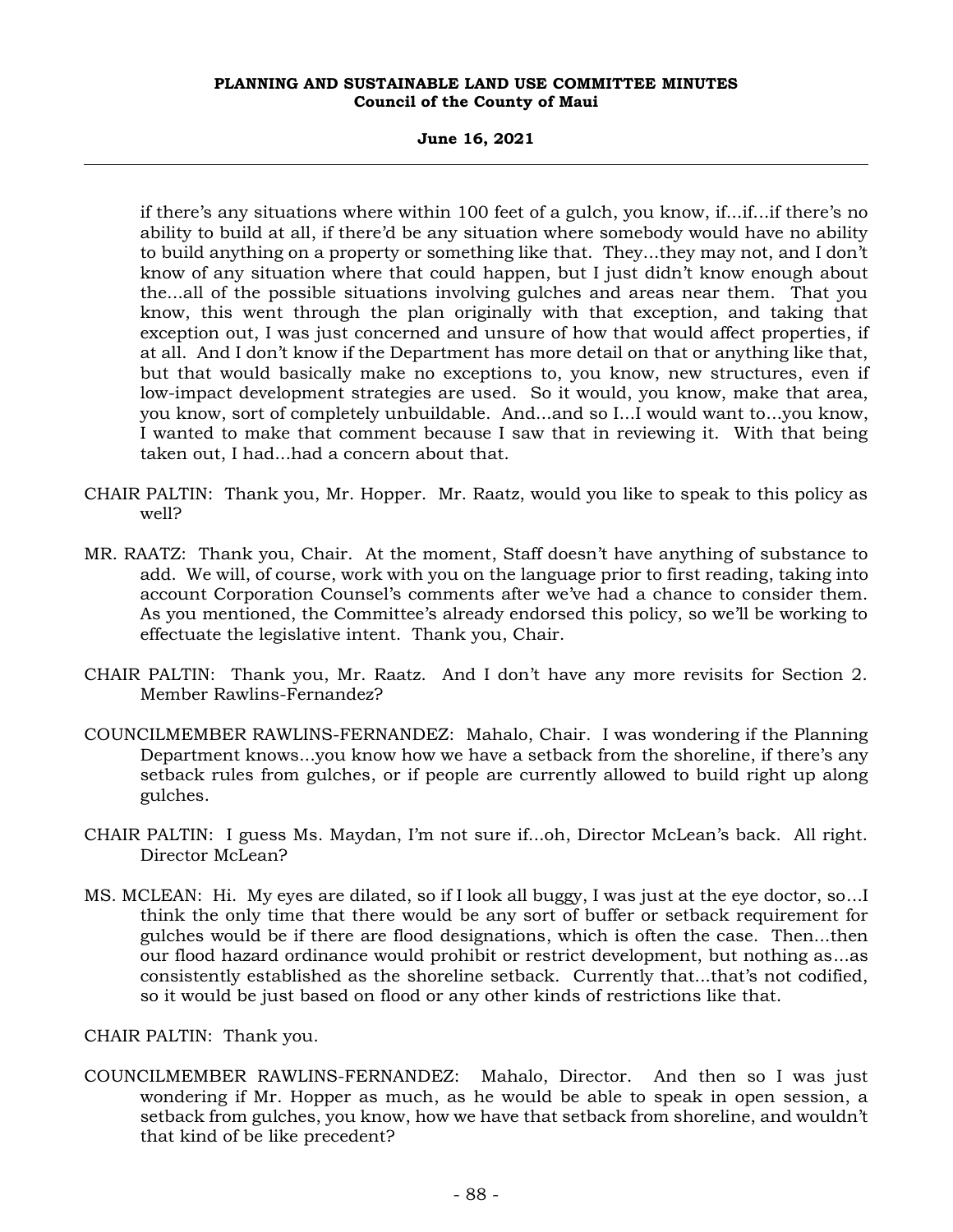**June 16, 2021**

CHAIR PALTIN: Mr. Hopper or Mr. Raatz?

MR. HOPPER: I mean, there are...there are shoreline setbacks. You can apply for a shoreline setback variance to build certain types of things in the shoreline setback area. Under State law, you need an EA and...and other things. But even with shoreline setbacks there's...similar to actually the first policy I think you considered, there's like a minimum buildable area language that says that, you know, if your shoreline setback is so large that it renders your property unbuildable, that there's a...there's a minimum, you know, buildable area. So I didn't know if the idea of the low-impact development exception was an idea of allowing that in as an exception, or if there's...there's something else to deal with that. But it's...it's just difficult to try to picture, you know, you saw...you all saw the maps with the number of gulches, all of the gulches and all of the possible situations. I mean, this may not end up applying very directly to a lot of the areas if it's going to be only in the community plan, because if you just need a building permit and you're outside of the SMA and you're not subdividing, then perhaps, you know, this isn't going to directly apply to a lot of the structures. Although if you were...if it was community planned Open Space, you know, I don't know what the...the zoning...the zoning may, you know, underlying want to be changed to Open Space to deal with that issue. But I think the...the analogy to a shoreline setback, there's...like I said, there's the ability to get a variance there, and there's also a minimum buildable area, I believe, for...for shoreline setbacks currently in the Code for that. That's I think what I would add to that.

COUNCILMEMBER RAWLINS-FERNANDEZ: Mahalo, Mr. Hopper. Mahalo, Chair.

- CHAIR PALTIN: Thank you. Okay. Any more revisits for Section 2 policies that Members would like to do? I think I have exhausted my list of what I had for revisits for Section 2. Majority of the revisits are on, I guess, 4 and 3. Okay. Member Sugimura?
- COUNCILMEMBER SUGIMURA: Thank you. The...the matrix that you gave us, if you look at on page 32, 2.1.10, the...adverse is written twice. It...under as amended. So if you look towards the bottom part of that as amended section...

CHAIR PALTIN: Yeah. That...I think that's a typo. It's just a rough draft. The...this...

COUNCILMEMBER SUGIMURA: Okay.

CHAIR PALTIN: And Staff did want me to convey to you that this language is all draft language, and they're going to go through the entire document after we're done. The main thing what we're focusing on now is legislative intent, if Members feel the legislative intent is clear. Because this is...this wording may evolve with nonsubstantive changes and more enforceable legalese types of things. I hope I explained that correctly, and...and, Mr. Raatz, feel free to jump in if that didn't capture the sentiment correctly.

COUNCILMEMBER SUGIMURA: Thank you.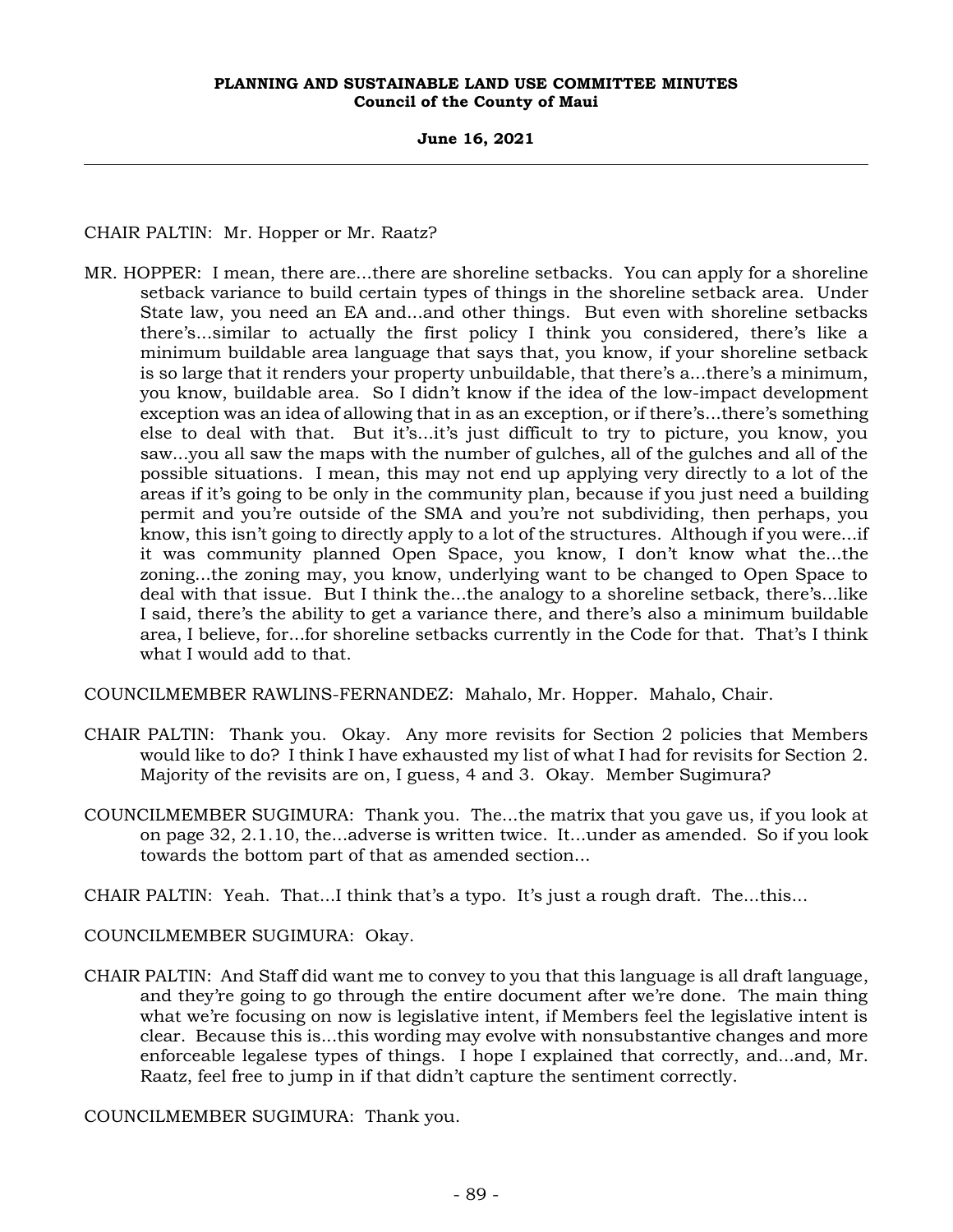## **June 16, 2021**

CHAIR PALTIN: You understand then? Okay. She understands. All right. So then that was all I had on my list of revisits.

MR. HOPPER: Chair?

CHAIR PALTIN: Yes?

- MR. HOPPER: So I think I had asked about 2.4.2 also.
- CHAIR PALTIN: Yeah, I didn't want to hear your opinion. Thank you.

MR. HOPPER: Oh, okay.

CHAIR PALTIN: Thank you. Okay. Moving on to Section 4. The first revisit I have on my revisit sheet was Member Rawlins-Fernandez, 2.5.21. Oh, no, sorry. Add new action item 5.19 to Goal 2.5. Goal 2.5.

VICE-CHAIR KING: Can you tell us what page you're on, on your matrix?

- CHAIR PALTIN: Sure, just a moment. This was a...a list of revisits that I got from Staff, it wasn't on the matrix. Let me get the matrix. Find my Section 4 matrix. Here it is. I think it's the last one on the matrix. It's...it's not super clear, but what I have on my first item of revisits, it says March 18, 2.5.21, Keani Rawlins-Fernandez, add new Action 5.19 to Goal 2.5. New action item, require public shoreline access to be...yeah, to be provided through establishment of both vertical and lateral access through public rights-of-way and public transit corridors as a condition of any discretionary County permits for properties that lie within the Special Management Area or about...or abut the shoreline. And from the ASF, the new action item complements a related policy which does not currently have an accompanying action item. Corresponding Policy 2.5.21, page 57, support public and private efforts to inventory, evaluate, and expand public shoreline access. Require shoreline access to currently privatized shoreline areas by gates and walls. This action item would trigger any shoreline property which currently does not provide public access to develop it whenever they come in for any permit. Currently it is a discretionary decision by a coastal zone management planner. So that's 132 new, not applicable, revisit, on the last page of the last one. So then, Member Rawlins-Fernandez, were you prepared for that revisit today?
- COUNCILMEMBER RAWLINS-FERNANDEZ: Sorry, Chair. I am not prepared for that revisit right at this moment. I will try to find that and see what that was all about. My apologies.
- CHAIR PALTIN: Okay. Let's see, what else do we have to revisit. We can move on to a different thing. It looks like we have three revisits. We could do...I had one about it's on the...it's new, and it's the middle revisit. On your second-to-last page, the second yellow line of your Section 4 track changes. So this one would be a new action item that relates to Policy 2.3.6. And it says to inform current pool owners in the Special Management Area of Policy 2.3.6 and its prohibition within the West Maui Community Plan area. Type is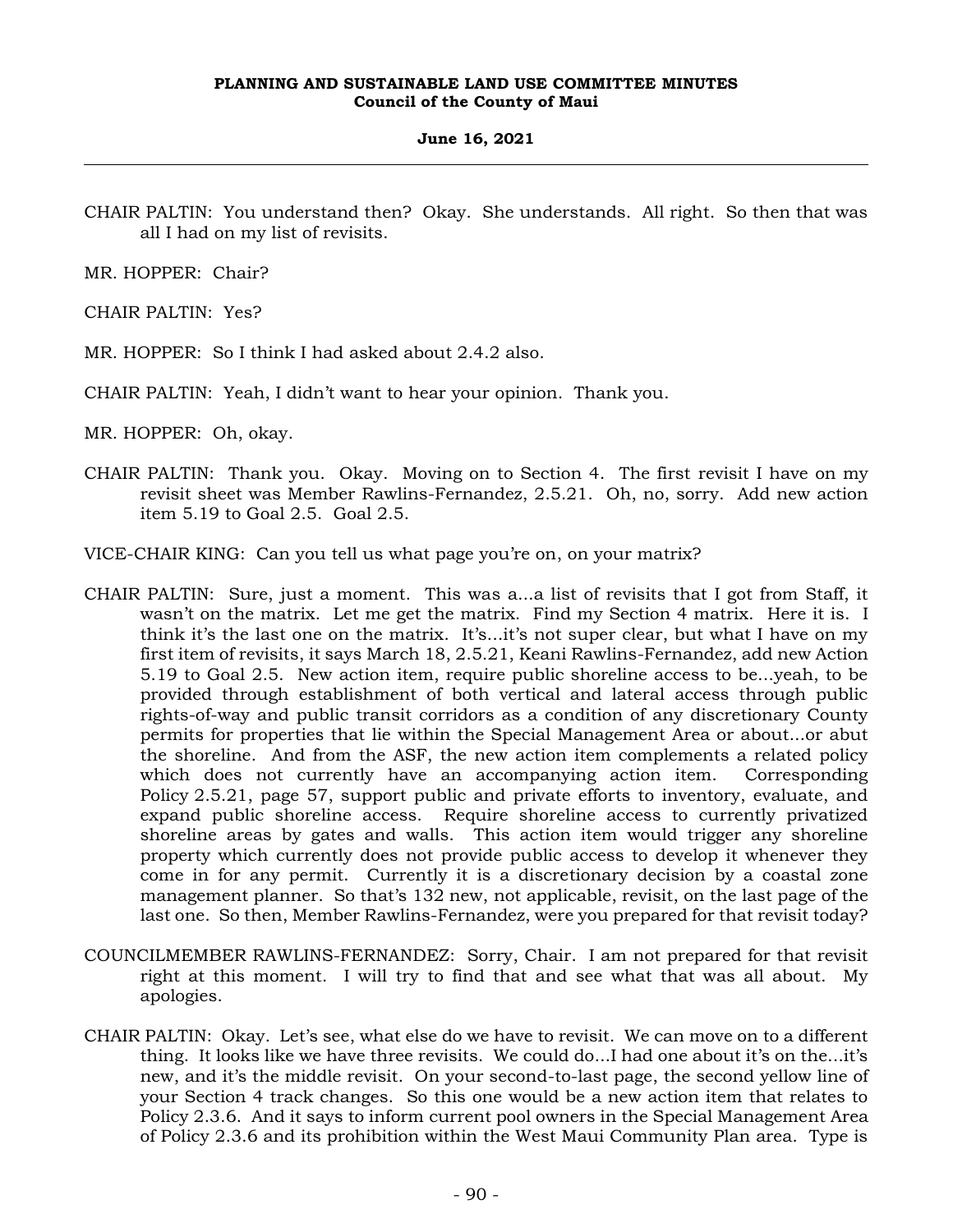**June 16, 2021**

project, priority is high, timing is mid, County lead agency Planning, estimated cost 150, funding source County. So the things that we discussed previously was a West Maui Community Plan area mailer then to all pool owners and pool maintenance companies. And it says revised language from KRF anticipated. And to remind folks, Policy 2.3.6 was that require new development and encourage existing developments with pools within the Special Management Area to use best management practices for cleaning and maintaining the pool, specifically prohibiting drainage of pool water directly to the ocean, and encouraging utilizing pool water for irrigation on site. And I think we also discussed maybe adding it to folks' water bills maybe too, like a little asterisk or something because then maybe we don't have to pay for postage. But that only gets the County users of water, there may be folks in the SMA that don't use County water. So I didn't have a problem with the way it was worded, but it's marked as a revisit I guess since Member Rawlins-Fernandez wanted to reword it.

COUNCILMEMBER RAWLINS-FERNANDEZ: Thanks, Chair. Sorry, I'm looking for that folder.

- CHAIR PALTIN: Oh, okay. All right. I guess as we're looking for that folder, I can just go over the other revisit in Section 4 so we're familiar with the...the three revisits we had marked. Yes, Member King?
- VICE-CHAIR KING: Yeah, Chair, I just wanted to ask is there a reason why you're only informing pool owners within the SMA and not all pool owners in the...
- CHAIR PALTIN: Because the policy that passed in the policy section talked about the SMA, and I think the main concern is people backwashing and draining their pool water into the ocean is affecting the limu. And if they're not in the SMA...I mean, I guess it can get to the ocean through drainage, those curb, gutter, drain area, but most likely someone would see it and report it maybe. Because they can't just...or maybe not, maybe they clean their pool in the middle of the night like the hotels do, I'm not sure. But mainly because it relates to the policy, and the policy was for the SMA area, and I guess also the SMA area is really enforceable in the community plan. So tying the goal or the action item to the policy, and the policy is for the SMA, that's the reason. Is that...satisfy your answer [*sic*]?
- VICE-CHAIR KING: Yeah, yeah. I just wondered why everybody wouldn't...I mean, it sounds like an environmental issue so, you know.
- CHAIR PALTIN: Yeah, just...I guess because it's tied to the policy and most folks that have pools along the shoreline, we're not clear when or how they do that, what happens to their water. So and then the last revisit that I had for Section 4 was also a new action item. It said obtain funding, design, and build additional County facilities that promote cultural activities such as hula halau practices...oh, and it's kind...sorry, I read the one above, but this is also kind of related. Obtain funding and design and build a canoe hale structure for storage of canoes at the proposed Hanakao'o Mauka expansion. So like additional cultural center, hula halau area, and proposed...that was --

COUNCILMEMBER SUGIMURA: Chair?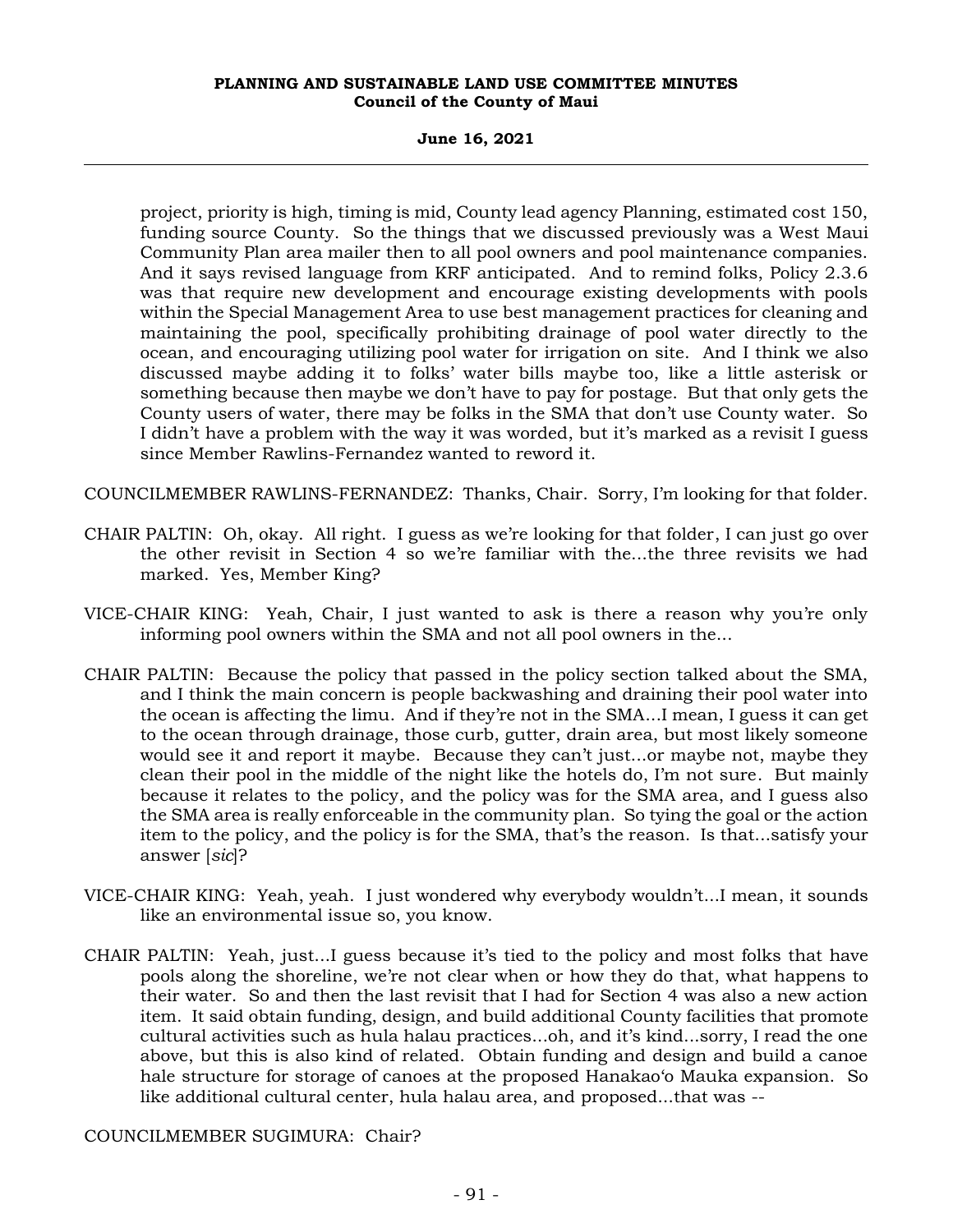#### **June 16, 2021**

CHAIR PALTIN: -- a revisit. I'm sorry, I missed who said that. Oh, Member Sugimura?

COUNCILMEMBER SUGIMURA: I think it was my revisit because it was connected *(audio interference)* Kā'anapali 2020 *(audio interference)* 97 acres across the street and *(audio interference)* you're going to take revisits tomorrow. I'm going to check back with them *(audio interference)* what about this. I think in discussion they had said that there may be ten acres that they were looking at within *(audio interference)* but I'll confirm with them and get back to you tomorrow if I could. Thank you.

CHAIR PALTIN: Oh, okay. So this one was your *(audio interference)* Okay.

COUNCILMEMBER SUGIMURA: It was my revisit because of the 97 *(audio interference)* across the street.

CHAIR PALTIN: Okay. And --

COUNCILMEMBER SUGIMURA: Yeah?

CHAIR PALTIN: -- in my notes it does have Keani *(audio interference)* Fernandez. Oh *(audio interference)* discussion with Kā'anapali Land Management Corp.

COUNCILMEMBER SUGIMURA: Would you like me to check with them?

CHAIR PALTIN: Okay. I mean, we would need to purchase the land in order for this to occur most likely.

COUNCILMEMBER SUGIMURA: Right, because it's Park. Right.

- CHAIR PALTIN: Yeah. Okay. Let's jump ahead from Section 4 because it seems that we're not ready for Section 4, and do the Section 3. What we needed to do was there were some Park and Open Space parcels that we *(audio interference)* designate whether it was Park or Open Space. And there was a matrix that was sent along with the March 18th transmittal that listed all of the changes that the CPAC *(audio interference)* to existing...West Maui Community Plan map changes. So I guess if we're not ready to address Section 4 revisits today, we can jump ahead to *(audio interference)* three revisits. Maybe an easier one than this since Members would need to pull up the March 18th document and matrix on West Maui Community Plan map changes, at this time, for Section 3, I'll go to Member Johnson. And he had a revisit regarding color. So Member Johnson?
- COUNCILMEMBER JOHNSON: Thank you, Chair. This should be easier than the other ones. Do you want me to make the motion first or do you want...what would you prefer?

CHAIR PALTIN: Yeah, go ahead and make a motion.

COUNCILMEMBER JOHNSON: Okay. I move to amend maps in the community plan that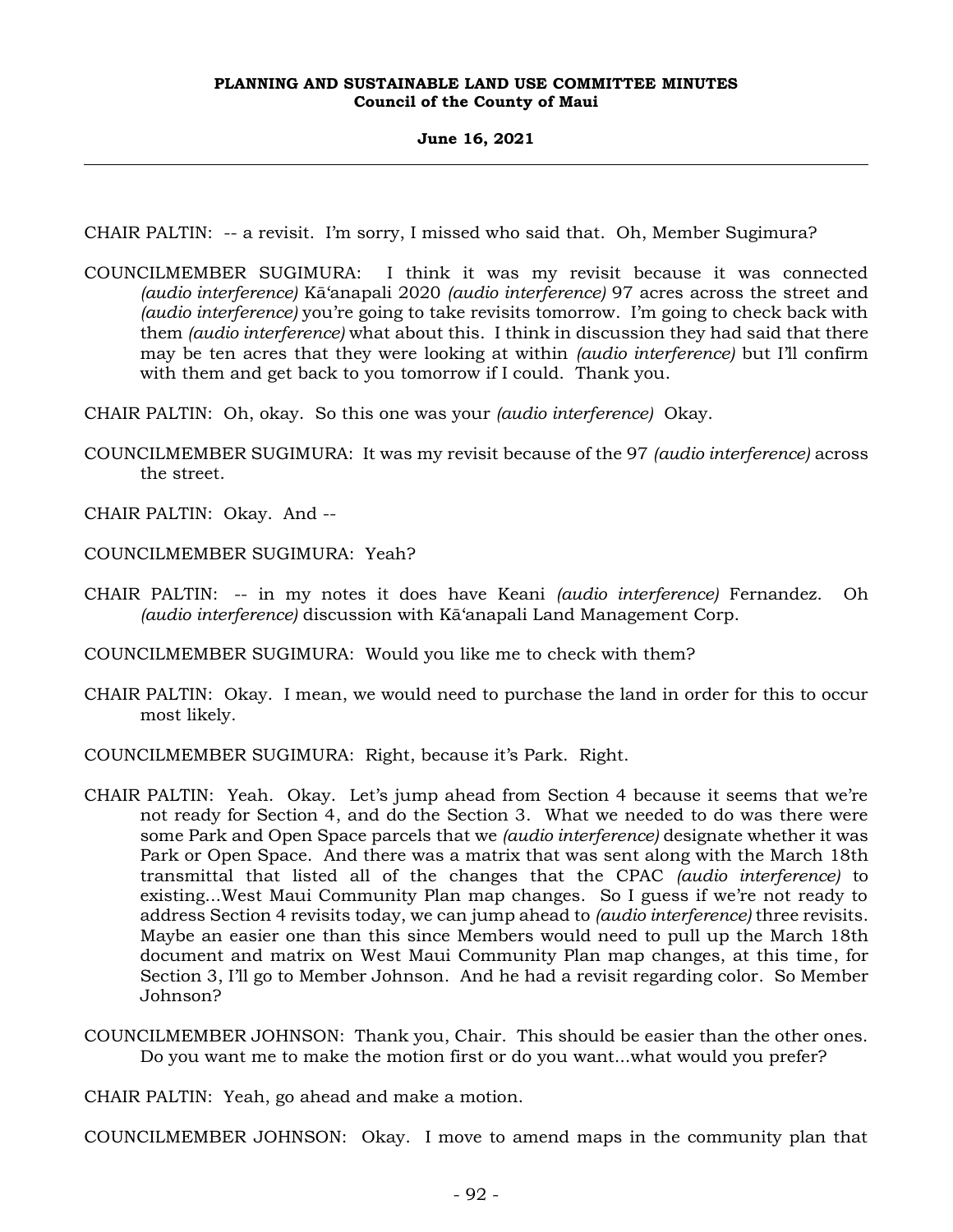## **June 16, 2021**

would accommodate colorblind readers by the use of patterning and more distinctions between the color keys.

- CHAIR PALTIN: Okay. It's been moved by Member Johnson, seconded by Member Sinenci to use more distinctive colors and when we run out of those distinctive colors I guess to use patterns to accommodate our differently abled colorblind folks, which I do have a Staff member that would really appreciate that probably. Okay. So that's the motion made by Member Johnson, second by Member Sinenci. Any discussion, Member Johnson?
- COUNCILMEMBER JOHNSON: Sure. A quick search on the Internet proves that there's over 6 percent of our population is colorblind. People who are elderly tend to lose their...their color distinction as they get older. And I think...I'm a strong believer in the idea of universal design, and that is what's good for people who struggle with colorblindness, they're also good for folks *(audio interference)* So I often watch *(audio interference)* with closed captions on. You know, I often do things that help me in...when I...when I just...it's just a universal design kind of thing. So when I read the maps, how many different shades of green do we have? I actually fold the paper and to make them touch so that I can see which color we're talking about because it is kind of tricky. So I...I just think that's a reasonable accommodation, and I...I hope for the body's support.
- CHAIR PALTIN: Okay. Member Sinenci as the seconder, any discussion?
- COUNCILMEMBER SINENCI: Yeah, just a question for Director McLean on is this feasible within the time frames?
- CHAIR PALTIN: Director McLean, question on feasibility. It's...it's going to take us some time to clean up and scrub all our layman's terms. So I don't know about the time frame, but I'll Director McLean answer the question.
- MS. MCLEAN: Thank you. I would actually ask Pam or Johann if they could...Johann, as you know, has prepared the maps, and if...I have seen maps *(audio interference)* you know hash lines and dots and other things. So I...I think it's pretty easily doable, but...but I would ask Pam or Johann to confirm that, if either of them is available.
- CHAIR PALTIN: Okay. I did Ms. Eaton on the screen, so it looks like she's ready to take this question.
- MS. EATON: Sorry, I don't mean to laugh, I'm...I'm reading text messages from my GIS Staff. Not easy, not readily easily doable at all. I hate...Mike, you're going to kill me. Yeah, so my question is a lot of the colors we picked were picked so that they are consistent among all the various community plans and ultimately the Maui Island Plan, but I also think this is going to...I think because once you get into patterns and you get into smaller detailed areas, we may have to break up the maps to be able to cover everything so they're actually readable. Of course, interactive maps online would solve all that problem, but I...I know we need to deal with the hard map issue as well. So I...can we...can we take a look at this and come back to you? Can I...can I have a little bit of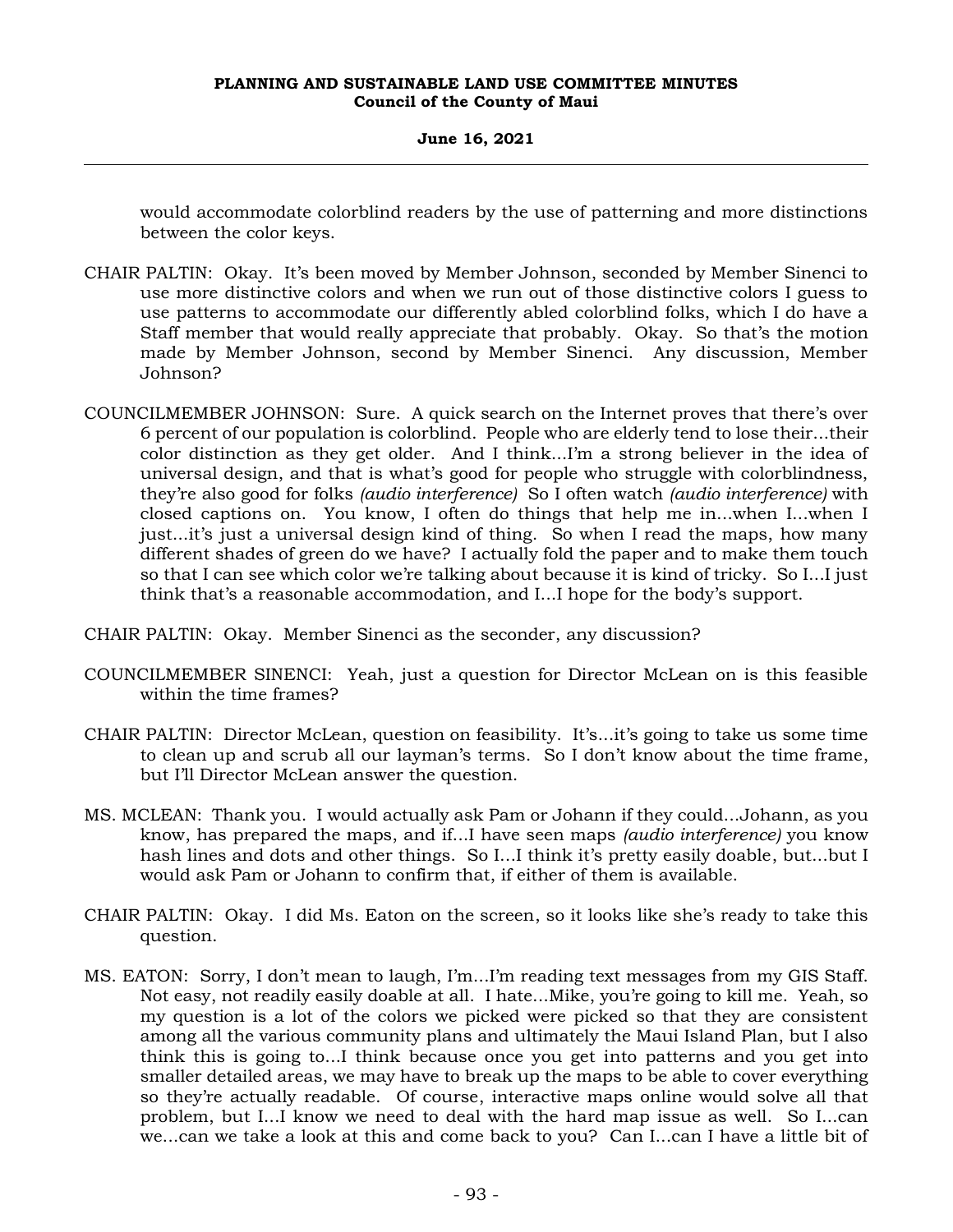#### **June 16, 2021**

time to talk with my GIS Staff? I will say it's not easy. It's not...it's doable, of course, but this is not just like whip this puppy out, it could take a significant amount of time. Let me just...let me just see if I could rally the troops and...and talk to them about...

- CHAIR PALTIN: Sure thing, and...and we can revisit this tomorrow as well. I'm glad that we got it out there. And we have tomorrow also as a revisit day, so don't stress out right now. I'm glad we didn't save this for the end. And...
- MS. EATON: No, thank you.
- CHAIR PALTIN: Yeah. Member Kama had a question?
- COUNCILMEMBER KAMA: Yeah, I did, Chair. While we talk about the...the issue of accessibility, do we ever have anything printed in braille?
- CHAIR PALTIN: Not to my knowledge. Did you want to ask the Planning Department or Corp. Counsel?
- COUNCILMEMBER KAMA: Please. Yes.
- CHAIR PALTIN: Ms. McLean, do we have anything printed in braille?
- MS. MCLEAN: Not to my knowledge either, Chair.
- COUNCILMEMBER KAMA: Would we want to put one of these in braille? I mean just so that we have somebody with access to it. I don't know how many people we have that read braille, but the thought just came up with...with Member Johnson's issue with colorblindness. So just something that passed my mind. Thank you, Chair.
- CHAIR PALTIN: I think for us maybe it may be easier than braille to have those like nowadays they have those audiobooks type of things. But I guess something to consider in how to accommodate all of our residents, what's most feasible for us. We can...we can think about it. And so at this time, Member Johnson, would you be okay to withdraw your motion and we'll revisit it...revisit again tomorrow and give the GIS Staff a little time to talk about it?
- COUNCILMEMBER JOHNSON: I...I will certainly withdraw my motion. And I...I hope I didn't put an extra burden on them because...but...but it's important, so yeah, I'll withdraw and give them some time. Mahalo.
- CHAIR PALTIN: Okay. And Member Sinenci, withdraw your second for right now? Okay. Looks like a yes. All right. So then I hope Members have had a chance to pull up the March 18th transmittal and the page. And what we need to do is go through and make sure all the PK/OSs are either designated PKs or OSs. And we also did receive a correspondence back from Mr. Cheng of Pulelehua, which...I mean, look how great and responsive that guy is. I sent him an email this morning, and we got it back like almost as soon as I signed the document for transmittal. That's what I like to see with our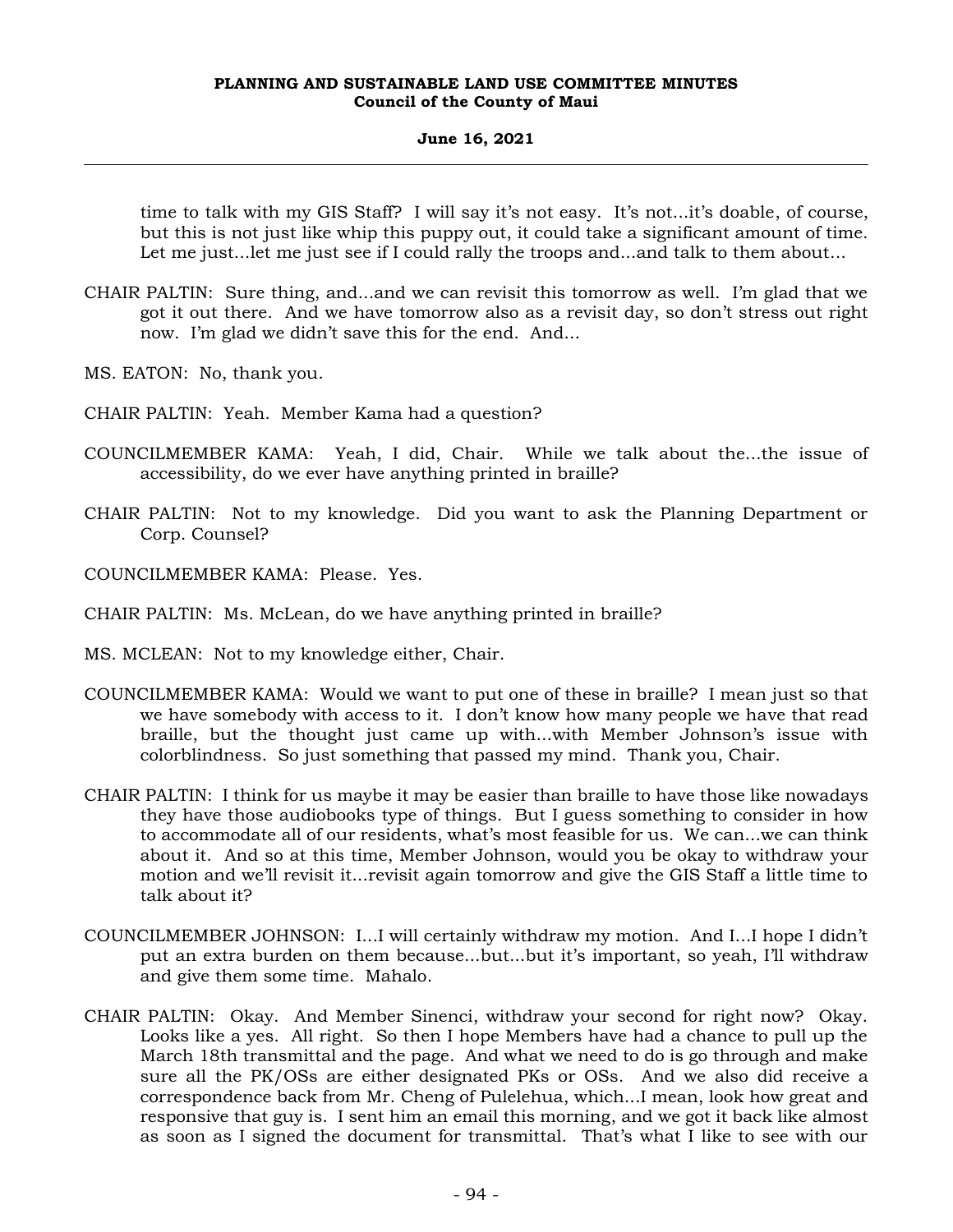#### **June 16, 2021**

developers for sure.

COUNCILMEMBER LEE: Chair?

- CHAIR PALTIN: Yes, Chair Lee?
- COUNCILMEMBER LEE: Okay. So you referenced the 3/18 communication. What number is that?

CHAIR PALTIN: Oh, okay. I thought it was 25. Can you see if it is?

COUNCILMEMBER LEE: Okay.

CHAIR PALTIN: Is that correct?

COUNCILMEMBER LEE: From Planning.

CHAIR PALTIN: March...

COUNCILMEMBER LEE: Yeah.

- CHAIR PALTIN: That is? Okay. Yeah, it's from Planning. Yes, 25. Okay. So in that transmittal it had that table with the designations and the corresponding zoning, as well as this document, which contains changes to existing conditions community plan map made by the Community Plan Advisory Committee and Maui Planning Commission. See below for an explanation of how the Department developed the existing conditions map. So if we go through and look at all the PK/OSs and make sure that they fall within either the PK or the OS category, that will probably conclude the day. So I think for subarea one, Lipoa Point, we all agreed on Open Space during our areas of stability, so we'll mark that one as an Open Space. For Plantation Estates subdivision, I think the Open Space there is...is most appropriate Open Space as well. It's a gated community so, you know, it wouldn't be like public parks or anything in there. Ms. Maydan, does that sound appropriate to you, Open Space for the PK/OS within Plantation Estates subdivision?
- MS. MAYDAN: Thank you, Chair. Am I correct that they have a golf course?
- CHAIR PALTIN: I think they had mentioned they're surrounded by a golf course, but I'm not sure if it's within their subdivision. And I guess in...in this case, since we're not really changing the designation for Plantation Estates and we're leaving it as is, and the current designation is either Park or Open Space, can we revert back to what it was since we're not changing to Rural Residential anyway? Ms. Maydan or somebody else?

MS. MAYDAN: Sorry, Chair, I had momentary network issues.

CHAIR PALTIN: Oh, okay. You were a little bit robotic --

MS. MAYDAN: Okay. So...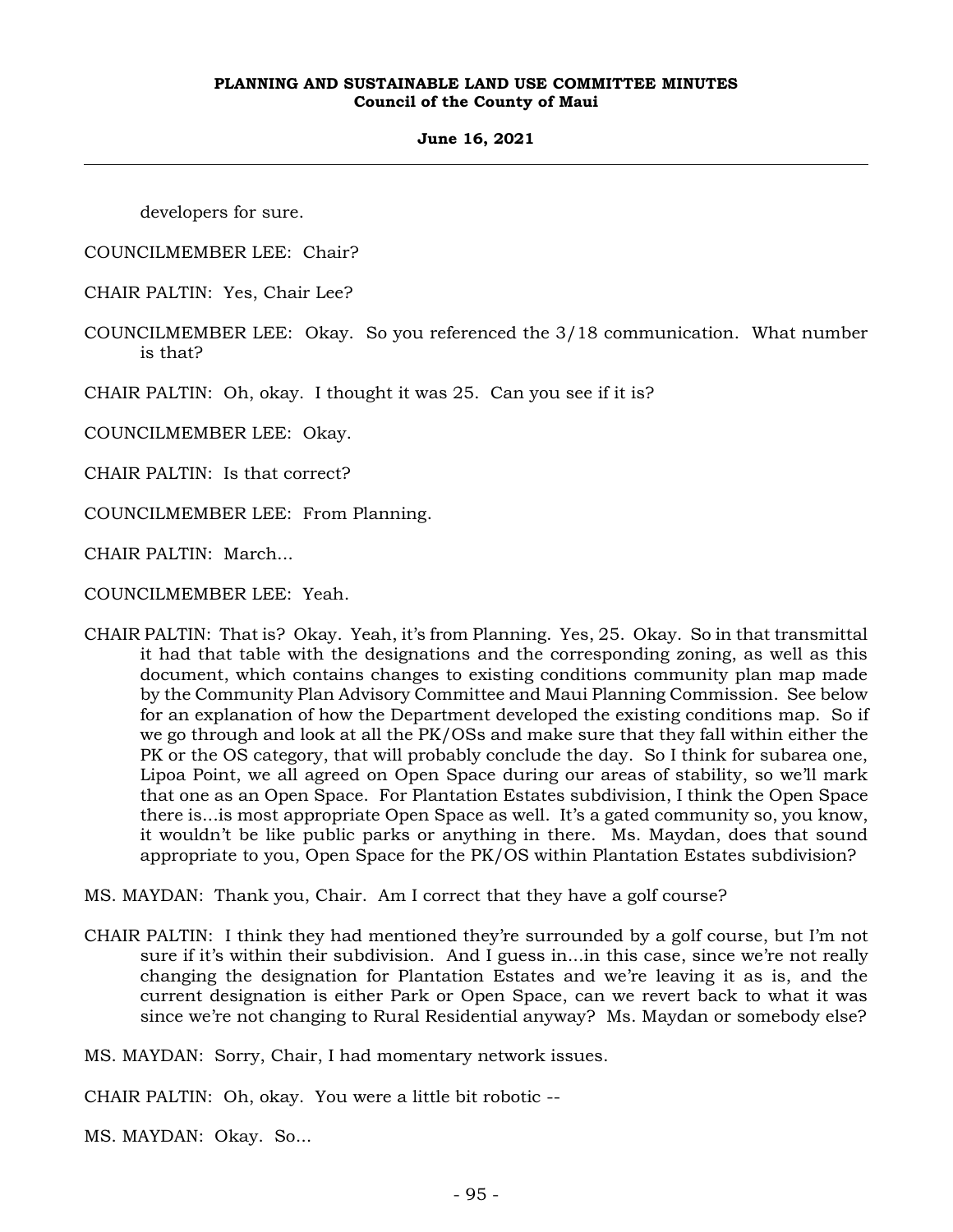## **June 16, 2021**

CHAIR PALTIN: -- when you answered.

- MS. MAYDAN: I think my Internet was shutting down. So if there is a golf course, that should certainly be designated Park.
- CHAIR PALTIN: Oh, I guess my question was would it...the original designation have been Park, and we can just revert to what it was because the community plan designations originally were either Park or Open Space?
- MS. MAYDAN: That is correct.
- CHAIR PALTIN: Okay. So my recommendation for number two, Plantation Estates subdivision, is to revert whatever was Park to Park and revert whatever was Open Space to Open Space. Can we get a consensus on that? Basically...

COUNCILMEMBER LEE: Well, so long...so long as you're not including the golf course, yeah?

CHAIR PALTIN: Yeah, if it was Golf Course Park, then it would remain Golf Course Park. If it was Open Space it would...basically what we're doing is not changing anything --

COUNCILMEMBER LEE: Okay.

CHAIR PALTIN: -- from what it already is. Okay. Consensus on that.

- MS. MAYDAN: Chair? And just to clarify, just to reiterate again about the gulches in Open Space, so those would not have been...those are not in the existing as far as the 1996 plan, so gulches would *(audio interference)* in Open Space.
- CHAIR PALTIN: Yeah, that was...that was a policy decision that we already voted on that gulches would be...so I think we're good with that. And...and as Member Rawlins-Fernandez had said during our Kamehameha Schools discussion, the intention is not to vote on that at each project, that's an overall policy decision, gulches, rivers, and streams should be Open Space. So that...that should supersede that.

MS. MAYDAN: Right.

CHAIR PALTIN: Clear? Is...

MS. MAYDAN: Thank you.

CHAIR PALTIN: Okay. And then the next one on the list is Kapalua Mauka Project District 2. And Ms. Maydan, was that sufficiently clarified during the areas of change discussion, that they don't have a specific location because there's not enough detail...not enough detail on what they have planned? And we just set the acreage there. Is that sufficient direction for you folks, Ms. Maydan?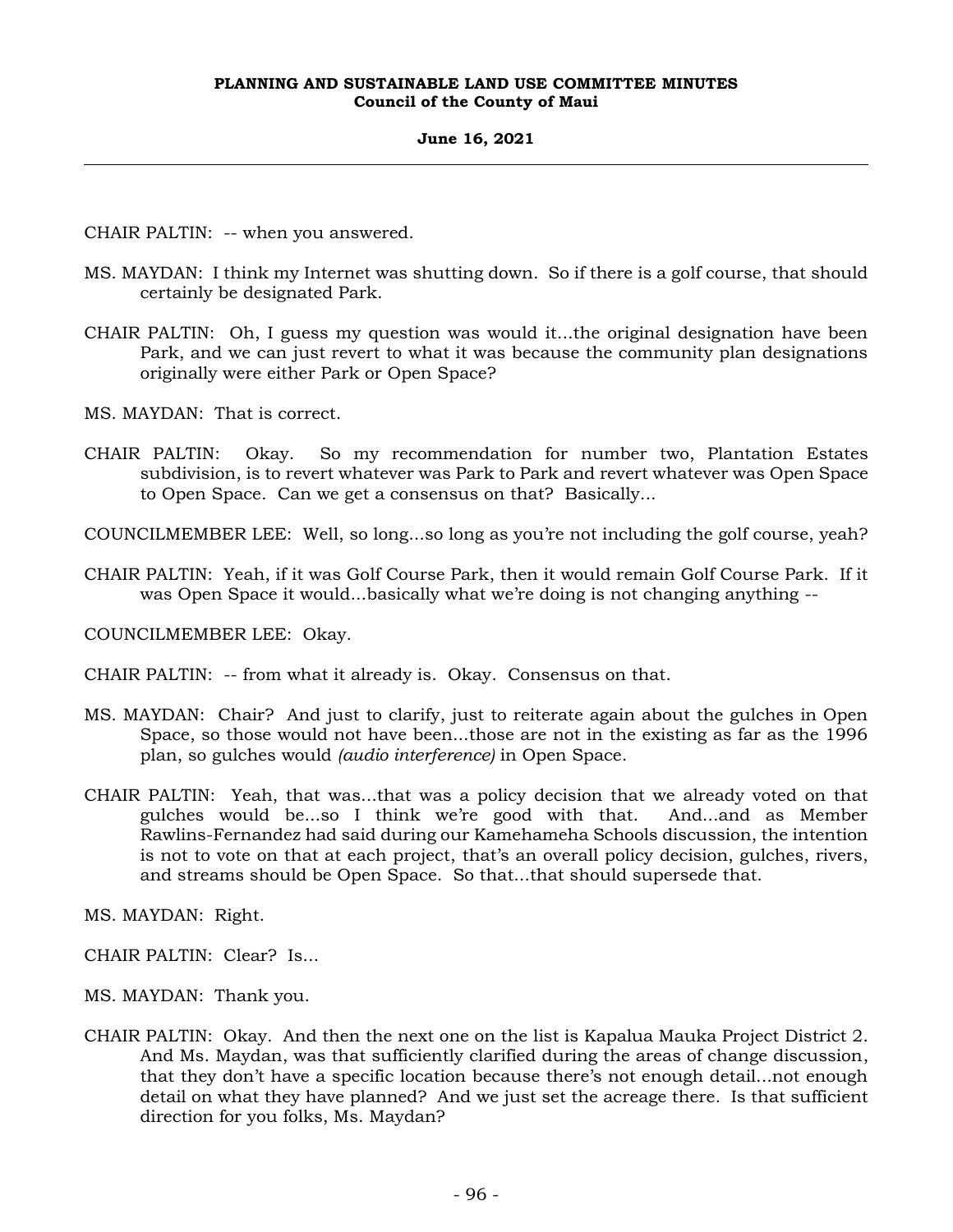#### **June 16, 2021**

MS. MAYDAN: Yes, Chair, that is. Thank you.

- CHAIR PALTIN: Okay. Thank you. Okay. The next one we have is number seven which is a vacant parcel on Honokeana Bay. My preference on this one would be Open Space because of the SLR-XA, and I think we made that decision before on the Launiupoko to Olowalu, Olowalu to Pali, and so we would be consistent by designating this one Open Space. Do we need to vote or is that a consensus type of issue? Consensus? Okay. I see thumbs. I don't hear any objection. It'll be a consensus of eight with Member Rawlins-Fernandez missing. We...oh, we did not address Kahana Mauka, did we? No, we did yeah, during the areas of...Ms. Maydan, did we address Kahana Mauka for you folks already?
- MS. MAYDAN: I believe you said Park, but let me look at my notes.
- CHAIR PALTIN: Yeah, I believe so too. Okay. That's been addressed. We'll come back to number --
- MS. MAYDAN: Yes.
- CHAIR PALTIN: -- 11. Okay. Thank you. We'll come back to number 11. Although we have the information, it's really small so I'm going to print it out and...and get it ready for us tomorrow. So that'll be a tomorrow revisit. Number 12, dog park between KOR and Westin Nanea Ocean Villages [*sic*]. To me, I think Park because just I guess the word dog park. Obviously they're going to need fences for a dog park. So I'm open to discussion, but if everyone likes dog park Park, put your thumb up or say no objection or...okay. So three, six...

COUNCILMEMBER LEE: No objection or.

CHAIR PALTIN: Okay. Consensus on dog park to be a Park with seven Members, Member Molina and Rawlins-Fernandez excused. Maybe we'll come back to number 14 as well. Number 16, I think we clarified was for Park because of those activities listed in our policies and action item. So Park for Kā'anapali Town South? Consensus? Yeah? Okay. Let's see. The...number 28, what's remaining in the Lāhainā new PK/OS, I think we designated Park already, and we took it out of that area because it was no longer 200 acres, it was just five acres and some change. We already designated Launiupoko Beach Park to Olowalu. And Olowalu --

MS. MAYDAN: Chair?

CHAIR PALTIN: -- to Ukumehame. Yes?

CHAIR PALTIN: Sorry, you were robotic again. Can you repeat?

MS. MAYDAN: Item 14.

MS. MAYDAN: There is item 14, Kā'anapali Town North. *(audio interference)* PKO...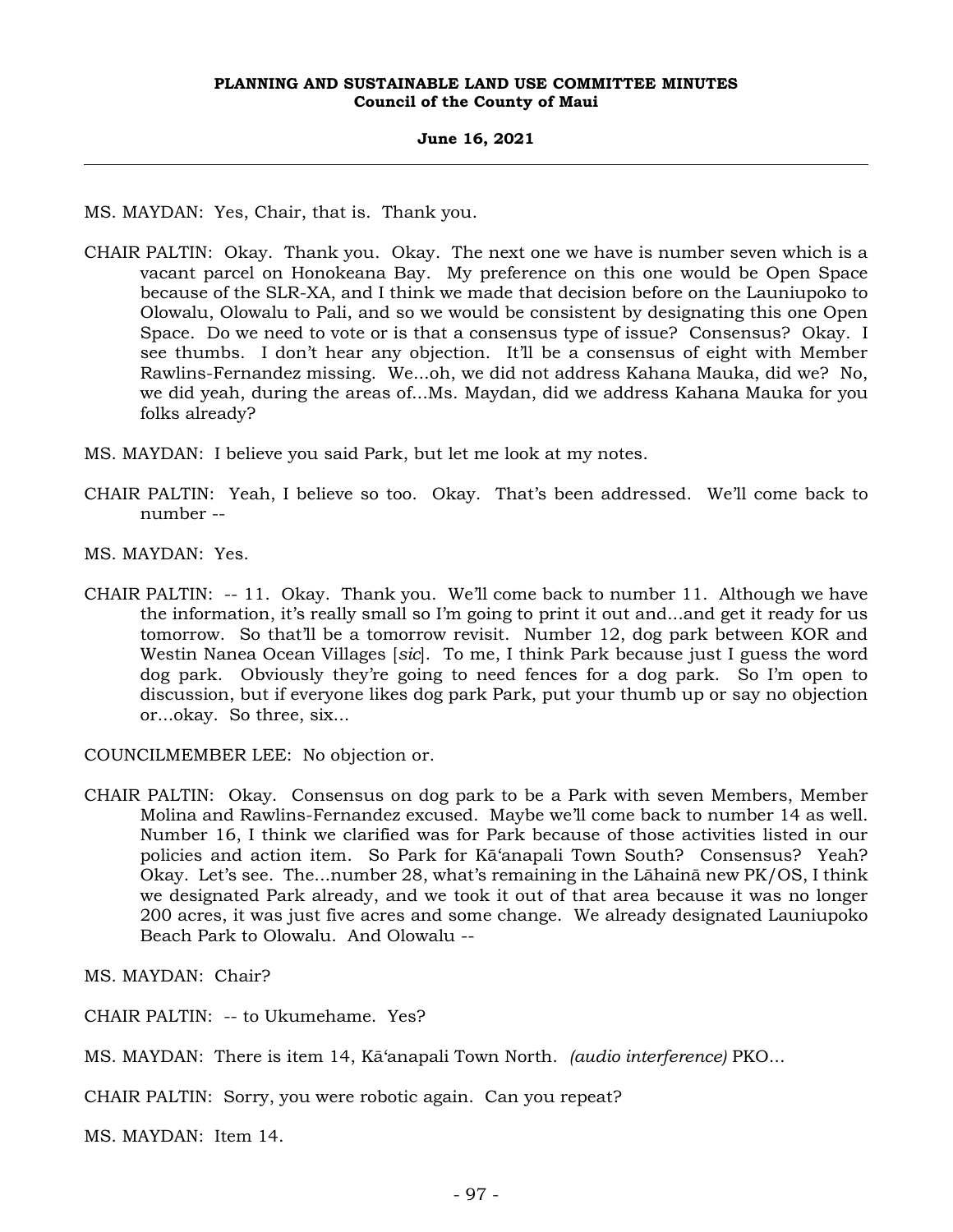#### **June 16, 2021**

- CHAIR PALTIN: Okay. Yeah, 11 and 14 I was going to revisit tomorrow, but I think we've got everything else covered besides those two. Is that okay? So then I didn't want to keep Members later than 4:30. We did a lot today. We caught up and then some, we moved ahead. And so tomorrow, we have...we'll be graced with Member Rawlins-Fernandez's Section 1 rewrite, which I'm very excited for. I have kind of high expectations, but I'm excited. It looks like she's excited as well. Oh, Member Sugimura?
- COUNCILMEMBER SUGIMURA: So in...in your matrix...by the way, thank you, Staff, for doing this. On page 50, 2.4.2, additional transient accommodation units in the West Maui Community Plan, and I wonder if Corp. Counsel could talk about it?
- CHAIR PALTIN: Not right now. Fifty page.
- COUNCILMEMBER SUGIMURA: I don't know how you tell your page, it doesn't have page numbers, so it's on your matrix it's one, two...the third page, page 50.
- CHAIR PALTIN: Yeah, I'm not entertaining that right now.
- COUNCILMEMBER SUGIMURA: Later?
- CHAIR PALTIN: No, I have no plans to entertain unsolicited comments. But yeah, so the agenda for tomorrow is Section 1 rewrite, Section 4 revisits, Member Johnson's color revisit, and these two, 11 and 14 on this matrix, and...and then we can pass this West Maui Community Plan out of Committee.

COUNCILMEMBER LEE: By 9:30?

- CHAIR PALTIN: Oh, I think 4:30. Hopefully. Not any later because we got big things on Friday. We got a lot of talking.
- COUNCILMEMBER LEE: A lot of testimony.
- CHAIR PALTIN: All this week we got a lot of talking. Okay. So that's the agenda for tomorrow. And thanks for hanging out with us today. And I'm glad I could get you out early, three whole minutes. And let's see...
- VICE-CHAIR KING: Are you trying to run out the three minutes?
- CHAIR PALTIN: All right. So there we go. This meeting will be in recess at 4:27 to resume on June 17th at 9:00 a.m. Thursday, for our last round of revisits and passing out of Committee, West Maui Community Plan.

VICE-CHAIR KING: Chair, did you say 9:30?

CHAIR PALTIN: No, 9:00 a.m.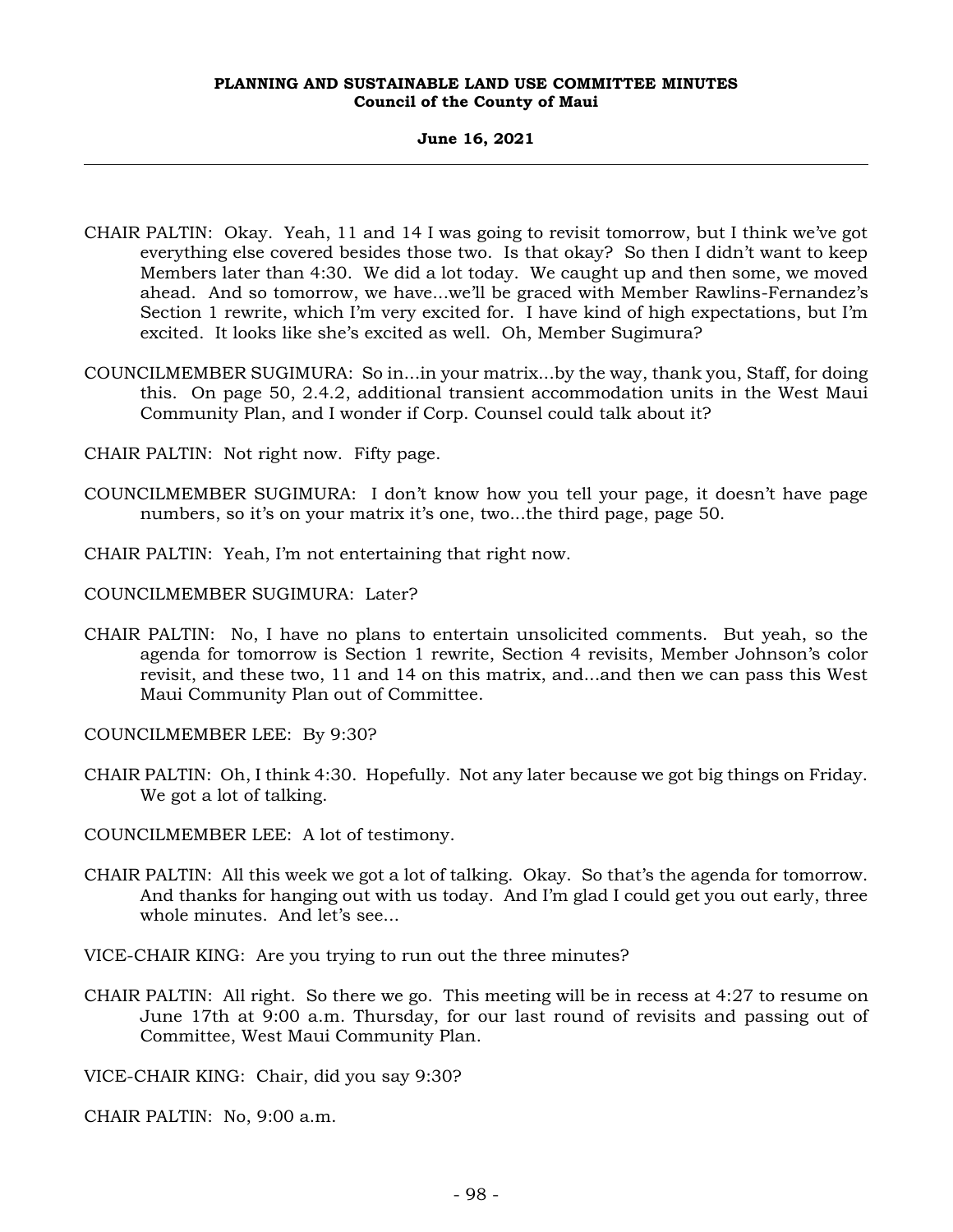## **June 16, 2021**

VICE-CHAIR KING: Oh, okay.

CHAIR PALTIN: I think Chair Lee asked if we were going to be done by 9:30.

VICE-CHAIR KING: She was...oh, done by 9:30.

CHAIR PALTIN: Doubt it. Doubt it. 9:00 a.m. tomorrow. We'll see you there. Time is 4:28. We're in recess. . . .*(gavel)*. . .

**RECESS:** 4:28 p.m.

APPROVED:

Jammad M. Paltin

TAMARA PALTIN, Chair Planning and Sustainable Land Use Committee

pslu:min:210616r:ds Transcribed by: Daniel Schoenbeck